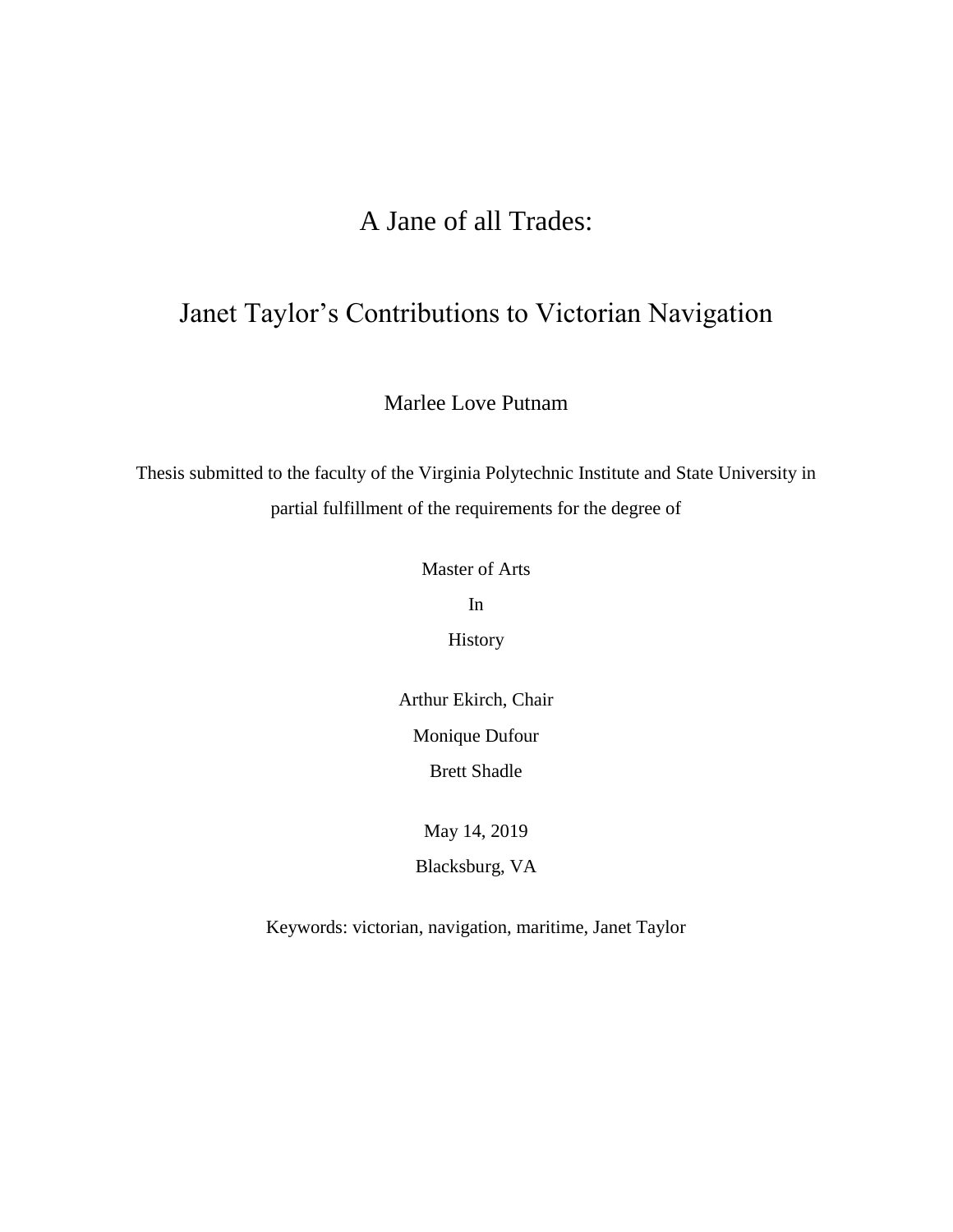A Jane of All Trades: Janet Taylor's Contribution to Victorian Navigation

### Marlee Love Putnam

# ABSTRACT

Janet Taylor used her educational background to move fluidly between the private sphere of Victorian England, which largely confined women to domestic duties, and the maledominated and commerce driven public sphere. Using her unique educational background, and the industrial revolution happening around her to her advantage, Taylor was able to adjust the calculations used to find position at sea based on the premise that the earth is spheroidal rather than spherical. This mathematical breakthrough would allow Taylor to establish herself as a reputable name in navigation (a male-dominated field) during the mid-nineteenth century. She would open two navigational academies, publish dozens of books, and invent or adjust numerous types of nautical equipment. Her roles as an educator, author, and instrument maker would have a wide impact on both seamen and European royalty. Her influence and narrative, however, is largely missing from navigational and maritime historiographies. This thesis will begin to fill that gap, proving that physical experience aboard ships was not the sole determinant of one's influence on the maritime community.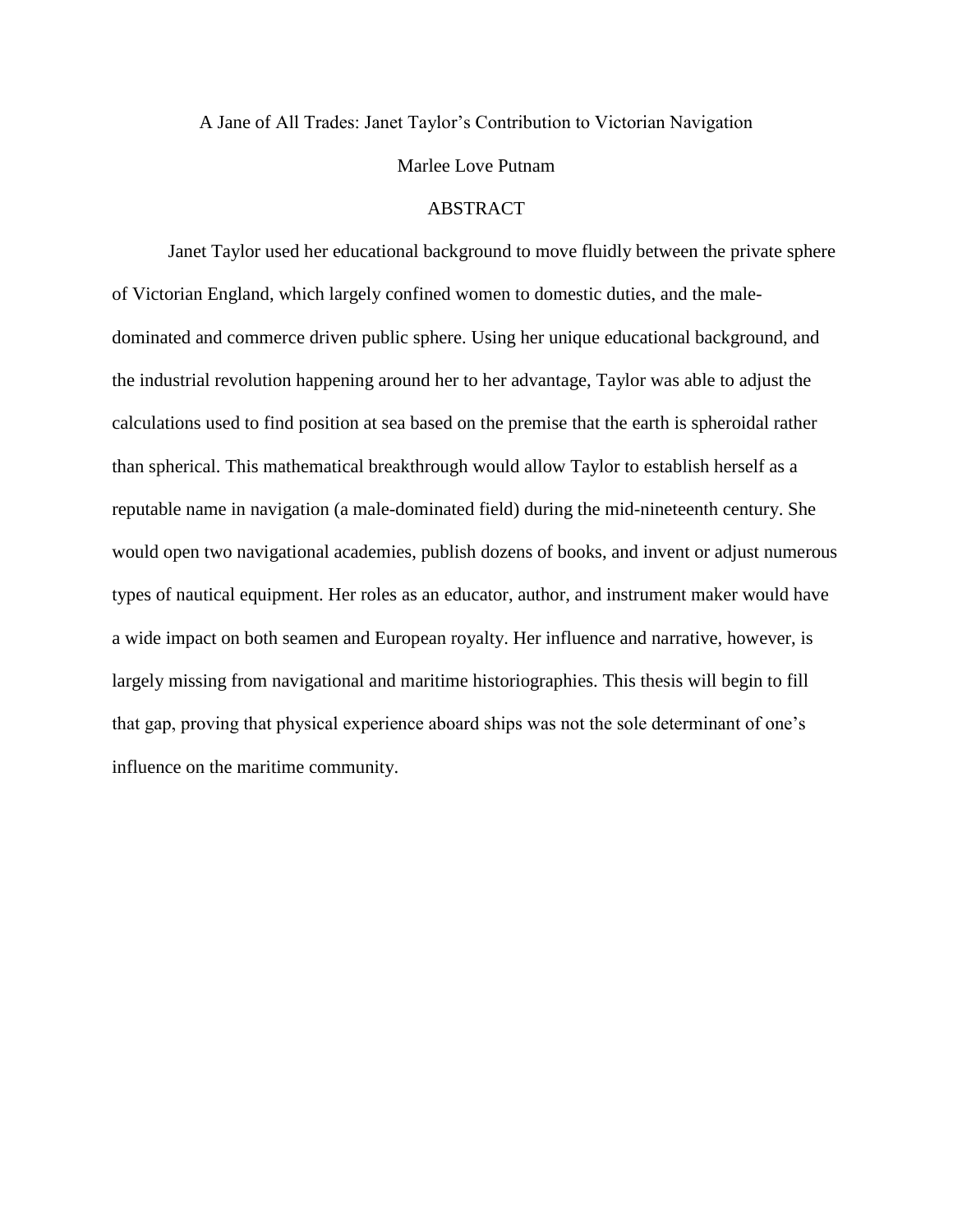A Jane of All Trades: Janet Taylor's Contribution to Victorian Navigation

### Marlee Love Putnam

# GENERAL AUDIENCE ABSTRACT

Janet Taylor, a woman who made major contributions to Victorian navigation, is representative of a large historiographical gap in maritime and nautical histories. In these fields historians are typically inclined to look at famous men in navigation: John Hadley, John Campbell, and others who invented nautical instruments such as the octant and sextant. However, we have failed to contextualize the significant women who have innovated maritime practices throughout history. Taylor, for example, adjusted calculations for locating positions at sea according to the realization that the shape of the earth is not spherical, but spheroidal. She conveyed this new mathematical principle to the maritime community of London through the classes she taught at her nautical academies, the dozens of books she would publish, and the navigational tools she invented or innovated. Her multiple careers, and her success in each of them, were varied and far-reaching, making her truly a Jane of all trades. Her success as a woman in a male-dominated field was largely dependent on the industrial spirit of the nation and time in which she lived. As the industrial revolution created a need for advancement in technology and navigation, gender norms and the public/private dichotomy of Victorian England began to blur.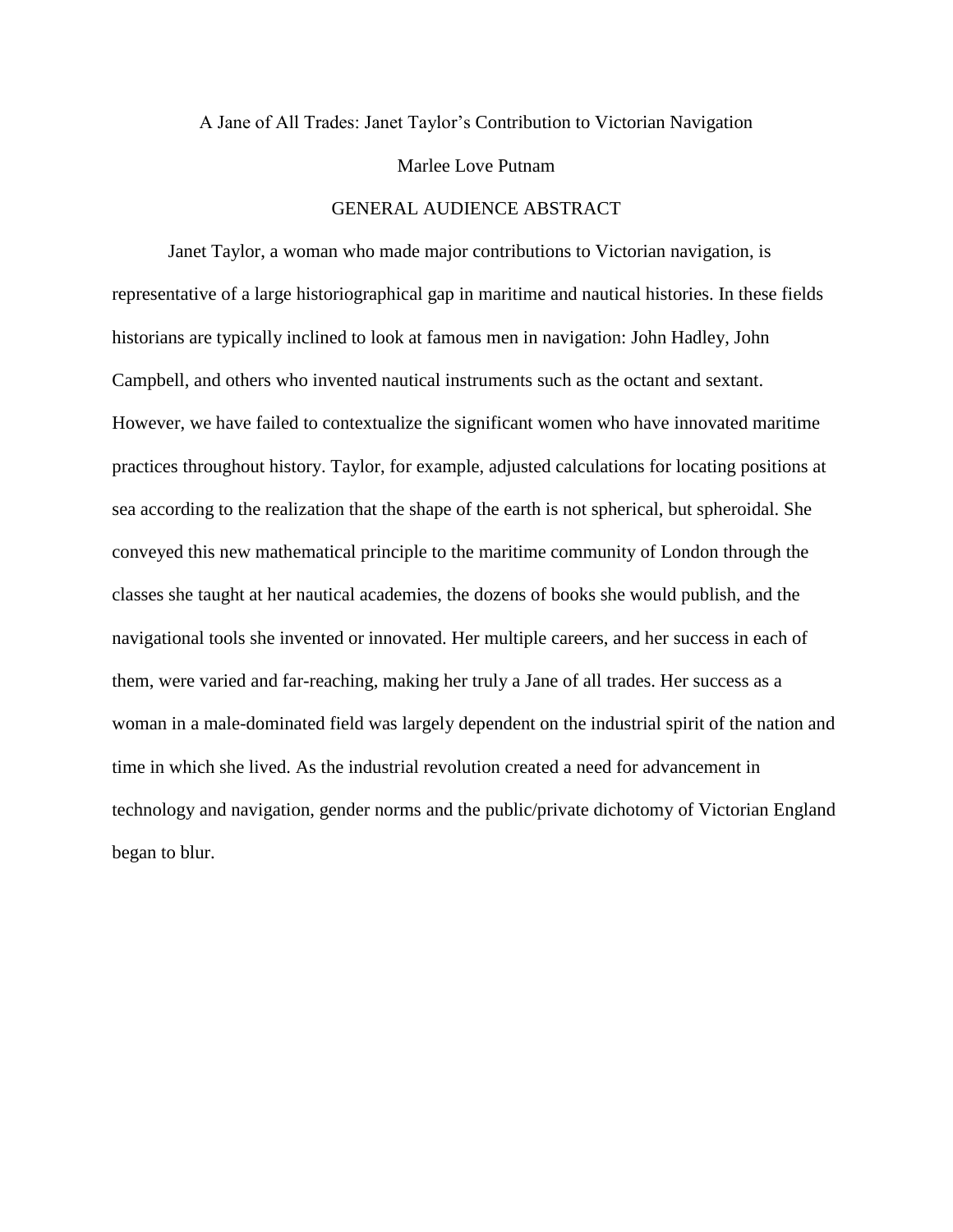# TABLE OF CONTENTS

| Introduction                          |    |
|---------------------------------------|----|
| Chapter 1: The Educator               | 16 |
| Chapter 2: The Author (and Publisher) | 37 |
| Chapter 3: The Instrument Maker       | 55 |
| Conclusion                            | 75 |
| <b>Bibliography</b>                   | 81 |
| Primary Source Bibliography           | 86 |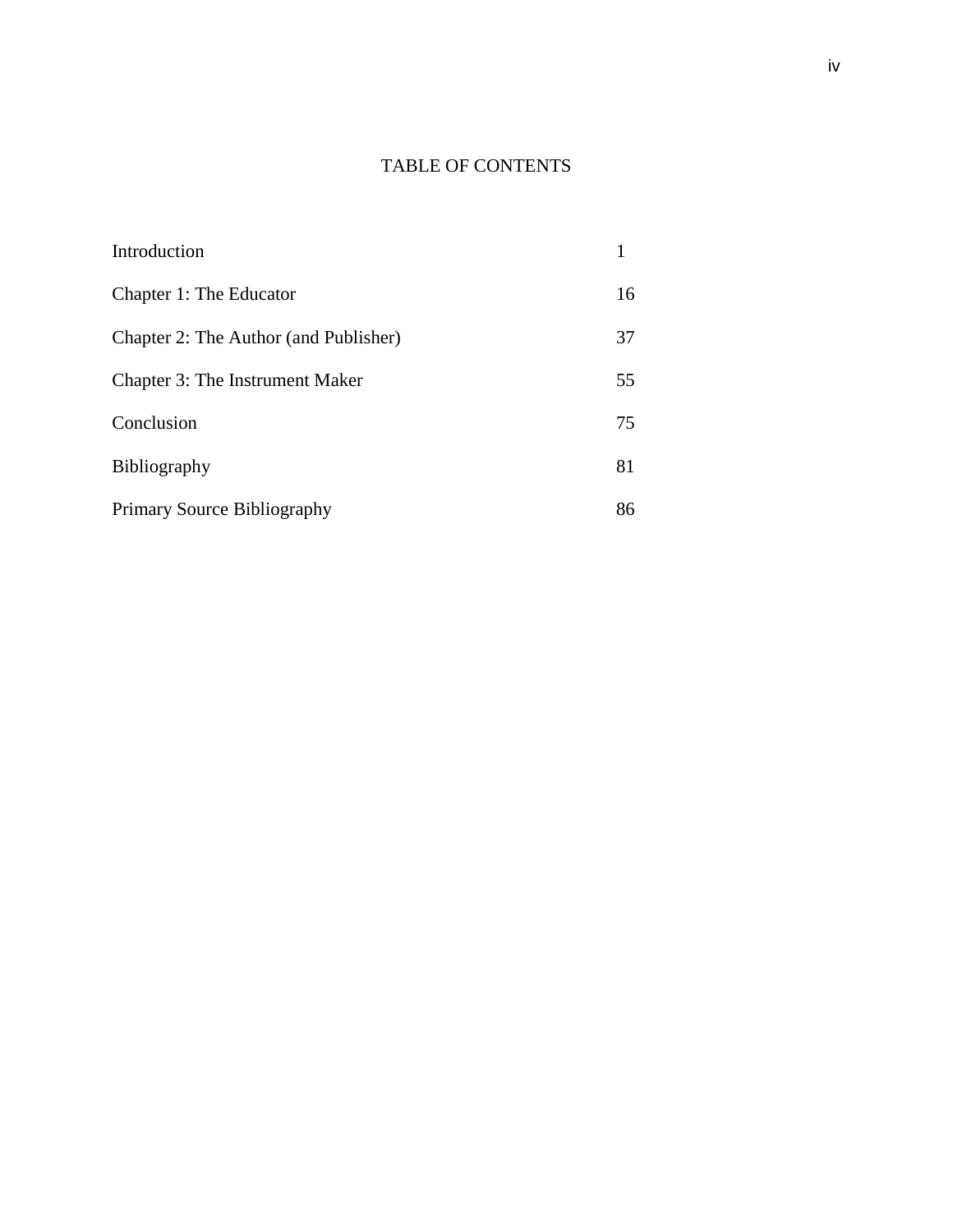## Introduction

Not all nautical and navigational innovators throughout history were men. Janet Taylor, a woman who made major contributions to Victorian navigation, is representative of a large historiographical gap in maritime and nautical histories. In these fields historians are typically inclined to look at famous men in navigation: John Hadley, John Campbell, and others who invented nautical instruments such as the octant and sextant. However, we have failed to contextualize the significant women who have innovated maritime practices throughout history. Taylor, for example, adjusted calculations for locating positions at sea according to the realization that the shape of the earth is not spherical, but spheroidal. She conveyed this new mathematical principle to the maritime community of London through the classes she taught at her nautical academies, the dozens of books she would publish, and the navigational tools she invented or innovated. Her multiple careers, and her success in each of them, was varied and farreaching, making her truly a Jane of all trades.

Janet Taylor was born with the name Jane Ionn in May of 1804 in Durham County, England. Her mother died when she was young, and until the age of nine her father allowed her to study at a school consisting only of male students at which he taught navigation, among other subjects. This is where Taylor's life diverges from that of her typical, middle-class female counterparts; the first instance in which she skirts the patriarchal line of Victorian England. At age nine, Taylor received a scholarship from Queen Charlotte and completed her final years of childhood education, first at the Royal School for Embroidering Females at Ampthill and then at a boarding school in London. This unique childhood education would frame the entirety of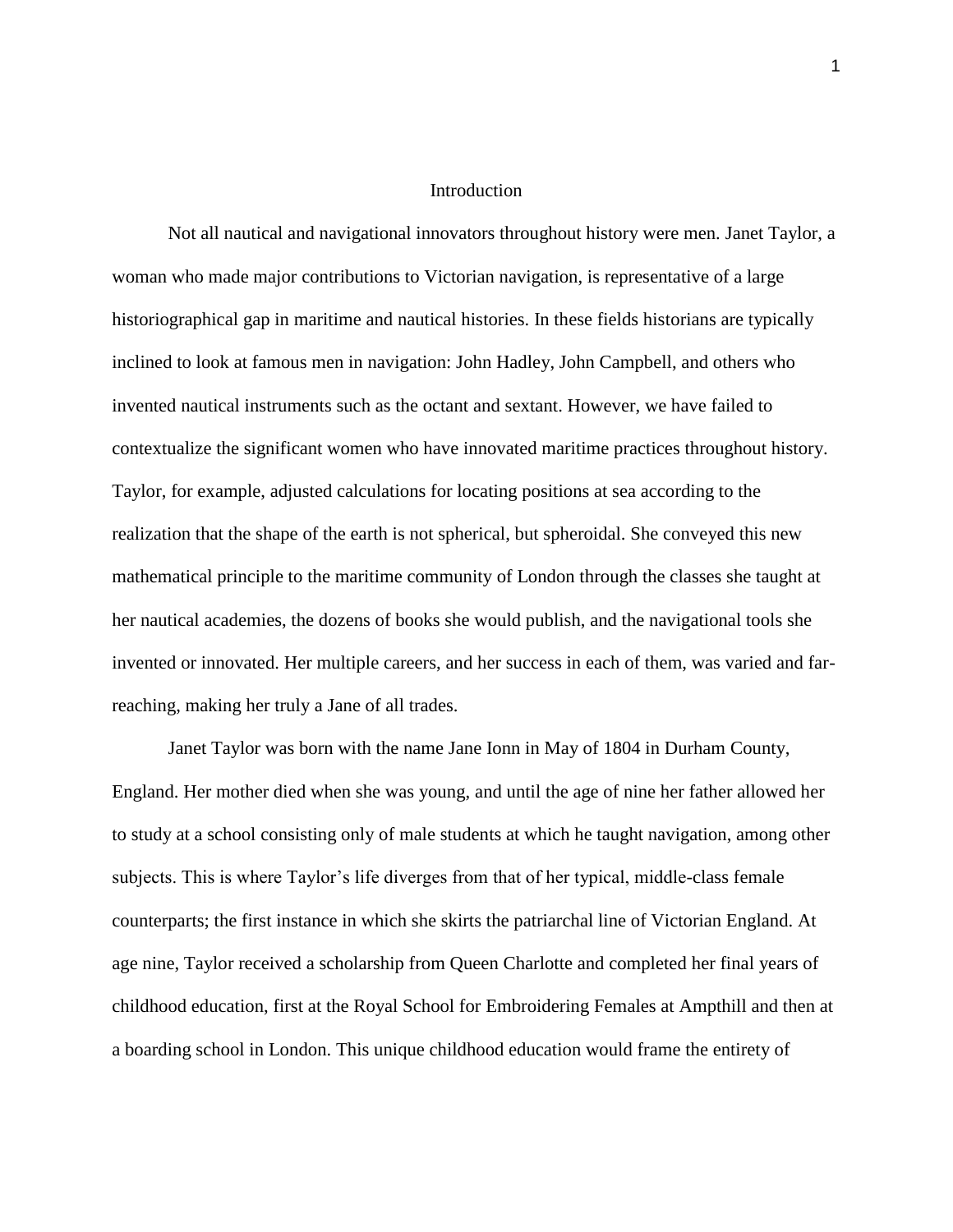Taylor's working life, providing her with the necessary abilities and opportunities to develop a reputable business of her own.

By 1831 Taylor has opened her first nautical academy, named the George Taylor Nautical Academy for her husband. In 1833, she would begin her career as an author with the publication of her first book. She would open another academy in her own name, Mrs. Janet Taylor's Nautical Academy, in the late 1830's. Between the 1830's and 1860's, she authored and published dozens of works and developed nautical technologies such as octants, sextants and the mariner's calculator. Not only would these be sold by Taylor in her own establishment, they would be showcased at large public exhibitions or developed specifically for members of royal families. The Admiralty did recognize Janet Taylor for her work near the end of her life, providing her with a Civil List Pension of £50 a year.

Taylor's work was well received and highly regarded, by both the common mariner and significant maritime organizations at large. In addition to consistent praise from navigational and maritime publications, Taylor's business would be promoted and respected by the Admiralty, Trinity House, East India Company, members of the royal family, and even astronomical observatories throughout Great Britain. All of these institutions recognized the fact that this academy was operated by a woman, but Taylor's expertise and talents were valuable to these institutions during this specific period because of the necessity for rapid expansion in Britain's navigational pursuits, a part of the industrial revolution experienced globally throughout the nineteenth century. This technologically and forwardly focused climate stems from the eighteenth century trend of "enormous, ambitious projects", many of which were centered in the maritime community. Peter Moore conveys this through using the naming and building of the *Endeavour* in the 1770's as an example. Moore describes the foundations of the industrial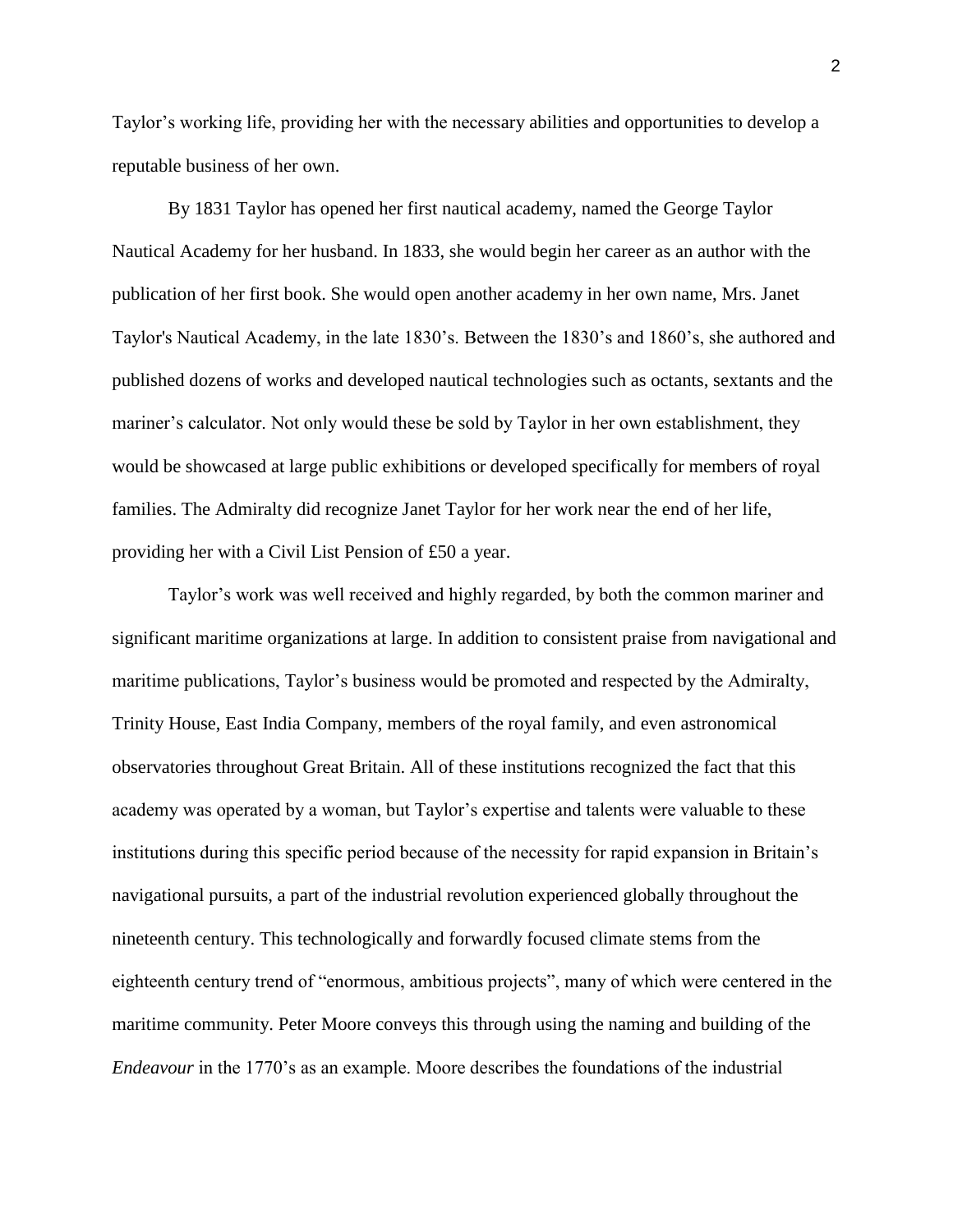environment in which Taylor was able to flourish: "Britain was a country burning with purpose; and from her fire was flung a spark, a spark that travelled further than any had ever done before. It emitted a glowing, scorching light. Only it wasn't a spark at all. It was a ship".

In addition to the Industrial Revolution happening within the nation, Taylor was also working in a society concerned with economic and imperial opportunities across the ocean. With the end of the Napoleonic Wars came an expansion in England's use of ships and navigational practices for economic purposes; "The peace of 1815 ushered in an era when the British Merchant Service found itself in almost total control of the world's trade routes, which had earlier been opened up by the Royal Navy".<sup>2</sup> A rising need to advance society through technology and travel created an environment in which Taylor could flourish, impacting the maritime community and its practices without her gender and upbringing being completely confined to the patriarchal boundaries and societal norms of the mid nineteenth century.

This thesis will argue that Janet Taylor was able to negotiate the patriarchal boundaries, or the public and private spheres, of Victorian England by utilizing her talents as an astronomer, a writer, and an educator to create business opportunities for herself. She was able to navigate and move fluidly between these spheres because of the nature of the industrial revolution and global expansion happening around her, which created a rapid need for new technologies as Britain expanded its reach, both commercially and militarily. This work will also argue that the unique educational circumstances of her youth, which began with her father, served as a catalyst for her influential careers. In defining the patriarchal boundaries of the Victorian era, Deborah Gorham's 2012 book *The Victorian Girl and the Feminine Ideal* proves incredibly useful. Using

<sup>1</sup> Moore, Peter. To be published. *Endeavour: The Ship That Changed the World*. Farrar, Straus and Giroux. 432 pp. 7-9.

<sup>2</sup> Jeans, Peter D. *Seafaring Lore and Legend: A Miscellany of Maritime Myth, Superstition, Fable, and Fact*. International Marine/McGraw Hill. 2004. 87.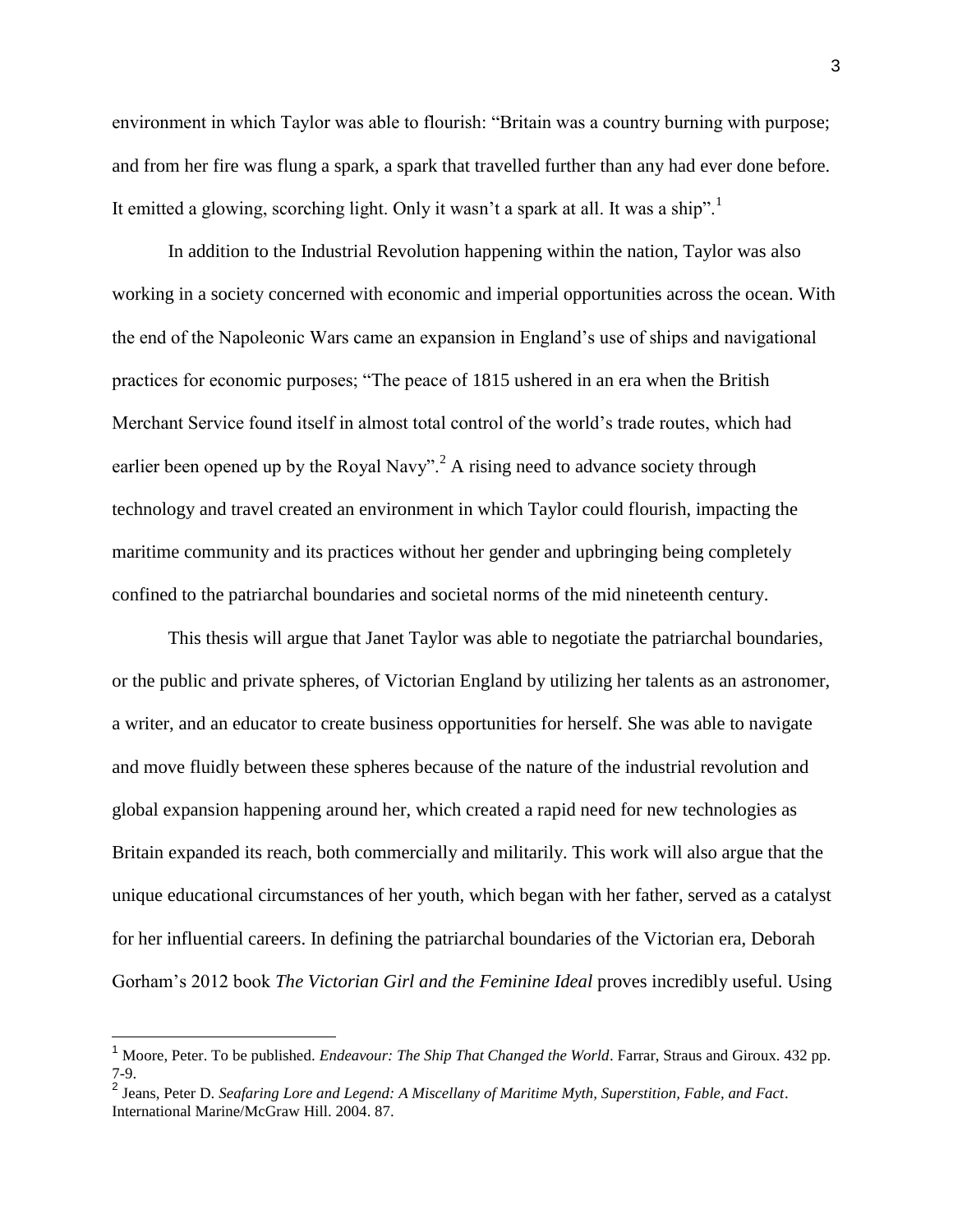the concept of a public and a private sphere, Gorham claims that "the creation of a sharp division between the private world of home and the public world of commerce, professional life and politics, had a profound impact on the way in which women were perceived in the Victorian period".<sup>3</sup> Women within this spherical system were expected to occupy the private sphere, or to operate under a "cult of domesticity", in which "the ideal woman was willing to be dependent on men and submissive to them, and she would have a preference for a life restricted to the confines of the home".<sup>4</sup>

In the context of the mid nineteenth century, Taylor was an anomaly, a woman working in a sea of men, and gaining nothing but respect and credibility for it. I will examine both her childhood education (which allowed her entrance into the field of navigation) and the institutions she opened in order to educate Victorian mariners. I will also examine her other works, and the ways in which others in her fields received them, in terms of her career as an astronomer and a writer. An examination of her nautical instruments will highlight the industrial spirit of her society, and how she took advantage of this environment. Placing her work within these three contexts will reveal how vast the scope of her influence was on Victorian mariners and navigational methods. Revealing the innovative and influential contributions Taylor made to Victorian navigation and maritime practices opens up one question: why has she not been given due credit by historians?

Education was crucial to the successes experienced by Taylor throughout her life because it served as an avenue for Taylor to utilize her talents and ultimately impact her field. It was her

<sup>3</sup> Gorham, Deborah. 2012. *The Victorian Girl and the Feminine Ideal*. New York. Routledge Library Editions: Women's History. 238 pp. 4.

<sup>4</sup> Gorham, Deborah. *The Victorian Girl and the Feminine Ideal*. 4.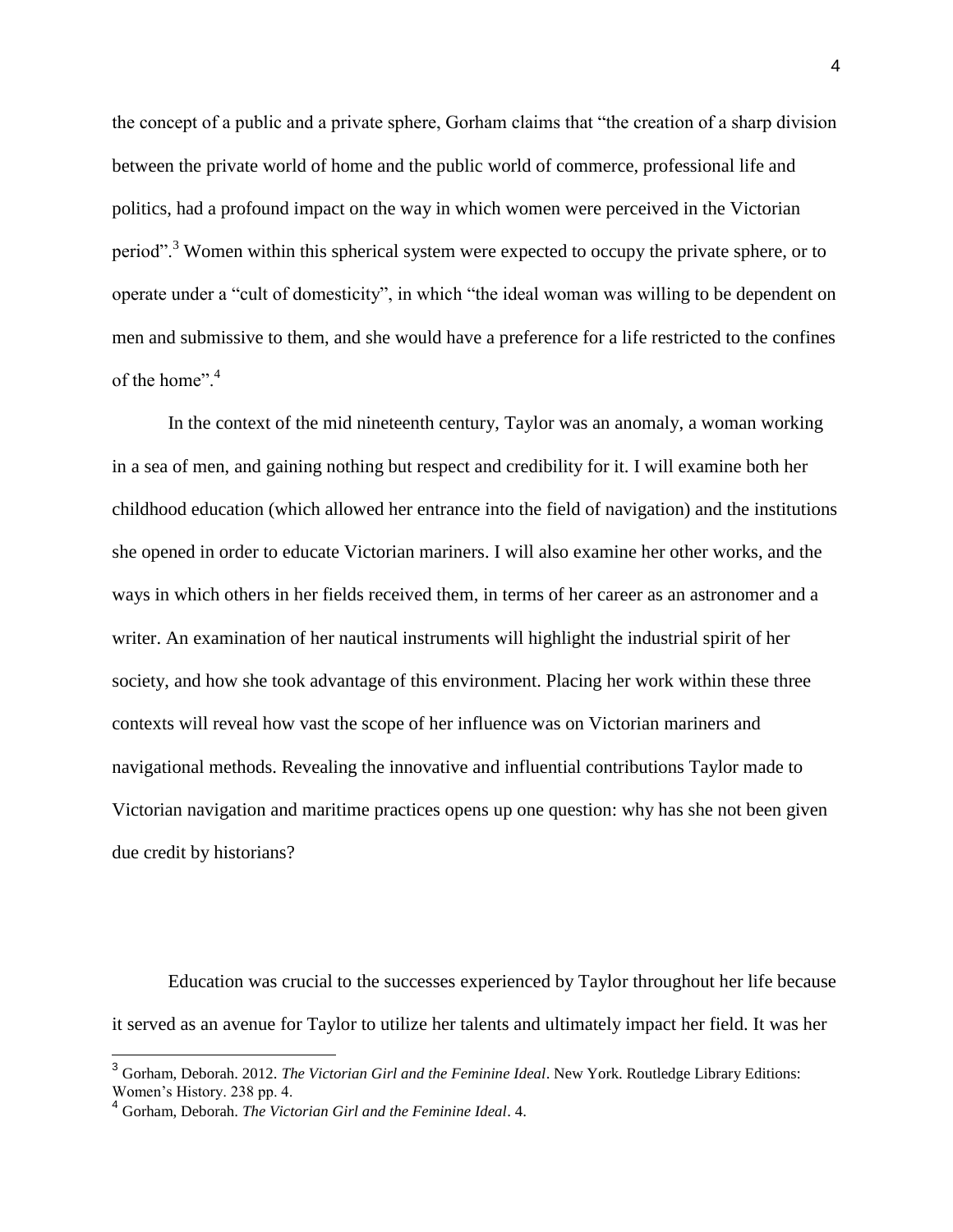father, and the school he taught navigation at that first allowed her to exhibit her talents as an astronomer and mathematician, which gained her admittance into a prestigious academy endorsed by Queen Charlotte. Taylor would use her education to create a business for herself as an educator, using her own funds and without the help of her husband, George Taylor. The first nautical academy opened by Taylor in 1835, the George Taylor Nautical Academy, became so influential that it was "recommended by the Admiralty, Trinity House (the establishment responsible for the nation's lighthouses) and the East India Company".<sup>5</sup>

Her second nautical academy, named after herself, would become even more popular than her first. While being an educator was not an uncommon role for Victorian women to play, for most this role was confined to the title of governess, teaching small children rather than professionals in one of England's most important industries. Taylor, however, occupied both the public and private sphere, and was able to do so because of the educational opportunities of her youth. The first chapter of this thesis especially will rely heavily on Gorham's framework, showing how Taylor did not fit this mold. While she did fulfill the domestic roles of wife and mother, Taylor worked professionally within the public sphere of Victorian England, and experienced great success. Perhaps this is why she was so easily able to name her second nautical academy for herself; the Mrs. Janet Taylor Nautical Academy. In addition to running her academies as its sole proprietor, Taylor would author her own books to be used as the texts for classes she taught. These publications would be distributed far beyond the walls of her classroom, and were originally inspired by astronomical concepts taught to her by her father.

It was the use of fruit as a representation of celestial bodies, a concept taught to her by her father, that led Taylor to the realization that the earth was not perfectly spherical, but rather

 5 Bruck, Mary. 2009. *Women in Early British and Irish Astronomy: Stars and Satellites*. New York:Springer Science and Business Media. 52.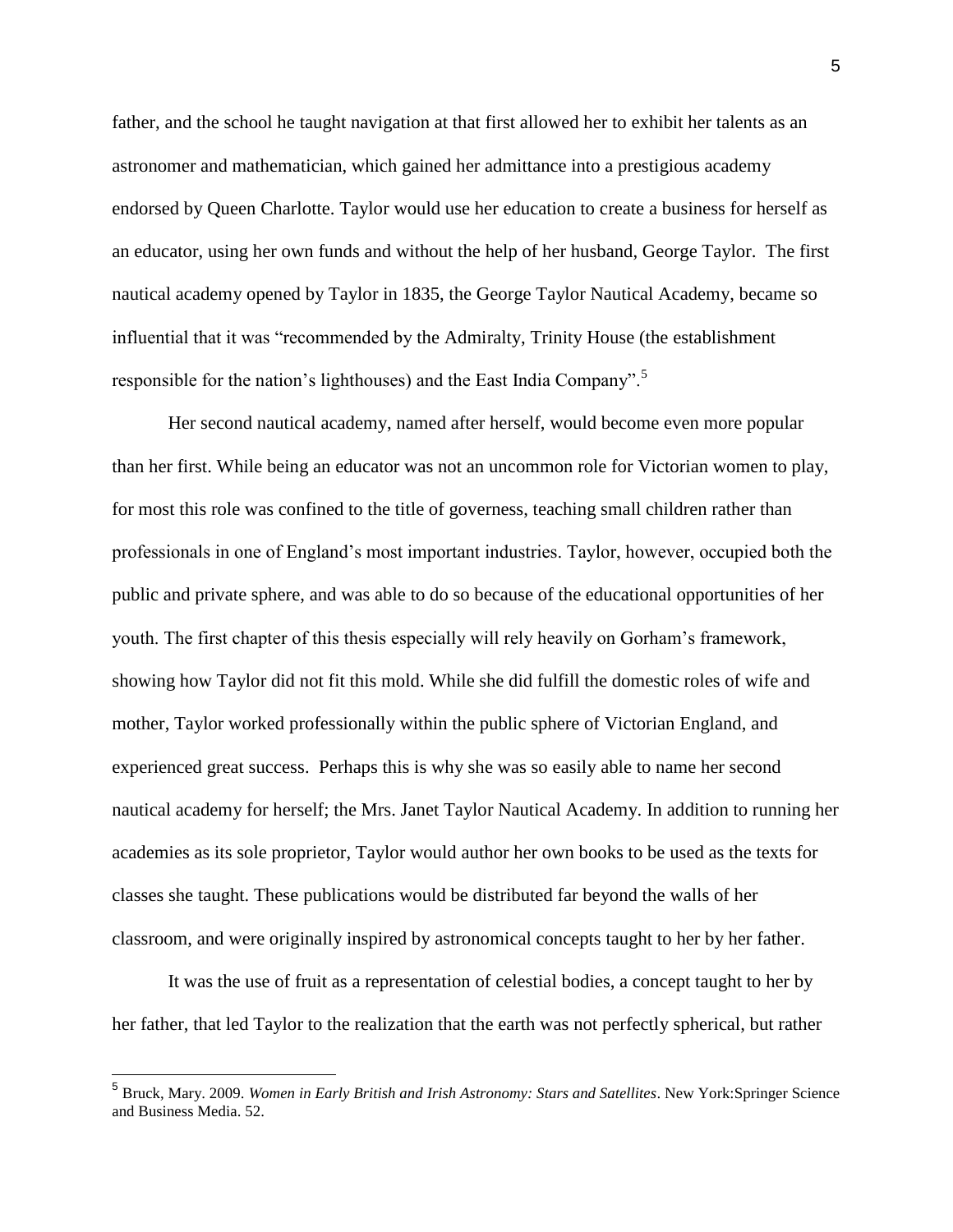spheroidal, meaning that it is ever-so-slightly elongated at the ends.This navigational breakthrough would allow for much more accurate calculations of longitude for mariners at sea. Taylor would take the mathematical and astronomical calculations used to find position at sea and adjust them according to this principle, making them much more precise than they had been previously. She would then begin writing books that conveyed this new process of calculation in a way that was accessible and understandable to the common mariner, beginning in 1833 with her *Luni-solar and horary tables: with their application in nautical astronomy; containing an easy and correct method of finding the longitude, by lunar observations and chronometers; the latitude, by double altitudes and elapsed time, the azimuth, amplitude, and true time*.

Her authorship (and career as a publisher for nautically themed books authored by others) served to showcase her knowledge and talent. An analysis of her prefaces and dedication letters reveal how she built a reputation for herself within the maritime community of Victorian London by gaining support from aristocratic figures and maritime organizations such as the Admiralty, Trinity House, and East India Company. Reviews and advertisements for her books reveal the respect she gained from the common mariner. Not only did these men trust her because notable organizations did, their accounts show that Taylor's calculations did in fact prove useful aboard ships.

Taylor would also pursue a career as an instrument maker, creating tools such as sextants, binnacles, and compasses that were better equipped to function aboard iron ships. This contribution to navigational practices would come at the most opportune time for Taylor. In the midst of the industrial revolution, there was a huge transition from wooden sailing ships to iron ships, which in turn caused new problems with using instruments to locate position at sea, particularly compasses. The mass amount of iron now present on these new ships would tamper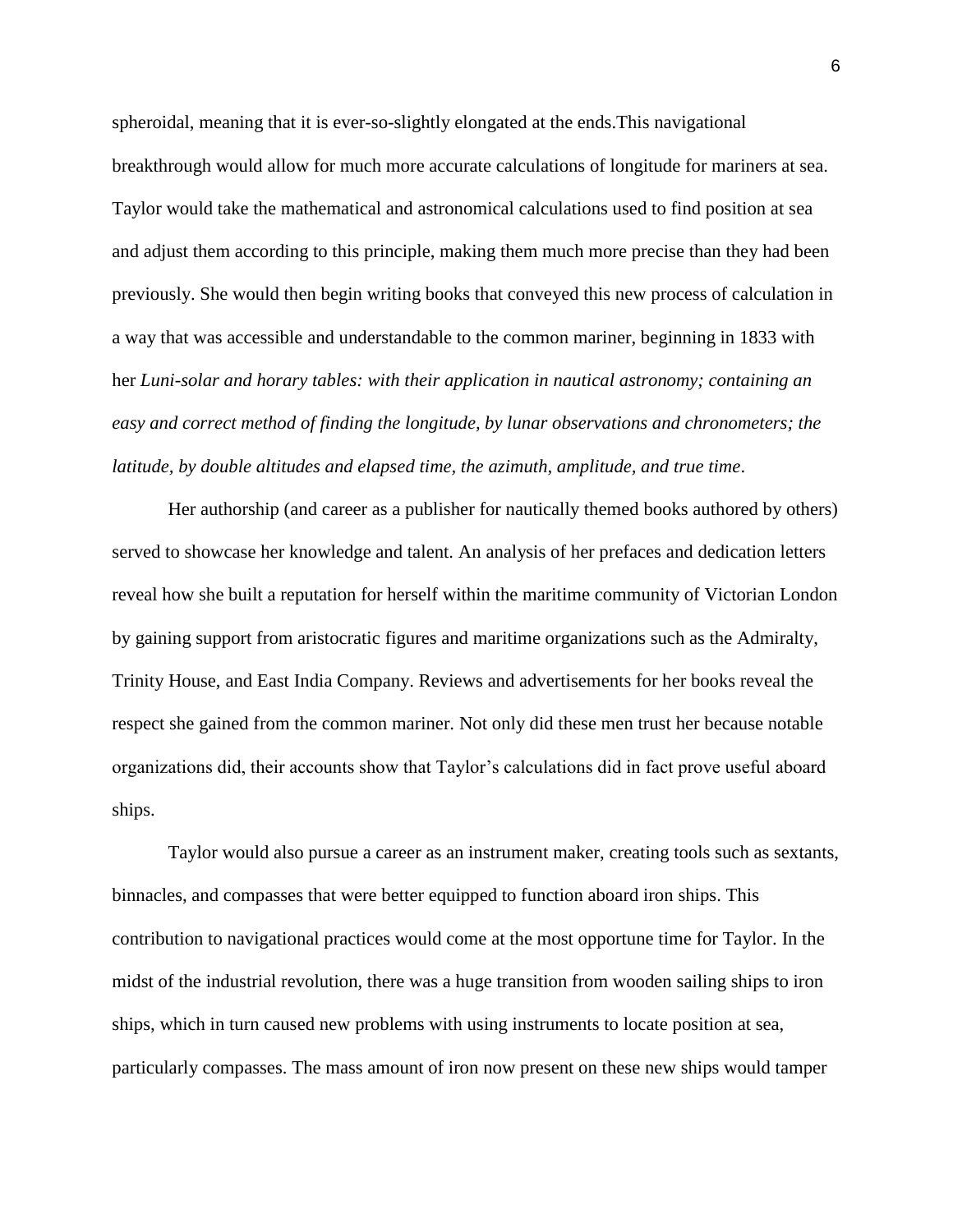with the magnetic components inside traditional compasses. Knowing this, Taylor would conduct experiments on the Thames and adjust compasses, along with other tools, to get rid of this problem. These experiments, which consisted of swinging ships, would fall in line with the works of astronomers and Admiralty members also concerned with compass deviation, and would allow her to further establish herself in the field. In working with these men, Taylor was able to adjust compasses and other navigational tools, thus making mariners safer during their voyage.

Perhaps her most ambitious feat in this part of her career would be the production of her mariner's compass, which combined several navigational tools and calculations in hopes to make finding one's location at sea faster, more efficient, and more precise. While it worked in theory, it would never find the success that Taylor had so desperately hoped for; it would receive a patent from the Admiralty but would not be widely distributed or used by common mariners. Nonetheless, the mariner's compass symbolizes the efforts made by Taylor to advance the field in which she worked, and the spirit of the industrial revolution of which she became a part. In fact, this holds true for all of Taylor's instruments. One way this thesis will contribute to the historiography on Taylor is by focusing as much on her other tools as the mariner's compass. Historians such as John and Rosalind Croucher focus almost completely on the mariner's compass because while it worked in principle and logic, it was deemed by one member of the Admiralty, hydrographer Francis Beaufort, to be impractical and too delicate for the hands of the ordinary mariner. While they weren't invented by her, the hundreds of binnacles, compasses, and chronometers she adjusted encompass the ideals of the industrial revolution and, unlike her mariner's compass, were heavily utilized by sailors, captains, and mates alike.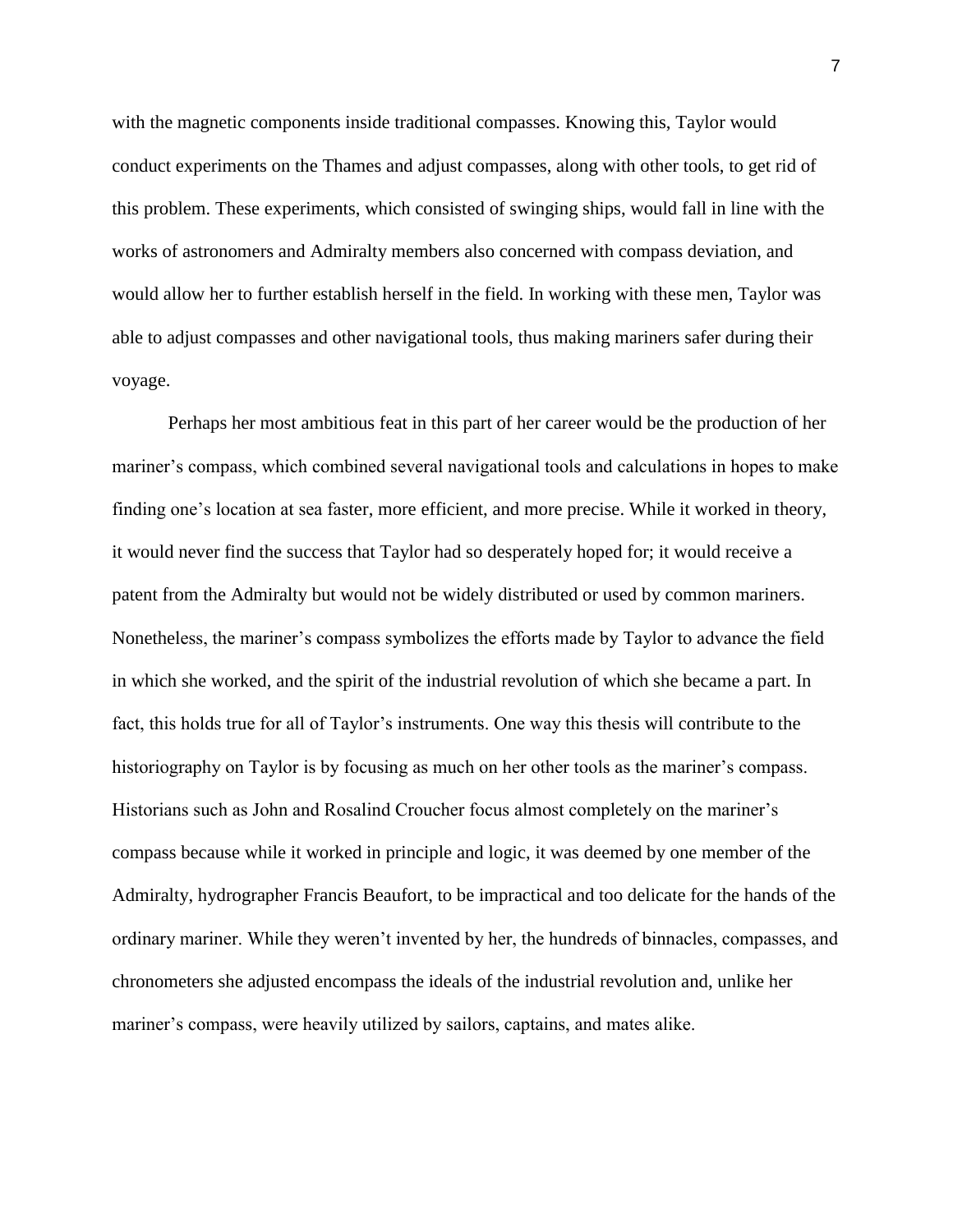Her influence on Victorian navigation is undeniable. Yet historians of this field and era have failed to present Taylor in such a light; she not only established both of her nautical academies of her own accord, but every one of her instruments and written pieces were produced or authored solely by her and reached a tremendous amount of seamen. Her absence from navigational and maritime histories may largely come from her physical absence aboard victorian vessels, as historians such as Jo Stanley claim. Jo Stanley's 2016 book *From Cabin 'Boys' to Captains: 250 Years of Women at Sea* explains this best: "Although some male deck officers were at least *trained* by women teachers of navigation ashore or used instruments made or repaired by Janet Taylor, women's place was seen as not at sea".<sup>6</sup> Although it is only a brief mention in Stanley's book, it is a point that deserves to be expanded upon. The significance of this thesis will be the same as the significance conveyed throughout *From Cabin 'Boys' to Captains*; women deserve agency in maritime historiography and their contributions to their fields have been left largely unexplored.

Until recently, Taylor and women like her have been largely disregarded, even by scholars in women's histories. While there are authors who do attempt to use women's history as a methodological lens when writing about Janet Taylor, they often do not give her ample recognition, instead lumping her into a larger group of women who either impacted Victorian history or impacted navigational history over a longer span of time. This type of writing neglects Taylor's immediate contributions to Victorian maritime practices, ultimately under-emphasizing her historical significance. These types of works include David Cordingly's *Women Sailors and Sailors' Women: An Untold Maritime History* (2001), Mary Bruck's *Women in Early British and Irish Astronomy: Stars and Satellites* (2009), and Marilyn Bailey Ogilvie, Joy Dorothy Harvey

 6 Stanley Jo. *From Cabin 'Boys' to Captains: 250 Years of Women at Sea*. Stroud: The History Press. 2016. 304 pp.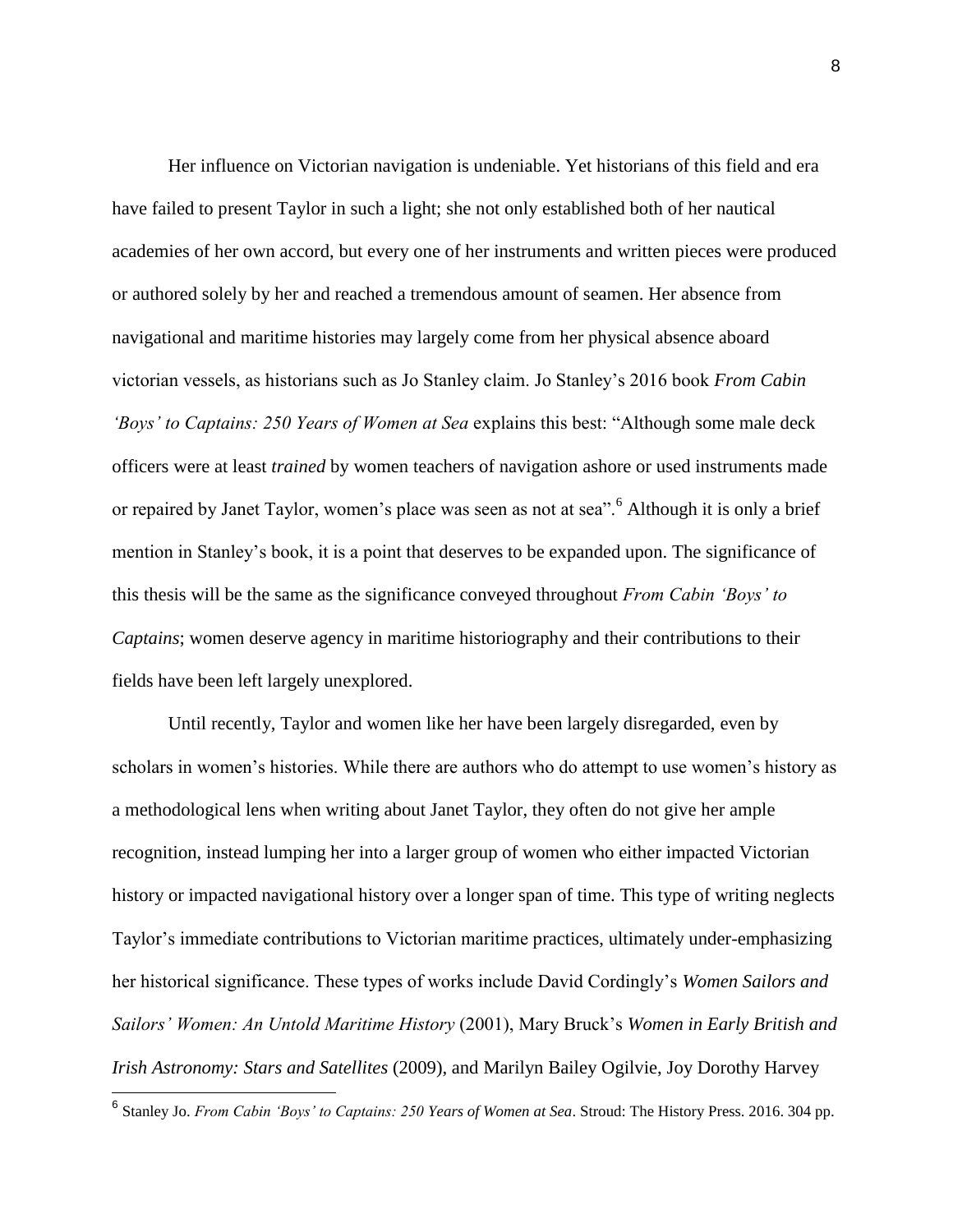and Margaret Rossiter's *The Biographical Dictionary of Women in Science: Pioneering Lives from Ancient Times to the Mid-20th Century* (2000). Cordingly merely references Janet Taylor, among hundreds of other women, while authors such as Bruck, Ogilvie, Harvey, and Rossiter compare Taylor to Mary Somerville, a practicing astronomer in Ireland during the same time Taylor conducted her own work. The ways in which Taylor and Somerville are compared is examined more thoroughly in the conclusion of this thesis. Ogilvie, Harvey, and Rossiter do Taylor an additional disservice by describing giving credit for her businesses to her husband. The opening sentence to Janet Taylor's biographical entry is as follows: "Janet Taylor was married to George Taylor, founder of the Nautical and Mathematical Academy located in London's East End. Her husband also made navigational instruments there".<sup>7</sup> These were both ventures facilitated by Taylor, not her husband.

The authors that have been most successful in distinguishing Taylor from her husband or the women who practised astronomy in the nineteenth century have been John and Rosalind Croucher. Through their 2016 biography on Taylor, *Mistress of Science: The Story of the Remarkable Janet Taylor, Pioneer of Sea Navigation*, and various articles about her, the Crouchers do seek to give Taylor agency by placing her life and career within the context of Victorian navigational history. While this goal is reached, and falls in line with the goals I hope to achieve through this thesis, there are many avenues for further research and historical contributions to Taylor's life and influence that are left open by *Mistress of Science* and other articles authored by the Crouchers.

In their article "Mrs. Janet Taylor and the Civil List Pension—a claim to recognition by her country", the Crouchers compare the civil list pension of Janet Taylor, £50 a year starting in

<sup>7</sup> Ogilvie, Marilyn, Joy Harvey, & Margaret Rossiter. 2000. *The Biographical Dictionary of Women in Science: Pioneering Lives from Ancient Times to the Mid-20th Century*. New York: Routledge.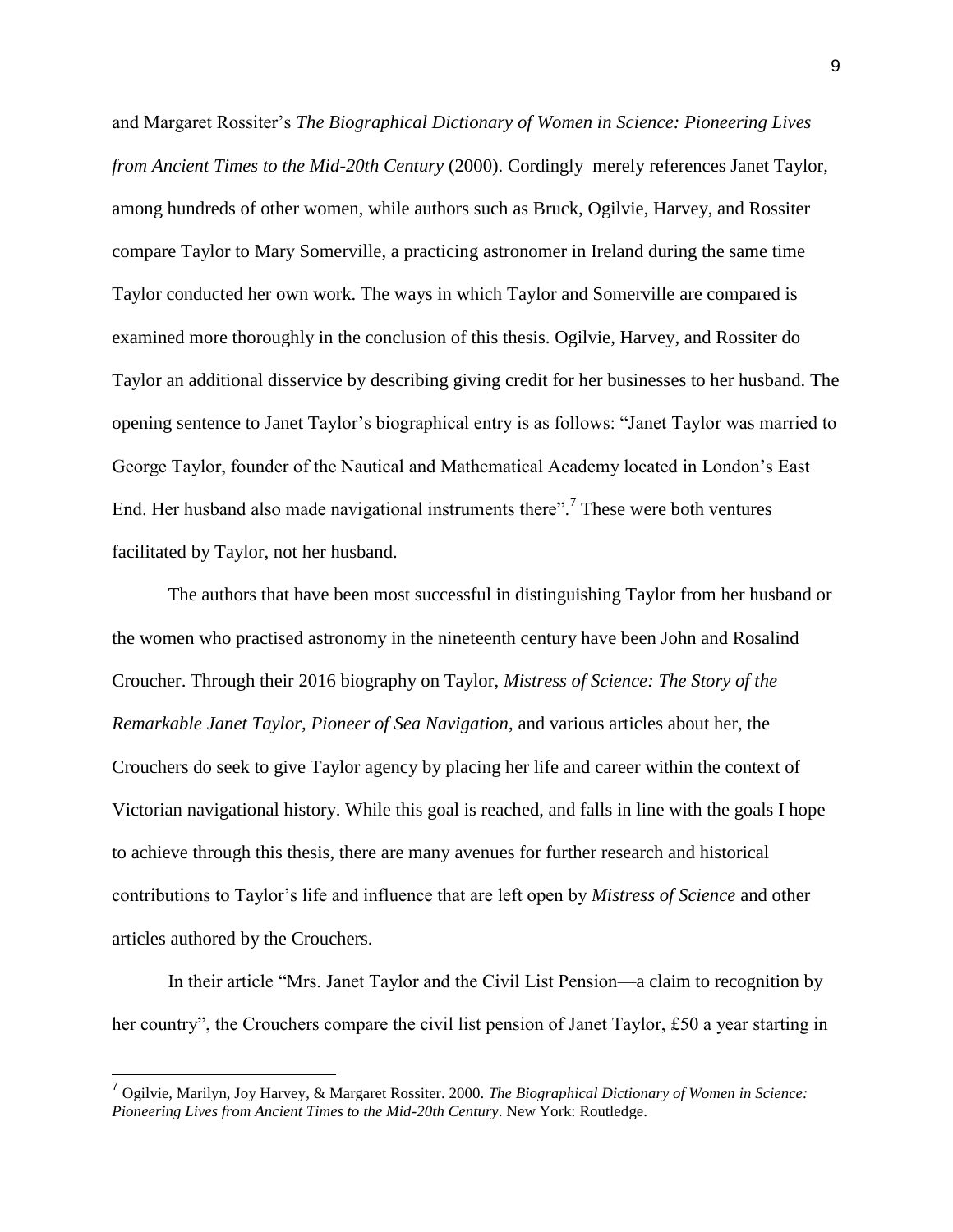1860, to that of Mrs. Mary Somerville, who earns four times as much a year beginning in 1835. These authors argue in this article that this difference in pension had nothing to do with gender, since they were both women, but was determined by the socioeconomic class of each woman. Obviously, the Crouchers believe that Somerville was born into a family with a higher socioeconomic class, which was reflected in the way the Admiralty paid her after she retired; with a larger pension than those who made equal (or greater) contributions to the field but belonged, by name, to a lower socioeconomic class. This argument may be viable, but dividing these women denies them historical agency; it makes them seem like outsiders, which they may have been. But if historians compare their works, accomplishments and recognition, and eventual pensions to that of their male counterparts instead of each other, they can contextualize the influences these women on the male-dominated fields of navigation and maritime culture.

Using the ideas espoused by Stanley, women's history as a methodology can be beneficial to studies on women in maritime history, when considering they must be studied in a context not dependent on a woman's physical location. While Stanley popularized this idea, it was first established Margaret Creighton and Lisa Norling in their book *Iron men, wooden women: Gender and seafaring in the atlantic world, 1700-1920* (1996). In this book, the authors seek to provide women with agency, as they are often lacking of this in maritime history and historiography. The topics include different women throughout maritime history and their contributions to the maritime cultures of which they were a part. Creighton and Norling argue that "sailors' masculinity has varied in form and meaning, that women have played active and important roles in maritime enterprise, and that the shore has been vital in shaping seafaring experience".<sup>8</sup> This argument is made because of the historiographical gap that can be filled by

<sup>8</sup> Creighton, Margaret S., and Lisa Norling. 1996. *Iron men, wooden women: Gender and seafaring in the atlantic world, 1700-1920*. Baltimore: Johns Hopkins University Press. VII.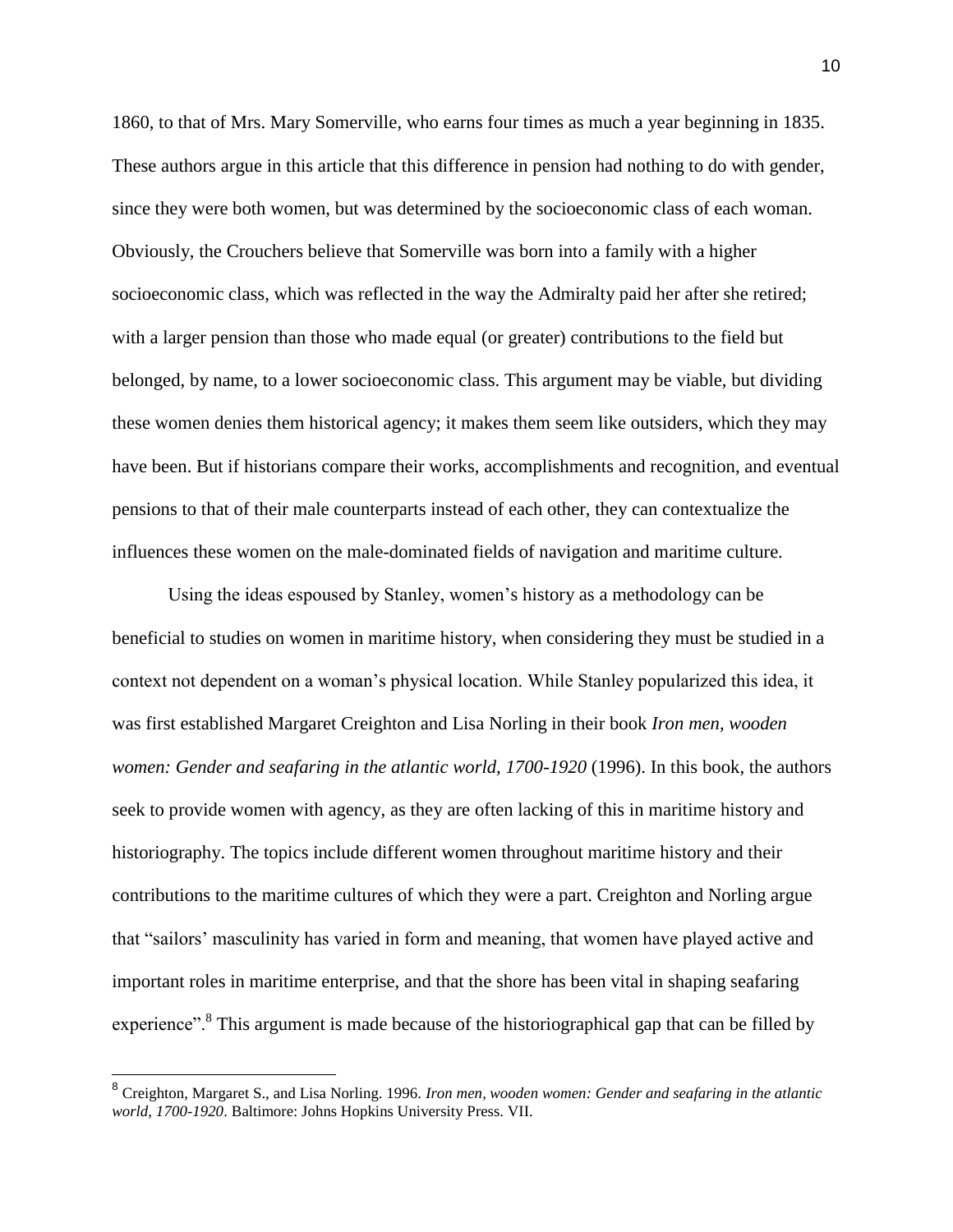examining the influences of women on maritime culture and practice throughout history; it also addresses the important idea that these women did not necessarily have to be physically on board ships to have an effect on them. Creighton and Norling compare men and the idea of masculinity to women and their influence on maritime culture and enterprise; "the work included here demonstrates decisively that gender is a fundamental component of seafaring, as it is all of human society".<sup>9</sup> My thesis will use women's history as a methodology to focus on Taylor and her impact on the men, and larger maritime culture, around her. Unlike Creighton and Norling's work, it will not use men or concepts of masculinity to frame these impacts of Taylor's, because her accomplishments were impressive enough to break through these patriarchal ideologies. Instead, it will frame her within the Victorian maritime society, and the public of private spheres, of which she was a part. For women, the industrial revolution and commercial expansion happening within the nation, while a source of exploitation for men and women, opened doors for skilled labor.

There are historians who begin to frame Taylor within these contexts, but do so using economic history, which can overgeneralize the influences of women, especially when it comes to maritime practices over time. Because most women were not experienced sea voyagers, sailors, or captains, their economic impacts on maritime fields are grouped together and under analyzed, and also often explained within more domestic contexts. This methodology allows them to use Taylor's business ventures to frame their arguments, but still undermines the significance of her work in astronomy and mathematics. One example includes Kathryn Gleadle's "'The Riches and Treasures of Other Countries': Women, Empire, and Maritime Expertise in Early Victorian London" (2013). Gleadle's book takes three topics (women, the acceptance of empire and imperialism at a local level, and maritime identity) and examines them

<sup>9</sup> Creighton, Margaret S., and Lisa Norling. *Iron men, wooden women*. VII.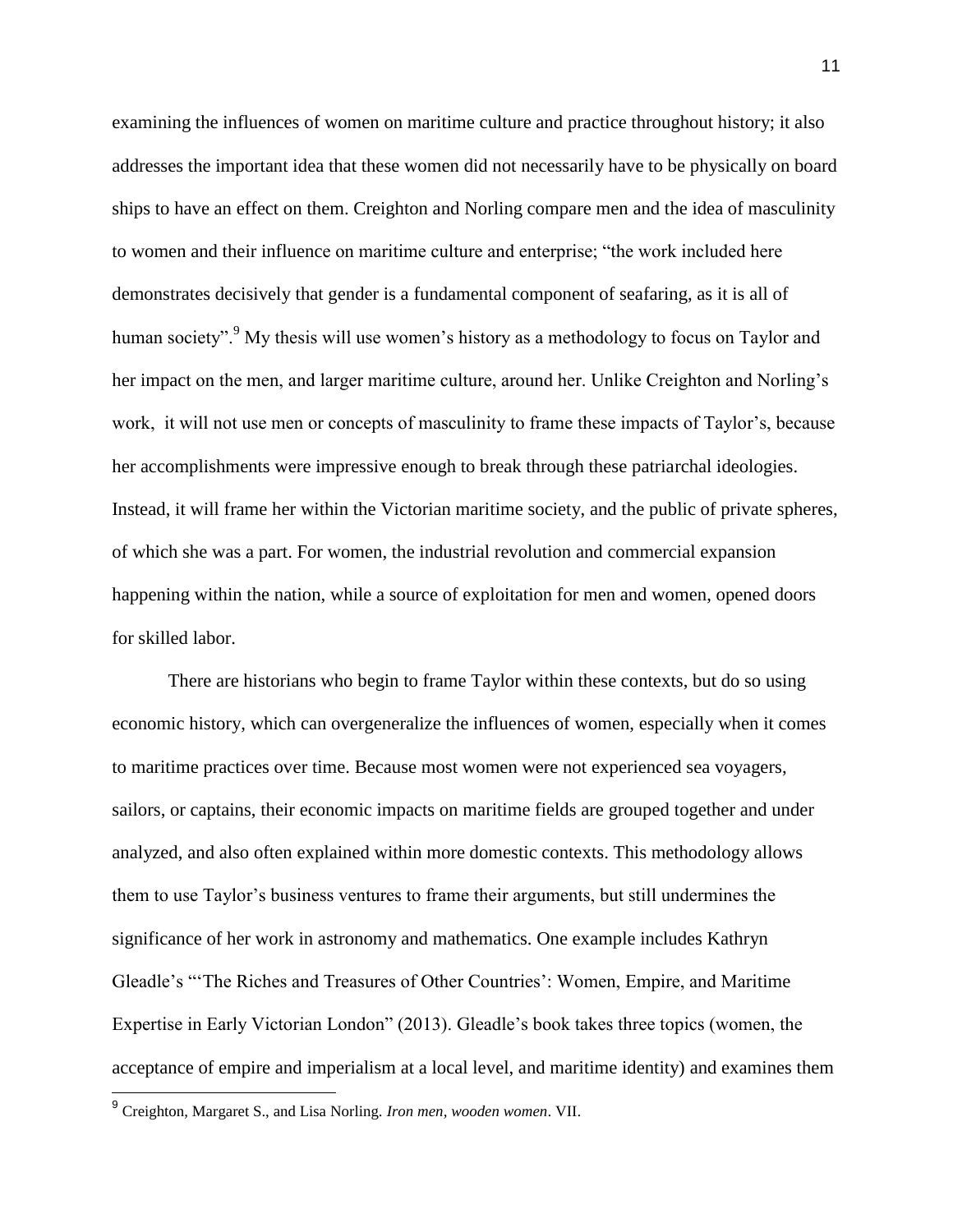through the eyes of Janet Taylor, a woman navigator, writer, teacher, and maritime expert in early Victorian London. Gleadle has used her past works to establish the idea that "dominant gender discourses of women's public roles were affirmed and circulated despite contemporaries' acknowledgement of the far more fluid and unpredictable patterns of female activity which operated 'on the ground'".<sup>10</sup>

Intersecting the fields of economic and labor history, Gleadle uses Taylor's life and career as a case study to prove that politics and imperialism pushed the "normative" ideas about gender roles to ensure its own success. Women were working alongside men during the Victorian era, in all types of labor; the industrial pull of the age placed emphasis on skill and invention over gender and societal norms. Unfortunately, many of these women did not write about their experiences. And while Taylor did not keep a personal record or journal of her endeavours, the prefaces of her books (along with dedication letters) reveal a lot about her life and the pressures she faced while navigating a male-dominated field.Taylor transcended the traditional gender norms of her period, and Gleadle agrees that there are many other women throughout English maritime history who held similar positions of power but have yet to be given recognition of that power today, a problem the wider significance of this thesis will hope to address.

The women's histories that come closest to the aims of this thesis are both authored by Helen Doe. In Helen Doe's book *Enterprising Women and Shipping in the Nineteenth Century* (2009), and in her article "Travelling by Staying at Home: Women in Westcountry Ports and Their Overseas Connections in the Nineteenth Century" (2009), Doe admits to the influence

<sup>&</sup>lt;sup>10</sup> Gleadle, Kathryn. "'The Riches and Treasures of Other Countries': Women, Empire, and Maritime Expertise in Early Victorian London". *Gender and History*. 25, no. 1. 7-26. 2013. 19.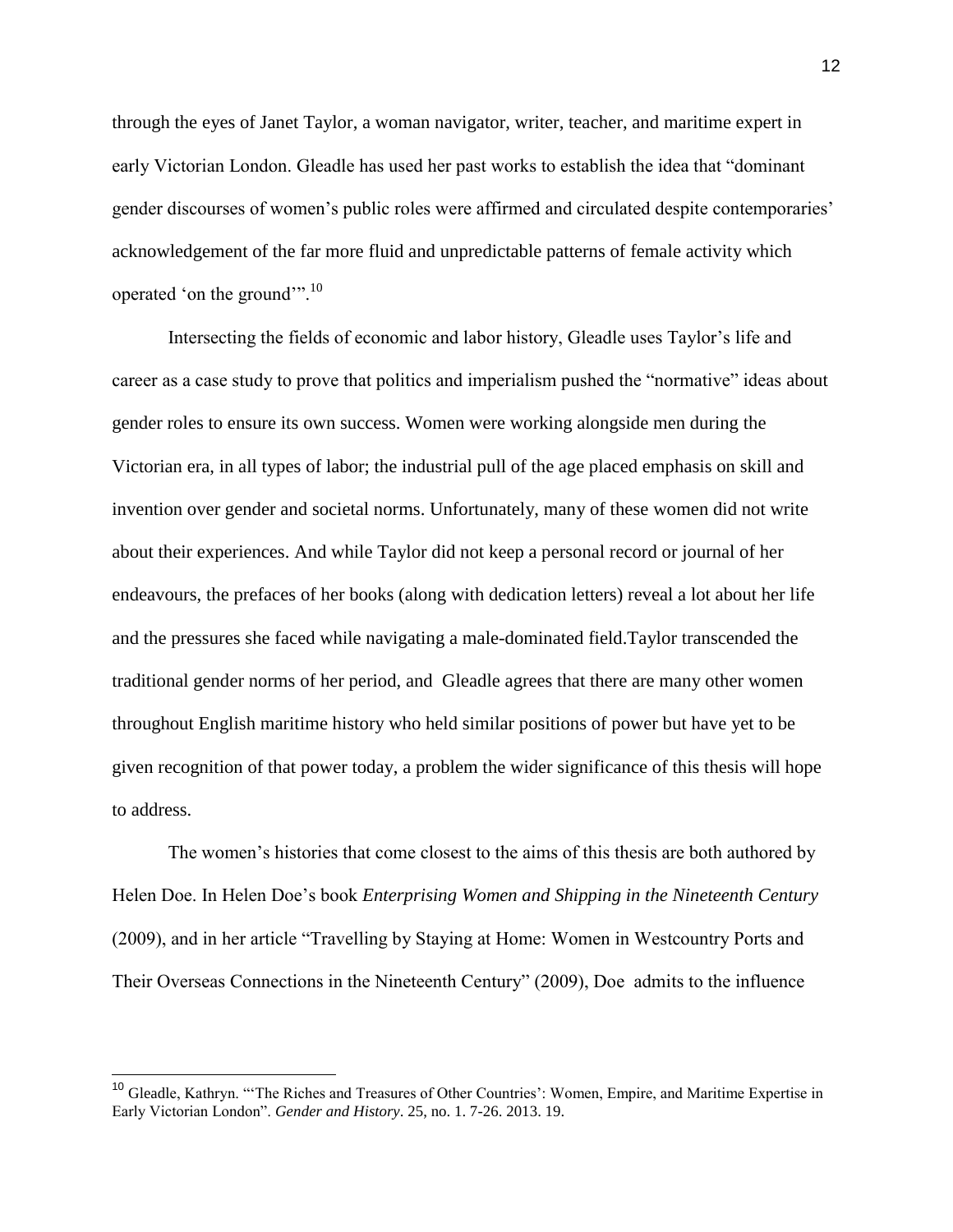women had on late nineteenth century trade and maritime economics, but frames this influence according to the male relationships they typically held.

Maritime women gained knowledge of places outside their local community through both direct and indirect sources. They had an incentive to know more, since the knowledge gave them a greater understanding of potential implications for their male relatives and themselves… Their motivation, apart from personal interest, was related both to their need for information about absent husbands, fathers and sons but also, for some women, in relation to their business interests".<sup>11</sup>

This denies them their individuality. When Taylor is discussed in terms of her relationship with her husband, or grouped into a larger context of women in astronomy rather than navigation, the historical credit she deserves is essentially taken away from her and given to her husband (whose accomplishments were not as notable).

Because this thesis will intersect women's and Victorian navigational historiographies, one woman (Janet Taylor) will serve as an example of the ways in which female historical actors can be better represented in histories of navigation than they have previously. It will take concepts established by authors such as Ogilvie, Harvey, Rossiter, and Doe and expand on them by focusing on Taylor specifically and contextualizing her within the Victorian maritime community. For this contextualization, secondary literature such as Miles Taylor's *The Victorian Empire and Britain's Maritime World* (2013), John Winton's *Hurrah for the Life of a Sailor* (1977), and many works by N.A.M. Rodger. While none of these authors mention the impacts of women on Georgian or Victorian maritime practices, they will provide a narrative of the industry, the debates and the practices, Taylor was a part of.<sup>12</sup> This thesis will also rely heavily

<sup>&</sup>lt;sup>11</sup> Doe, Helen. "Travelling by Staying at Home: Women in Westcountry Ports and Their Overseas Connections in the Nineteenth Century". 2009. *Journal Of Transport History*, *30*(2), 183-199. 196.

<sup>&</sup>lt;sup>12</sup> The following is a list of works on the navigational and maritime histories of Victorian England that have been essential in contextualizing the world around Janet Taylor.

Cotter, Charles H. *A history of the navigator's sextant*. Glasgow. 1983.; Croarken, M. "Tabulating the Heavens: Computing the Nautical Almanac in 18th-Century England." *IEEE Annals of the History of Computing* 25, no. 3. 2003. 48-61.; Evans, David. *Building the Steam Navy: Dockyards, Technology and the Creation of the Victorian*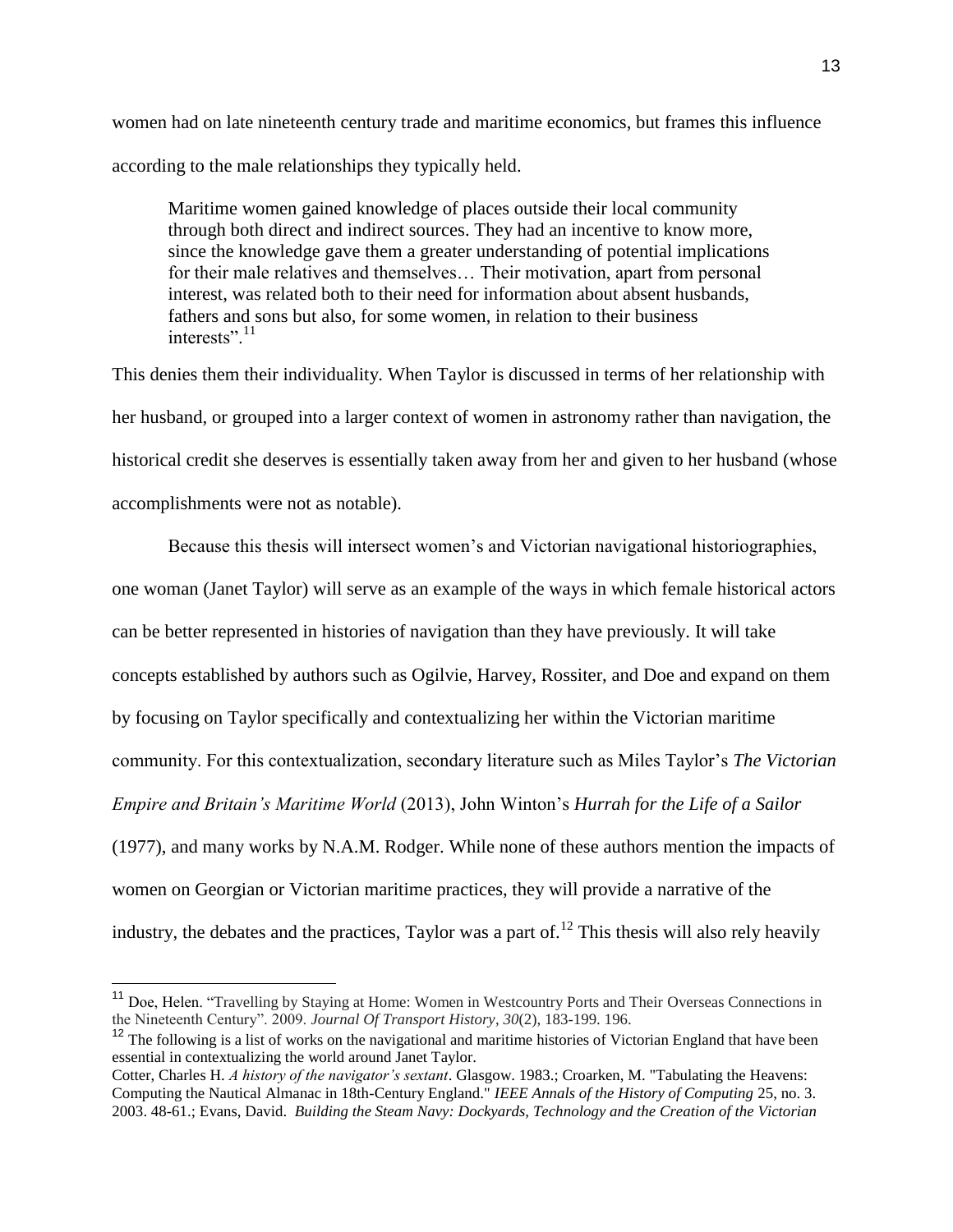on the works of John and Rosalind Croucher, namely their flagship biography on Taylor, *Mistress of Science: The Story of the Remarkable Janet Taylor, Pioneer of Sea Navigation* (2016). In intersecting women's history with the history of Victorian navigation, this thesis will use Janet Taylor as an example of how women, throughout history, can be provided with more recognition of the impacts they had on the larger fields in which they flourished.

Janet Taylor received a considerable amount of recognition, both locally and internationally, throughout her career. She received gold medals for her work from the kings of both Prussia and Holland, and the Pope. Her works were frequently reviewed, and praised, by both women's and nautical magazines and newspapers from the period. Some of her publications were even translated into other languages. Her *Luni-solar and horary tables*, for example, was translated into Dutch. If the work of Taylor was so widely recognized and utilized by the men in her field at the time, why hasn't she been represented in the same fashion by maritime historians? Why is her name not discussed along with those of John Hadley, John Harrison, and John Bird? Navigational and maritime historians should not be so uninterested in the only woman to hold a patent under the category "Compasses and Nautical Instruments" between 1617 and 1852. Taylor may not have been directly aboard the ships she held an influence over, but that influence is just as important historically as the influences held by actual navigators and sailors. When Taylor can be examined in the same way as the sailors and captains she taught and

*Battle Fleet, 1830-1906*. London: Conway Maritime. 2004. 208 pp.; Forbes, E.G. *The Birth of Scientific Navigation: the Solving in the 18th Century of the Problem of Finding Longitude at Sea*. London: National Maritime Museum. 1974.; Jerchow, Friedrich. *From Sextant to Satellite Navigation. 1837-1987, 150 years*. Hamburg: C. Path. 1987. 144 pp.; Pietsch, T. (2015). The Victorian Empire and Britain's Maritime World, Edited by Miles Taylor. *Journal Of Imperial & Commonwealth History*, *43*(2), 363-365.; Rodger, N.A.M. *The Command of the Ocean: A Naval History of Britain, 1649-1815, Volume 2*. New York: W.W. Norton & Company. 2004.; Rodger, N.A.M. *The Wooden World: An Anatomy of the Georgian Navy*. London: Collins. 1986.; Taylor, Miles. *The Victorian Empire and Britain's Maritime World, 1837–1901: The Sea and Global History*. Basingstoke: Palgrave Macmillan. 2013. 195 pp.; Williams, J.E.D. *From Sails to Satellites: the origin and development of navigational science*. Oxford: Oxford University Press. 1992. 320 pp.; Winton, John. *Hurrah for the Life of a Sailor: Life on the Lower-Deck of the Victorian Navy*. London: Joseph. 1977.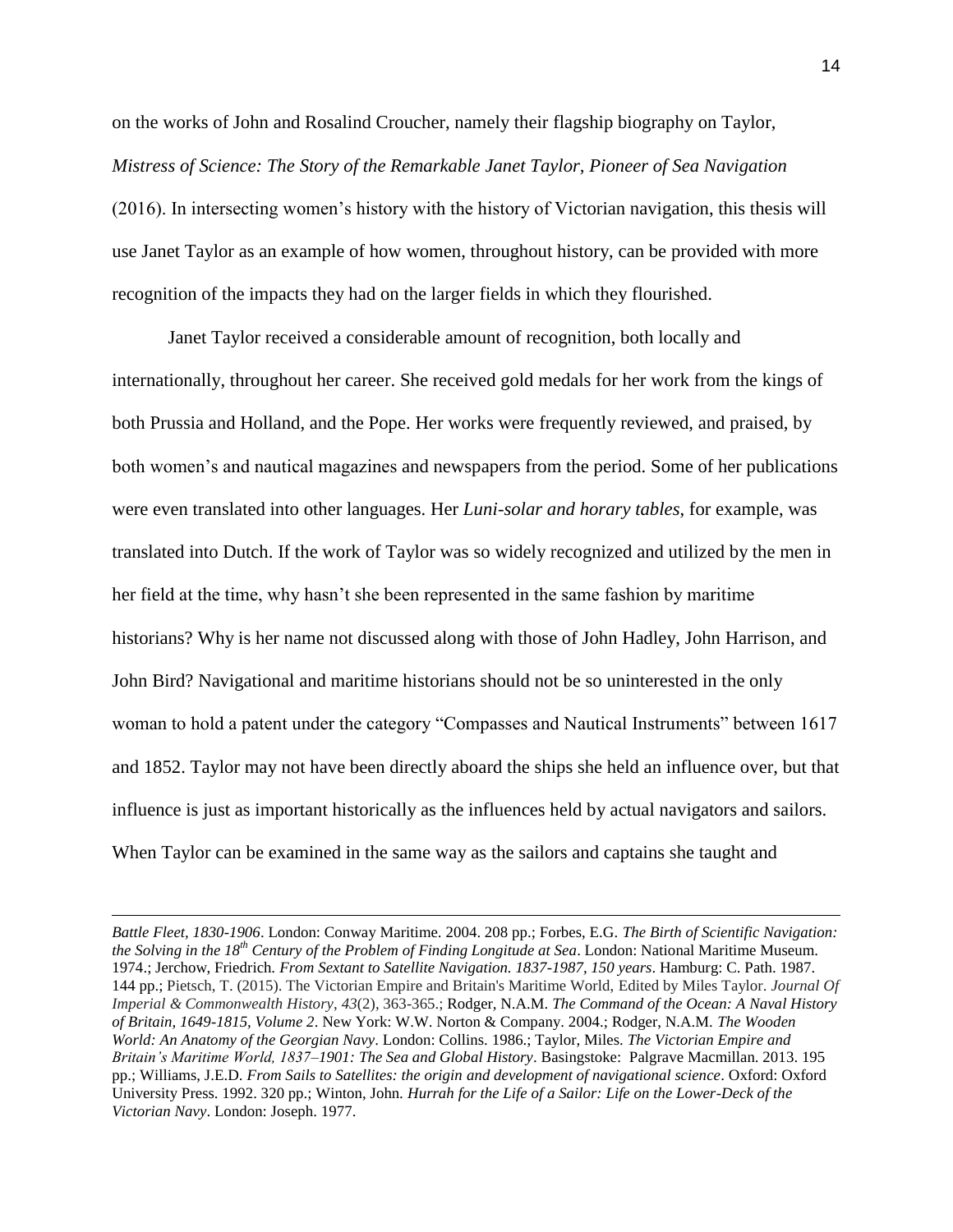influenced, she (and other women like her) can begin to receive the agency in British maritime history they justly deserve.This project seeks to bring to the forefront a woman who may have not fundamentally challenged Victorian gender roles, but nonetheless transcended patriarchal norms and became a powerful influence on Victorian navigation and maritime practices. In the midst of the Industrial Revolution and an increasing demand for technological advancement and exploration, Janet Taylor used her talent and skill as an educator, astronomer, and writer to meet those demands.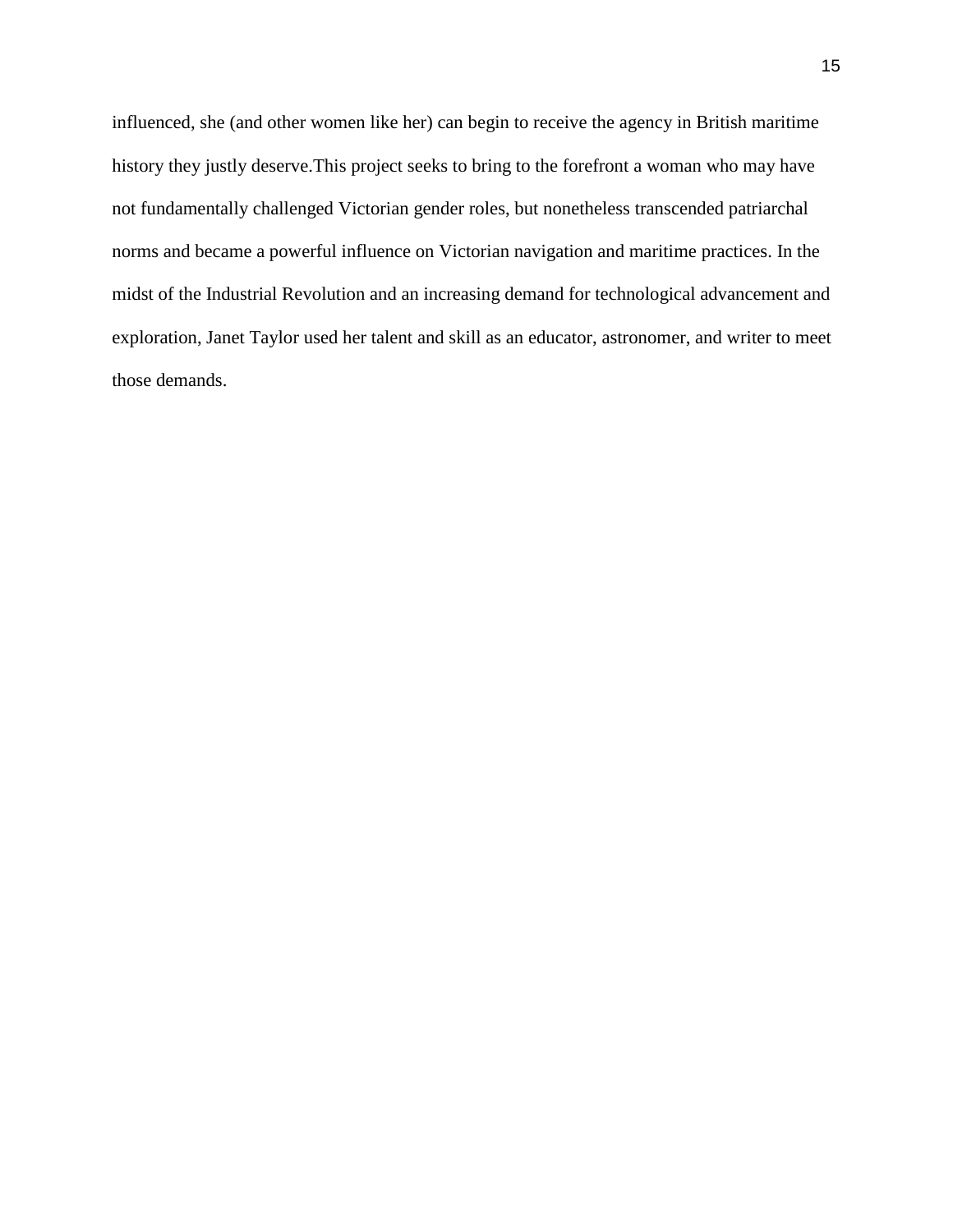### Chapter 1

### The Educator

Janet Taylor's childhood education, which would put her on her path to success as an educator herself, differed greatly from that of a typical Victorian middle-class girl. This experience, which was confined largely to domestic or homely practices, is best described by Deborah Gorham in her 2012 book *The Victorian Girl and the Feminine Ideal*. Gorham claims that it was "customary to refer to public and private life as two 'separate spheres'. Each of the two spheres was thought to be inextricably connected either with women or with men. The public sphere of business, politics, and professionals life was defined as a male sphere. The private sphere of love, emotions and domesticity was defined as the sphere of women".<sup>13</sup> While this gendered dichotomy between the public and private spheres did hold influence over educational opportunities for Victorian middle class children, which were lacking<sup>14</sup>, the trend of rapid industrialization within the nation would also hold heavy influence on these opportunities.<sup>15</sup> Luckily for Taylor, her father would defy the patriarchal norms expected of her society; and in disregarding the norms of the public and private spheres, Peter Ionn put his

<sup>13</sup> Gorham, Deborah. 2012. *The Victorian Girl and the Feminine Ideal*. New York. Routledge Library Editions: Women's History. 238 pp. 4.

<sup>&</sup>lt;sup>14</sup> In 1837, when Taylor was 33 years old, "there were only four universities in England, none open to women".# This number would increase by the end of the Victorian era, with the establishment of "twelve universities and colleges which admitted women to degree courses". By this time, Taylor would be unable to take advantage of these new opportunities. And even if she had been able to, the education she would have received in lieu of what she had started under the guidance of her father and the school at which he worked would not have afforded her the success she instead achieved. This is because when the movement for women's education reform did eventually begin, it did so because women "pressed to enter medicine".# Consequently, this is the turn many forms of female education reform supported and enacted, beginning in the 1860's.

Heffer, Simon. "Founding Mothers". *New Statesman* 142 (5179). 30-33. 2013. 30.

<sup>&</sup>lt;sup>15</sup> This point is made by historian Simon Morgan, who acknowledges that descriptions such as Gorham's are valid, but using the context of the industrial spirit of the nation can complicate the narrative of Victorian middle class women. This thesis, like Morgan's work, will seek to contribute to the few works that "have emphasized the inconsistencies and subversive possibilities inherent in discourses of domesticity, and the way that women were able to exploit these in order to expand their role". Historian Claudia Nelson also reiterates these ideas.

Morgan, Simon. 2007. *A Victorian Woman's Place: Public Culture in the Nineteenth Century*. New York. Taurus Academic Studies. 270 pp. 2.

Nelson, Claudia. 2007. *Family Ties in Victorian England*. Greenwood Publishing Group. 196 pp.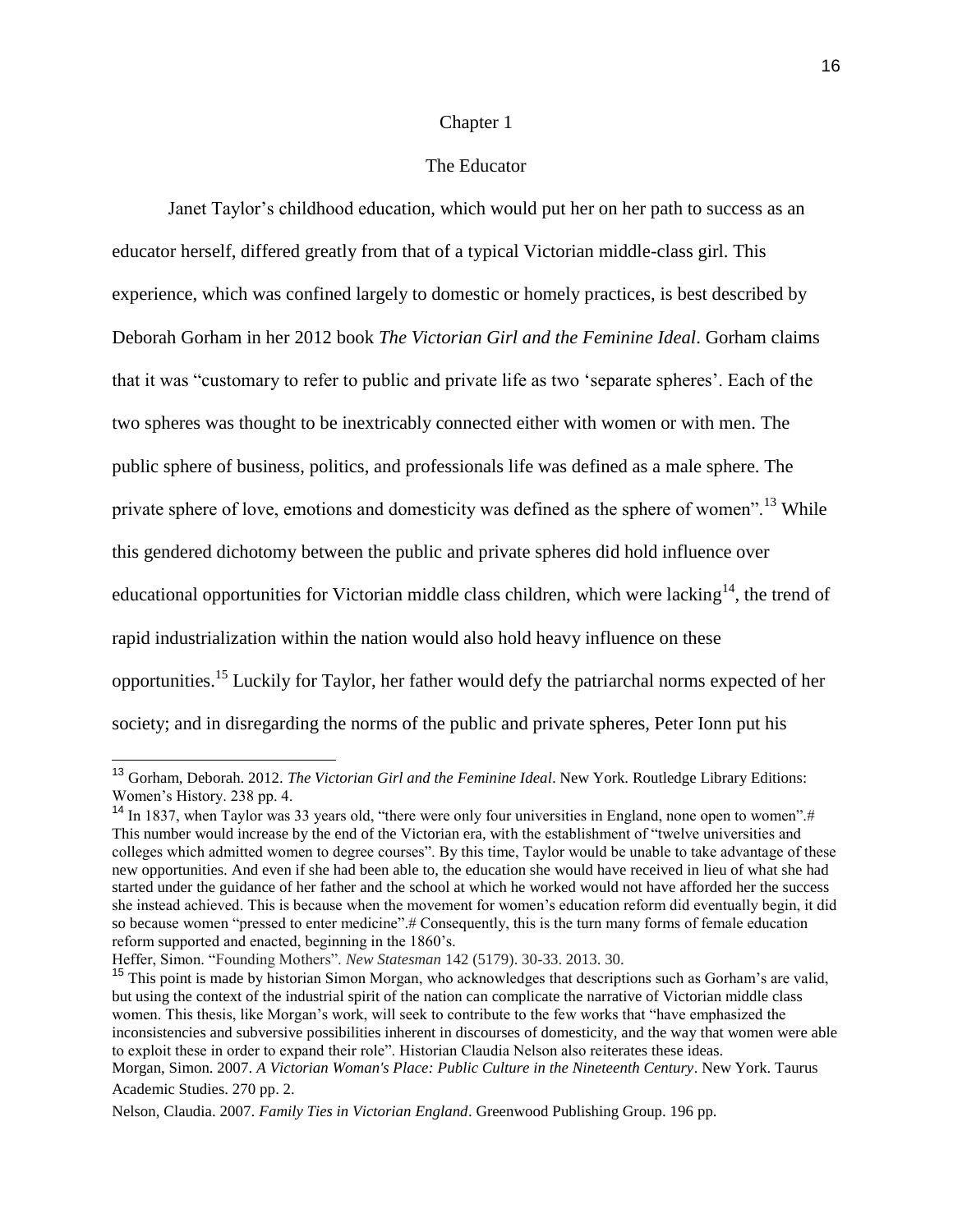daughter on the path to creating business opportunities as an educator in a field that contained almost no women. Taylor would use her business to influence maritime practices well into the 1860's.

Female children were largely excluded from the public education system<sup>16</sup> and therefore restricted to either domestic practices within the home or laborious, and dangerous, occupations across various industries that required unskilled workers who could be easily replaced.<sup>17</sup> Within the context of the industrial revolution, education was often a superfluous option, as different industries and global expansion had become a major influence on English society beginning in the eighteenth century. Stana Nenadic explains this trend in her article "Businessmen, the Urban Middle Classes, and the 'Dominance' of Manufacturers in Nineteenth-Century Britain" (1991), claiming that England's "economic profile was dominated by commerce, overseas trade, and services in the eighteenth century; textile processing, the metal industry, and later shipbuilding were added in the nineteenth century".<sup>18</sup> Both Taylor and her father held careers reflective of this description.

For a girl growing up in nineteenth century England, one's education and occupation was determined almost solely by her father. Victorian era fathers, if a part of the middle class, "regarded the education of their daughters as an unnecessary expense. Most… wanted their daughters in a mill or a factory as swiftly as possible to make a contribution to the household's income".<sup>19</sup> This focus on industry rather than education was a defining characteristic of

 $16$  This gender-divide in the Victorian public education system would change with the Education Act of 1870, which would allow all children to enter the public school system. This was a trend many European nations had already embraced.

Auerbach, Sascha. "'A Right Sort of Man': Gender, Class Identity, and Social Reform in Late-Victorian Britain." *Journal of Policy History* 22, no. 1 (January 2010): 64–94.

<sup>&</sup>lt;sup>17</sup> Heffer, Simon. "Founding Mothers". 30.

<sup>&</sup>lt;sup>18</sup> Nenadic, Stana. 1991. "Businessmen, the Urban Middle Classes, and the 'Dominance' of Manufacturers in Nineteenth-Century Britain". *The Economic History Review, 44*(1), new series, 66-85. 67.

<sup>19</sup> Heffer, Simon. "Founding Mothers". 30.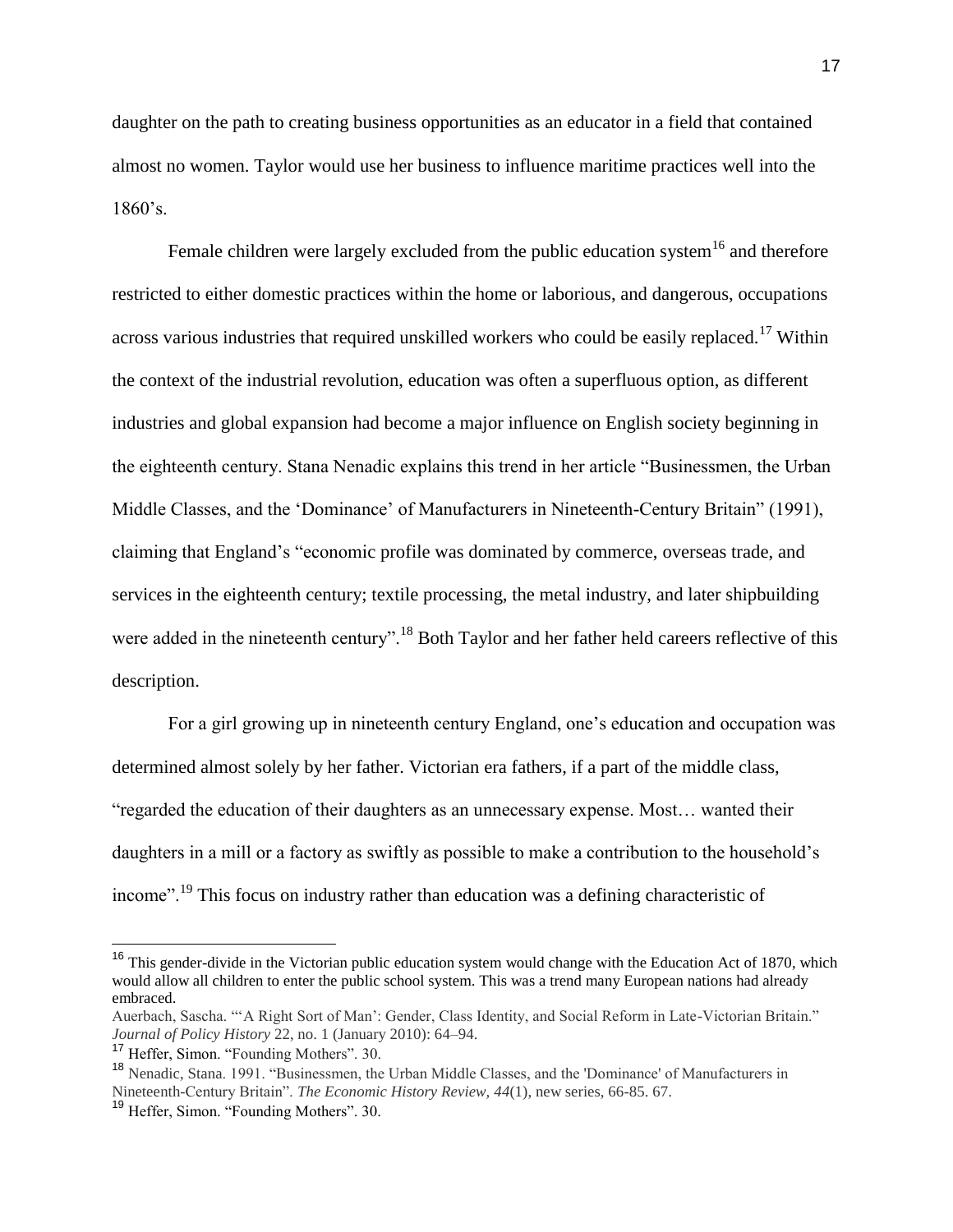England's nineteenth century working class. Historian Simon Gunn describes this context in his 2004 article "Class, identity, and the urban: the middle class in England, c. 1790-1950": "In the classical account, the middle class was forged out of the industrial revolution between 1780 and the 1830's. It was a social corollary of the dramatic changes in trade and manufacturing that characterized the economy in these decades, transforming Britain into an 'industrial nation and also bringing into being a self-conscious working class<sup>",20</sup> This reliance on industry as a defining characteristic of the community Taylor was a part of created a context in which she would be able to flourish as an adult.

With rising needs for technological and industrial advancement, gender roles would be more likely cast aside for the betterment of the nation. Despite the number of women, including Taylor, that have proven this point, some historians nevertheless confine middle-class careers in Victorian England to one gender, describing it as "those adult males who were neither manual workers, except where these were also employers, nor aristocrats, landed gentry, or farmers".  $^{21}$ In disregarding these women who contributed to their place and time, these authors create an irony when they claim, when framing the middle class within the industrial revolution, that this part of English society was a "large and diverse business community".<sup>22</sup>

While Taylor's early childhood education was certainly dictated by her father, his motives differed from those typical of Victorian patriarchs, which are centered largely around economics and the advancement of industry and technology. Had economic prosperity been Peter Ionn's primary concern, he would not have enrolled a young Janet (then Jane) in the school

<sup>20</sup> Gunn, Simon. 2004. "Class, identity and the urban: The middle class in England, c.1790-1950". *Urban History, 31*(1), 29-47. 31.

<sup>&</sup>lt;sup>21</sup> Nenadic, Stana. 1991. "Businessmen, the Urban Middle Classes, and the 'Dominance' of Manufacturers in Nineteenth-Century Britain". 67.

<sup>&</sup>lt;sup>22</sup> Nenadic, Stana. 1991. "Businessmen, the Urban Middle Classes, and the 'Dominance' of Manufacturers in Nineteenth-Century Britain". 67.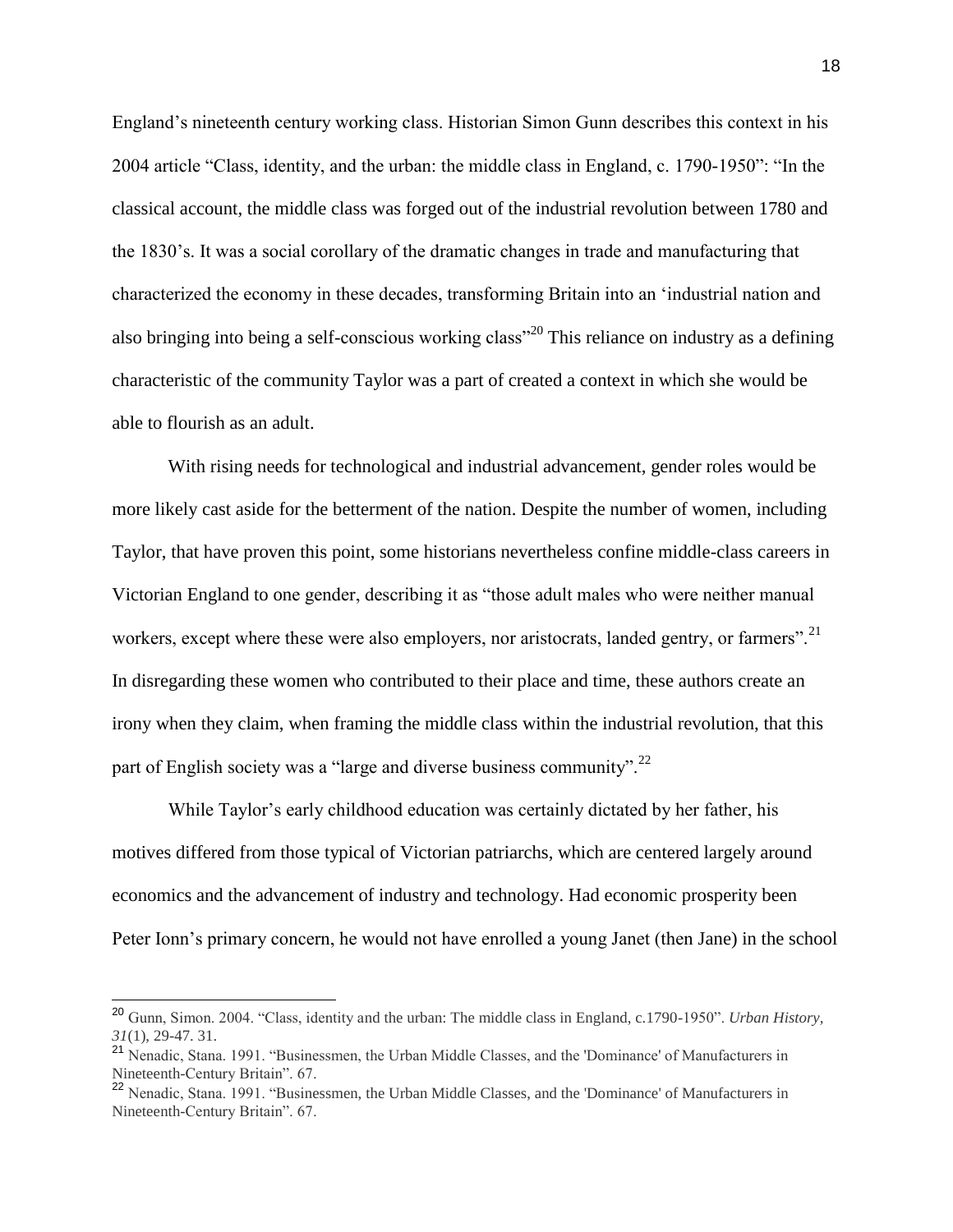at which he taught subjects such as navigation and astronomy. This is because an education of this sort would not normally be considered a financial benefit in the long run, unless Taylor had shown exceptional potential in these areas from a young age. Perhaps he had noticed an unignorable potential for these fields in his young daughter, or perhaps it was the easiest method of supervision after the death of her mother. Either way, Taylor's father provided her with her first opportunity to transcend the educational restrictions suffered by most Victorian women. This opportunity would allow her to pursue her talents for math and science, which under normal circumstances would have been otherwise impossible.

While it is unorthodox for Ionn to have enrolled his young daughter in the all-male school at which he taught, it was not uncommon in nineteenth century England for fathers to take on aspects of motherhood and embrace family life; this is especially true for middle-class men and their families during the Victorian era.<sup>23</sup> Victorian patriarchs are historically represented as "breadwinners and disciplinarians"; but some historians have complicated that identity,  $^{24}$  having "demonstrated that (mainly) middle-class men were more anxious and more caring- and even more involved in day-to-day childcare- than was compatible with a conception of the father's role as that of a properly strict provider and little else".<sup>25</sup> It was also not uncommon for children to be cared for by their fathers, and when this could not happen in the home children would simply accompany their fathers; "there are numerous examples of fathers of the high Victorian

<sup>&</sup>lt;sup>23</sup> This would begin to change at the very end of the nineteenth century as more emphasis is put on the "shared masculine experience… that is sometimes said to have constituted a 'flight from domesticity'... when men withdrew to a more masculine culture under the influence of 'adventure' literature, muscular Christianity and the demands and opportunities of the Empire".

Gordon, Eleanor & Gwyneth Nair. "Domestic Fathers and the Victorian Parental Role". *Women's History Review* 15(4): 551-559. 2006. 555-6.

<sup>&</sup>lt;sup>24</sup> In addition to the work of Gordon and Nair, Julie-Marie Strange and Amy G. Richter also aim to complicate the uniform narrative of middle class Victorian fathers.

Strange, Julie-Marie. 2015. *Fatherhood and the British Working Class, 1865-1914*. Cambridge: Cambridge University Press.; Richter, Amy G. "The Emergence of the Nineteenth-Century Domestic Ideal." In *At Home in Nineteenth-Century America: A Documentary History*. NYU Press. 11-51.

<sup>25</sup> Gordon, Eleanor & Gwyneth Nair. "Domestic Fathers and the Victorian Parental Role". 554.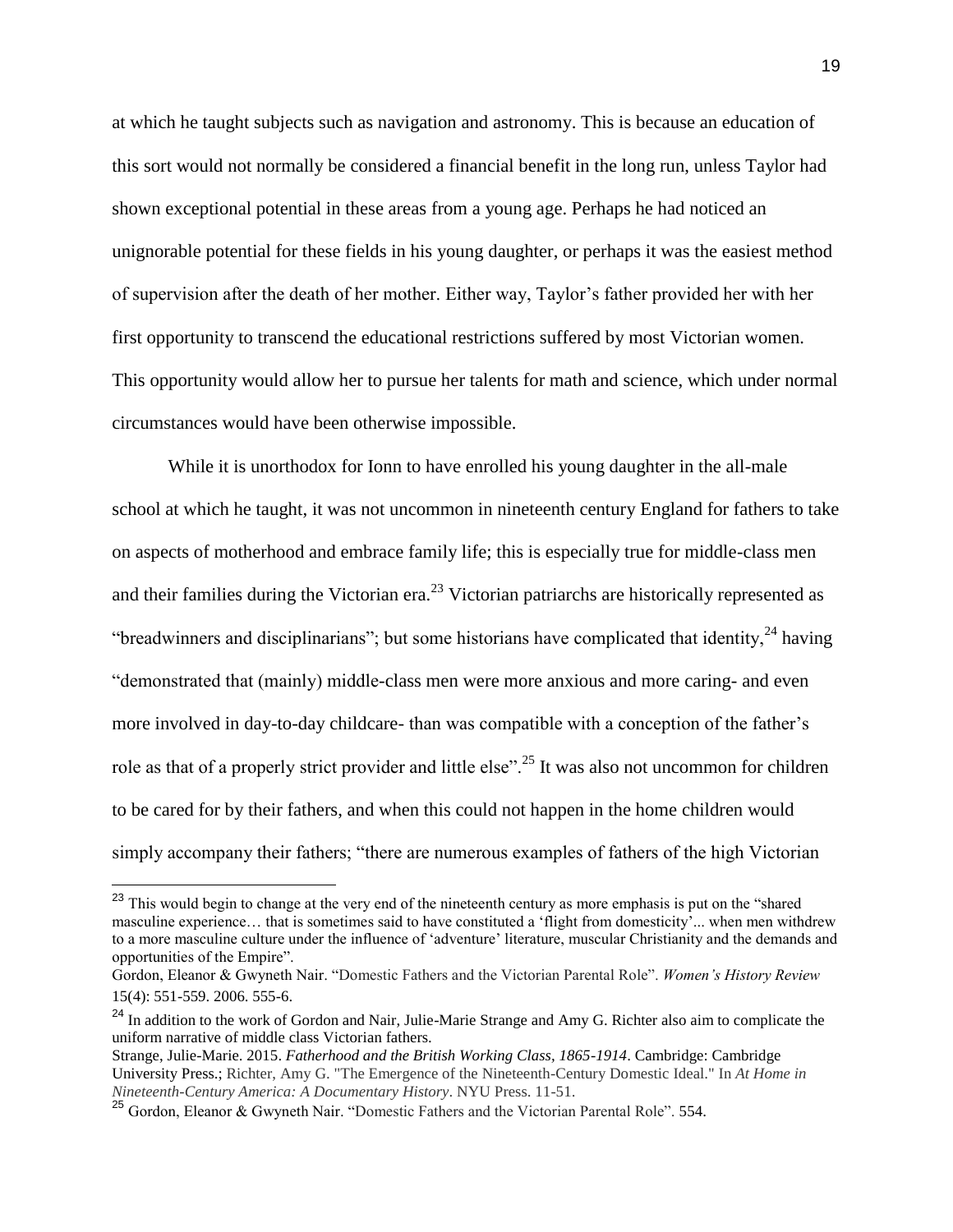period revelling in family life. Fathers often took daughters with them on trips, even quite extended ones".<sup>26</sup> Having lost the matriarch of the household after his wife's passing, Ionn simply undertook the tasks of both providing and caring for his children, and that meant bringing Taylor into the school at which he taught.

Whether providing young Janet (then Jane) a secondary education outside of the domestic sphere out of necessity or luxury, Peter Ionn ensured that his daughter diverged from the gender roles of the Victorian period beginning at a young age. Economics could not have been the primary concern when Ionn decided to enroll his daughter in his school, because a continuing secondary education would have been unaffordable for many middle-class families such as his. The average cost of sending a daughter to a boarding school, according to Joan Perkin in her 1993 book *Victorian Women*, was "£130 a year, though some schools offered costs as low as £ 25 or £30 a year, according to a letter in the *Englishwoman's Domestic Magazine* which questioned the quality of education in such places… Even the least expensive of these schools was beyond the means of most lower middle-class families".<sup>27</sup> The salary range for middle class families during the nineteenth century varied from  $\pounds 200$  to  $\pounds 1000$  annually, with the average income being listed in 1901 as between  $\text{\$}150$  and  $\text{\$}200$ .<sup>28</sup> The knowledge and astronomical and mathematical talents exhibited by Taylor as a young student serves as the initial step towards her eventual career-related success and impact, not only as an educator, but as an astronomer, a writer, and an inventor. These talents held by Taylor would be exhibited through her early admission into Queen Charlotte's Royal School for Embroidering Females, a prestigious academy with a largely upper-class female student body. Had economic prosperity been her

 $^{26}$  Gordon, Eleanor & Gwyneth Nair. "Domestic Fathers and the Victorian Parental Role". 554.

<sup>27</sup> Perkin, Joan. *Victorian Women*. New York University Press. 1993. 32.

<sup>28</sup> Musgrove, F. 1959. "Middle-Class Education and Employment in the Nineteenth Century". *The Economic History Review, 12*(1), new series, 99-111. 99.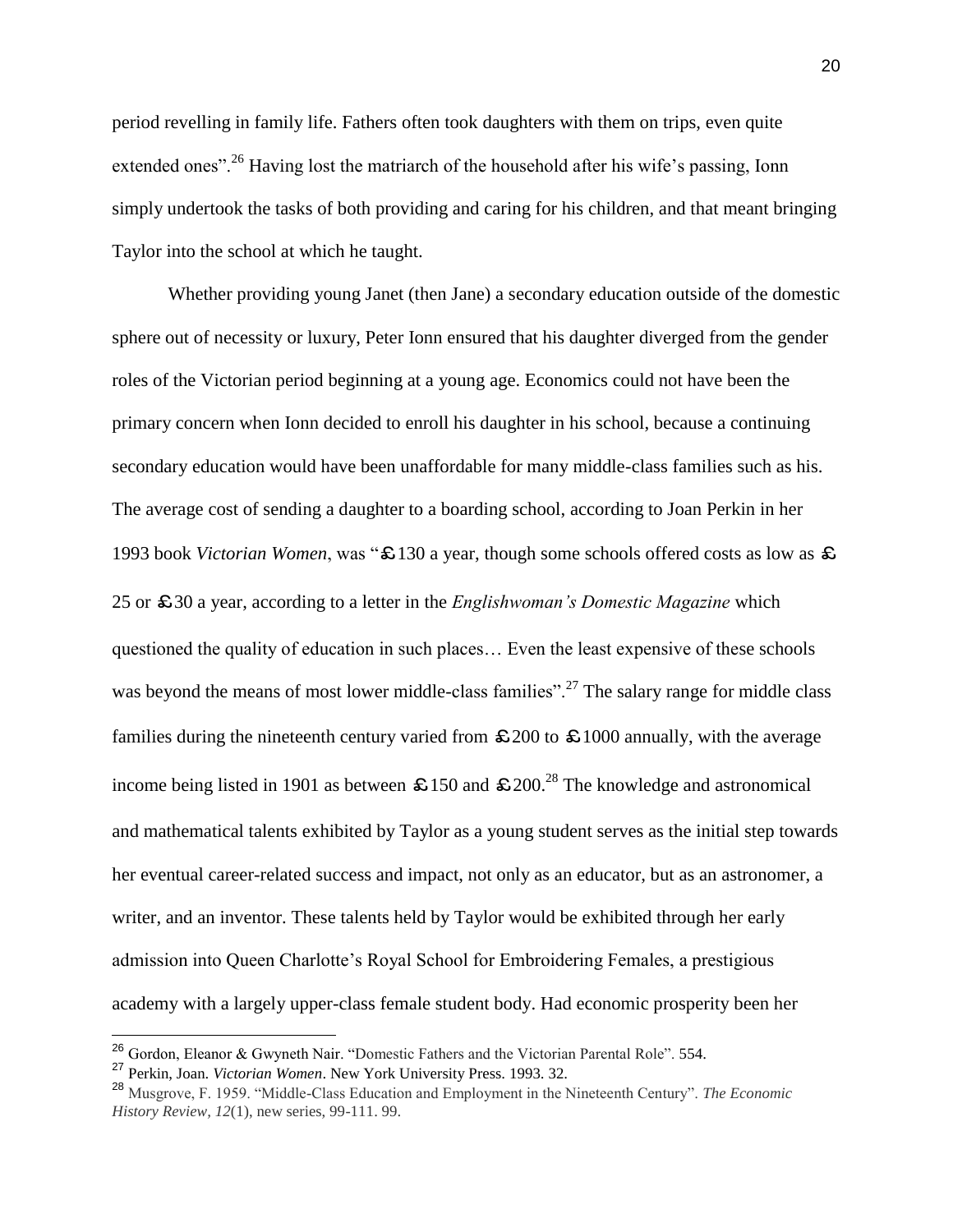father's goal, then he would not have let her pursue the scientific subjects that existed only within the public, commercial sphere of nineteenth century English society.

It was Queen Charlotte who waived the age requirement for admission and provided Taylor with a scholarship to the Royal School for Embroidering Females, which was first established by an English silk designer and embroiderer Phoebe Wright in the late eighteenth century.<sup>29</sup> Queen Charlotte highly funded and endorsed many avenues of education for females, showing a propensity for charity and education. While it was most famous for the elaborate tapestries produced by young female students there, subjects such as astronomy and mathematics were also valued and taught. Being surrounded by students of her own gender allowed Taylor to flourish without the restrictions she would have faced had she continued to attend her father's all-male school, where she would always be considered an outsider. In this instance, Gorham's idea of the public and private spheres is complicated; being able to pursue subjects that would not have aided her in the tasks of the private sphere serving as an opportunity to move fluidly between these roles.

But even with an entirely female student body surrounding her, nine year old Taylor was still separated from her peers by both her age and her interests. While most girls attending the Royal School for Embroidering Females pursued subjects such as art, music, and embroidery, Taylor wa transfixed with her own "imagined globes of the earth, each with segments of 15 degrees, and saw in the landscapes and the tapestries their geometric forms and mathematical maps. She was singularly preoccupied with her own view of the universe".<sup>30</sup> Taylor became most fascinated with the navigational principles her father had taught her, such as using an orange to

<sup>29</sup> Anishanslin, Zara. *Portrait of a Woman in Silk: Hidden Histories of the British Atlantic World*. Yale University Press. 2016. 79.

<sup>30</sup> Croucher, John S. & Rosalind F. Croucher. *Mistress of Science: The Story of the Remarkable Janet Taylor, Pioneer of Sea Navigation*. Amberley Publishing. 2016. 20.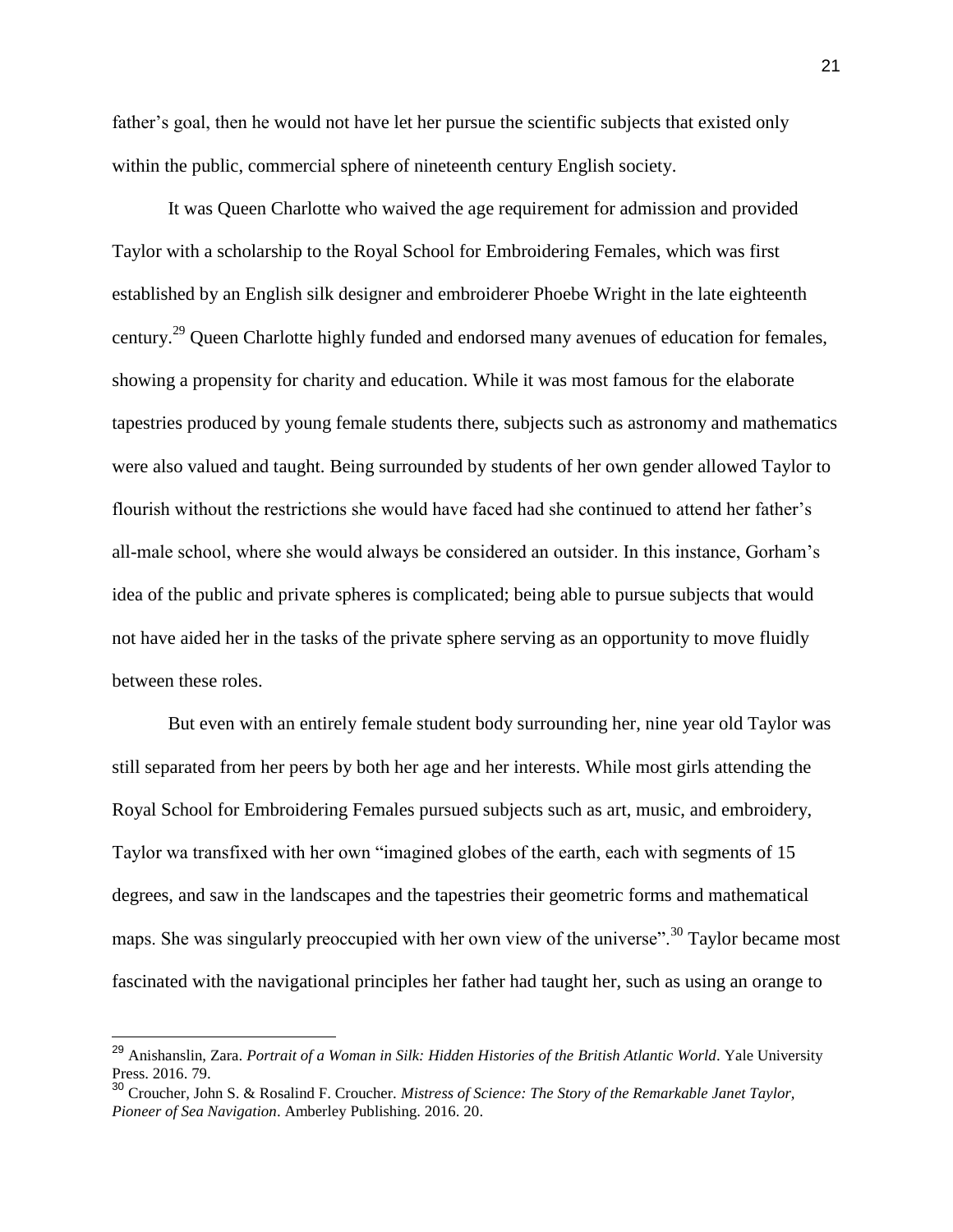define the earth's longitudinal segments, and allowing her to experiment with lodestone<sup>31</sup> in order to understand the essential workings of the compass (a crucial tool in the calculation of position and direction at sea).

Although the precise calculations would not be completed until Taylor was well into her career as an educator at her first nautical academy, the simple way in which her father had taught her (and her first classmates) to dissect the Earth according to its longitudinal segments served as a long-acting premise for what Taylor wanted to take on as a major navigational project. John and Rosalind Croucher describe this premise in their flagship biography on Taylor, *Mistress of Science: The Story of the remarkable Janet Taylor, Pioneer of Sea Navigation* (2016).

The key principle was a recognition that the earth was not a perfect sphere, but rather it was flattened at opposite ends, at the poles. It was *spheroidal*, not spherical, 'oblate spheroid' to be precise, the earth's axis at the poles being thirty-four miles shorter than that of the equator. This had to be translated in a way that would make sense to the simplest navigator. It had to be not only correct, but easy to implement, otherwise it would never be used or understood.<sup>32</sup>

This fascination would follow Taylor upon her graduation from the Royal School for

Embroidering Females at the age of sixteen. Her attendance at the Royal School for

Embroidering Females would benefit her not only because it allowed her to pursue the subjects

she held so much talent in, but because being an established organization among the nobility

would mean that Taylor would have additional opportunities to enter the field of education.

Upon completing of her own education, she decided to become an educator herself and

"readily obtained a position as governess to the family of Reverend John Thomas Huntley, Vicar

<sup>&</sup>lt;sup>31</sup> Lodestone is an early name for a mariner's compass. The properties that make up a lodestone are thought to have been discovered by the Chinese during the Middle Ages, when navigators aboard ships were commonly referred to as "lodesmen"; "Commonly it is magnetic oxide of iron (magnetite), named from a corruption of *load*, Old English *lad* (pronounced 'laid')".

Jeans, Peter D. *Seafaring Lore and Legend: A Miscellany of Maritime Myth, Superstition, Fable, and Fact*. International Marine: McGraw-Hill. 2004. 310.

<sup>&</sup>lt;sup>32</sup> Taylor's childhood experiments with lodestone foreshadow her career as a notable name in compass adjusting during the 1840's and 1850's.

Croucher, John S. & Rosalind F.. *Mistress of Science.*43.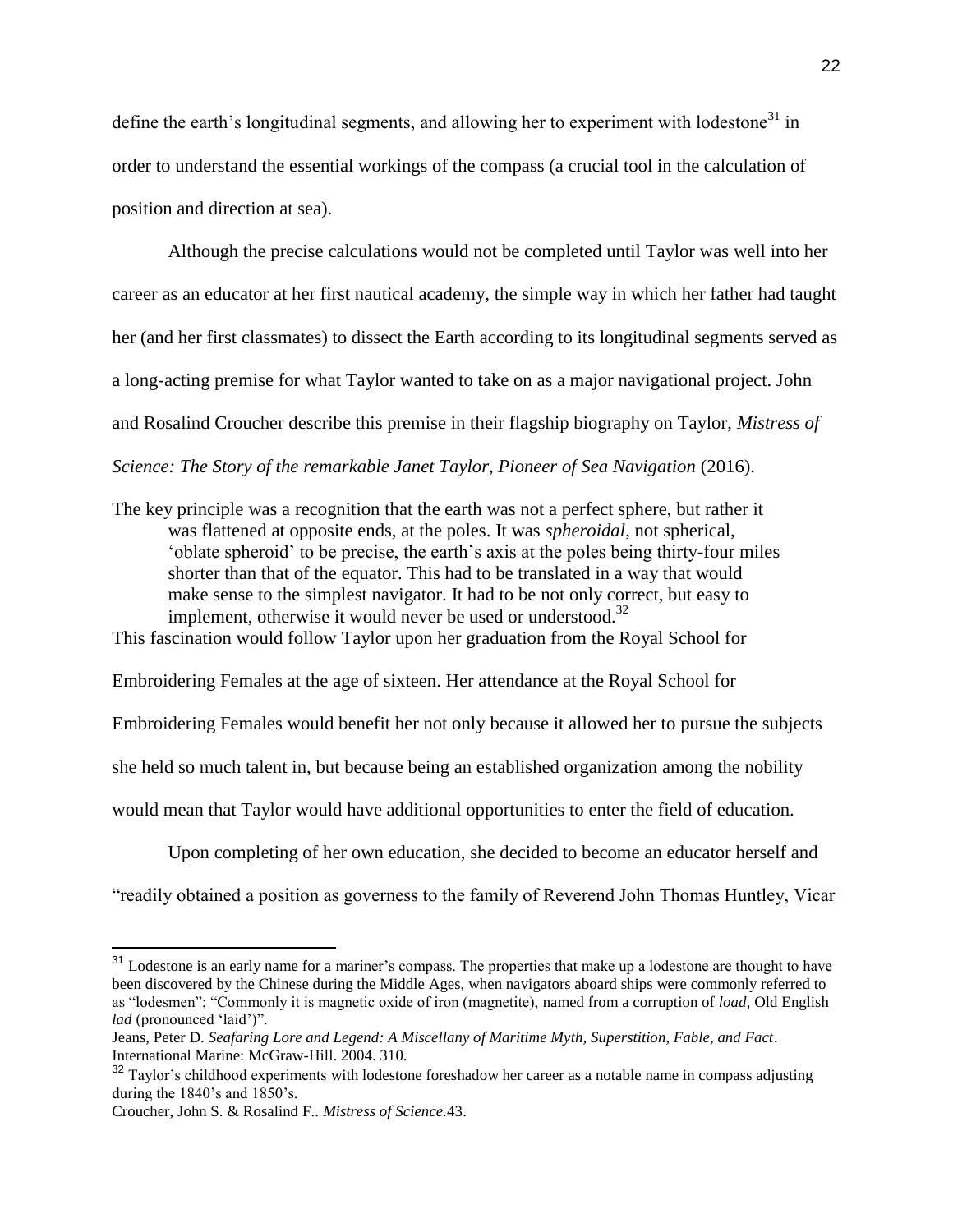of Kimbolton in Huntingdonshire".<sup>33</sup> This career was not an uncommon one for young women of a similar educational and socio-economic status as Taylor at this point in her life. While working for Reverend Huntley's family, Taylor taught subjects that most children in higher-class families were expected to learn, such as French, English, Latin, literature, and mathematics. But she also found ways in which to implement her favorite subject, astronomy, into her teachings. She uses the constellations to explain stories in Greek mythology and English literature, and uses "fruit and vegetables in aid of her astronomy and geometry lessons. In doing so she cleverly succeeded in showing the relationship of the sun, moon, and the earth, making an otherwise difficult concept seem so natural" to her students.<sup>34</sup>

Teaching in Kimbolton served as Taylor's first opportunity to exhibit her talent as an educator, by making difficult astronomical concept understandable to her students. But a role as a governess could not allow Taylor to pursue her talents to the extent running her own business could; a career as a governess was still meant to uphold the patriarchal standards and gender roles so prevalent in Victorian society. During this time, a governess "could refer to a woman who taught in a school, a woman who lived at home and travelled to her employer's house to teach... or a woman who lived in her employer's home and who taught the children and served as a companion to them".<sup>35</sup> Either way, a governess was still leaving her home to work for another, rather than upholding the Victorian stereotype of the wife being "a woman of leisure" (and certainly a wife first); "the employment of a gentlewoman as a governess in a middle class family served to reinforce and perpetuate certain Victorian values".<sup>36</sup>

<sup>33</sup> Croucher, John S. & Rosalind F. *Mistress of Science*. 26.

<sup>34</sup> Croucher, John S. & Rosalind F. *Mistress of Science*. 24-5.

<sup>35</sup> Peterson, M. Jeanne. "The Victorian Governess: Status Incongruence in Family and Society". *Victorian Studies* 14 (1). 1970. 7-26. 8-9.

<sup>36</sup> Peterson, M. Jeanne. "The Victorian Governess: Status Incongruence in Family and Society". 8-9.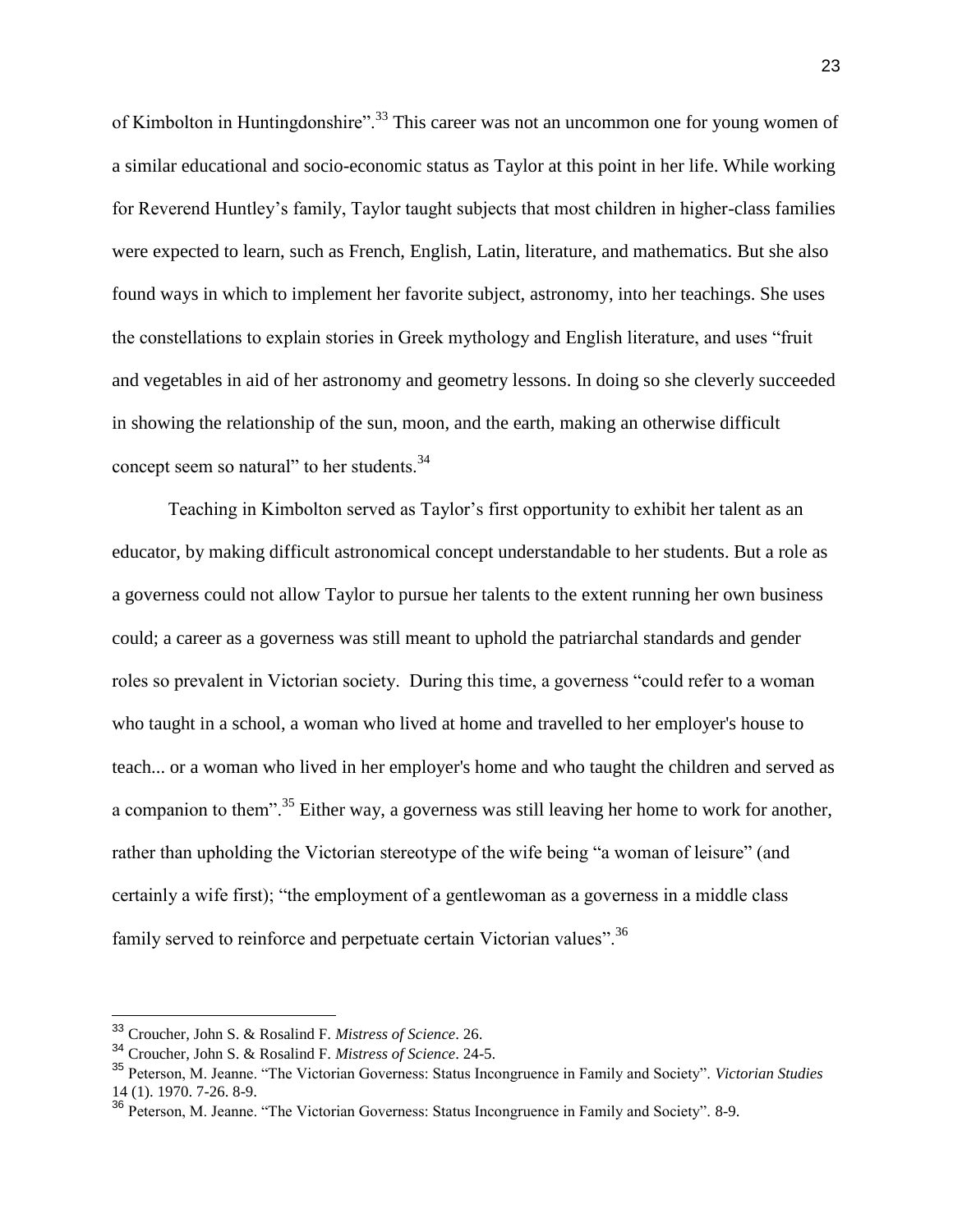Being a governess entailed fitting into the framework of Gorham's description of the Victorian private sphere, which consists of a "cult of domesticity". This ideal "assigned to women both a separate sphere and a distinct set of rules".<sup>37</sup> Taylor certainly fulfilled these roles in some sense. After all, she would eventually marry and have children. However, Taylor's roles as an wife and educator, beyond the career of a governess, most definitely did not fit the gender stereotypes expected of a middle class Victorian woman. Even her marriage (to George Taylor Jane in 1829) was far from conventional, and that she used this domestic arrangement to break through, as much as conform with, this private sphere and the "cult of domesticity".

Taylor knew that regardless of whom she married, her career would require her to transcend the normal roles of a Victorian woman and wife and the private sphere of Victorian England. In the minds of the Crouchers, "she was determined to transcend the traditional marriage and would not contemplate doing so to a man she did not consider at least her equal in intelligence".<sup>38</sup> This mindset shows a focus on advancing her career rather than marrying for status or financial stability. These concepts are presented as part of the "limited gender roles inherent in the dominant Victorian marital ideology" in Joseph Allen Boone's article "Wedlock as Deadlock and Beyond: Closure and the Victorian Marriage Ideal" (1984).<sup>39</sup> Luckily, she met George Taylor Jane while exiting an English bookshop in the autumn of 1829. George, who had been widowed before meeting Janet, happened to be an advantageous choice of suitors for Janet for two reasons.

For one, George had entered the Navy at a young age; he serves throughout the entirety of the Napoleonic Wars and reaches the rank of lieutenant by 1815, when he finished his service

<sup>37</sup> Gorham, Deborah. *The Victorian Girl and the Feminine Ideal*. 4.

<sup>38</sup> Croucher, John S. & Rosalind F. *Mistress of Science*. 27.

<sup>39</sup> Boone, Joseph Allen. 1984.. "Wedlock as Deadlock and Beyond: Closure and the Victorian Marriage Ideal." *Mosaic: A Journal for the Interdisciplinary Study of Literature* 17, no. 1. 65-81. 66.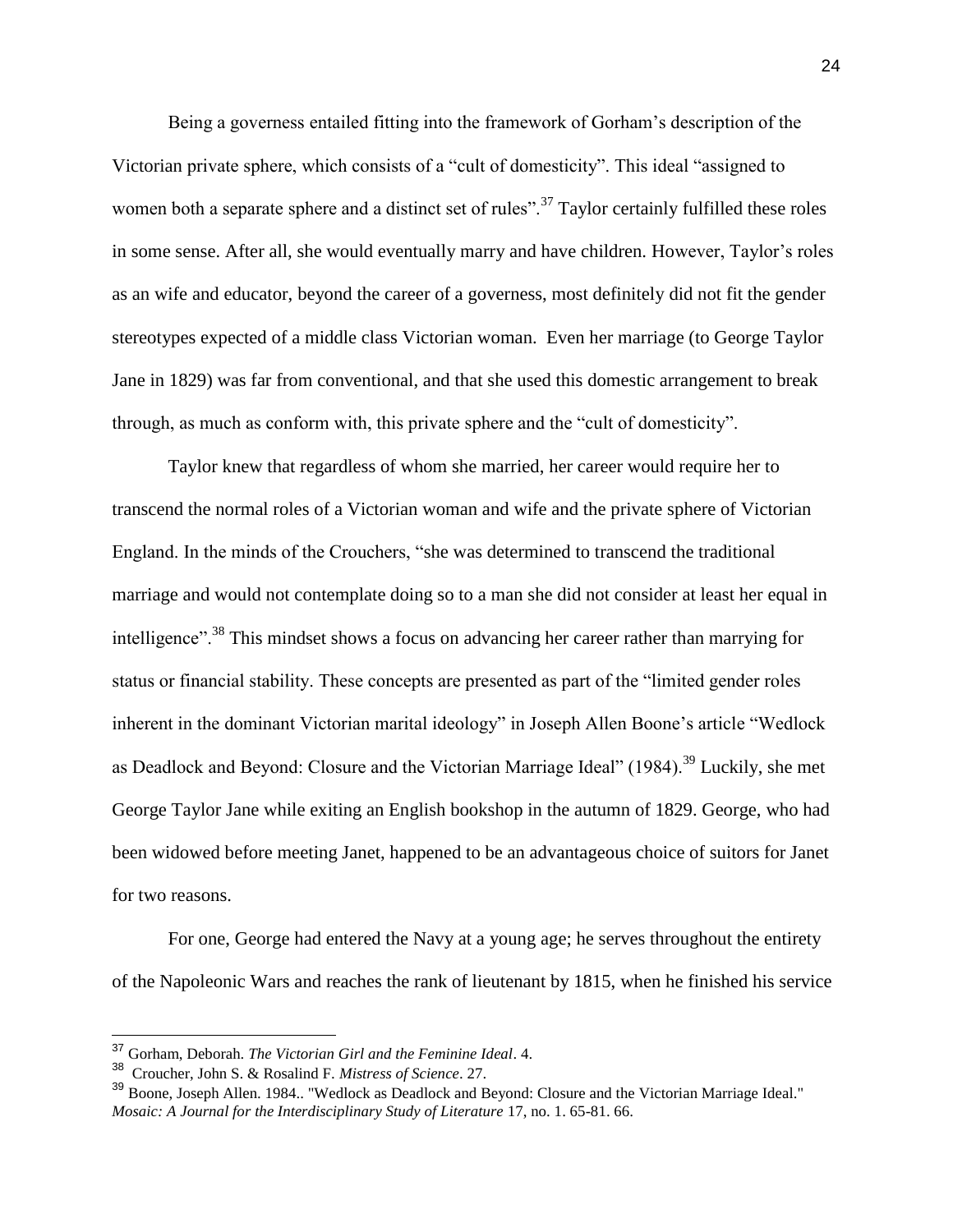at the age of 23. This meant that George would have similar interests to Taylor, and the practical experience (that Janet would have never been able to attain) to help her build a navigational academy and warehouse that could be tailored to the maritime community of London. Secondly, George came from a family of Dissenters. Victorian Dissenters came in many forms. But from what little has been written about George Janet Taylor, he can be best characterized as a moderate one. For these moderate dissenters, education was an outlet for students to learn a wide variety of subjects (much like Janet taylor had in her youth) and explore their individualistic characteristics. The "symbolic significance of free enquiry for dissenters should not be underestimated". In addition to religious teachings, students (both male and female) were required to learn a range of subjects, including (but not limited to) "natural philosophy, classical languages and French, civil history, Jewish antiquities, and logic". They were also encouraged to explore and read about subjects not covered by their schooling.<sup>40</sup> Having such a background meant that he defied typical gender and patriarchal roles. Being educated at "a school run by the Independents put girls on a par with boys and... it made him far more accepting of clever and educated women".<sup>41</sup> It is undeniable that George considered his wife an equal in some sense, which can be seen through his name-change on their wedding day.

George dropped his last name (Janet), which his new wife changed her first name to, in addition to taking his last name. Not only did he seek to be on equal social footing with his new wife, proving so by his willingness to change names and therefore disregard his past as a dissenter, George Taylor also sought to keep economic equality between him and his new wife. The couple forms a trust, thus keeping the money George had made and the inheritance and eventual income of Taylor's separate from each other. For Taylor, this was imperative if she was

<sup>40</sup> Whitehouse, Tessa. *The Textual Culture of English Protestant Dissent 1720-1800*. Oxford University Press. 2015. 58-60.

<sup>41</sup> Croucher, John S. & Rosalind F. *Mistress of Science*. 37.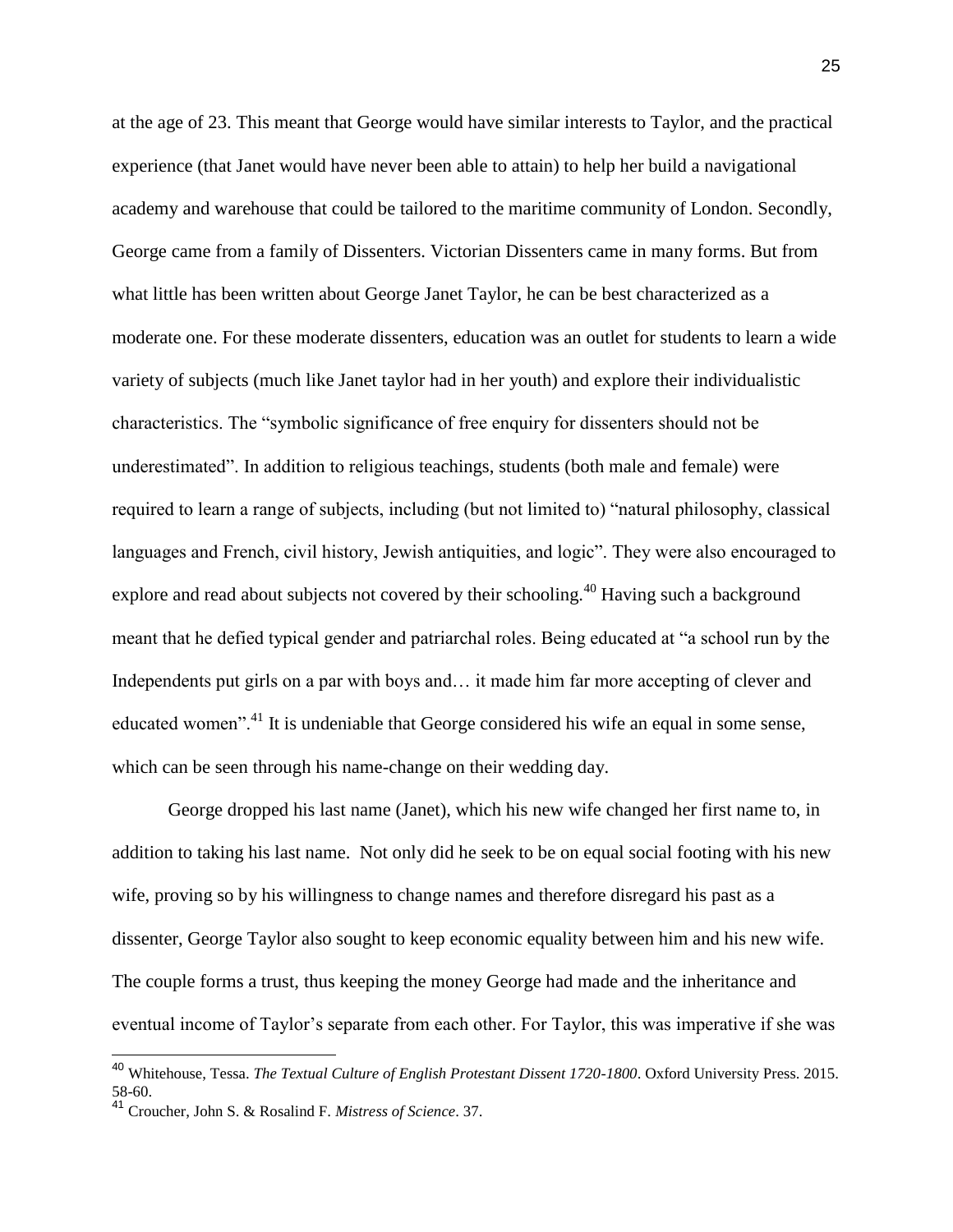to reach her ultimate goal; "Jane Ann had very clear ideas as to what she wanted to do with any money that was hers from her father; she wanted to open a school and to teach in his footstepsonly this would be a school of navigation. She wanted to write, publish, and do everything in her power to help young men find their way at sea".<sup>42</sup> Finding an intellectual and social equal allowed Taylor to begin her career as an educator, outside of the realm of small, private, and wealthy families. While their marriage (and eventual children) were representative of the typical Victorian family structure, the Taylors retained a unique form of individuality for the time in deciding to keep their finances separate. This economic freedom allowed Taylor to open her first nautical academy of her own accord.

The first nautical academy, which would provide classes in astronomy, mathematics, seamanship, and many other subjects relevant to sailing, was opened by Taylor in 1835 and named after her husband, the George Taylor Nautical Academy. The location of this first academy was not ideal for Taylor, who agreed with her husband that the best possible location would be on a street in London known as Minories, because it was well-known to other maritime and navigation-related businesses. But because of their socio-economic means at the time, Taylor and her husband settled for a nearby location, No. 1 Fen Court on Fenchurch street. In 1835, Taylor decided to name her first academy after George, whose reputation among the Admiralty would help promote the school.

Taylor was still the sole overseer and primary educator at the business. She would teach classes until her student body grew large enough for her to hire additional educators, all men who had taught navigation at other establishments. She would also create the texts to be used in

<sup>42</sup> Croucher, John S. & Rosalind F. *Mistress of Science*. 40.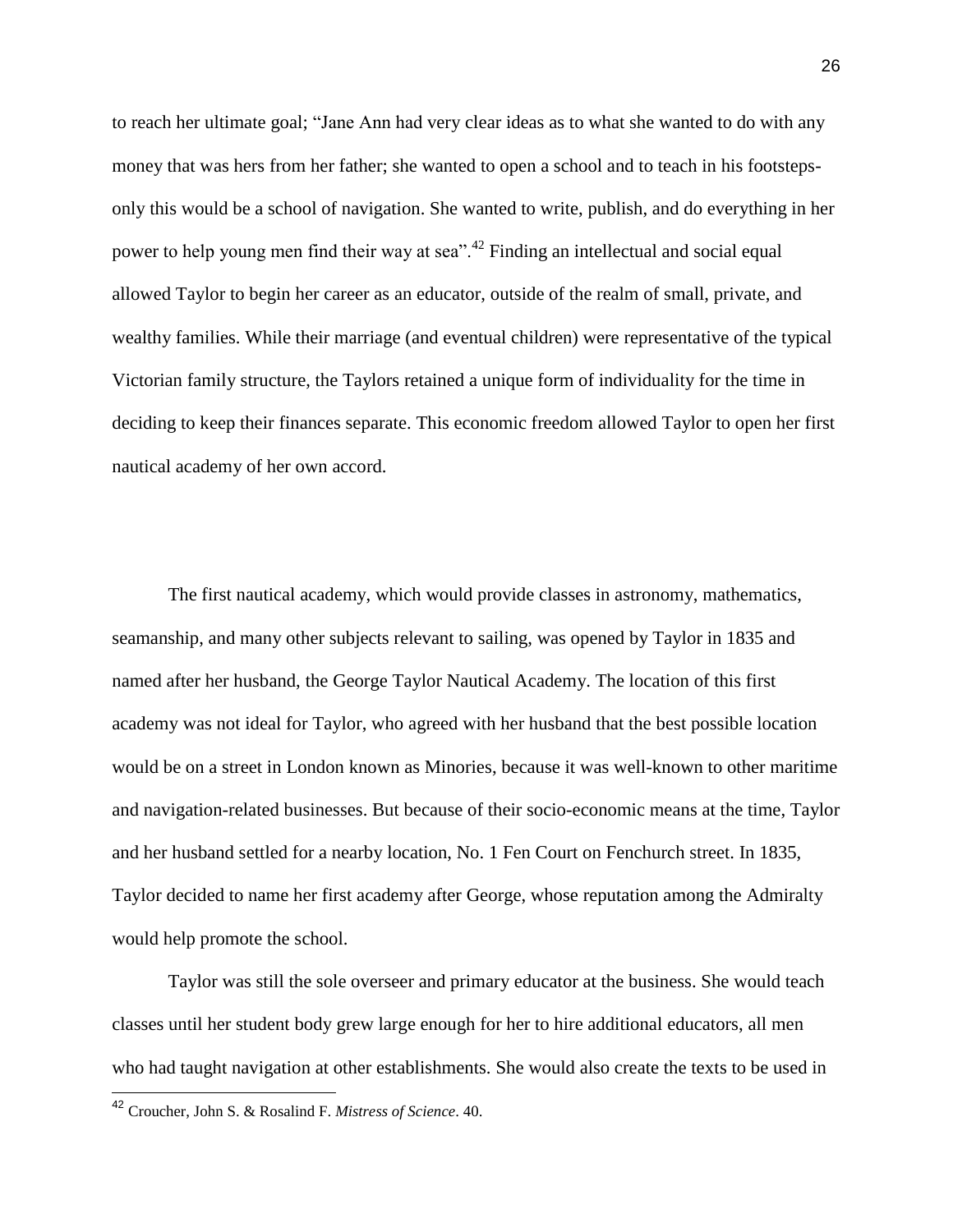her classes.<sup>43</sup> In utilizing every one of her talents to both create and convey the knowledge necessary to locate position at sea, Taylor is using her business to navigate the patriarchal society in which she lived. The fact that she was a woman employer of men in navigation shows how she moved fluidly from the private to the public sphere.

This first academy became so influential that it was "recommended by the Admiralty,<sup>44</sup> Trinity House (the establishment responsible for the nation's lighthouses) and the East India Company".<sup>45</sup> All of these institutions recognized the fact that this academy was operated by a woman, but Taylor's expertise and talents were so valuable to these institutions that, in the spirit of the industrial revolution, patriarchal boundaries and societal norms were cast aside; a blending of the public and private spheres. These organizations would endorse or allow advertisements for Taylor's first academy in many of their publications, some of these which were also authored by Taylor for the Admiralty. *Atlas Magazine*, the *United Service Journal*, and the *Nautical Magazine* are all publications that were highly respected and endorsed by the Admiralty that

<sup>43</sup> Croucher, John S. & Rosalind F. *Mistress of Science*.

<sup>&</sup>lt;sup>44</sup> The Admiralty, short for the High Court of Admiralty, was experiencing an increase in influence during the time Janet Taylor was conducting her work. While being responsible mainly for maritime crimes (crimes at sea, shipwrecks, etc.) before the mid-nineteenth century, the Victorian period's increase in technology and maritime endeavours called for a greater role from the Admiralty. This is seen mostly in the creation of nautical maps and instruments. As steamships and iron become more commonplace in ships and vessels, more accurate and uniform maps were needed by mariners to navigate more precisely. Frances Beaufort, the hydrographer for the Admiralty during much of Janet Taylor's career, would spend much of his time in office transitioning the Admiralty from relying solely on privately published maps and local cartographers to publishing maps developed and endorsed by those employed under the Admiralty; "Thus the publication of high quality charts accelerated during the Beaufort era. On Beaufort's retirement, Captain John Washington, his successor, remarked that one of his great achievements was 'the raising of the Hydrographic Office of England to a far higher level than any similar institution in Europe'". David, Andrew. "The Emergence of the Admiralty Chart in the Nineteenth Century". *Symposium on "Shifting Boundaries": Cartography of the 19th and 20th Centuries.* ICA Commission on the History of Cartography. 2008. 13.

<sup>45</sup> Bruck, Mary. *Women in Early British and Irish Astronomy: Stars and Satellites*. Springer Science and Business Media. 2009. 52.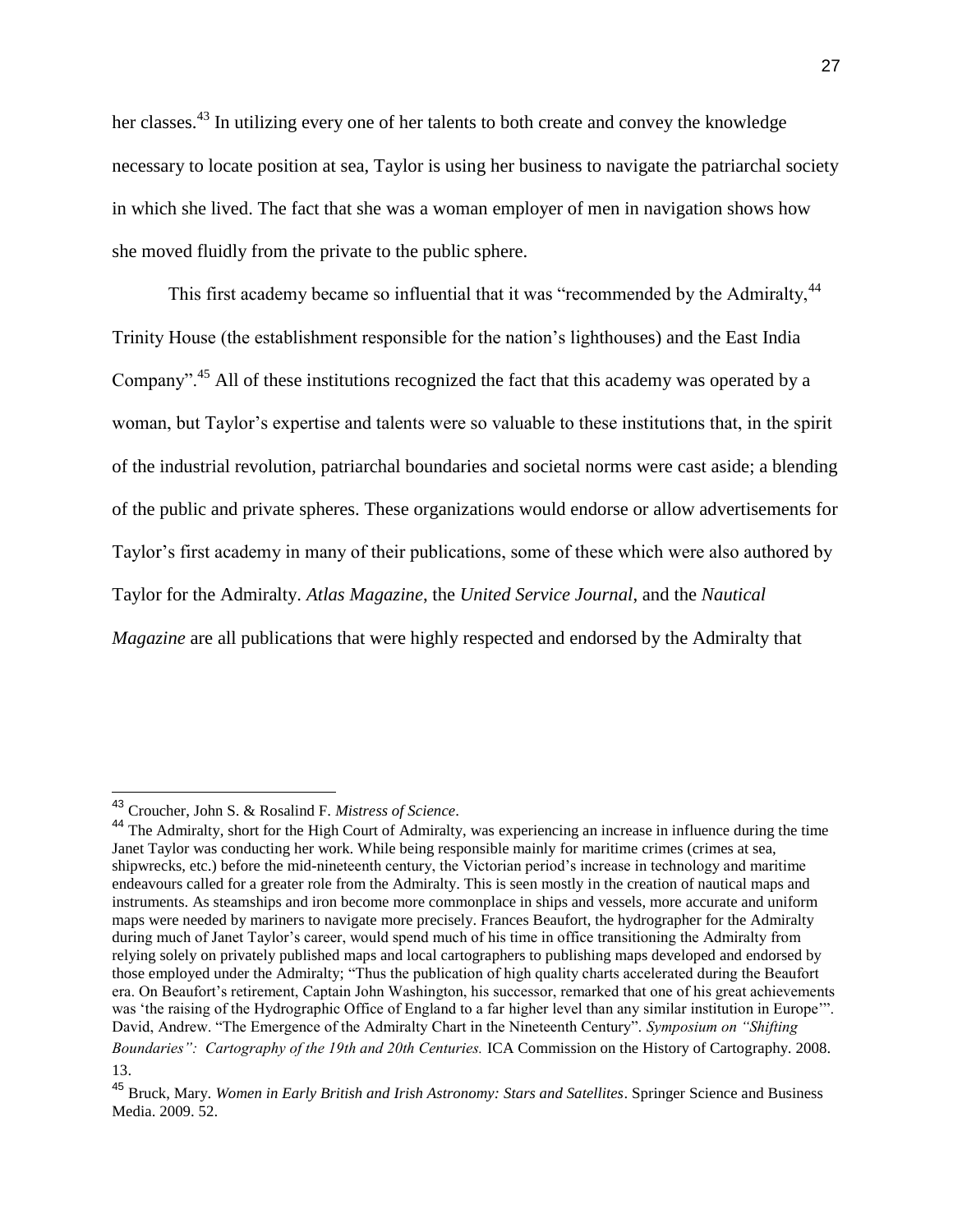started advertising Taylor's nautical academy shortly after its opening.<sup>46</sup> None of these advertisements mentioned her husband.

Her gender did not go unnoticed, though. Women's magazines decided to highlight Taylor's work and its impact on navigation. In October of 1834, *The Lady's Magazine and Museum of the Belle Letters, Fine Arts, Music, Drama, etc.* evaluated Taylor's first book and its purpose in educating mariners. This publication claims that the knowledge obtained from Taylor's work "will be found extremely useful, which is perhaps the highest and, in fact, the sweetest fame".<sup>47</sup> The Crouchers interestingly note the influence of this review; "Such publications as *The Lady's Magazine* had wide appeal to a middle-class female audience, hungry for information and education otherwise unavailable to them".<sup>48</sup> The initial recognition Taylor's first nautical academy would receive may have given her the confidence to name her second academy after herself; Mrs. Janet Taylor's Nautical Academy.

Despite the recognition she gained for her first academy, Taylor knew that it would be difficult to establish herself as a professional in this male-dominated field, while living in a society that determined her roles in both the home and the outside world according to her gender. She addressed these barriers outright in her publications. The first instance is in her first book, the *Luni-solar and horary tables: with their application in nautical astronomy; containing an easy and correct method of finding the longitude, by lunar observations and chronometers; the latitude, by double altitudes and elapsed time, the azimuth, amplitude, and true time* (1833). Not only did she refer to herself as "he" instead of "her" (therefore addressing the patriarchal nature

<sup>&</sup>lt;sup>46</sup> In addition to the Crouchers making this claim, newspapers from the British National Archive show a large amount of these advertisements beginning in 1834.

<sup>47</sup> Croucher, John S. & Rosalind F. *Mistress of Science*.

<sup>48</sup> Croucher, John S. & Rosalind F. *Mistress of Science*.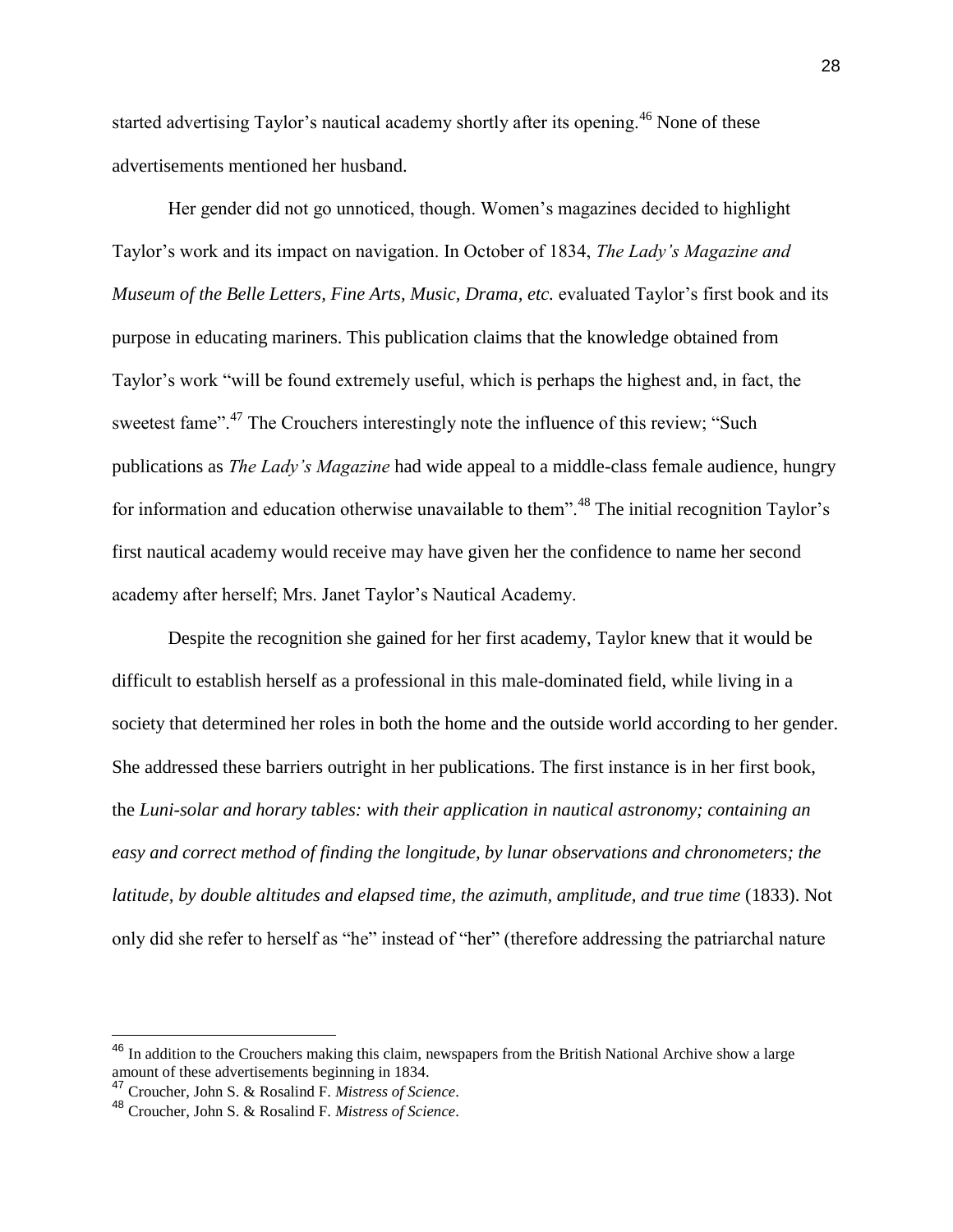of her audience), she goes on to describe the difficulty in establishing herself as a woman author within the maritime field:

If then, this be applicable in the case of the strongest of the stronger sex, how much more indispensable is it that a female-- with all the disadvantages of a confined school, and the prejudices additionally which attach to any efforts that would seem to court publicity in the way of literary innovation-- should bespeak indulgence at the hands of a criticizing world, for the bold but well-meant intention, which has prompted the following attempt.<sup>49</sup>

In mentioning the "disadvantages of a confined school", Taylor is referring to the lack of educational opportunities afforded to her gender during the era in which she lives. While educational reform would become a prevalent trend beginning in the 1860's, it was concerned primarily with providing women educational opportunities in the field of medicine. These new forms of education would not be available until Taylor was well on her way to becoming successful as a maritime and navigational expert, through education, publishing, and science and mathematics. Until this education reform, many women like Taylor were restricted professionally by "all the disadvantages of a confined school". Knowing her education could only do so much for her, deciding to create her own business gave Taylor the opportunity to educate on her own terms.

In late 1835, with her maritime products and first nautical academy bringing her a steady income, Janet Taylor moved her business from Fenchurch street to No. 103 Minories, a street in the heart of maritime London. This second nautical academy was named after her and not her husband; Mrs. Janet Taylor's Nautical Academy and Navigation Warehouse. Having initially

<sup>49</sup> Taylor, Janet. 1833. *Luni-solar and horary tables: with their application in nautical astronomy; containing an easy and correct method of finding the longitude, by lunar observations and chronometers; the latitude, by double altitudes and elapsed time, the azimuth, amplitude, and true time...* London: Longman, Rees, Orme, Brown, Green, and Longman. V.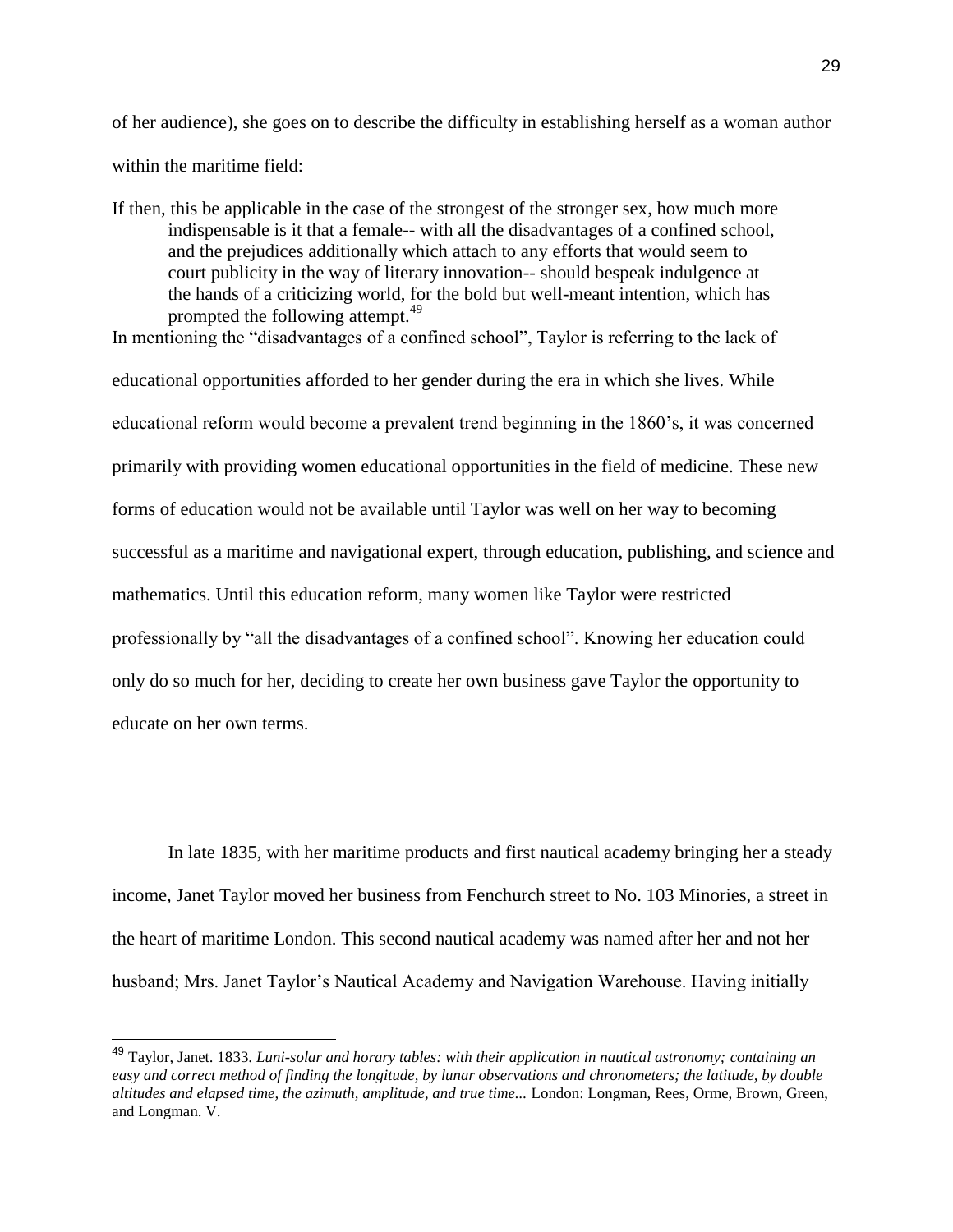established her place within the typically male-dominated fields or maritime and navigational practices, Taylor was now free to advertise her business as completely hers, without fear of losing customers, income, or respect. The *London Shipping Gazette*, for example, would publish advertisements for "Mrs. Taylor's Nautical Academy" five times between July and September 1836.<sup>50</sup>

Taylor's involvement in either of her academies can be concretely proven with primary sources indicating Janet's involvement in both the George Taylor Nautical Academy and Mrs. Janet Taylor's Nautical Academy, in comparison to her husband. London directories from the time period show that George was only involved in the business until 1845, whereas Taylor herself was involved in this particular academy of hers until 1859, six years after her husband's death.<sup>51</sup> In the years following 1845, Taylor was "in fact the family's principal breadwinner. Maritime publications such as the *Nautical Standard and Steam Navigation Gazette* would frequently advertise the courses taught by "Janet Taylor, at her Nautical Academy and Navigation Warehouse" throughout the early 1850's. The advertisements often provided a print of Taylor's business card and claim that at Taylor's academy one can learn all "principles of Navigation".<sup>52</sup> The advertisements were printed often and show Taylor's academy being

George Taylor to Sir Francis Beaufort, 1851. John S. and Rosalind F. Croucher. *Mistress of Science*. 184.

<sup>50</sup> "Navigation taught at Mrs. Janet Taylor's Nautical Academy". 14 July, 1836. *London Shipping Gazette*. London.; "Navigation taught at Mrs. Janet Taylor's Nautical Academy". 5 August, 1836. *London Shipping Gazette*.; "Navigation taught at Mrs. Janet Taylor's Nautical Academy". 12 August, 1836. *London Shipping Gazette*.; "Navigation taught at Mrs. Janet Taylor's Nautical Academy". 19 August, 1836. *London Shipping Gazette*.; "Navigation taught at Mrs. Janet Taylor's Nautical Academy". 30 September, 1836. *London Shipping Gazette*.

<sup>&</sup>lt;sup>51</sup> Before his death, George would leave trails of correspondence that show the endeavours he took on in lieu of working at or for his wife's nautical academy. An 1851 letter to Sir Francis Beaufort, for example, reveals George Taylor's goal to become a chartseller (something his wife also later accomplished). George presents himself to Beaufort as "a Candidate for the appointments, feeling assured… that I have great opportunities of promoting the sale of all Admiralty publications, particularly of the Charts".

<sup>52</sup> "Janet Taylor, at her Nautical Academy and Navigation Warehouse". 3 August, 1850. *Nautical Standard and Steam Navigation Gazette*. London.; "Janet Taylor, at her Nautical Academy and Navigation Warehouse". 10 August, 1850. *Nautical Standard and Steam Navigation Gazette*.; "Janet Taylor, at her Navigation Warehouse". 11 January, 1851. *Nautical Standard and Steam Navigation Gazette*.; "Janet Taylor, at her Navigation Warehouse". 8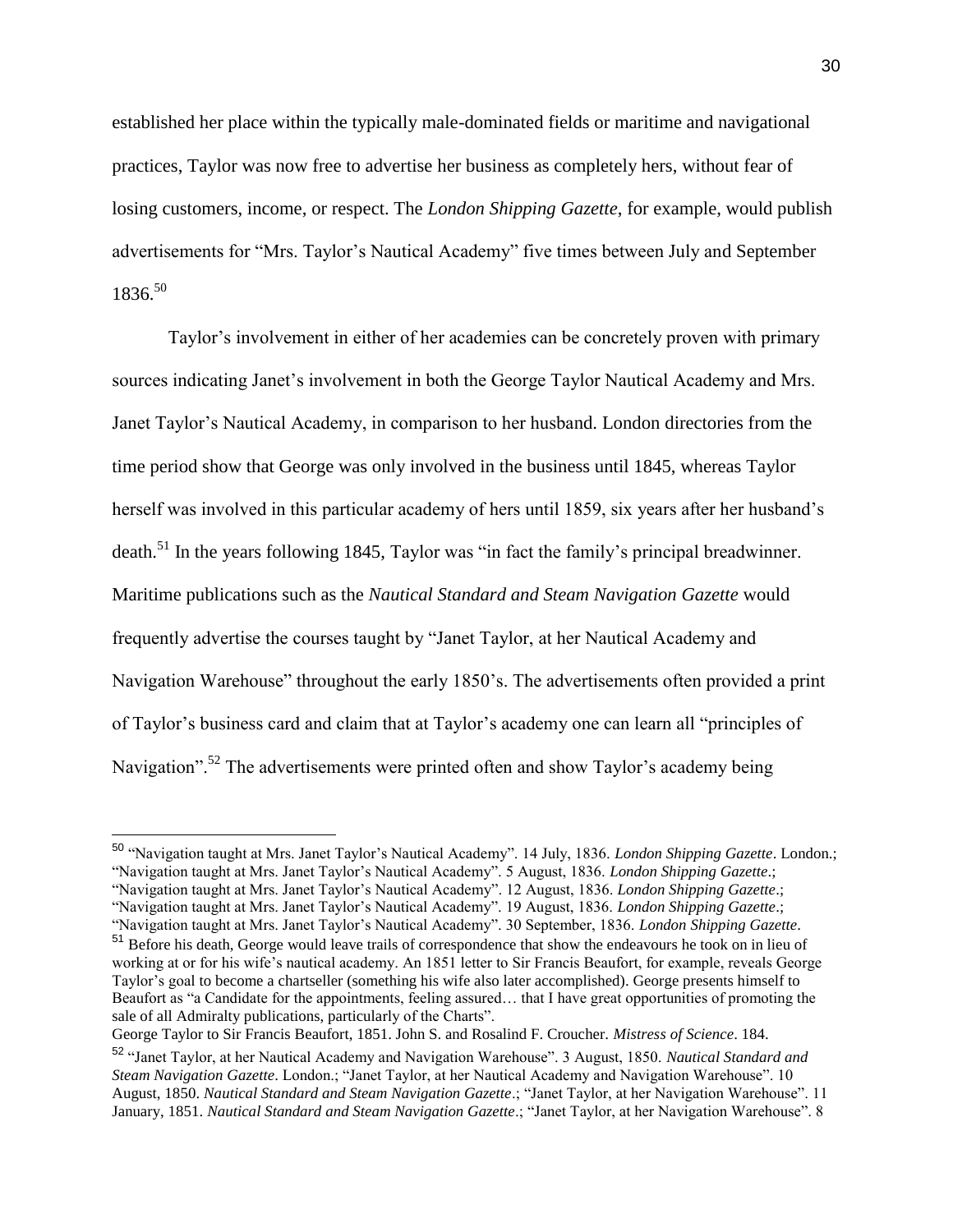advertised alongside other nautical academies in London, all run by men. This is a remarkably energetic record for a woman who also brought up six surviving children.<sup>53</sup>

While Taylor was the primary educator at her first nautical academy, it is uncertain how involved she was in teaching actual classes at her second nautical academy. Teaching a smaller number of classes after expanding her business would be unsurprising given the amount of publishing and instrument-making she was involved in during these later years. Authors such as Mary Bruck speculate why this is, wondering "whether it was considered inappropriate for a woman to teach male classes in person".<sup>54</sup> The number of classes taught by Taylor at her second academy is irrelevant when one considers the fact that she held the financial responsibility and was the decision maker for the business.

This is made evident in her employment decisions, which reveals to us the growth and credibility experienced by Taylor and her business. She was studious in these decisions, retaining James Griffin in 1835. Griffin had been extremely well-known for working as an examiner for Trinity House and authoring a plethora of books on nautical navigation and the calculations required to travel by sea. Being a notable author, Taylor would be drawn to the attention and credibility his employment at her business could offer. Not only does she praise his talents in her second edition of the *Lunar Tables* (1835), in September of 1836 she specifically addresses a letter to Sir Francis Beaufort, the hydrographer for the Admiralty, that expresses her joy in his employment under her:

March, 1851. *Nautical Standard and Steam Navigation Gazette*.; "Janet Taylor, at her Navigation Warehouse". 22 March, 1851. *Nautical Standard and Steam Navigation Gazette*.

<sup>&</sup>lt;sup>53</sup> Taylor would have six children throughout her career, the first being born shortly before the opening of her first academy. While Taylor did employ one woman as a maid and nanny, her residence being located directly above her business allowed Taylor to mesh her public and private spheres, simultaneously fulfilling the role of wife, mother, and businesswoman.

Bruck, Mary. *Women in Early British and Irish Astronomy: Stars and Satellites*. 52.

<sup>54</sup> Bruck, Mary. *Women in Early British and Irish Astronomy: Stars and Satellites*. 52.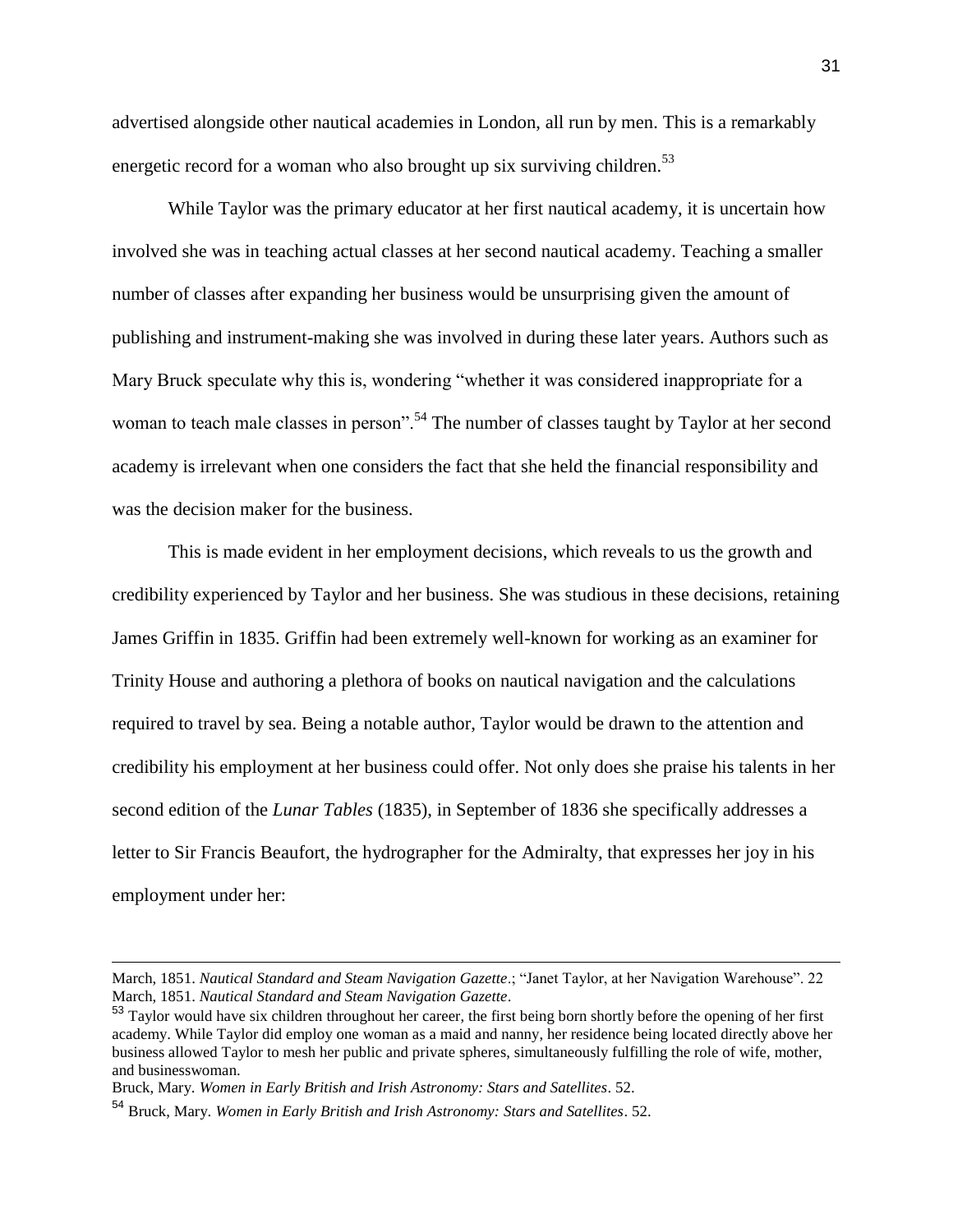The gentleman teaching for me is a good Geometer and Mathematician and possesses a knowledge of Navigation seldom to be met with, and so confident am I of his superior abilities on these points that I would not hesitate placing him on trial with the best and most clever man in the Kingdom as his competitor… So highly are we spoken of and appreciated by all who know us that we, at this moment, have a gentleman studying with us who is himself preparing young men for Addiscombe, and who came to use from the recommendation of a man who was formerly *prejudiced* against us in the highest degree.<sup>55</sup>

It is obvious that Taylor valued the work that Griffin did at her second nautical academy. This quote is also representative of the impact her academy had and the reputation it built for itself within a short amount of time, made obvious by the comment she makes about the student who is actually an educator in the nautical and navigational field himself, preparing future maritime officers at Addiscombe. Addiscombe was a military seminary created by the East India Company in 1809. Because of the Napoleonic Wars, other notable military seminaries in England were unable to produce the number of officers that the East India Company needed for its army at the beginning of the nineteenth century. After two years of education, "cadets who passed their final examinations were commissioned into the company's engineers, artillery, and infantry on the basis of merit".<sup>56</sup>

He chose to attend her nautical academy over others, against the prejudicial opinions of his colleagues. While the exact type of prejudice is not addressed in her letter, it is doubtful that her gender and socioeconomic status did not play a role in its creation. It is also interesting to note here that Taylor is again transcending patriarchal boundaries based on gender. Not only is she a female, pregnant and wed, employing a male to run part of her business; she is also a woman who is a leader of men who are working in an almost completely male-dominated field.

<sup>55</sup> Croucher, John S. & Rosalind F. *Mistress of Science*. 100.

<sup>56</sup> Raugh, Harold E. *The Victorians at War, 1815-1914: An Encyclopedia of British Military History*. Oxford: ABC-CLIO. 2004. 5.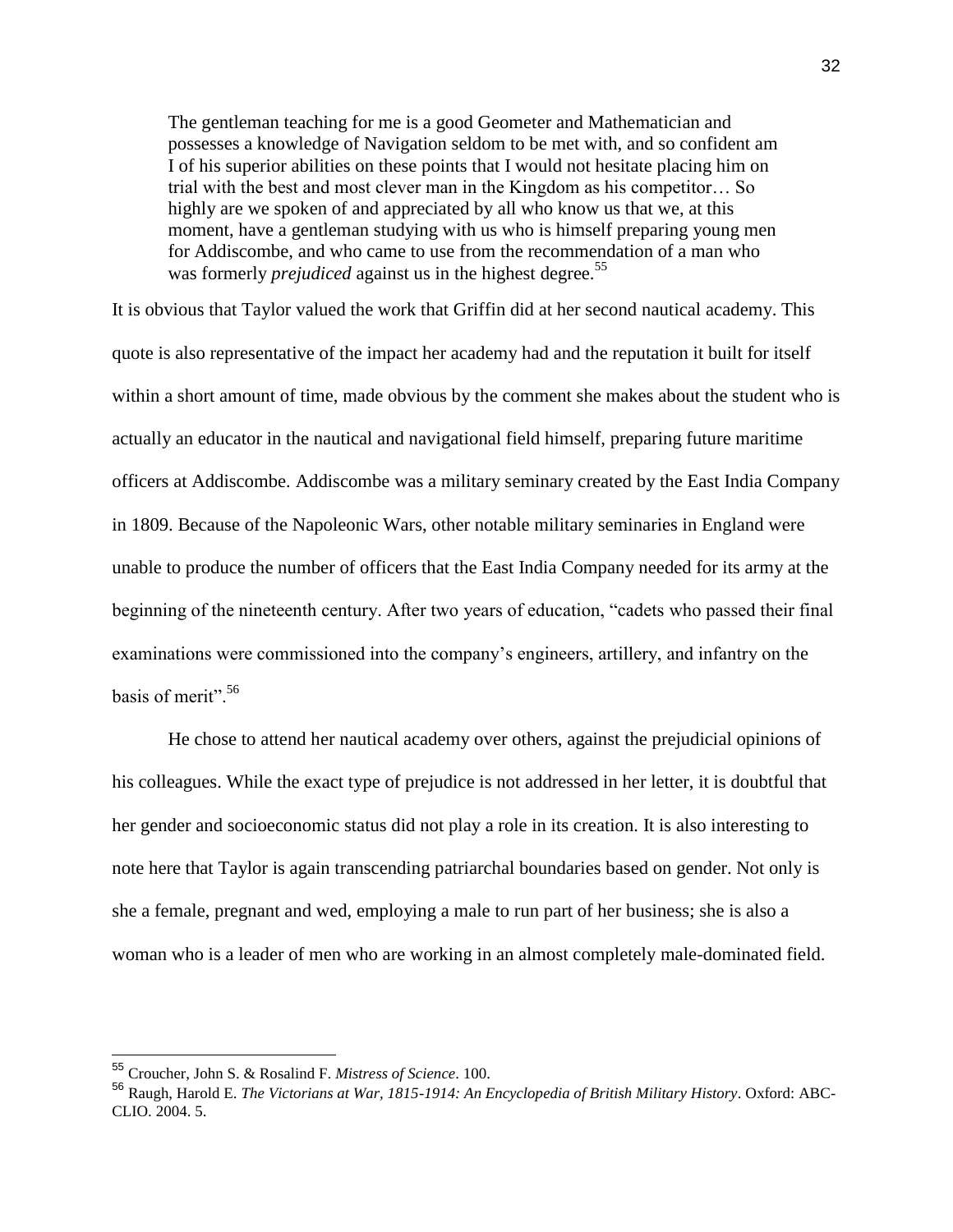The establishment of Janet Taylor's second nautical academy had a much larger impact on young Victorian mariners because an expansion in space allowed her to house pupils who may have not been able to learn under her leadership otherwise. The expansion of her second nautical academy was highly endorsed by (and received funding from) some of the most prestigious navigational and nautical organizations. These include the Admiralty, the Trinity House, and the East India Company (the Kings of both Prussia and Holland also recognized this academy of Taylor's). The Admiralty, Trinity House, and East India Company were also supportive of Taylor's first academy. Attendance to this nautical academy was highly valued, especially since changes in navigation laws had pushed for mariners to have more training and knowledge in navigational and maritime practices. Taylor described these new laws in an 1835 letter to the Admiralty, which ultimately thanked them for their financial support of this second nautical academy; "The recent alterations in the Navigation laws rendering it necessary that the sciences of Navigation should be taught, with more attention its fundamental principles, and every care that the junior pupils should be progressively fitted for the highest grade of examination, as they become qualified by age,  $&c.$ ".<sup>57</sup>

Taylor's Nautical Academy offered training in every subject a mariner could possibly need: "a complete course on Navigation, including Trigonometry, and its application to Navigation. Another course was Algebra, Geometry, Physical Geography in relation to the velocity of tides, waves, etc. Mechanics including the Composition of Forces, Mechanical powers, the Laws of Motion, the strength of strain, of materials; wind, rain, steam powers, Atmospheric and Oceanic Phenomena... and so it continued...".<sup>58</sup> Taylor wanted to tackle the education of Victorian mariners from all sides, having been unsatisfied with the standards that

<sup>57</sup> Rose, Laura. *Poppy's with Honour*. AuthorHouse. 2014. 87.

<sup>58</sup> Rose, Laura. *Poppy's with Honour*. 87.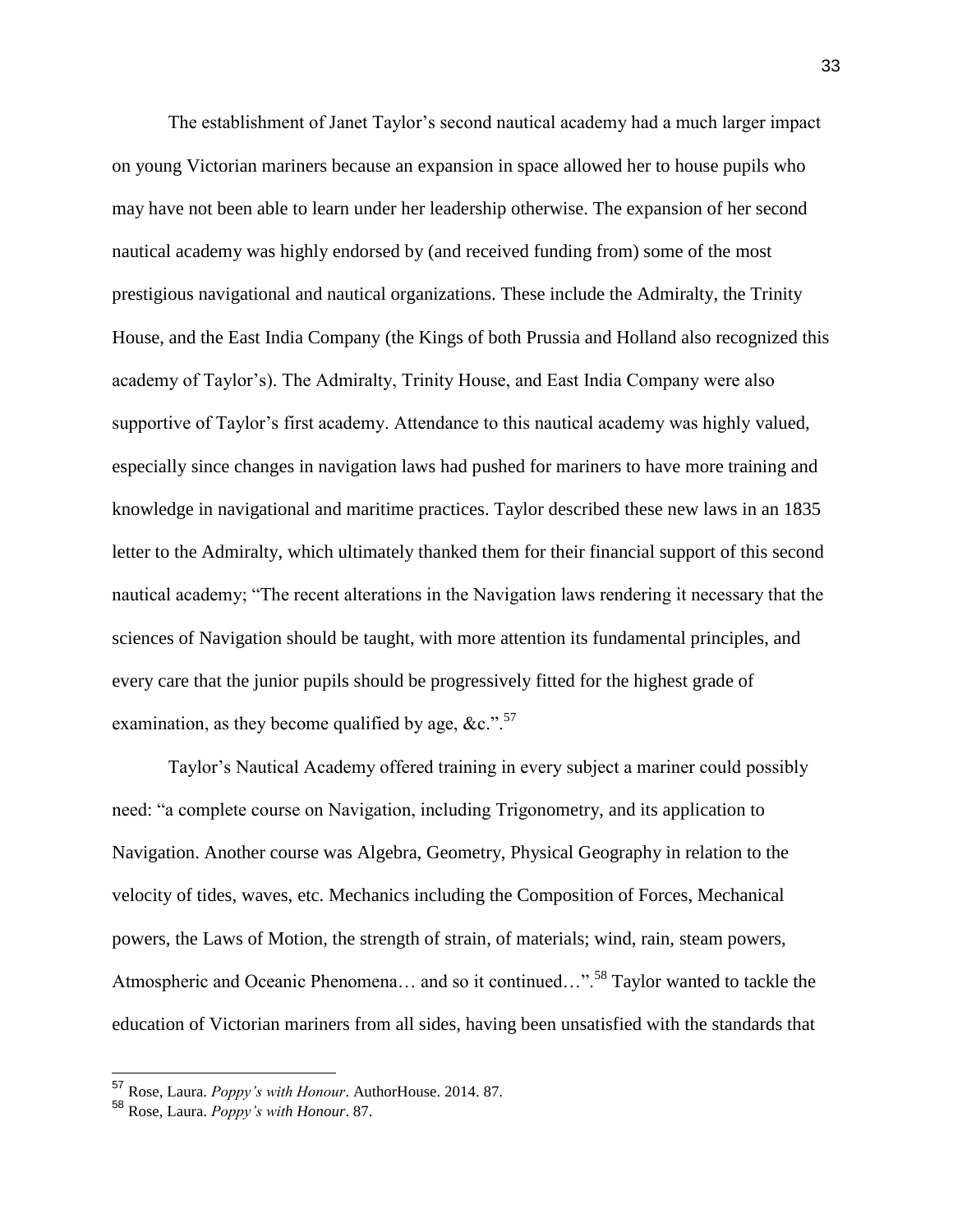had previously been set for this field. These subpar standards stem from a major inconsistency in maritime education of the period, where more traditional mariners felt inclined to stick to, and teach, tried-and-true methods of navigation rather than acclimate to new mathematical and astronomical calculations such as Taylor's.

In numerous letters to Admiralty members, and other works, Taylor was "most critical of the 'shameful manner' in which navigation had been, and continued to be, taught… At least through an academy of her own the wrongs she alleged in the instruction of others could be rectified".<sup>59</sup> Taylor was certainly successful in her endeavour to improve navigational and maritime education for young seamen. Her academies were endorsed and advertised by various royalty and navigational organizations and publications throughout the late 1830's and 1840's. The *Shipping and Mercantile Gazette* was one of the first to frequently advertise Taylor's nautical academy, beginning in September of 1838 (the academy would be mentioned in three issues that year, boasting the "improved method of tuition" she practiced). This nautical magazine would also promote her school throughout the 1840's, long after her husband started his own, separate endeavours.<sup>60</sup> Educational resources produced by Taylor were also heavily utilized by sailors,whether they had been her pupils or not. Her books and manuals would be sold and made available to mariners beyond the walls of her academy, allowing them to educate themselves according to her written instruction.

Not only did Taylor's published works improve formal education for mariners, she created navigational tools that made calculating one's position at sea more precise and accounted

<sup>59</sup> Croucher, John S. & Rosalind F. *Mistress of Science*. 100-1.

<sup>60</sup> "Navigation Warehouse and Nautical Academy, Mn. Taylor, 104 Minories". 28 September, 1838. *Shipping and Mercantile Gazette*. London.; "Navigation Warehouse and Nautical Academy, Mrs. Taylor, 104 Minories". 4 October, 1838. *Shipping and Mercantile Gazette*.; "London, Monday, October 29, 1838". 29 October, 1838. *Shipping and Mercantile Gazette*.; "Navigation Warehouse and Nautical Academy, Mrs. Taylor, 104 Minories". 29 December, 1838. *Shipping and Mercantile Gazette*.; "Navigation". 24 December 1845. *Shipping and Mercantile Gazette*.; "Navigation". 7 January 1846. *Shipping and Mercantile Gazette*.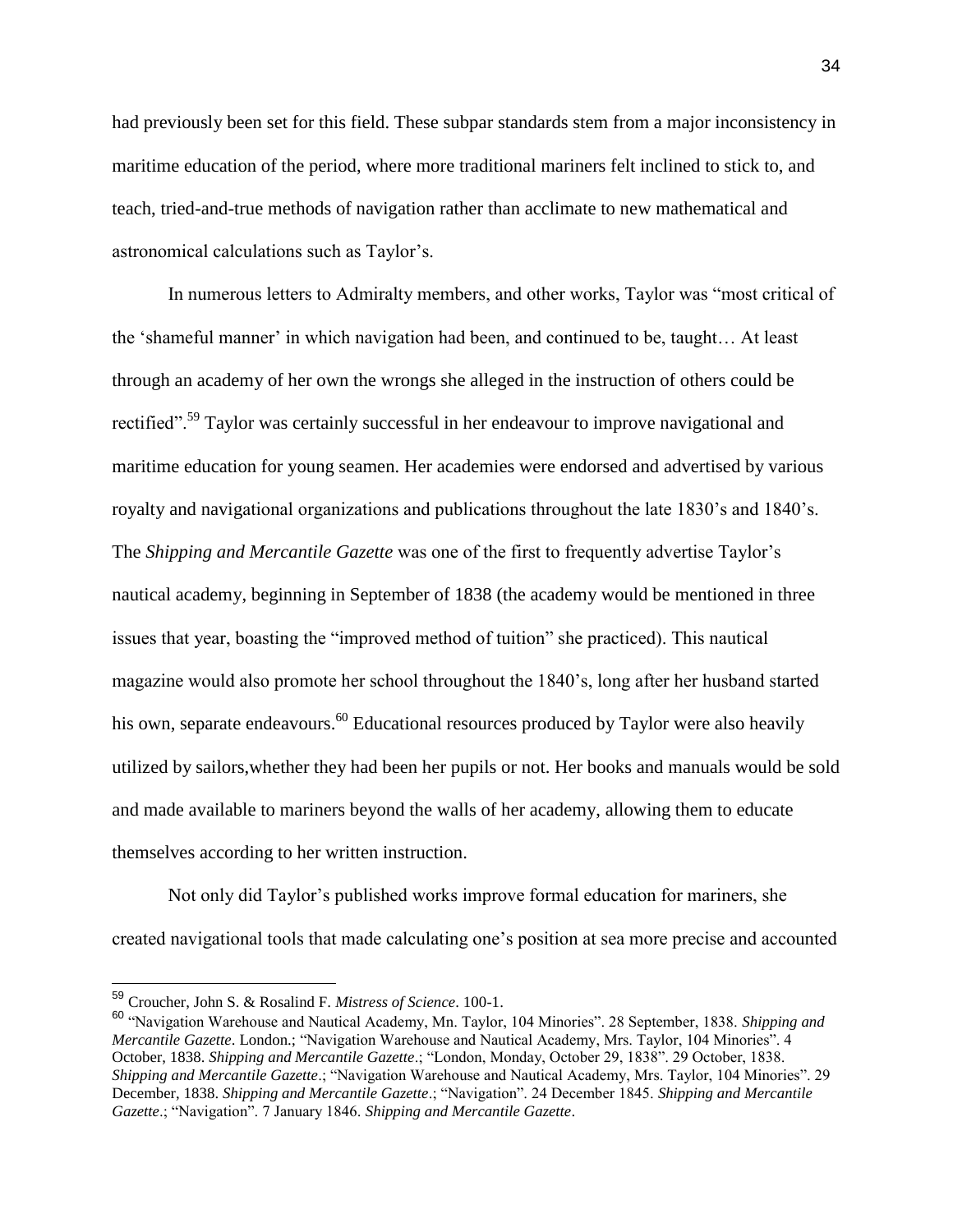for the growing amount of iron on newer steamships.<sup>61</sup> Part of Taylor's influence as an educator came from the products she manufactured in the same location as her nautical academy. An 1850 trade card she had published, for example, advertises her nautical academy alongside her title as a "mathematical instrument manufacturer" and her reputation as being the location in which "nautical instruments made and repaired on the premises".<sup>62</sup> Her roles as instructor and instrument maker are fluid, often working together to achieve the same goal; to properly educate current and future mariners.

unfactor ovointment ATHEY WAREHOUSE, SALE OF honte t COM REPAIRED. ADN HOUSE. CHRONOME The Deviation of Compasses in Iron Vessels found & corrected.

Figure 1. Janet Taylor's 1850 trade card, 4" x 3", published in London. This was sold to a private buyer by Ashman Antique Nautical Paper.

<sup>&</sup>lt;sup>61</sup> The technological advancement of navigational tools was of utmost importance in Victorian England; iron ships were becoming more popular and England had been long-established as a world power by way of its navy and shipping industry. Taylor's career existed during the midst of this industrial revolution, when "significant quantities of iron came to be used in ships' hulls in the first decades of the nineteenth century, and the 1830s and 1840s saw unprecedented transformations in ship technology with the development of the iron steamer. The irregularities in compasses caused by this iron (and the consequent disasters at sea) made the issue of safe navigation a focus for debates".

Winter, Alison. "Compasses all Awry: The Iron Ship and the Ambiguities of Cultural Authority in Victorian Britain". *Victorian Studies* 38(1): 69-99. 1994. 70.

<sup>62</sup> Taylor, Janet. 1850 Trade Card.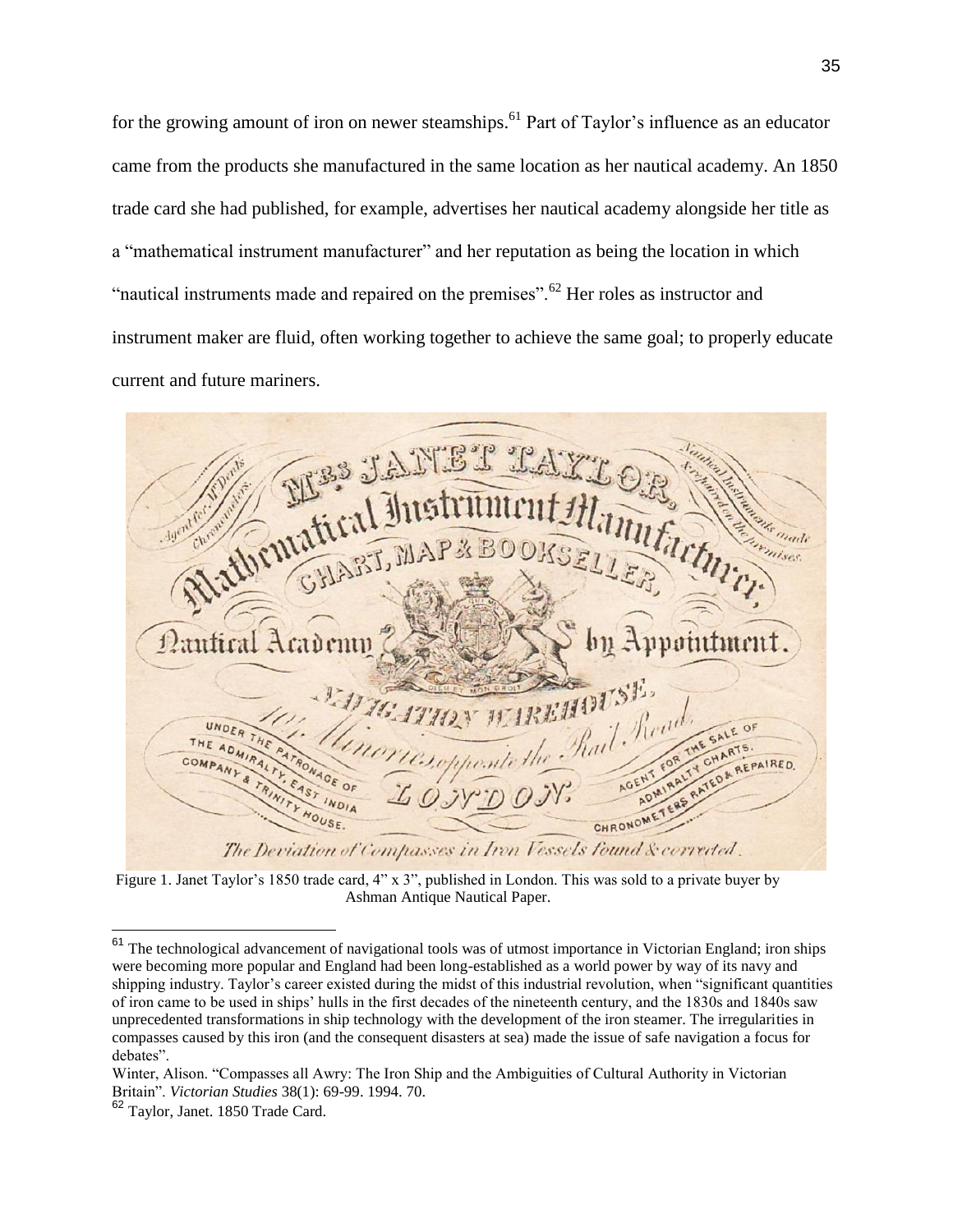Before the industrial revolution and the introduction of iron steamships, little formal education existed for new and older mariners alike. Much of a mariner's expertise during this period came solely (or at least largely) from experience; learning from working. Even today seafarers move up or advance in their careers by gaining hands-on experience rather than attaining a formal education in maritime practices. As technology on ships advanced and exploration and voyages lengthened, the need for more formal modes of education arose; "for the most part this advanced vocational education, in nautical astronomy and associated topics, had to be obtained from 'mathematical practitioners' ashore who offered their services in increasing numbers from the sixteenth century".<sup>63</sup> These "mathematical practitioners" charged fees for attendance at their schools, and were funded both privately and by state institutions. With the implementation of these newer forms of formal maritime education and training came a "close relationship between nautical instrument making, the publishing of nautical books and charts and the teaching of navigation in 'one-stop' establishments known as navigation warehouses".<sup>64</sup> As can be seen through the heavy advertising of her academy and documents such as her trade card, Taylor took on all parts of this relationships, and did so successfully.

<sup>&</sup>lt;sup>63</sup> Kennerley, Alston. "Writing the History of Merchant Seafarer Education, Training and Welfare: Retrospect and Prospect". *The Northern Mariner* XII (2): 1-21. 2002. 4.

<sup>&</sup>lt;sup>64</sup> Kennerley, Alston. "Writing the History of Merchant Seafarer Education, Training and Welfare: Retrospect and Prospect". 6.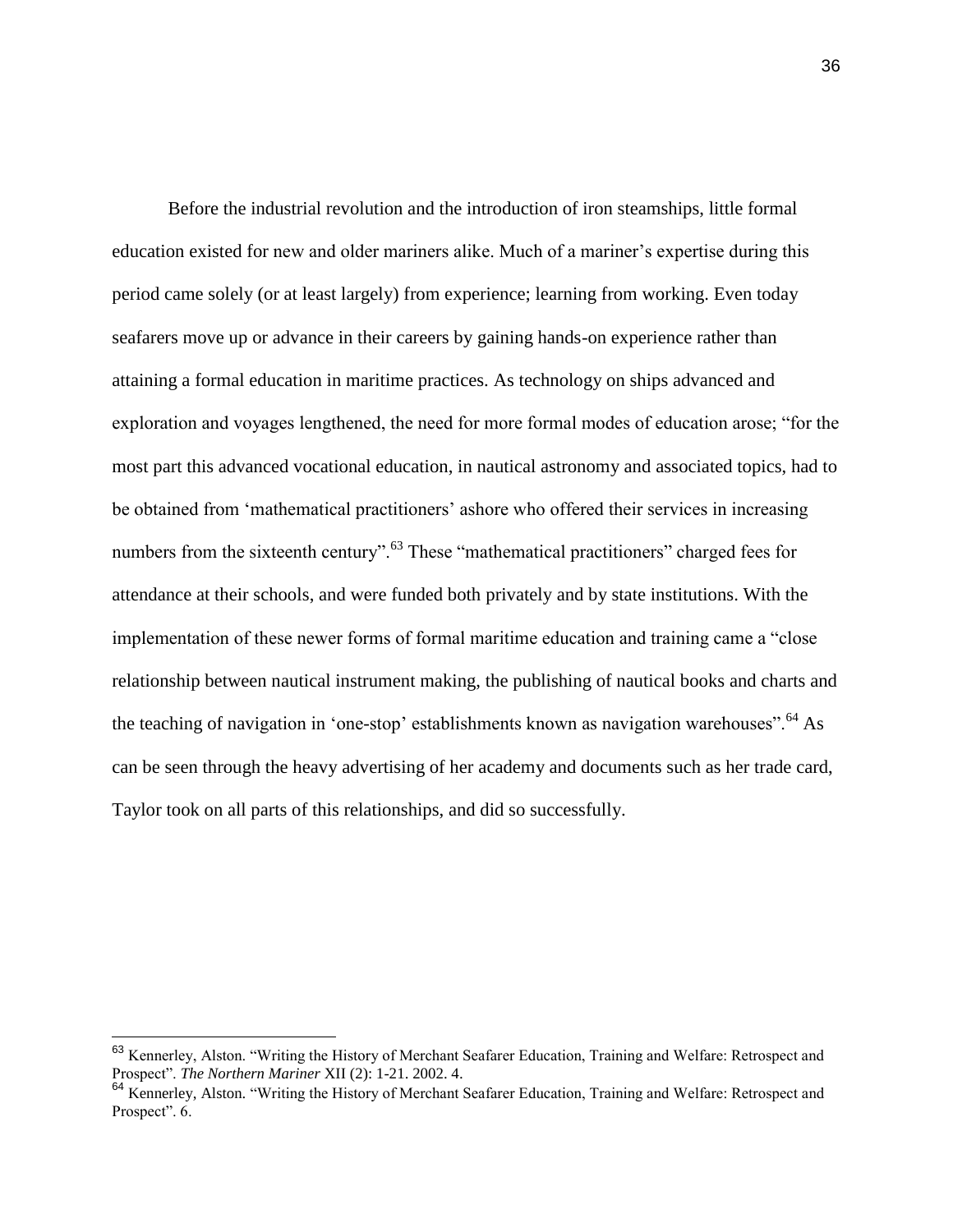## Chapter 2

## The Author (and Publisher)

Janet Taylor, through developing a career as an author and publisher, reached an audience much larger than those who simply set foot in her nautical academies. By gaining support from the Admiralty, Trinity House, and the East India Company, Taylor was able to disseminate her writings to those who couldn't attend her classes. These mariners trusted her mathematical principles because of the support given by these organizations. In short, Taylor created a successful career for herself by using her talent as a writer to convey complex principles and calculations to this common mariner, thus providing them with the opportunity to advance through the ranks without having to rely on physical experience aboard vessels alone. Taylor's career as an author begins during the same period as the establishment of her nautical academies, as many of her books would be used as texts for her classes.

In 1833 Taylor published a book whose purpose was meant to simplify the calculations of astronomical navigation for mariners, specifically by using these calculations to locate one's position at sea using the moon (rather than the sun) as one's point of reference. This book, titled *Luni-solar and horary tables: with their application in nautical astronomy; containing an easy and correct method of finding the longitude, by lunar observations and chronometers; the latitude, by double altitudes and elapsed time, the azimuth, amplitude, and true time*, is published in the midst of a critique on the evolving methods of navigation. Most of this critique revolved around finding methods of perfectly calculating longitude while at sea. Alison Winter explains the context of this conflict in her 1994 article "Compasses All Awry: The Iron Ship and the Ambiguities of Cultural Authority in Victorian Britain". With the development of iron ships throughout the 1830's and 1840's came compass irregularities (because of the increase in metal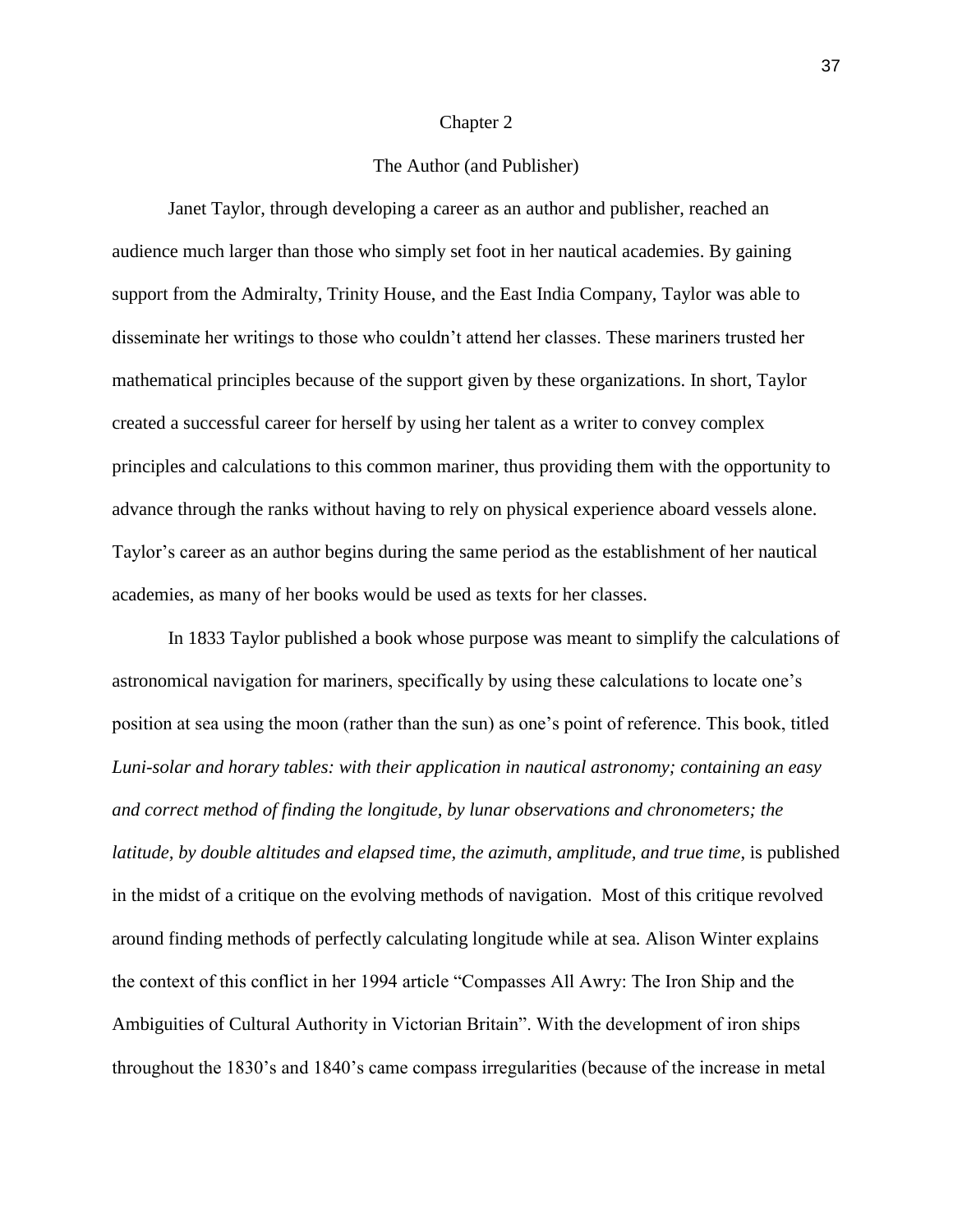aboard these vessels) that "made the issue of safe navigation a focus for debates about public expertise and authority".<sup>65</sup> Taylor would contribute majorly to the accomplishment of this feat by proving that the earth is spheroidal, not spherical, and conveying this through her first book. During the middle of the century, Taylor would be among the "captains, scientists, engineers, underwriters, passengers, merchants, and members of the Admiralty engaged in these debates".<sup>66</sup>This climate would help Taylor succeed as an author, the need for mathematical advancement creating opportunities for anyone who could improve the field of navigation.

Taylor tacked this nautical debate in the preface of her *Luni-solar and horary tables*; "When a new writer obtrudes himself upon the Public in the capacity of Reformer of longestablished usages… something like an apology may be deemed requisite on his part to qualify an undertaking, which may otherwise seem presumptuous".<sup>67</sup> Taylor recognized the contribution she was about to make her field, providing mariners with calculations that are more precise and efficient than long-used practices. It is particularly interesting to explore Taylor's use of "himself" and "his" in place of "herself" and "her" in the previous statement. Even though this publication was authored solely by Taylor, she uses this language as an explicit acknowledgment of the patriarchal nature of the field of navigation and on a larger scale the Victorian society of which she was a part. She even has to make a case for the credibility of her publication, being written by a woman in this time of nautical and navigational critique. This is not the only instance in this publication's first pages that implicitly addressed Taylor's life, career, and

<sup>&</sup>lt;sup>65</sup> Winter, Alison. "Compasses all Awry: The Iron Ship and the Ambiguities of Cultural Authority in Victorian Britain". *Victorian Studies* 38(1): 69-99. 1994. 70.

<sup>66</sup> Winter, Alison. "Compasses all Awry". 70.

<sup>67</sup> Taylor, Janet. 1833. *Luni-solar and horary tables: with their application in nautical astronomy; containing an easy and correct method of finding the longitude, by lunar observations and chronometers; the latitude, by double altitudes and elapsed time, the azimuth, amplitude, and true time...* London: Longman, Rees, Orme, Brown, Green, and Longman. V.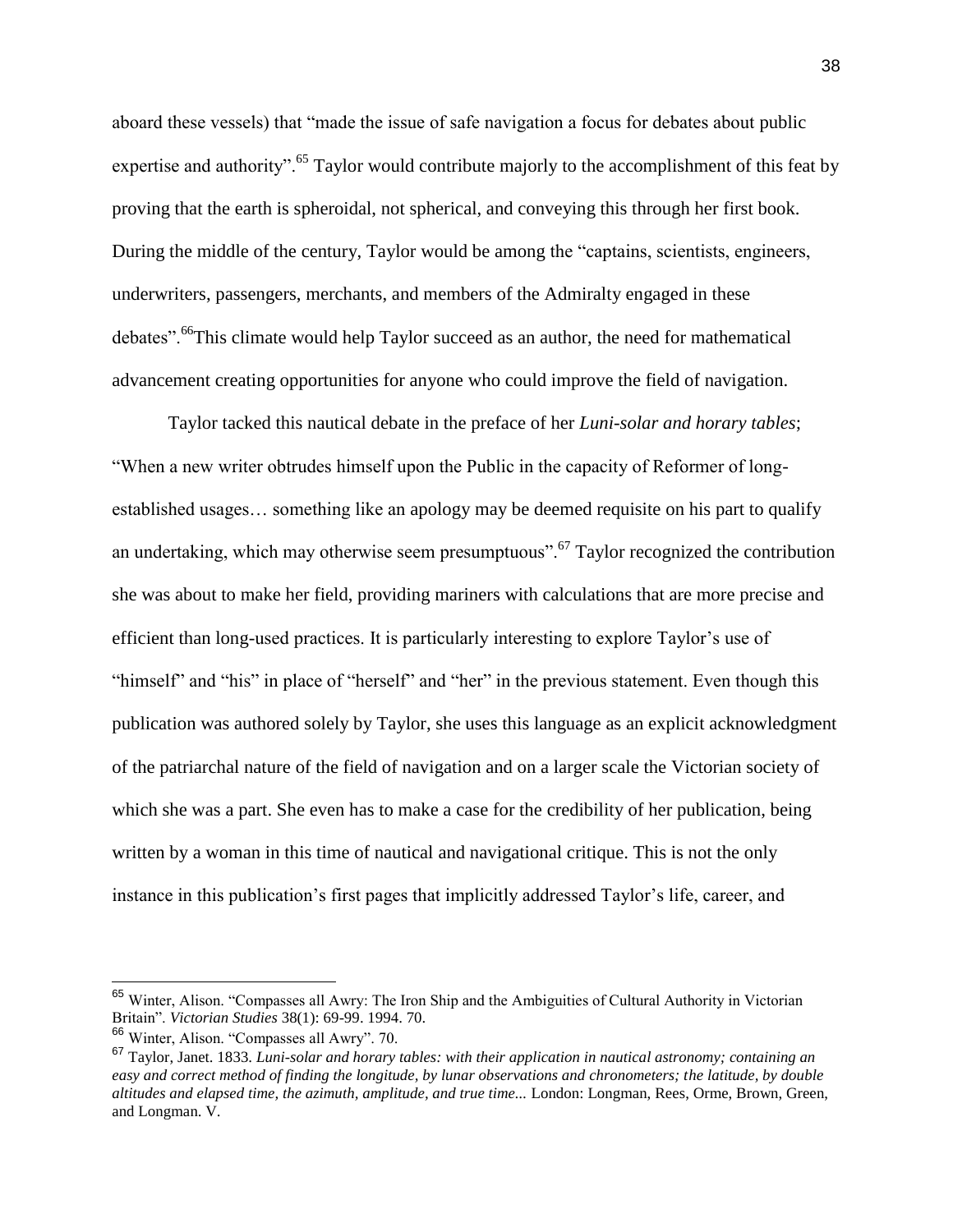gender roles. This becomes obvious from the very beginning of the book, where Janet dedicates her first work to King William IV, son of Queen Charlotte, in a brief letter.

Before dedicating her first book to King William IV, Taylor sought his permission to do so, and with good reason. Not only would it allow her to gain some credibility and respect among both the nobility and the maritime community but it would allow her to pay her respects to the mother of King William, Queen Charlotte. It makes sense that Taylor would want to recognize this former English monarch because it was her goodwill and interest in female education that both developed the Royal School for Embroidering Females and provided a young Taylor with a scholarship to attend that academy when most young girls from her socioeconomic standing would not have been afforded similar opportunities.

At first, when the king read Taylor's *Luni-solar and horary tables* he was so impressed with her mathematical principles and ability to write in a way that would be readable to the common mariner that he offered her a job among the nobility as an educator. In the words of John and Rosalind Croucher, "Indeed, so taken was he with Janet's enterprise and obvious intelligence, he suggested to her that she might lend her services as a reader to his fourteen-yearold niece, and likely heir to the throne, the Princess Alexandrina Victoria".<sup>68</sup> Although this career path would have made a good fit given her childhood education (and would have left her well-off economically) Taylor politely declined this offer, being pregnant with her first child and completely engrossed in her own ventures, her first nautical academy, and her first book publication. Thankfully for her, King William still agrees to have her dedicate her book to him. Having such a notable recipient would be beneficial to Taylor's career as a writer, regardless of gender, especially at the very beginning of it.

<sup>68</sup> Croucher, John S. & Rosalind F. *Mistress of Science*. 60.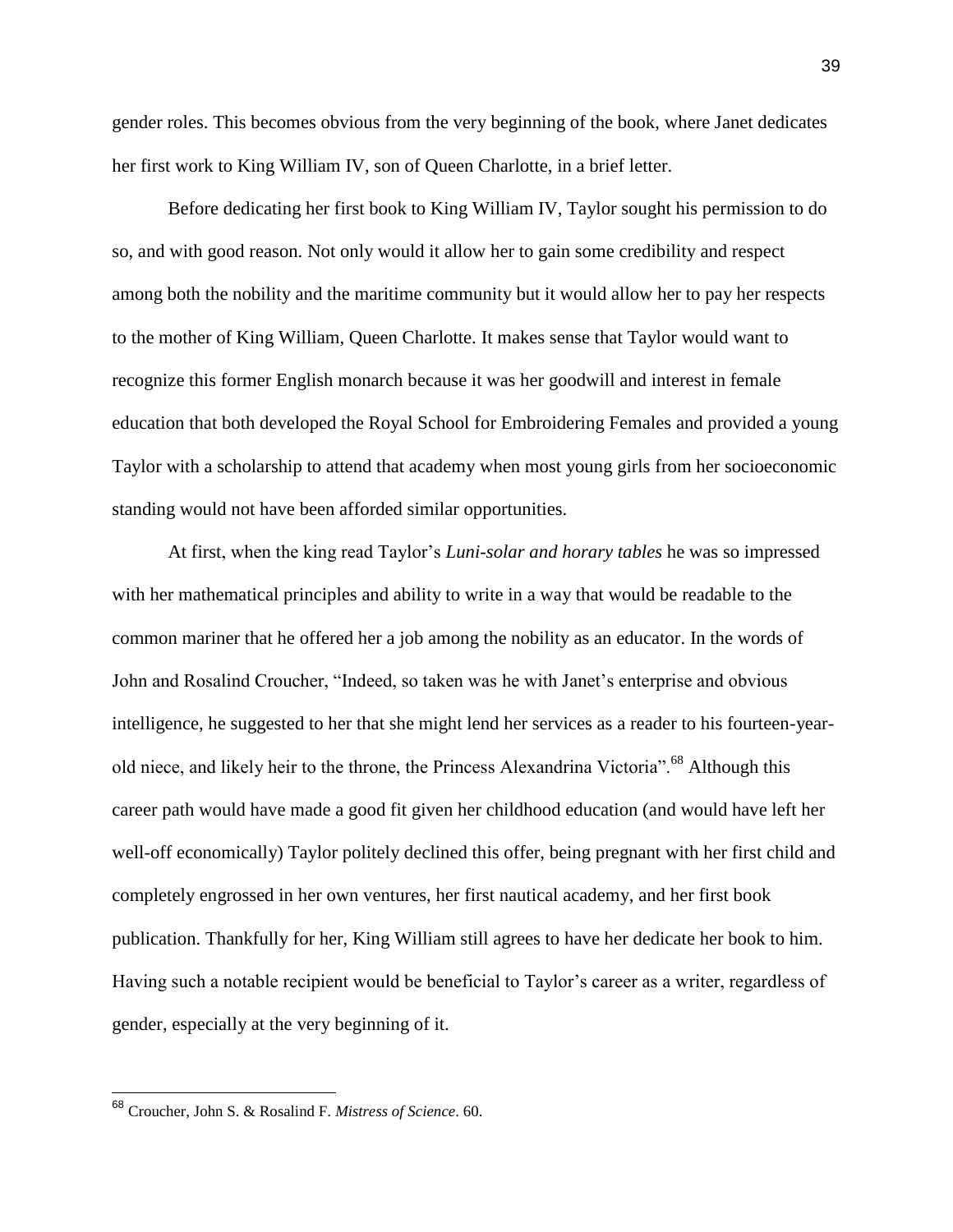The opportunity to teach among the British royalty would have been relished by the typical middle-class Victorian woman, serving as an alternative to "serving in a shop or working in a factory alongside working-class girls".<sup>69</sup> This job offer would also have only been given to a woman, the title of governess being considered domestic rather than professional.<sup>70</sup> In offering this job to Taylor after reading her *Luni-solar and horary tables*, King William IV is enforcing the female stereotypes existing within Victorian England, lumping her skills and expertise in with the group of "middle-class women whose birth and education defined them as ladies".<sup>71</sup> Despite Taylor's extraordinary talents and intelligence in maritime topics, the king's first instinct is to provide her with a job that benefits his own family and restricts Taylor and her work to the patriarchal system, and the public and private spheres, within which Victorian women lived. At the same time, however, King William allowed Taylor to transcend the gender-based stereotypes of the period, which can be seen in his acceptance of her dedication letter despite her decline of the governess title to Princess Alexandrina Victoria.In doing this, the king openly endorsed the work and talent of a woman seeking to ameliorate navigational practices, an overwhelmingly male-centric field. King William IV, through both his offer to Taylor to teach his own family and through his support of her first book, served as an example to the British public of how gender stereotypes could be both enforced and transcended; or in Taylor's case, navigated and used to one's professional advantage.

Taylor was open about her anxieties towards the criticisms she would inevitably receive following the publication of her first book. She was also open about the fact that his support and her dedication of the book to King William IV would calm some of these future criticisms. This

<sup>&</sup>lt;sup>69</sup> Hughes, Kathryn. 2014. "The figure of the governess". The British Library. [https://www.bl.uk/romantics-and](https://www.bl.uk/romantics-and-victorians/articles/the-figure-of-the-governess)[victorians/articles/the-figure-of-the-governess](https://www.bl.uk/romantics-and-victorians/articles/the-figure-of-the-governess)

<sup>&</sup>lt;sup>70</sup> An analysis of the governess role and why it was considered a woman's work over a man's is presented in the previous chapter.

<sup>71</sup> Hughes, Kathryn. 2001. *The Victorian Governess*. London: Cambridge University Press. 278 pp. XVI.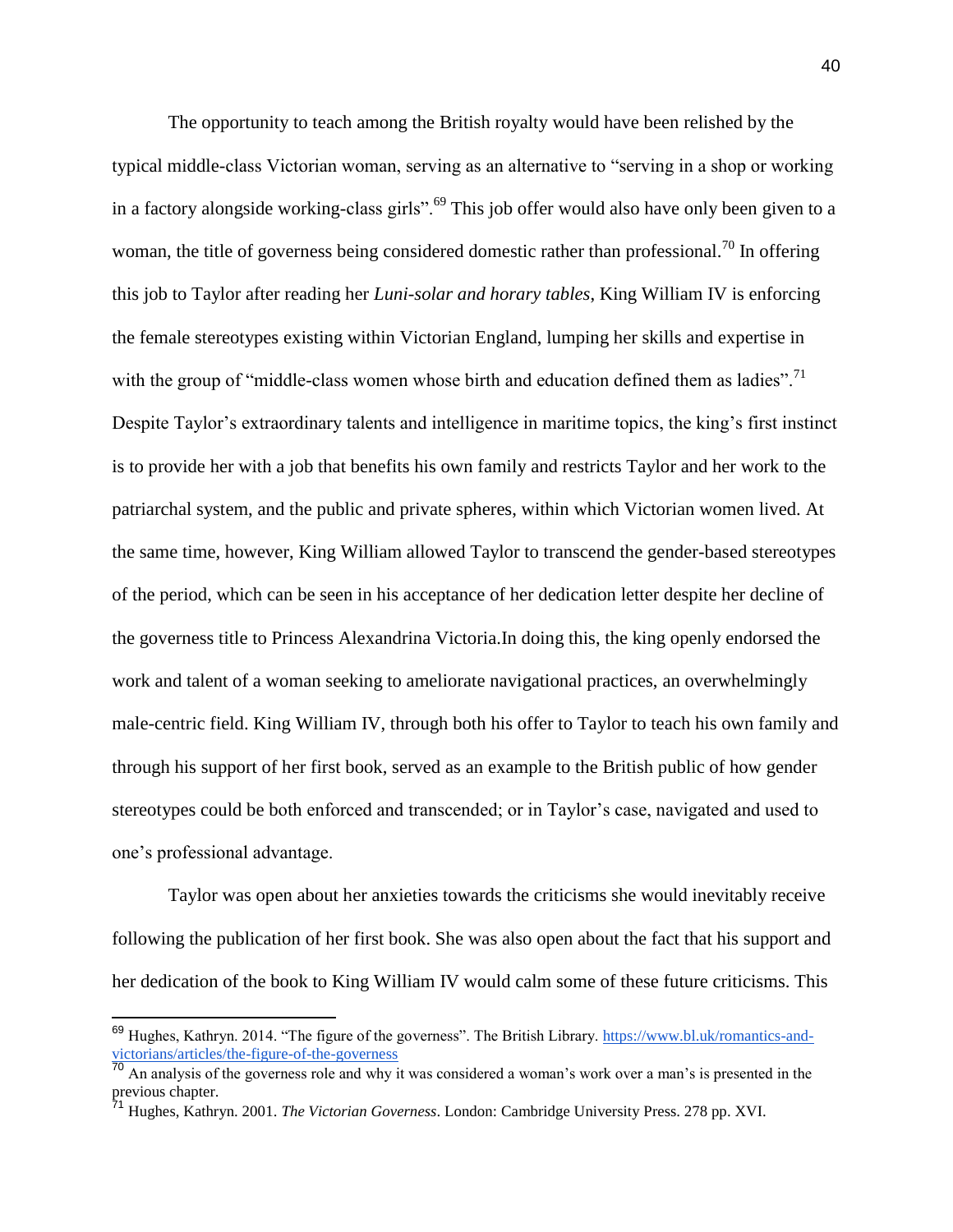is all conveyed in the first sentence of Taylor's dedication letter to the king, writing "With much anxiety I launch this Volume into a criticising world, and would claim for it your Majesty's support and protection, hoping that the practical knowledge you possess of a science it may tend to benefit".<sup>72</sup> She also subtly acknowledged his interests in her fields of expertise, hoping that he (like the rest of her readers) would benefit from her work in the fields of mathematics, astronomy, and maritime navigation. Having a member of the nobility show support for a work that would allow Taylor to initially establish herself as an author would only be half the battle, for reviews and positive public reception would be crucial if she hoped to gain credibility for herself.

The first review of Taylor's *Luni-solar and horary tables* was published in 1833 by the *United Service Journal and Naval and Military Magazine*. Authored by Henry Colburn and published four times a year, many contributors during the 1830's would be Admiralty members or notable captains and masters aboard wooden and iron ships. The magazine's topics were many, including narratives of experiences, debates centered around the scientific and mathematical advancements in maritime technology or practice, and reviews of the newest and most widely respected books on navigation. This first review was more than she could have hoped for. It praised her work and abilities as a mathematician, encouraged mariners to buy her book, and openly addressed her gender. From the very beginning, these three things are reiterated throughout the review.

We have examined it sufficiently to recommend it a berth in the mathematical library of every navigator. Indeed, when it is announced that a lady, soaring above petty pursuits and frivolity, has drilled her mind to the difficult and responsible labour of clearing away all obstacles from the *paths* of the ocean, we are sure that the attempt will be received with as much gratification as surprise, and that the

<sup>72</sup> Taylor, Janet. 1833. *Luni-solar and horary tables*. III.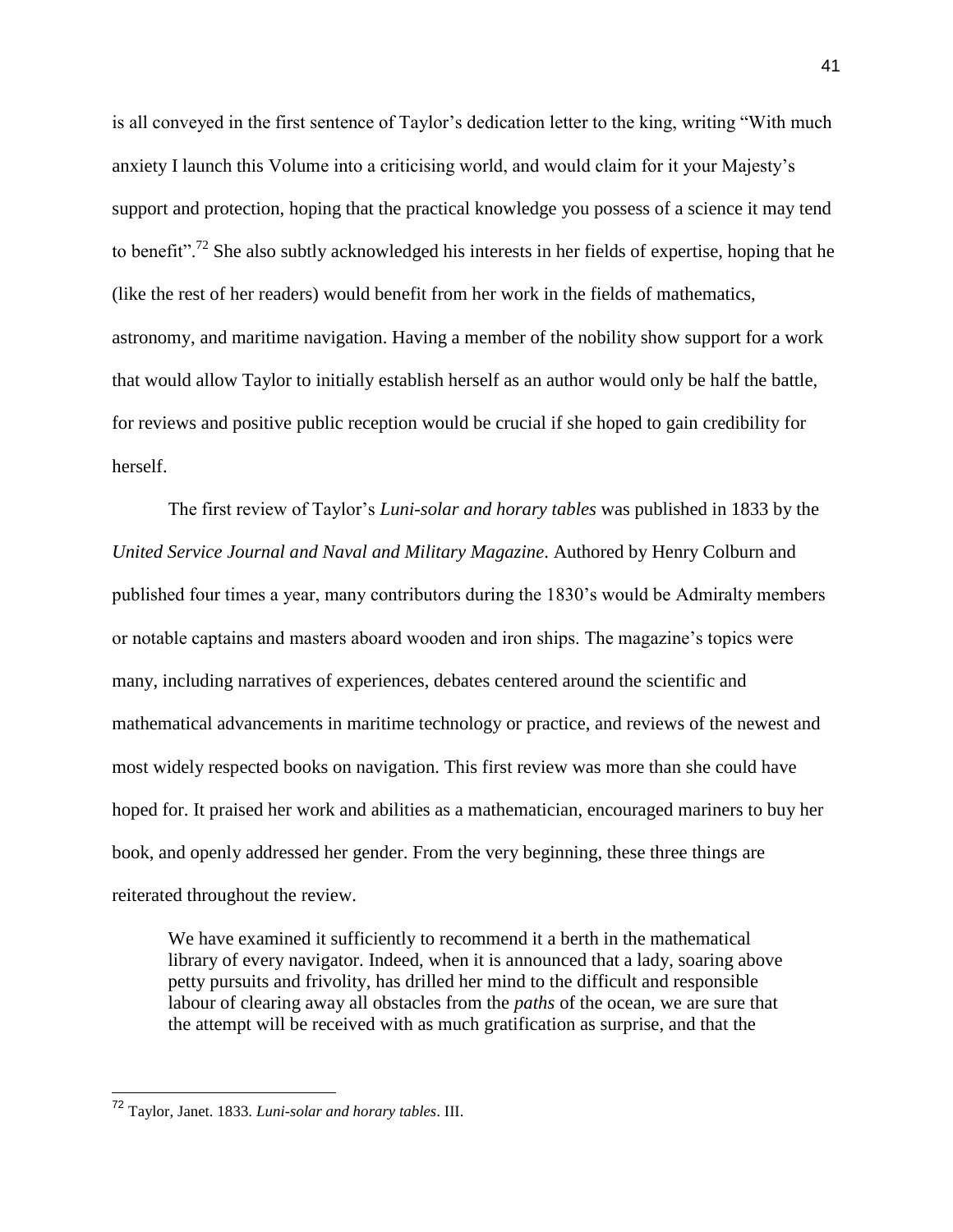name of Miss Janet Taylor will be respectfully mentioned in many a floating castle.<sup>73</sup>

This portion of the review is the only one presented in the Crouchers' flagship biography on Taylor, *Mistress of Science: The Story of the Remarkable Janet Taylor, Pioneer of Sea Navigation*. While this early portion of the review is important in proving that Taylor was respected and promoted throughout the maritime community from the beginning of her career as an author, the remainder of the document is equally compelling. Colburn acknowledged the ways in which Taylor's mathematical principles made navigation by sea more precise, beginning by critiquing the mathematics developed by mariners before her. In his discussion of the older, tried-and-true principles used to find longitude at sea, Colburn claimed that "the conditions upon which the formulae were erected did not embrace all the minutiae of which they were capable, for they mostly regarded the earth as a mere globe: and it is this difference between the perfect and oblate spheres which has called forth the exertions of Miss Taylor".<sup>74</sup> This is recognition, in a reputable journal, of a major mathematical breakthrough in Victorian navigational practices. The mathematical principles used up until this point were not precise or exact, which had to constantly be taken into account when locating one's position at sea.

The reason for this margin of error was that in these calculations, the shape of the earth was regarded as a perfect sphere. By taking into account the actual, spheroidal, shape of the earth, Taylor was able to get rid of this margin of error. While the review did exhibit surprise at the fact that this was done by a woman, it still gave her due credit, hoping that "sailors will show their approbation of the authoress by procuring her book".<sup>75</sup> These remarks show that, in the spirit of the industrial revolution, the advancement of industry and society was favored over a

<sup>73</sup> Colburn, Henry. *United Service Journal and Naval and Military Magazine, 1833 Part III*. Richard Bently: London, 1833. 212.

<sup>74</sup> Colburn. *United Service Journal and Naval and Military Magazine, 1833 Part III*. 213.

<sup>75</sup> Colburn. *United Service Journal and Naval and Military Magazine, 1833 Part III*. 212.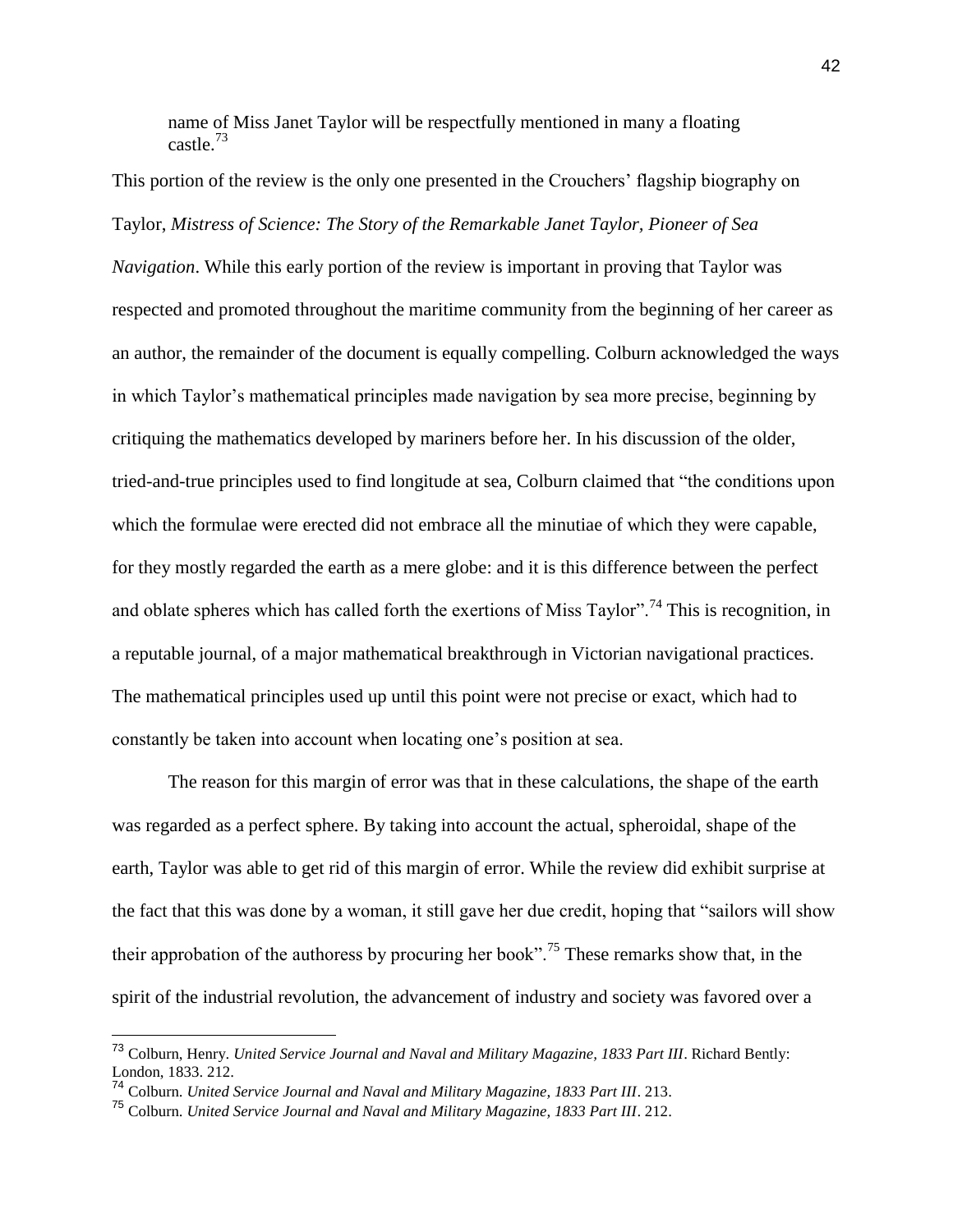gender discourse. Such a successful review in the *United Service Journal* meant that Taylor had accomplished her initial goal of getting an authority in the field on her side, considering the importance of these major nautical publications and that many of these publications' authors worked for different branches of the Admiralty.<sup>76</sup>

The *United Service Journal* was not the only publication to quickly provide the public with reviews of Taylor's first book. By the end of 1833, reviews for the *Luni-solar and horary tables* were printed in both *The Atlas* and the *Morning Advertiser*. Two reviews from *The Atlas* described Taylor's book as providing a "new, improved, and concise method of obtaining the Longitude by Lunar Observation" and "recommend it to the perusal of the inquisitive in matters of this description".<sup>77</sup> It is significant that her contribution to the field was so positively, and publicly, received. This is because calculations in finding longitude using the moon were in their infancy; with the rise in safe travel with iron and steamships came an increase in nighttime navigation. The *Morning Advertiser*, which did not focus on maritime topics exclusively and would therefore reach an even broader audience, contains a review published only a few months after the book came out. Despite this short time period, the authors were still apologetic, claiming "we are apparently to blame for not having hitherto noticed this very extraordinary production".<sup>78</sup>

In 1834 when Taylor published a shorter version of her first book, titled *The Principles of Navigation Simplified: with Luni-solar and horary tables, and their application in Nautical* 

<sup>&</sup>lt;sup>76</sup> While Henry Colburn was never a mariner himself, all contributors he worked with in creating each addition of the magazine were. For the third edition published in 1833, the same edition that contained the first review of Taylor's *Luni-solar and horary tables*, some of these mariners include: Major George Gawler of the Royal Navy, Captain W.H. Smyth, and newer members of London's maritime community like T.H.B., who does not provide a full name but describes himself as part of the "uninitiated *fresh-men*, whose minds are bent on salt-water excursions".

Colburn. *United Service Journal and Naval and Military Magazine, 1833 Part III*. 207.

<sup>77</sup> "Navigation. Just Published." 1 September, 1833. *The Atlas*. London.; Untitled review of *Luni-solar and horary tables*. 29 December 1833. *The Atlas.*

<sup>78</sup> Untitled review. 11 October 1833. *Morning Advertiser*. London.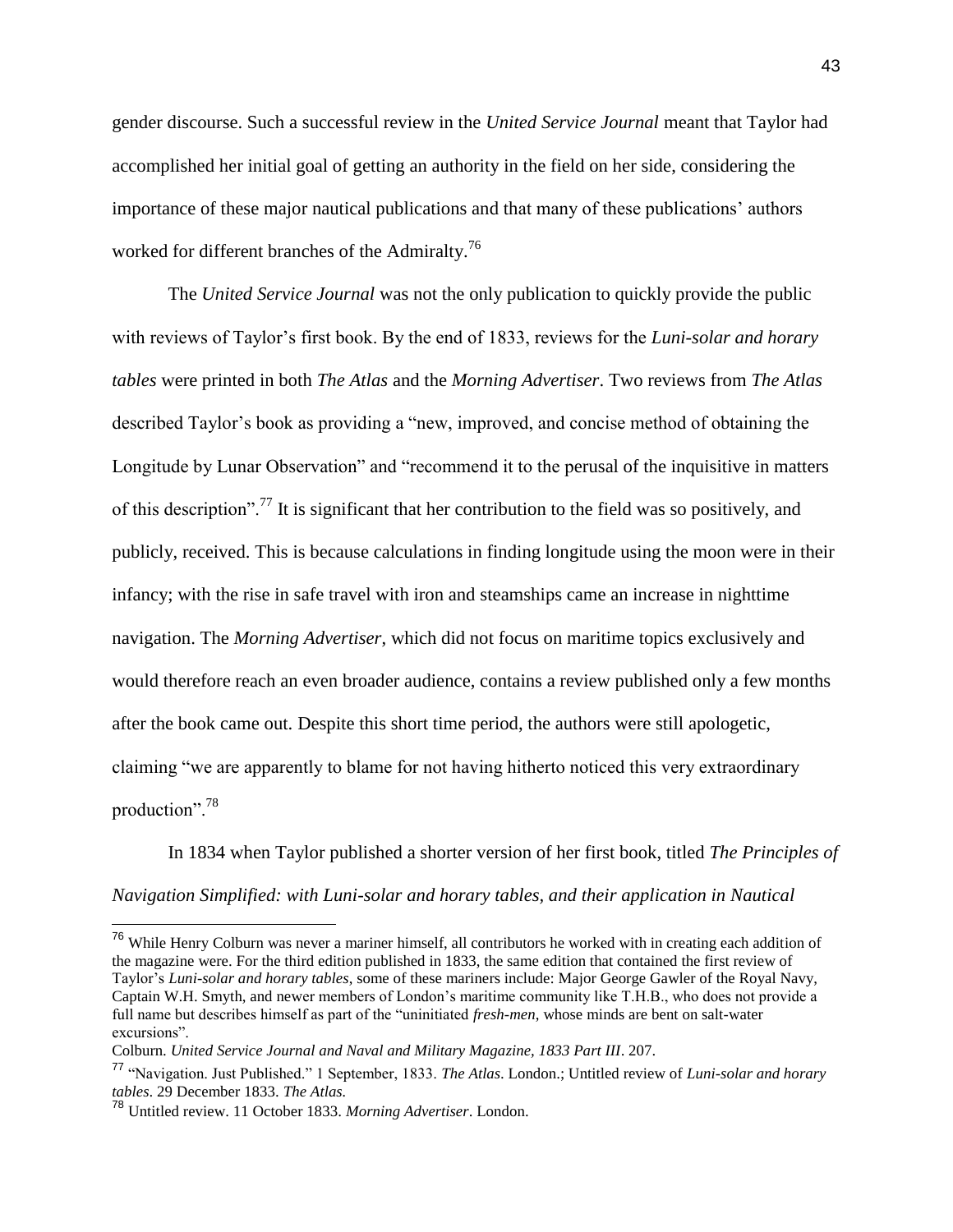*Astronomy*, *The Atlas* posted reviews similar to those for her *Luni-solar and horary tables*. *The Atlas* characterized *The Principles of Navigation* as being a new addition to her already widely "celebrated works".<sup>79</sup> These raving and consistent reviews would give Taylor's career as an author the necessary credibility to seek support for future publications from the most influential maritime organizations: the Admiralty, Trinity House, and the East India Company.

After initially gaining the approval of such significant organizations with the publication of her first book in 1833, Taylor again sought the support of the Admiralty, Trinity House, and East India Company in 1835. She had hopes of publishing another edition of her *Luni-solar and horary tables*, "with an abridged or simplified method for clearing lunar distances".<sup>80</sup> Not only would Taylor receive the support she needed, in the form of a  $\epsilon$  100 science grant, this support was publicized by both the Admiralty and maritime magazines from the period. John and Rosalind Croucher provide concrete proof of this in their 2012 article "Mrs. Janet Taylor and the Civil List Pension- a claim to recognition by her country". The Crouchers quote the Admiralty Minute Book for the 19th of June, 1835, where Dr. Thomas Romney Robinson explains why Janet Taylor is receiving this science grant: "Mrs. Taylor's formula has been investigated by very competent authority and it does certainly much abridge the solution of Lunar Distances. A small donation to assist her in printing her tables would therefore, I think, be well bestowed".<sup>81</sup>

What previous authors do not notice about this record is how it shows the geographic span of Taylor's influence. Not only was Dr. Robinson a member of the Admiralty, he was primarily the director of the Armagh Observatory, located in Ireland. Her publications, and the

<sup>&</sup>lt;sup>79</sup> "The Principles of Navigation Simplified: with Luni-solar and horary tables, and their application in Nautical Astronomy". 24 August, 1834. *The Atlas*.

<sup>&</sup>lt;sup>80</sup> Croucher, John & Rosalind. "Mrs. Janet Taylor and the Civil List Pension- a claim to recognition by her country". *Women's History Review* Vol. 21, No. 2. 2012. 253-280. 258.

<sup>&</sup>lt;sup>81</sup> Croucher, John & Rosalind. "Mrs. Janet Taylor and the Civil List Pension- a claim to recognition by her country". 259.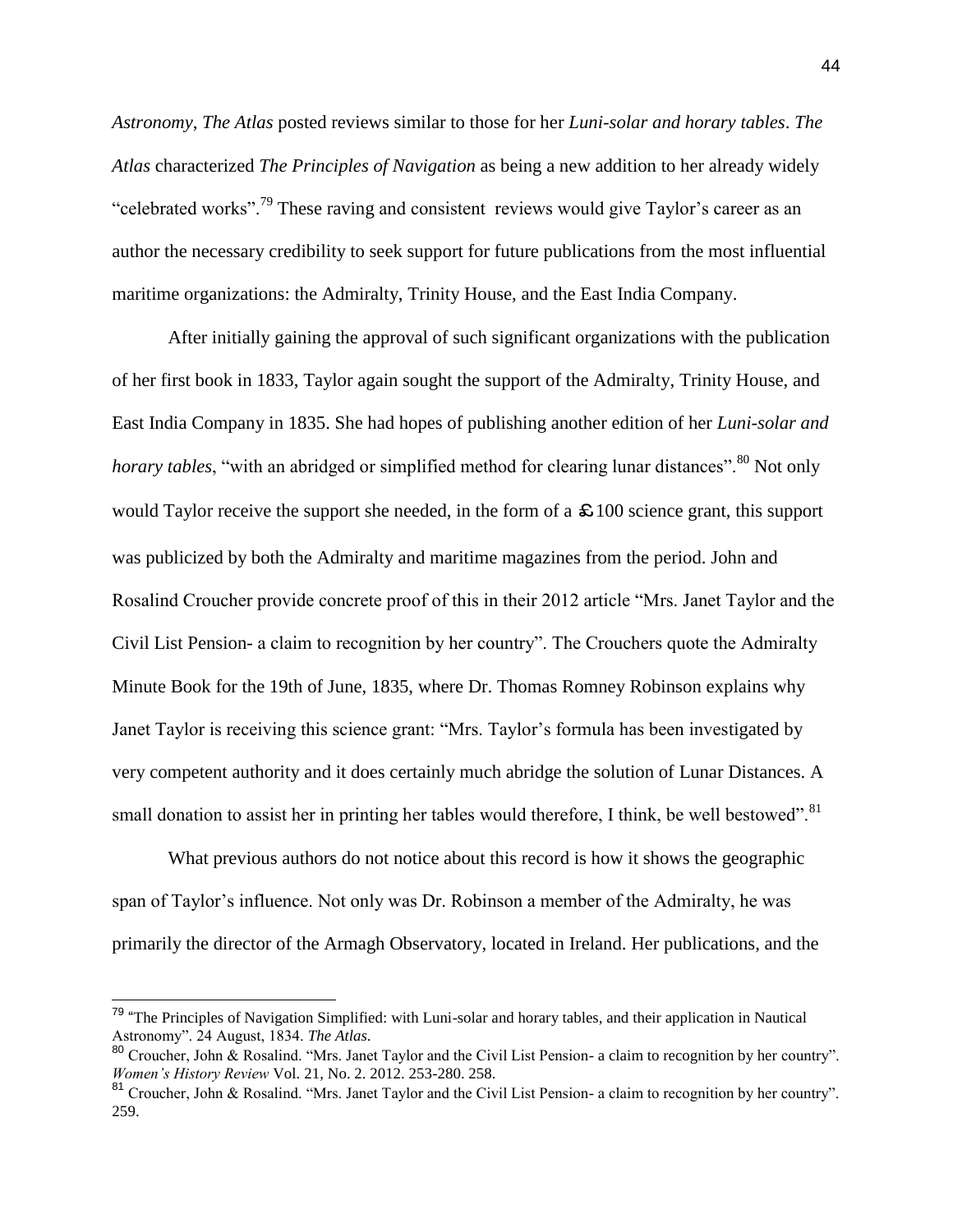reputation she received for them, spread far beyond the hub of maritime London. Even in March of 1863, her work would be praised by the scottish newspaper *Herts Guardian, Agricultural Journal, and General Advertiser*; the authors would claim that "no matter how much one tries, one can't do so well as the aforesaid Janet".<sup>82</sup>

With her reputation as a credible author firmly established by the mid 1830's, Taylor was ready to tackle her next major book: *An Epitome of Navigation and Nautical Astronomy, with the improved Lunar Tables* (1842). This book, like her *Luni-solar and horary tables*, was positively received by the maritime community of London. The 1842 volume of *The Nautical Magazine: A Journal of Papers on Subjects Connected with Maritime Affairs* was one of the first to review *An Epitome of Navigation*, shortly after it was published. The following is the short but straightforward review:

The present season is prolific in works of this kind, and has in consequence imposed on us a task which must not be hastily performed. We shall, therefore congratulate Mrs. Taylor on having concluded the labours of her new edition, and reserve our observations on her performance for another number, when we shall look further into these recent productions for enlightening the minds of our seamen.<sup>83</sup>

This brief review is revealing of several factors faced by Taylor as both a female and an author on Victorian navigational principles. Regardless of gender, Taylor has to compete with the plethora of works being written about navigation. As short as the review is, it is still notable that her work would be found "prolific" enough to be publicly congratulated despite the restrictions posed by the magazine in the review. Further, it is ensured that her work will be later reviewed

<sup>82</sup> "Janet Taylor, Elginshire". *Herts Guardian, Agricultural Journal, and General Advertiser*. 7 March 1863. <sup>83</sup> "New Books: An Epitome of Navigation and Nautical Astronomy, *with the improved Lunar Tables*.- By Janet Taylor, 103, *Minories*, 1842." *The Nautical Magazine: A Journal of Papers on Subjects Connected with Maritime Affairs* vol. 11. 877.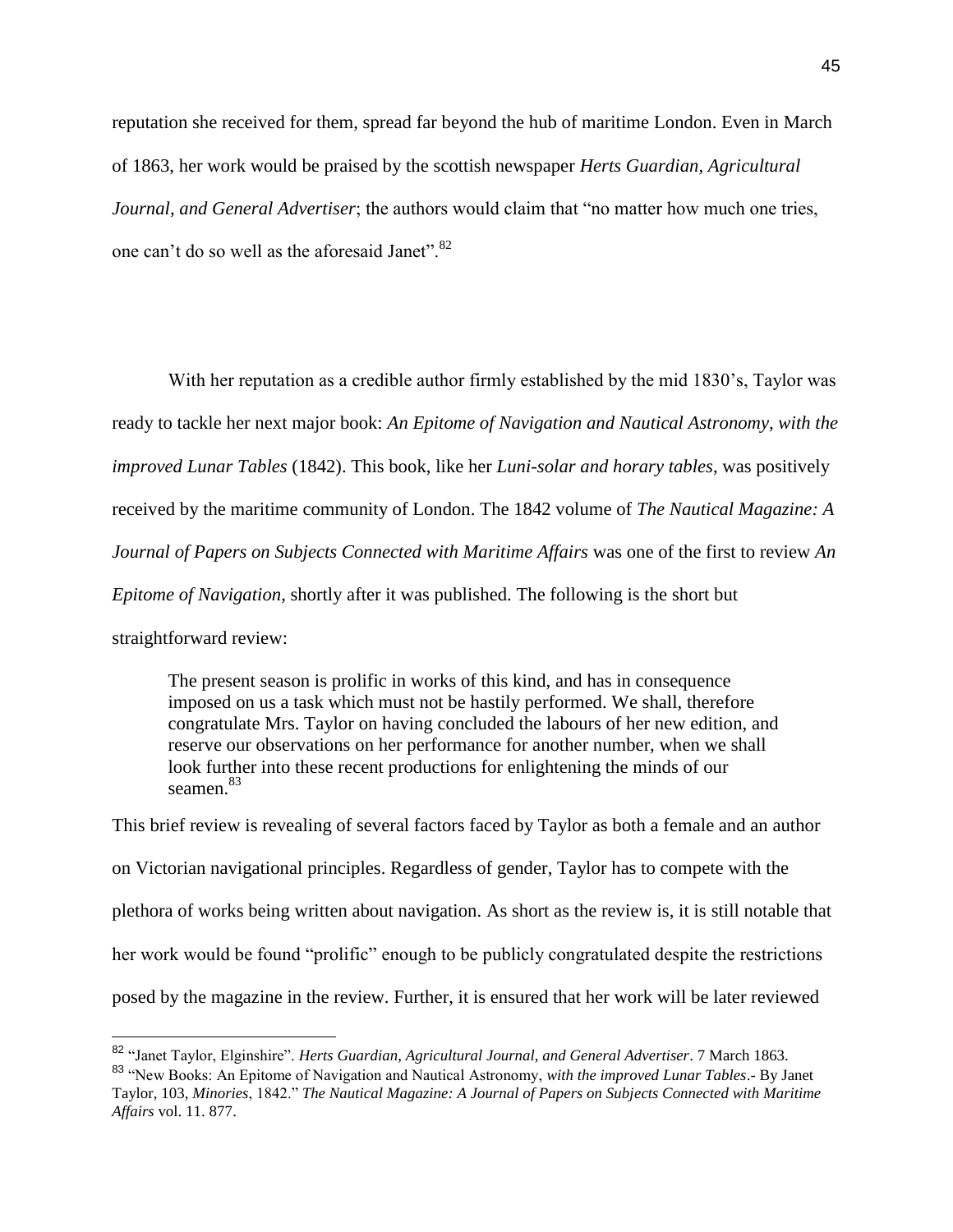more thoroughly for the purpose of "enlightening the minds of our seamen". Phrases like this reveal the investment maritime organizations and publications were willing to put into Taylor and her work. Other reviews will reflect the praise for *An Epitome of Navigation* that was initially shown by *The Nautical Magazine*. In their "Literature" section, a December 1842 issue of *The Era*, for example, will describe Taylor as "a celebrity which has carried her name to many parts of the globe".<sup>84</sup>

To continue promoting herself as an author, Taylor employed some of the same tactics she had in her first book, including an appeal to the aristocratic figures who could help her advance her career. Like her *Luni-solar and horary tables* (1833), Taylor began *An Epitome of Navigation, and Nautical Astronomy, with the Improved Lunar Tables* (1842) with a brief dedication. Instead of addressing this to the reigning monarch, Queen Victoria, Taylor instead decided to dedicate her book "To The Honorable, The Elder Brethren of the Corporation of Trinity House, London". From its official beginnings, Trinity House has played a major role in British maritime and navigational history, as historian Walter Mayo writes; "As the Body Corporate of the seamen of England the Corporation has played a conspicuous part in building up the greatness, and in upholding the honour of the nation, and it was in its earlier days both the cradle of the navy and the nurse of the mercantile marine".<sup>85</sup>

By the time Taylor established herself as an author, Trinity House had gained popularity and credibility primarily for its protection of the Thames and its aid to the Royal Navy during the

<sup>84</sup> "Literature". 25 December, 1842. *The Era*. London.

<sup>&</sup>lt;sup>85</sup> While much of the early history of the Trinity House has been lost, many consider the reign of King Henry VIII as the official beginning of the organization. According to Walter Mayo in his 1905 history of Trinity House, "Froude says that when Henry VII. came to the throne he found England without a fleet, and without conscious sense of the need of one". Between trading amongst ports, currently ongoing wars (including rising tensions with the Spanish and their Armada), and problems with piracy, King Henry VII found it necessary to create an organization that would cohesively and effectively use maritime power to protect and provide for England: the Master, Wardens, and Assistants of the Guild, Fraternity or Brotherhood of the Most Glorious and Undivided Trinity and of St. Clement in the Parish of Deptford in the County of Kent.

Mayo, Walter H. *The Trinity House, London, Past And Present.* London: Smith, Elder & co., 1905. 10.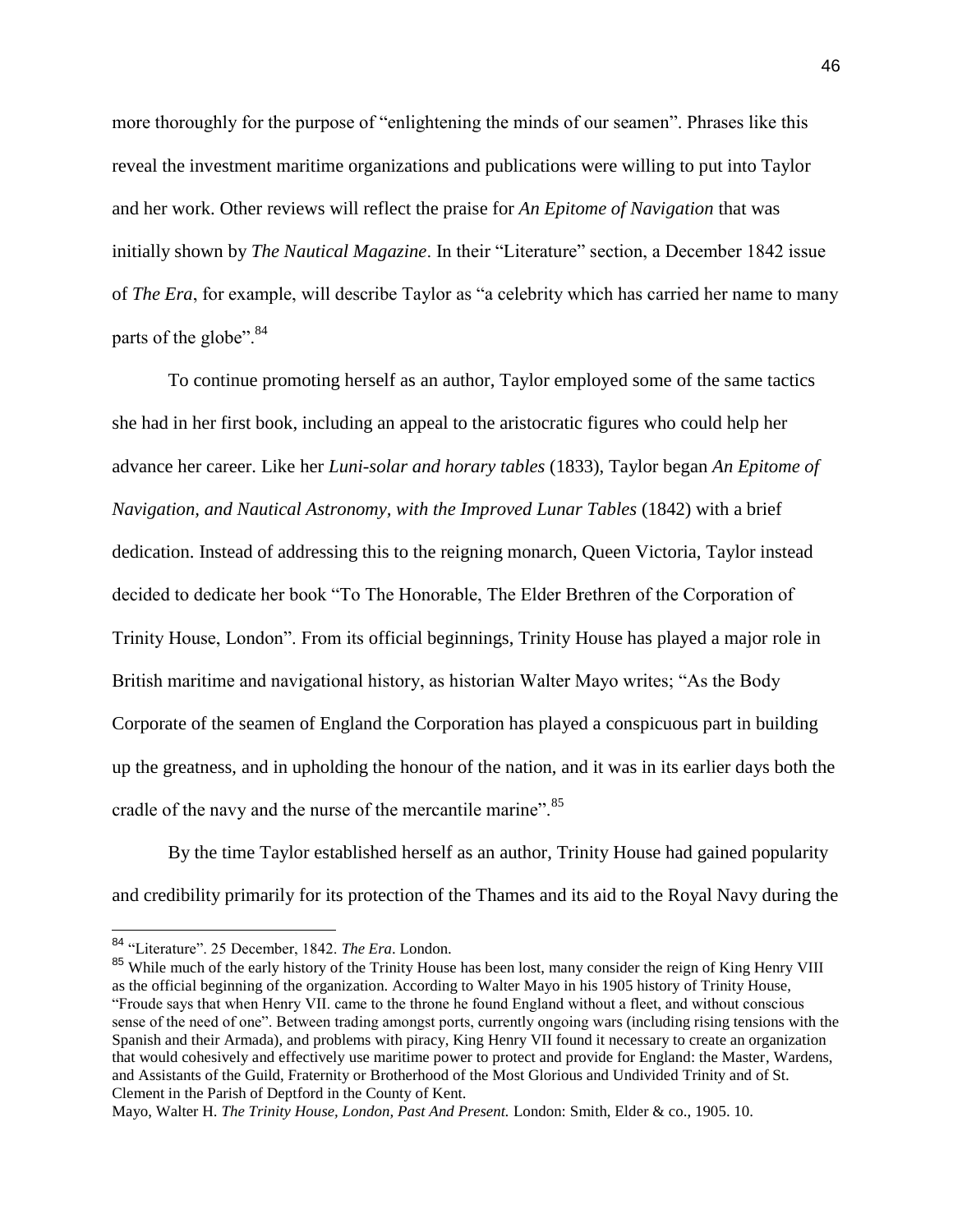invasions of the Napoleonic Wars.<sup>86</sup> Taylor acknowledged the authority held by Trinity House when reassuring them that their support will draw the interests of British seamen; "I feel assured, the prominent position you occupy in this Maritime Kingdom, as the active Promoters and Encouragers of whatever tends to advance the real interests of Navigation, will secure for it the attention and support of the British Mariner".<sup>87</sup> She also thanked Trinity House for their "gracious permission, to dedicate to your Honorable Body my 'Epitome of Navigation and Nautical Astronomy".<sup>88</sup>

Overall, Trinity House was also a major influence on other maritime organizations existing in Victorian England. For Taylor, it was imperative that she find a way to gain their continued respect and support, which she most certainly did. After receiving support from the Admiralty for her *Luni-solar and horary tables* and her *Epitome of Navigation*, both Trinity House and the East India Company lent their support. As the Crouchers describe it: "The Admiralty grant had now provided her considerable leverage with the Elder Brethren of Trinity House… The East India company then followed shortly afterwards and the third edition of *Lunar*  Tables was dedicated to each of them".<sup>89</sup> The support she received from Trinity House, exhibited through her dedication of the book to them, is also heavily publicized in reviews and advertisements for newspapers. These advertisements distinguish Taylor's work from others in noting that her *Epitome of Navigation* "is dedicated, by permission, to the Honorable Elder

<sup>&</sup>lt;sup>86</sup> As fears about these invasions rose, English citizens and government officials alike began to worry about the power of the Royal Navy. As such fears reached their peak, the Elder Brethren of Trinity House "came again to the assistance of the country by offering to equip, officer, and man ten frigates then lying up, and moor them across the Thames in the Hope for the protection of the Metropolis". The Trinity House and its members proved to be an incredibly useful resource during the Napoleonic wars, and this one effort alone had a wide ranging impact that the English government and Royal Navy were both grateful for.

Mayo, Walter H. *The Trinity House, London, Past And Present.* 33.

<sup>87</sup> Taylor, Janet. 1842. *An Epitome of Navigation, and Nautical Astronomy, with the Improved Lunar Tables*. London: Poplett. III.

<sup>88</sup> Taylor, Janet. *An Epitome of Navigation*. III.

<sup>89</sup> Croucher, John S. & Rosalind F. "Mrs. Janet Taylor and the Civil List Pension- a claim to recognition by her country". 259.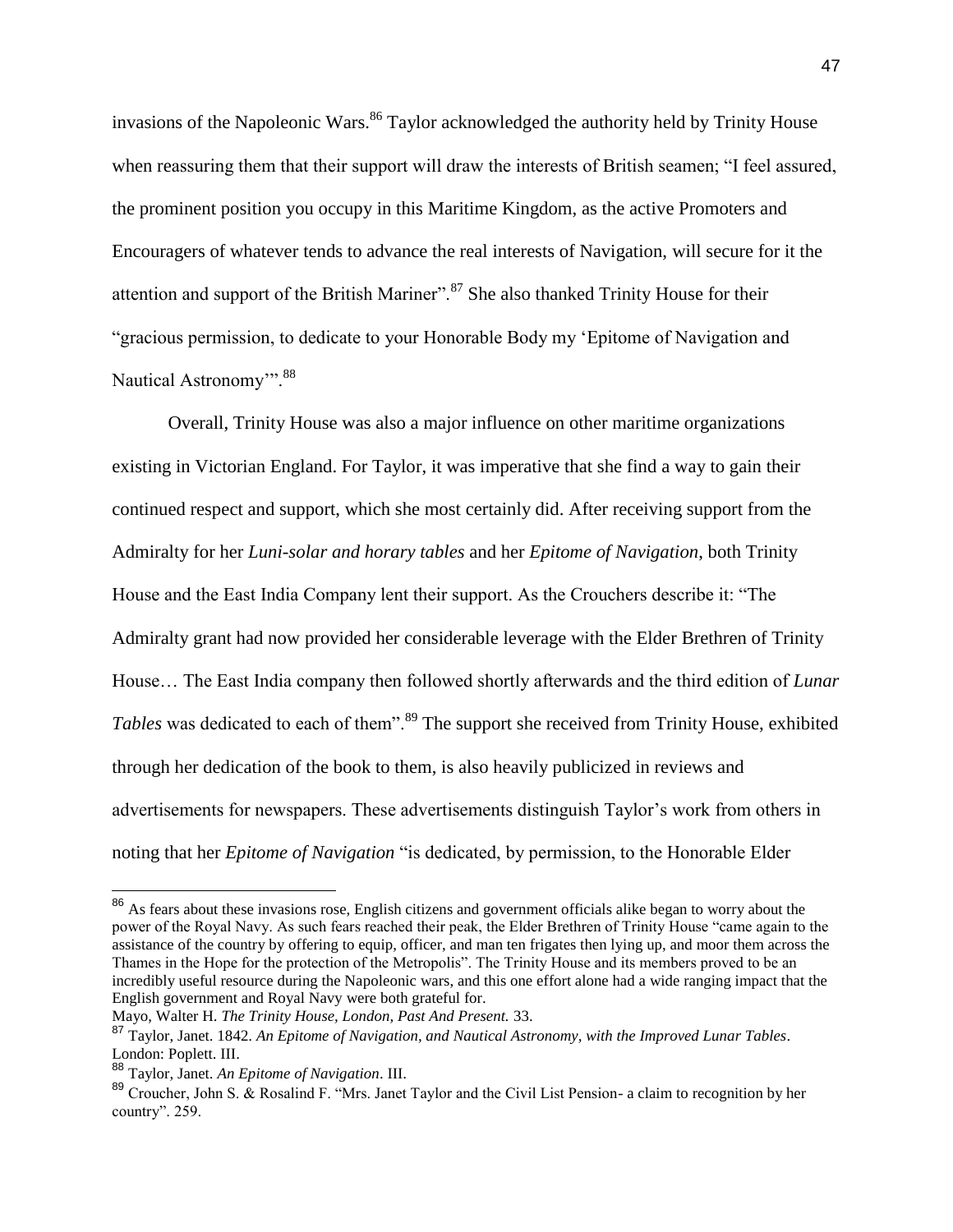Brethren of the Corporation of the Trinity House".<sup>90</sup> This further established her credibility in the field of navigation, and gained her respect as an author.

While the dedication letter in *An Epitome of Navigation* may seem almost submissive in tone, the preface of the book is more assertive in its disregard of the fact that the Victorian maritime community is predominately male. This is especially true when compared to the preface of Taylor's maiden publication, the *Luni-solar and horary tables*. The preface to Taylor's *An Epitome of Navigation* is not as explicitly male-centric in comparison to the *Lunisolar and horary tables*, but she does still make obvious how one-sided (according to gender) the audience of her new work is. In the first few paragraphs of her preface, for example, the audience is termed as simply the "Practical Navigator" and then "the student".<sup>91</sup>

It is not until the third paragraph of her preface in *An Epitome of Navigation* that Janet gendered her audiences, the students and the "Practical Navigator" she referred to in previous paragraphs; the vast variety of maritime and nautical issues and practices "is pointed out so clearly, as to enable the student, by making him acquainted with the principles upon which they are founded, fully to understand, and easily to retain the rules for performing those operations which follow in the work".<sup>92</sup> Considering the credibility Taylor gained for her work in the nine years between the publications of her *Luni-solar and horary tables* and *An Epitome of Navigation*, it can be assumed that she was no longer solely concerned about proving herself as a

<sup>90</sup> "Advertisements and Notices". 23 October, 1842. *The Era*.; "Navigation- Just Published". 28 October, 1842. *Shipping and Mercantile Gazette*.; "Navigation- Just Published". 11 November, 1842. *Shipping and Mercantile Gazette*.; "Navigation- Just Published". 18 November, 1842. *Shipping and Mercantile Gazette*.; "Advertisements and Notices". 4 December, 1842. *The Era*.; "Navigation- Just Published, Anew". 10 December, 1842. *Newcastle Journal*. Northumberland.; "Navigation- Just Published". 6 January, 1843. *Shipping and Mercantile Gazette*.

<sup>91</sup> This example comes from the first paragraph of the preface in *An Epitome of Navigation*: "It may however be as well to observe, that in the present Volume, the greatest care has been taken that while nothing really important to the Practical Navigator is omitted, all needless varieties of methods, and other extraneous matter are studiously avoided, and in the arrangement, great pains have been taken to present each part in that natural order, which may render it most accessible to the student".

Taylor, Janet. *An Epitome of Navigation*. V.

<sup>92</sup> Taylor, Janet. *An Epitome of Navigation*. V.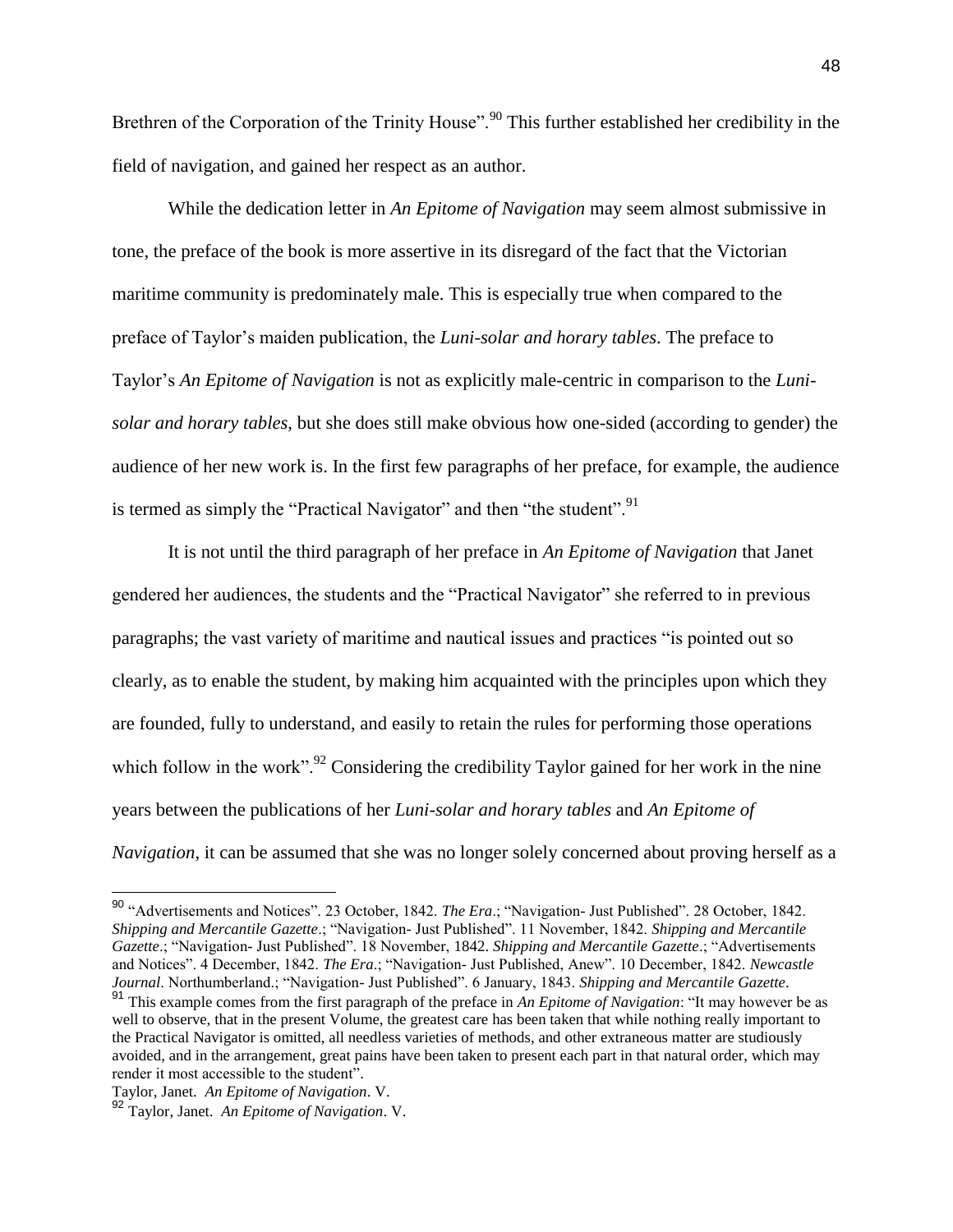woman in the field of maritime practices and navigation. In fact, by the late 1840's, Taylor would stop writing dedication letters altogether.<sup>93</sup> Her reluctance to constantly refer to her readers and students as males in this second book may also have been affected by the fact that there was a small, but growing, number of women creating reputations for themselves in the fields of astronomy and mathematics (such as Mary Somerville), but not necessarily in maritime navigation. Taylor was also notable in comparison to her few female counterparts in that she created two careers out of her writing abilities, that of author and publisher.

Publishing the works of others was beneficial to Taylor for two reasons; not only did it establish her as a prominent figure in maritime literature, it allowed her to further advertise her other services. A perfect example of one such work is the 1865 edition of Karel Pieter Ter Reehorst's *Mariner's Friend and Technical Dictionary in Ten Languages*. The first two pages of this book are advertisements for Taylor's services, specifically her "Nautical and Mathematical Academy" and her business as a "Chart and Nautical Bookseller and Publisher, Agent for the Sale of Admiralty Charts".<sup>94</sup> These two advertisements fill two full pages and reveal a great deal about the businesses run by Taylor, who at this point was now a widower.

The advertisement for her academy is very thorough, providing not only a list of classes offered, but also the prices for those classes and a statement showing that her academy was endorsed by the largest maritime and navigational organizations in Victorian London: the

<sup>93</sup> Taylor, Janet. 1846. *Directions for Using the Planisphere of the Stars, with illustrative and explanatory problems*. London: Poplett.; Taylor, Janet. 1847. *Lunar and Horary Tables: with the shortest method of finding the longitude and the time*. 5th ed.; Taylor, Janet. 1847. *Diurnal Register, for Barometer, Sympiesometer, Thermometer and Hygrometer, with a few brief remarks on the instruments.* 2nd ed.

<sup>94</sup> Reehorst, Karel Pieter Ter. *Mariner's Friend and Technical Dictionary in Ten Languages*. London: Janet Taylor. 1865.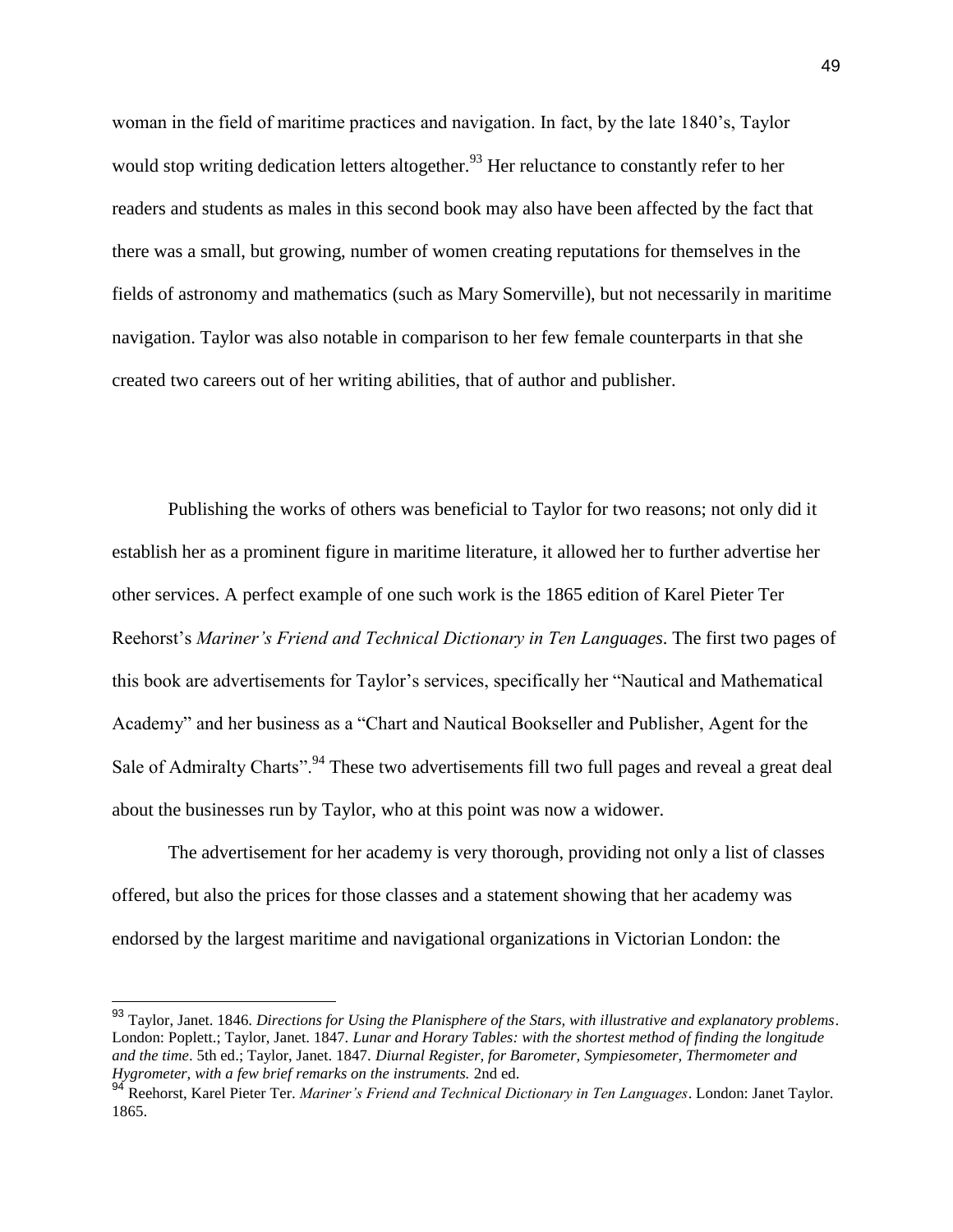Admiralty, Trinity House, and the East India Company. The hours her nautical academy were in operation each day is also posted as 10 a.m. until 4 p.m. It is made clear that fees are to be paid up front, and that "pupils not having time to complete their studies can return at pleasure- Private Apartments for those wishing to study alone".<sup>95</sup> Taylor afforded countless seamen an allinclusive educational opportunity. Not only could mariners study and board at Taylor's establishment, but those hoping to become masters and mates could also take classes and prepare for their eventual examinations at her academy. In so far as examinations were given by the Admiralty, it is notable that mariners depended upon the quality of her instruction.

The second advertisement in Reehorst's book, regarding the sale and publishing of charts and other nautical books, provides a list of Taylor's most recent works (with several being the latest editions of earlier books). Among this list were: *An Epitome of Navigation* (1842), *Planisphere of the Stars* (1846), *Lunar and Horary Tables* (1854), and the *Handbook to the Local Marine Board Examination* (1860). Each of these titles is followed by a brief description of the book, along with information pertaining to the addition of new material to older editions. The *Handbook to the Local Marine Board Examination*, to take one example, provided questions, mathematical word problems, and answers related to courses taken at Taylor's nautical academy. These questions and answers were designed to prepare prospective mates and masters for the Admiralty's official examination.<sup>96</sup> Several other publications authored by Taylor, though unspecific in date, are listed in the advertisement and reveal the long-standing relationship Taylor held with the Admiralty. *The Seamanship* served a similar purpose as the examination handbook, being "required by the Board of Examiners, arranged in Questions and Answers". The *Barometric Diurnal Register* (originally written in 1854), allowed mariners to

<sup>95</sup> Reehorst, Karel Pieter Ter. *Mariner's Friend and Technical Dictionary in Ten Languages*.

<sup>&</sup>lt;sup>96</sup> A later edition of this marine handbook will be discussed in this chapter also; Janet Taylor would go on to produce upwards of thirty of these for the Admiralty.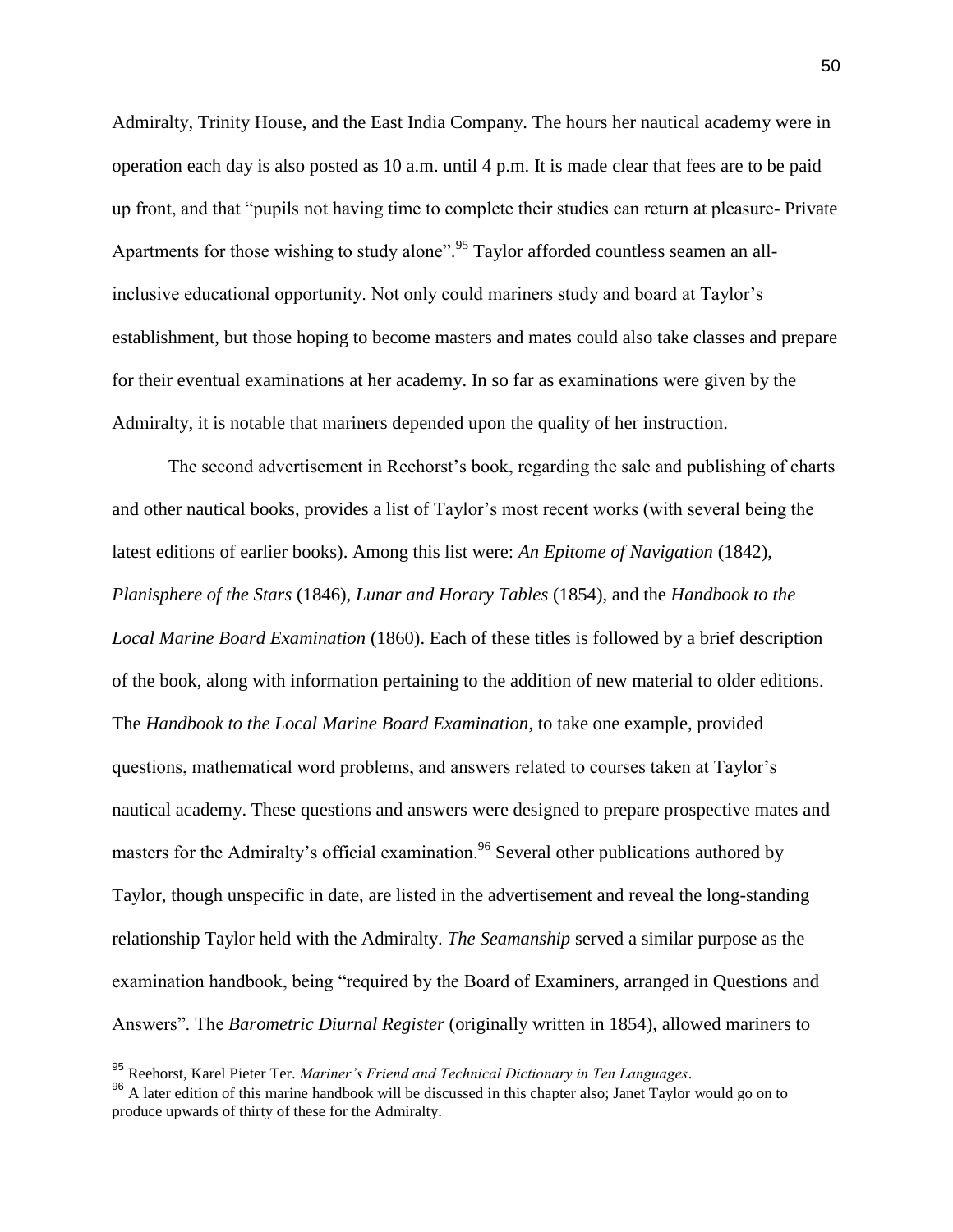record "the direction and force of the wind, the state of the weather, &c. on the plan ordered by the Lords of the Admiralty to be adopted for the use of Her Majesty's Navy".<sup>97</sup> While she did not work directly for the Admiralty when publishing Reehorst's book, it is clear that her reputation among those working within the actual organization was high.

Years of building credibility as a woman in a male-dominated field paid off for Taylor, mainly in fresh opportunities to advance her career as an author. In 1860, for example, she was tasked with writing the highly detailed handbook that would prepare future mariners, particularly masters and mates, for their examinations (taken through the Admiralty). Entitled *Hand-Book to the Local Marine Board Examination, for the Officers of the British Mercantile Marine: Including the New Regulations for Masters and Mates in the Coasting Trade. A Diagram Illustrating Current Sailing, and Directions for Working the Tides; with Full and Complete Answers to the Questions in Steam*, this book is further evidence of her standing in the eyes of the Admiralty. Her reputation with the Admiralty being built on her written word is significant in the context of the Victorian era, where most men within this organization built their reputations based on the experiences they had physically aboard vessels at sea.

Her lack of experience aboard both sailing and steamships was something Taylor had to acknowledge and then rebuttal. At the beginning of the *Hand-Book to the Local Marine Board Examination's* preface, Taylor tells her readers what to expect of this book: "on examination of the work, it will be found to contain all those Questions and Exercises in Navigation and Steam, requisite in preparing for the different grades in the profession,- independent of Seamanship, a knowledge of which can only be acquired by service at sea<sup>\*".98</sup> While the actual practice of

<sup>97</sup> Reehorst, Karel Pieter Ter. *Mariner's Friend and Technical Dictionary in Ten Languages*.

<sup>98</sup> Taylor, Janet. *Hand-Book to the Local Marine Board Examination, for the Officers of the British Mercantile Marine: Including the New Regulations for Masters and Mates in the Coasting Trade. A Diagram Illustrating*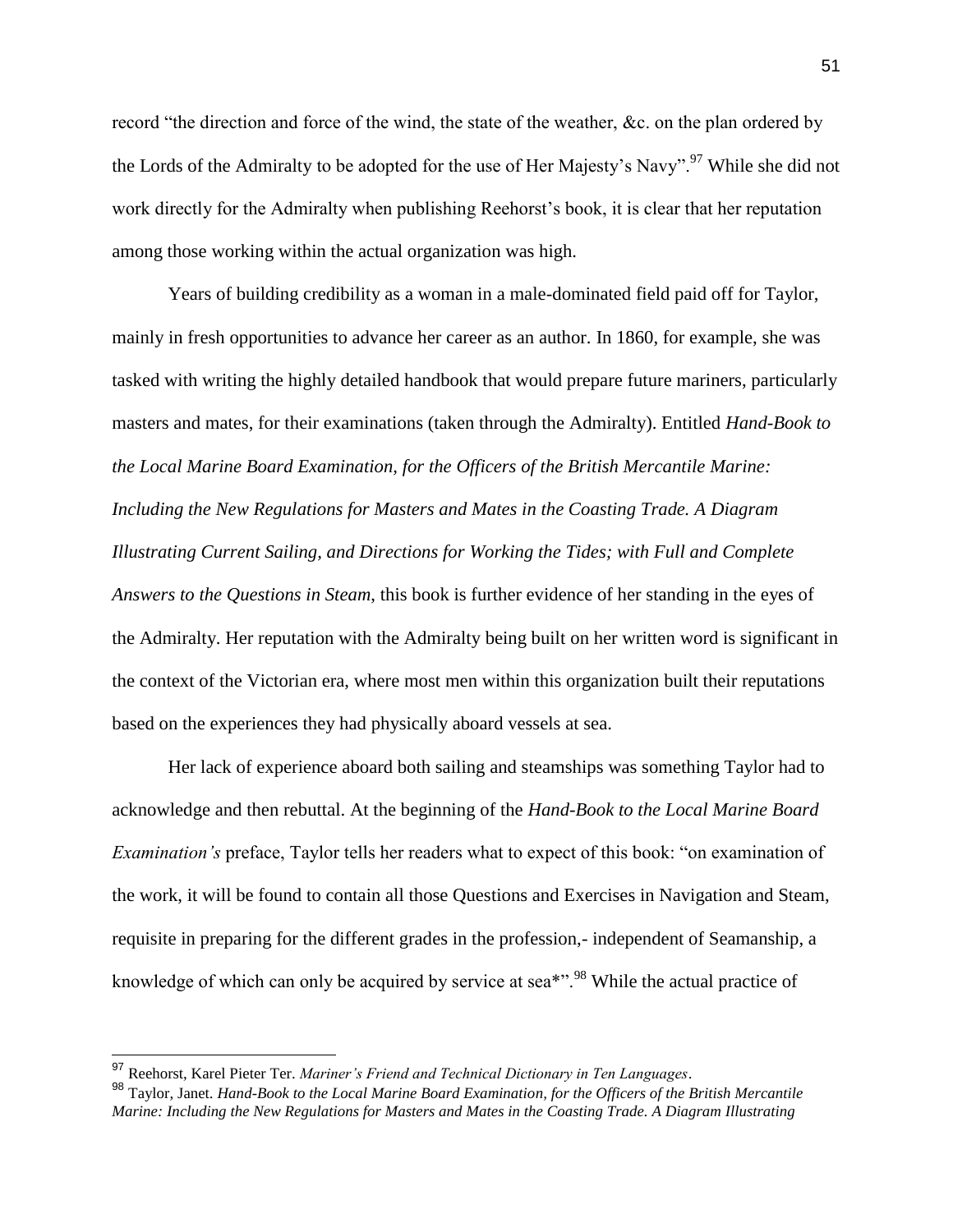"seamanship" can only be attained through experience on the water, it can still be described in order to educate those looking to acquire the requisite knowledge and eventually pass their examinations. Taylor makes this clear when she writes that "Mrs. Janet Taylor has published a work on Seamanship, by Capt. Liddle, which contains all the required answers in Seamanship, in which great care has been taken not to overburden the memory by useless matter, but just give such brief information as will help the pupil to put his own ideas into fitting words".<sup>99</sup> Taylor believed that what she lacked in practical experience, she more than made up for with theory.<sup>100</sup>

Taylor also used her *Hand-Book to the Local Marine Board Examination* as an advertising opportunity, much like she did when she published Karel Pieter Ter Reehorst's *Mariner's Friend and Technical Dictionary in Ten Languages*. This marine handbook did come out before Reehorst's dictionary, but highlights many of the same titles: *An Epitome of Navigation*, the *Lunar and Horary Tables*, *Planisphere of the Fixed Stars*, and the *Barometric Diurnal Register* are just a few examples. The descriptions of her works are very similar to the descriptions found in Reehorst's book, but do give more details on the prices, which range from two to ten shillings. Taylor also provided two reviews of *An Epitome of Navigation* after providing her own description of it. Providing these reviews reveals to mariners the credibility of the newest edition of this book without them having to take only her word for it. The following review is what Taylor describes as an "Extract from the Shipping Gazette":

In the work we recognize all the Tables that are familiar to the mariner, but they are presented in a very much improved shape, which the ample size of the book allows them to appear in; to the Tables it gives a great facility of reference, and this is a matter of much importance. The rules by which the young sailor is to be

*Current Sailing, and Directions for Working the Tides; with Full and Complete Answers to the Questions in Steam*. London: Janet Taylor. 1860. iii.

<sup>99</sup> Taylor, Janet. *Hand-Book to the Local Marine Board Examination*. iii.

 $100$  Taylor's role as an educator is also evident here, because she states that her work will benefit current and future sailors by helping "the pupil to put his own ideas into fitting words"; or to rephrase, develop critical thinking skills that will help one at sea.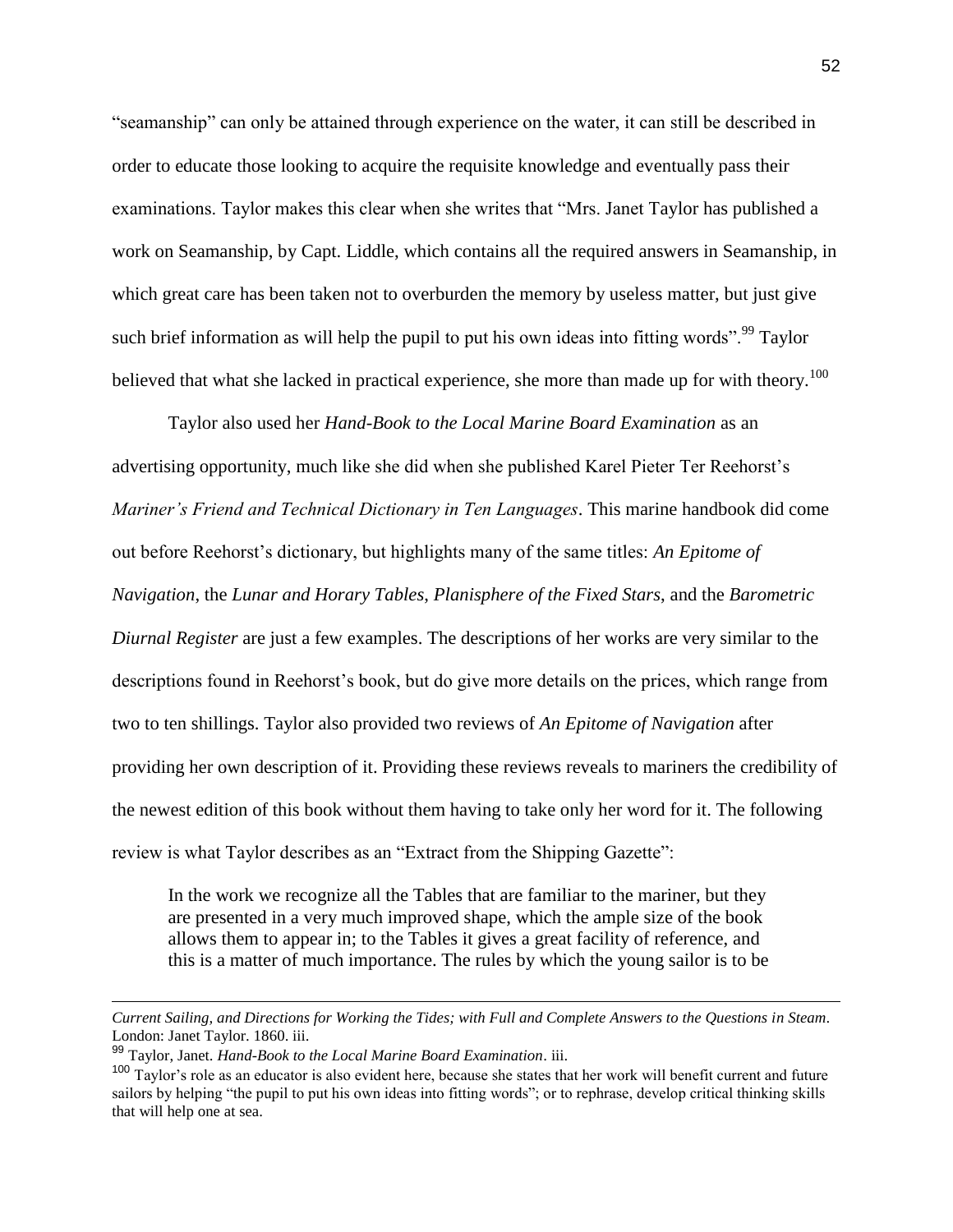directed in the attainment of the useful knowledge, which is indispensable to his success in his future career, are clearly laid down, and examples under each rule are provided. $101$ 

What this review sought to portray about the newest edition of *An Epitome of Navigation* was that it simplified the tables and mathematical calculations important to all seamen, organizing and presenting them in a way that makes it less difficult for mariners to first learn, and then use efficiently once at sea. Taylor claimed that her book does exactly this in her own description of it, claiming that "in every case the simplest as well as the most approved rules are adopted".<sup>102</sup> Taylor also must have been vaguely aware of how her own gender is set apart from the field in which she works throughout this review, given the fact that the "young sailor" is characterized only as male. This social divide aside, Taylor was determined, and successful in, establishing herself as a reputable author and publisher throughout the mid-nineteenth century.

She began her career as an author in 1833 with the publication of her *Luni-solar and horar*y *tables*, but this career would follow her for decades, well into the 1860's. Her *Planisphere of the Stars*, for example, was originally published in 1846 but praised by Arthur Young in his 1863 publication, the *Nautical Dictionary: Defining the Technical Language Relative to the Building and Equipment of Sailing Vessels and Steamers, Seamanship, Navigation, Nautical Astronomy, Naval Gunnery, Maritime Law and Commerce, general and Particular Average and Marine Insurance, and Other Terms Relating to Maritime Affairs*. In his section on nautical astronomy, Young writes that "notice may here be taken of a publication by Mrs. Janet Taylor, London, which appears to be a very useful one: namely, *A Planisphere of the* 

<sup>101</sup> Taylor, Janet. *Hand-Book to the Local Marine Board Examination*. 143.

<sup>102</sup> Taylor, Janet. *Hand-Book to the Local Marine Board Examination*. 143.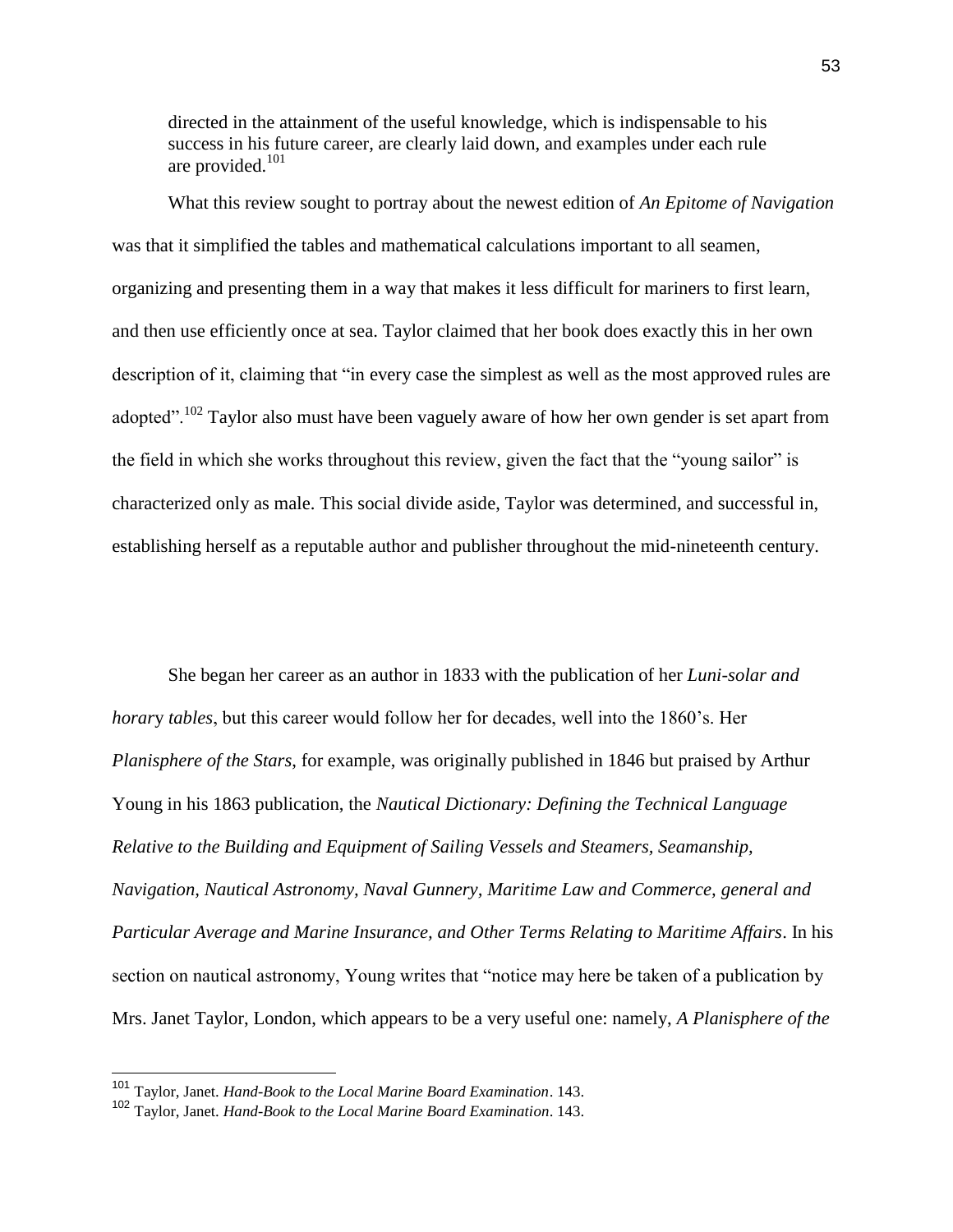*Stars* on a black ground: exhibiting a view of the heavens in three maps, with the distances, magnitudes, and relative positions of the fixed stars".<sup>103</sup> The respect Young has for Taylor's work is also made evident in his preface, where Taylor is the only woman out of ten people listed in Young's "acknowledgement of useful assistance formerly rendered"; she is also the only one listed who is not a captain or a master for the navy. $104$ 

Developing a career as a woman author and publisher was hard enough during the Victorian period, let alone establishing oneself as a female author and publisher on topics that were considered to be discussed or written about by a predominantly male demographic. However, Janet Taylor was able to transcend these gender-based restrictions and both wrote her own books and published for others (who were all men) works on a myriad of subjects related to maritime and navigational practices. Her mathematical genius, and her ability to write in a way that made this math attainable to the common mariner, gained her substantial credibility among both the common mariner and the most notorious maritime organizations to exist during the Victorian era: the Admiralty, the Trinity House, and the East India Company.

<sup>103</sup> Young, Arthur. 1863. *Nautical Dictionary: Defining the Technical Language Relative to the Building and Equipment of Sailing Vessels and Steamers, Seamanship, Navigation, Nautical Astronomy, Naval Gunnery, Maritime Law and Commerce, general and Particular Average and Marine Insurance, and Other Terms Relating to Maritime Affairs*. London: Longman, Green, Longman, Roberts, & Green. 19.

<sup>104</sup> Young, Arthur. *Nautical Dictionary*. III.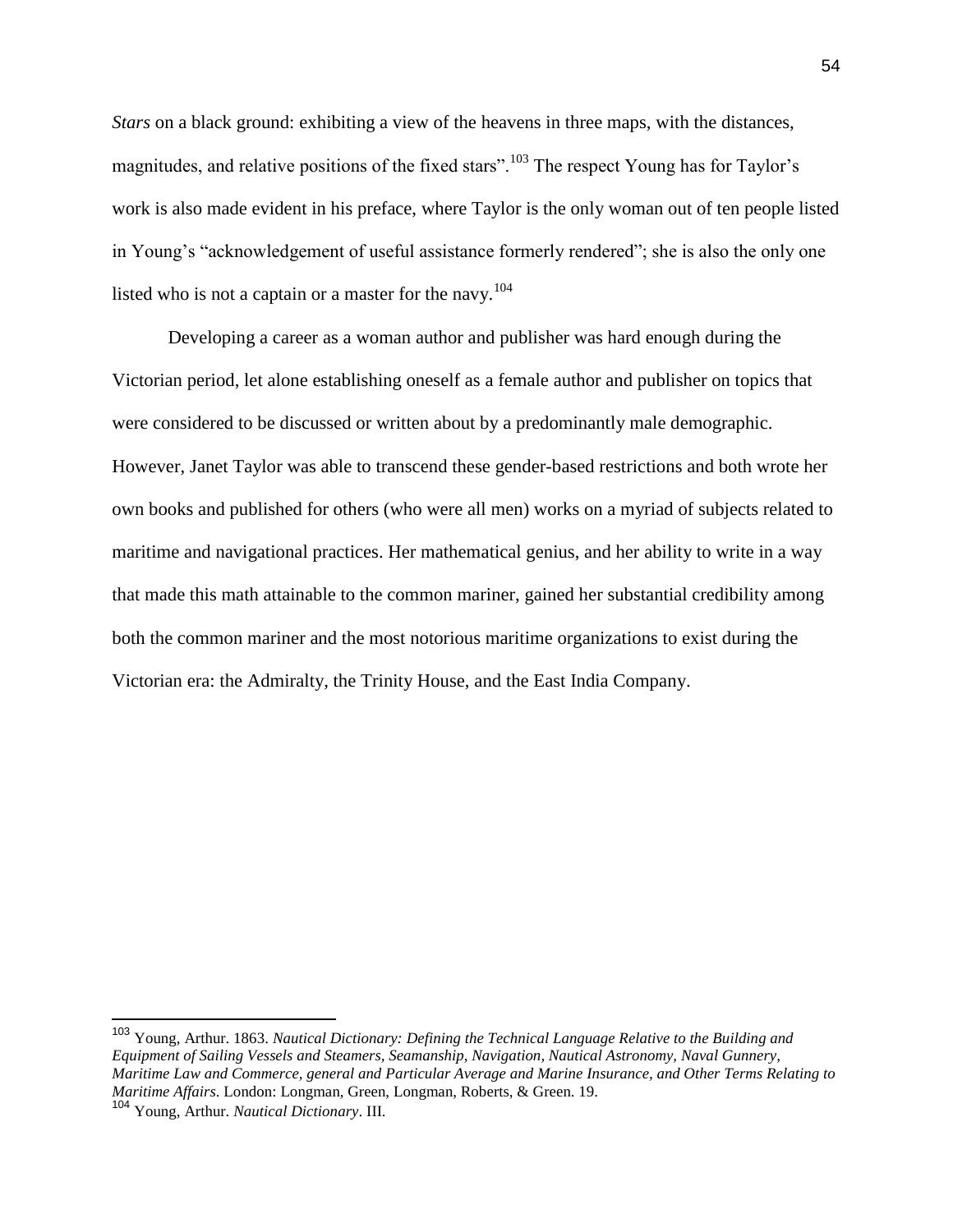## Chapter 3

## The Instrument Maker

In addition to her roles as an educator and an author, Janet Taylor was quite the accomplished instrument maker. The instruments she invented or innovated were consistently well-received by the publications that praised her written works, and in several cases would be exhibited at large public events, put on to highlight the inventions and inventors taking part in the industrial revolution. This chapter will argue for the significance of Taylor's career as a maker of nautical instruments, countering the historiographical error that currently exists about the breadth of her impact and revealing the significance of her most ambitious project; the mariner's compass. Despite early accounts that stressed her husband's influence, he played no significant role in her careers as an author or inventor and seller of nautical instruments. If anything, Taylor's career and reputation only increased in scope and impact in the years following her husband's death. For example, an advertisement in 1854 (shortly after her husband's death) listed, as part of her business,

Manufacturer of every description of nautical and mathematical instruments … Barometers, Air & Water Thermometers, Areometers, Hygrometers, & all kinds of Meteorological Instruments, Especially made and adapted for Sea use, with the particular Scales as required conformable to the Regulations adopted by LIEUT. MAURY, and the Members of the "Maritime Conference," for the purpose of carrying out an uniform system of Meteorological Observations at Sea.<sup>105</sup>

Taylor had been able to extend beyond her career as an educator and author, establishing herself as a prominent instrument maker and adjuster. This career begins in the 1830's when she became a chart and instrument seller; advertisements for her own chronometers appear in the *Shipping and Mercantile Gazette* as early as 1838.<sup>106</sup> While Taylor had begun this part of her career shortly after the founding of her nautical academies in the 1830's, advertisements and reviews

<sup>105</sup> *Mercantile Marine Magazine*. October 1854. 45.

<sup>106</sup> "Chronometers". 12 September 1838. *Shipping and Mercantile Gazette*.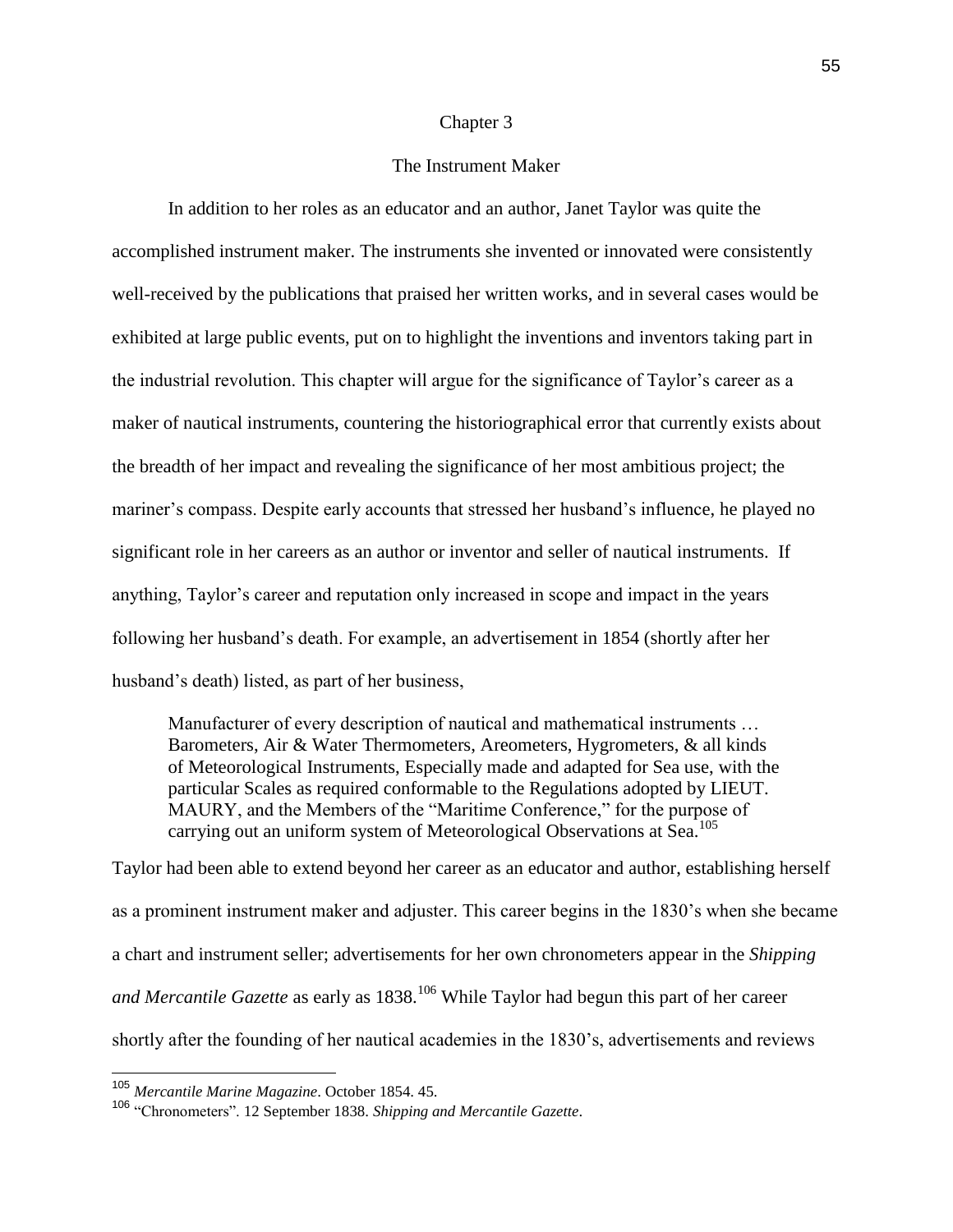for her navigational instruments and charts become especially prominent in the 1850's. For example, the *Nautical Standard* began frequently describing Taylor as an "agent" in selling charts for the Admiralty in 1852. In August they began listing her alongside Masters, captains, and shipbuilders' services.<sup>107</sup>

Becoming noteworthy in the industry of both creating and selling nautical instruments began as did her career as an author, with a mathematical breakthrough based on the earth's true shape. It was the use of fruit as a representation of celestial bodies, a concept taught to her by her father, that led Taylor to the realization that the earth was not perfectly spherical, but rather spheroidal, meaning that it is ever-so-slightly elongated at the ends.<sup>108</sup> This navigational breakthrough would allow for much more accurate calculations of longitude for mariners at sea. Taylor would also use her astronomical expertise not only to write about the ways in which the spheroidal shape of the earth needed to be taken into account when locating position at sea, she also created and adjusted compasses, octants, sextants, binnacles, charts, and many other nautical tools in order to make them compatible with these new mathematical principles. This type of innovation in navigation was crucial to england during the industrial revolution. The maritime industry needed to keep up with the expansion happening inside and outside of the nation, and Taylor helped facilitate this relationship. Taylor's most notable invention, the mariner's compass, is symbolic of this time period as it conveys the progressive thinking of Taylor, and inventors generally, during this era. It reflected principles emphasized by the industrial

<sup>107</sup> "Janet Taylor's, 104, Minories, Agent for London". 31 January, 1852. *Nautical Standard*.; "Janet Taylor's, 104, Minories, Agent for London". 29 May, 1852. *Nautical Standard*.; "Janet Taylor's, 104, Minories, Agent for London". 7 August, 1852. *Nautical Standard*.; "Janet Taylor's, 104, Minories, Agent for London". 16 October, 1852. *Nautical Standard*.

<sup>&</sup>lt;sup>108</sup> To reiterate the first chapter of this thesis; it was her education, which she both gave and received, that enabled her success and allowed her to become such an accomplished expert in making navigational tools using astronomy, mathematics, and her own two hands.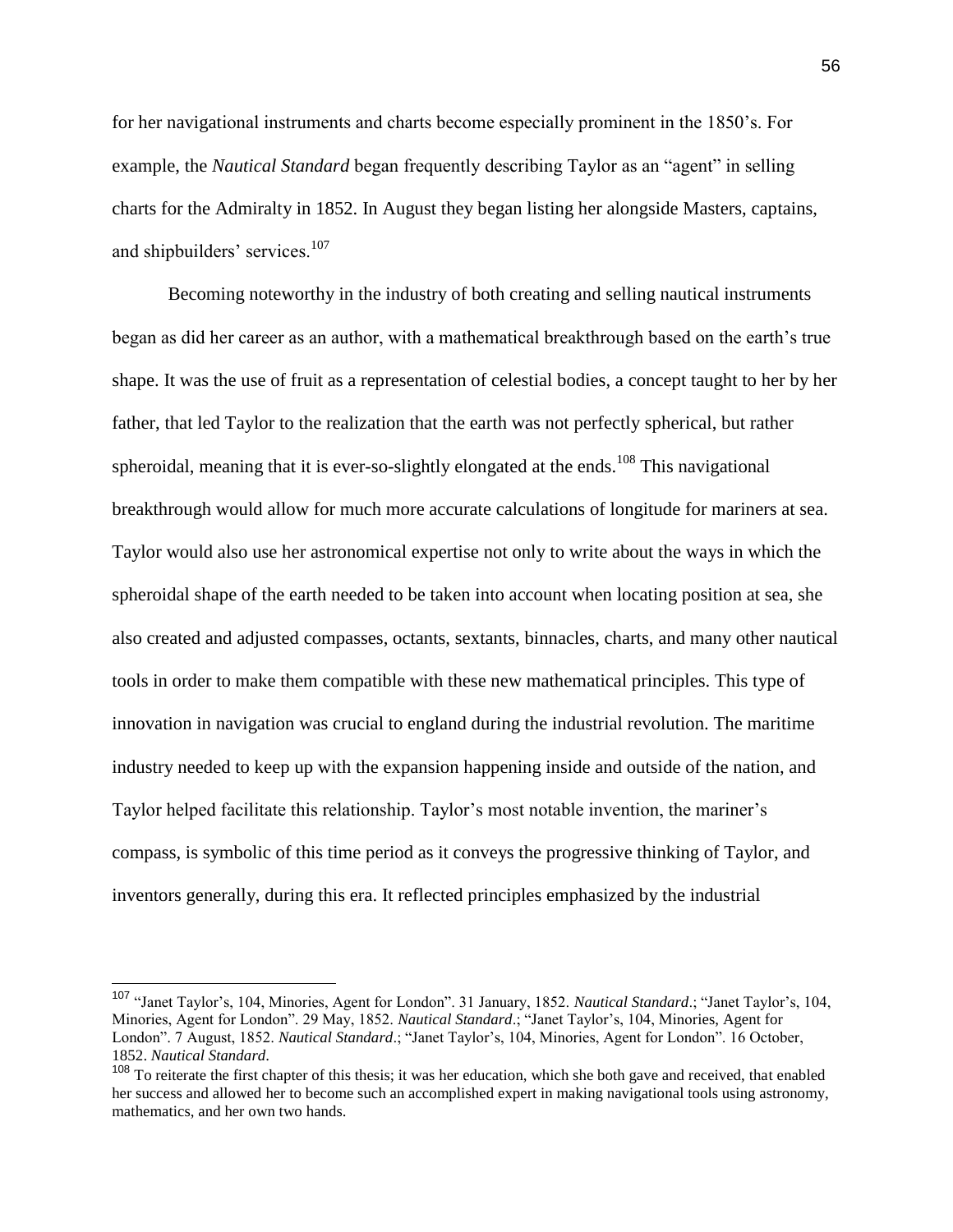revolution, notably a rise in technology (and those trying to create it), and the need for new technology to advance society.

The mariner's compass, combining several simpler navigational tools into one, was meant to "combine the means of making observations, with the power of giving solutions to all problems in Nautical Astronomy, without the use of a single calculation, or log".<sup>109</sup> While it functioned correctly and received a patent in 1834, it would ultimately not be endorsed by the Admiralty, nor would it become a commonly used tool among Victorian seamen. An examination of this tool and Taylor's other inventions and products will reveal the ways in which she reflected the nature of this industrious society. Taylor was often a step ahead of her own field, as an analysis of the mariner's compass and her many other instruments will indicate.

Shortly after her first book was published in 1833 (her *Luni-solar and horary tables*), Taylor decided to put her new mathematical theories into practice by inventing an instrument that would allow mariners to perform a multitude of calculations at once.<sup>110</sup> Most simply put, this instrument, which Taylor called the mariner's compass, "was an intriguingly clever concept, combining an instrument of double reflection, like a sextant, with a mechanical means of solving spherical triangles, the essence of calculating longitude". $111$ 

<sup>109</sup> Taylor, Janet. *Idem, The Principles of Navigation Simplified, with Luni-Solar and Horary Tables*. London. 1837. <sup>110</sup> The list of calculations combined into the mariner's compass includes finding the true Time; the true Altitude; the true Azimuth; the Latitude by double Latitudes and elapsed Time; a Lunar Distance, as in the Nautical Almanac; the distance between any two Places; the Bearing of One from the Other; and the differences of Longitude. Croucher, John S. and Rosalind F. Croucher. *Mistress of Science*. 69.

<sup>111</sup> Croucher, John S. and Rosalind F. Croucher. *Mistress of Science*. 68.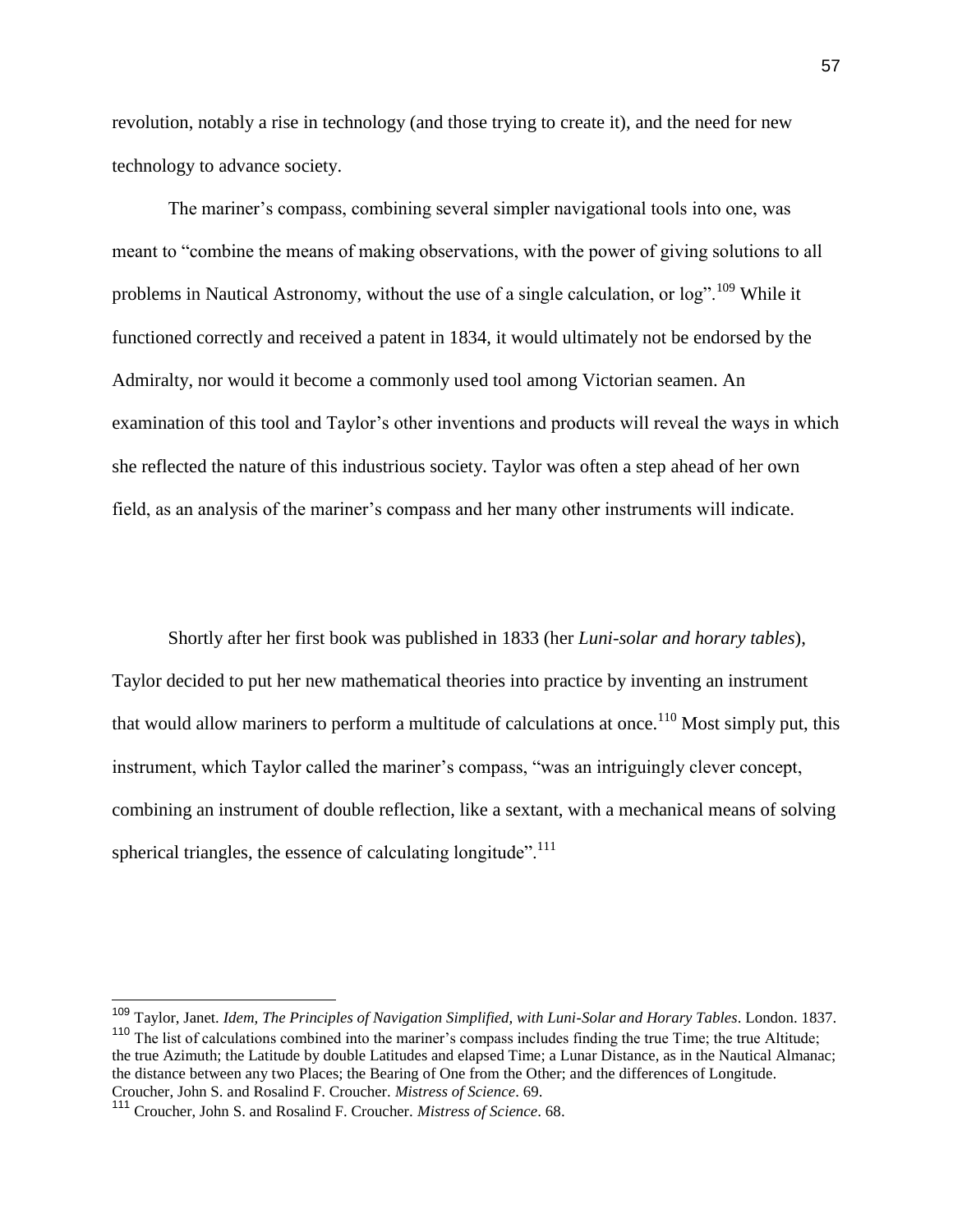

Figure 2. This image of the mariner's compass can be found on the inside cover of Janet Taylor's 1834 edition of her *Lunar Tables*.

The mariner's compass is representative of the industrial revolution of which Taylor was a tiny part. It combined new and more precise mathematical calculations with several nautical instruments, all of which were essential to navigating the seas. The mariner's compass, while an innovative tool for the period, was, in a way, a step ahead of its time. While it worked in theory, its usefulness to the seamen having to deal with the tumults of sailing the ocean was a topic of debate, particularly among members of the Admiralty such as Francis Beaufort.

Like many Victorian seamen, Francis Beaufort worked his way up through the ranks to captain in the Royal Navy, beginning as a midshipman with the East India Company. In 1829, he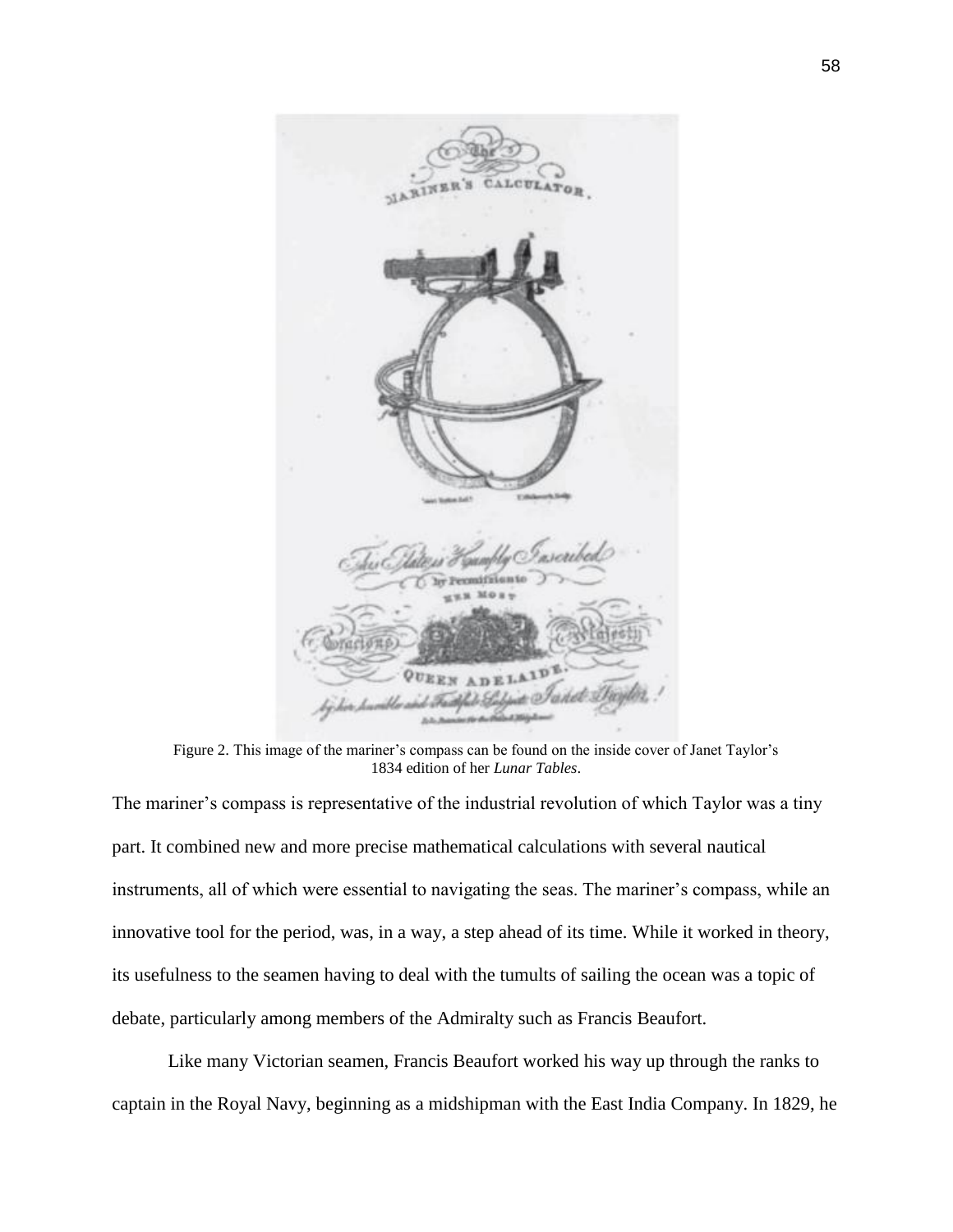would be appointed the head of the Admiralty's Hydrographic Office; it is in this position Beaufort would find himself in charge of assessing the mariner's compass. It took Beaufort two months to complete his assessment, which was not kind:

...if it were well made and the results accurate, the difficulty which the clumsy fingers of seamen would find in small measurements with compasses and the impractibility of measuring circular arcs would always render it objectionable. Even if the Instrument performed all that is stated it is not worthy of their Lordships patronage from the mischievous tendency which it evidently has of inducing a slovenly and empirical mode of working observations and leaving the operator totally in the dark as to the reason of his proceeding.<sup>112</sup>

Beaufort's assessment as a whole alludes to the fact that Taylor's newest invention had been hastily developed but did technically still work in theory. The real problem, however, would come from those who would need to use it. Between their "clumsy fingers" and inability to comprehend the concept of combining multiple mathematical principles into a single step would cause this instrument to have very little practical value at sea. But had Beaufort given the mariner's compass a fair assessment? Considering the personal turmoil he had been experiencing during this time, his assessment of Taylor's invention may have carried a bias against her.

Beaufort may have been unfit to assess Taylor's invention due to the deteriorating health of his wife throughout the entire year of 1834, with her passing happening in August of that year; this would take place only three months after Taylor received his negative review of her invention. Beaufort was aware of Taylor's home and family life, cognisant of the fact that she was a wife, and mother, herself, having worked with her husband before the beginning of their own professional relationship. Losing this same role in his own home and family life may have affected his judgement of Taylor and her work. With his own children motherless, Beaufort may have been critical of Taylor's presence in the public sphere to which most middle-class women were restricted. The state of the home (the private sphere) was the undertaking of the wife, who

<sup>112</sup> Admiralty Minute Book. 2 May 1834. Croucher, John S. & Rosalind F. Croucher. *Mistress of Science*. 71.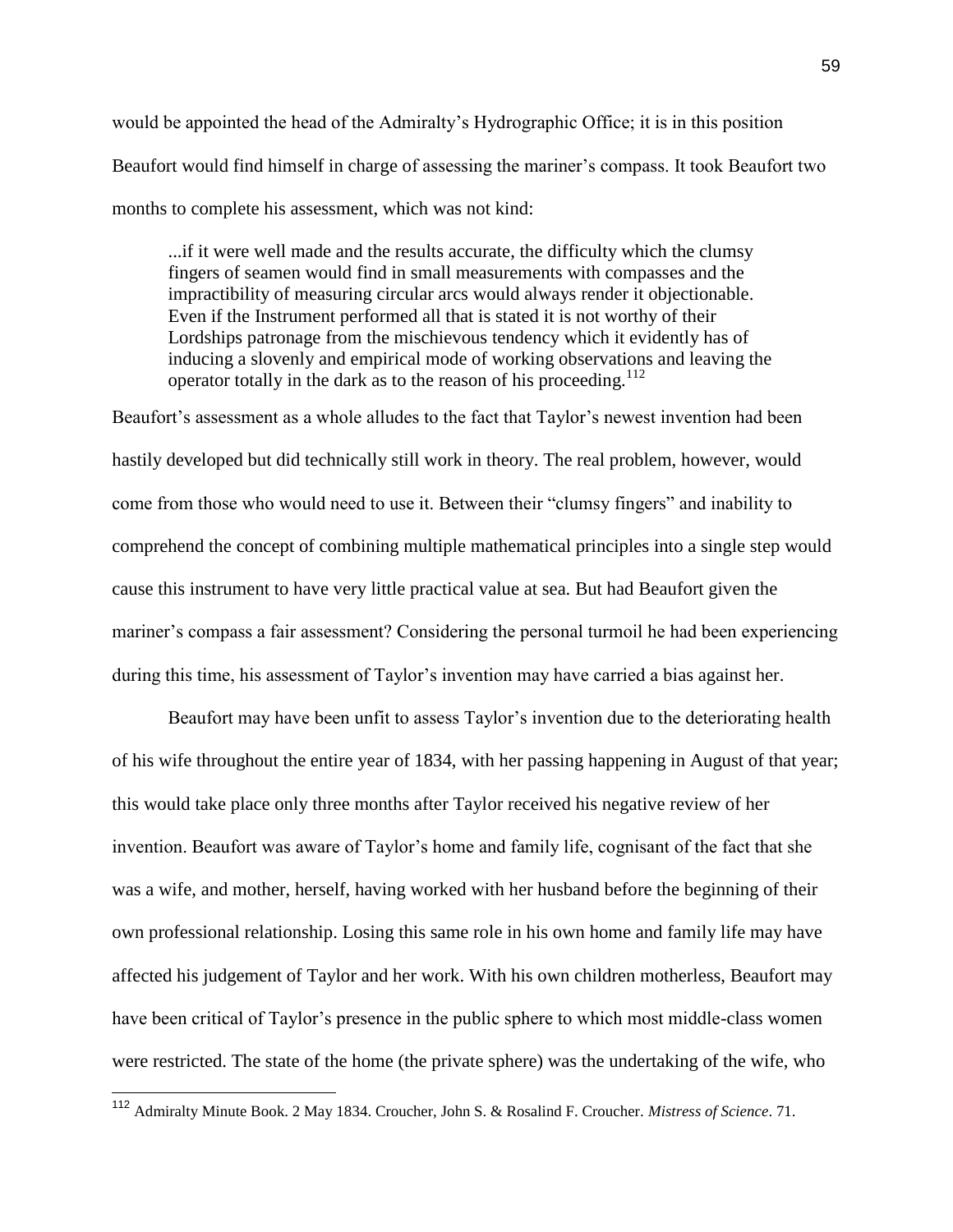was "responsible for creating an atmosphere of comfort and gentility, or for failing to create it".<sup>113</sup> In being a wife, mother, and businesswoman, Taylor was able to occupy both spheres, though Beaufort may have viewed her as working solely within the wrong one.

Perhaps in this state of mind Beaufort saw Taylor as distancing herself from her family and domestic life in trying to penetrate this male-dominated field, a pain he had felt and could spare others of. While there is no documentation to prove, or disprove, this notion, Taylor would be awarded a patent from the Admiralty for her mariner's compass in September, one month after the passing of Beaufort's wife. While Beaufort's assessment meant that Taylor did not receive the support of the entire Admiralty, the patent she was given reveals that this invention was respected by some within the department. Taylor would be the only woman recorded as a patent holder with the Admiralty for a two hundred year span. Her name can still be found next to those glorified throughout maritime history, such as John Hadley, whose mathematical and astronomical principles served as a basis for her own work. Regardless of Beaufort's initial negativity (which would fade with future engagements with Taylor), Taylor would continue to pursue the development and distribution of her mariner's compass.

Despite his initial disapproval of Janet Taylor's work in the 1830's, particularly in regard to the mariner's compass, Sir Francis Beaufort would in fact grow fond of Taylor and the contributions she provided to both the Admiralty as an organization and London's maritime community as a whole. While Beaufort had worked with Taylor's husband George extensively before their own relationship was established, much of this reconciliation would happen through the words of Sir George Biddell Airy, Astronomer Royal from 1835 to 1881. Airy was not only close friends with Beaufort, but also held a deep regard for Taylor as an astronomer, given her support of his work. This support is shown through extensive written correspondence between

 113 Gorham, Deborah. *The Victorian Girl and the Feminine Ideal*. 10.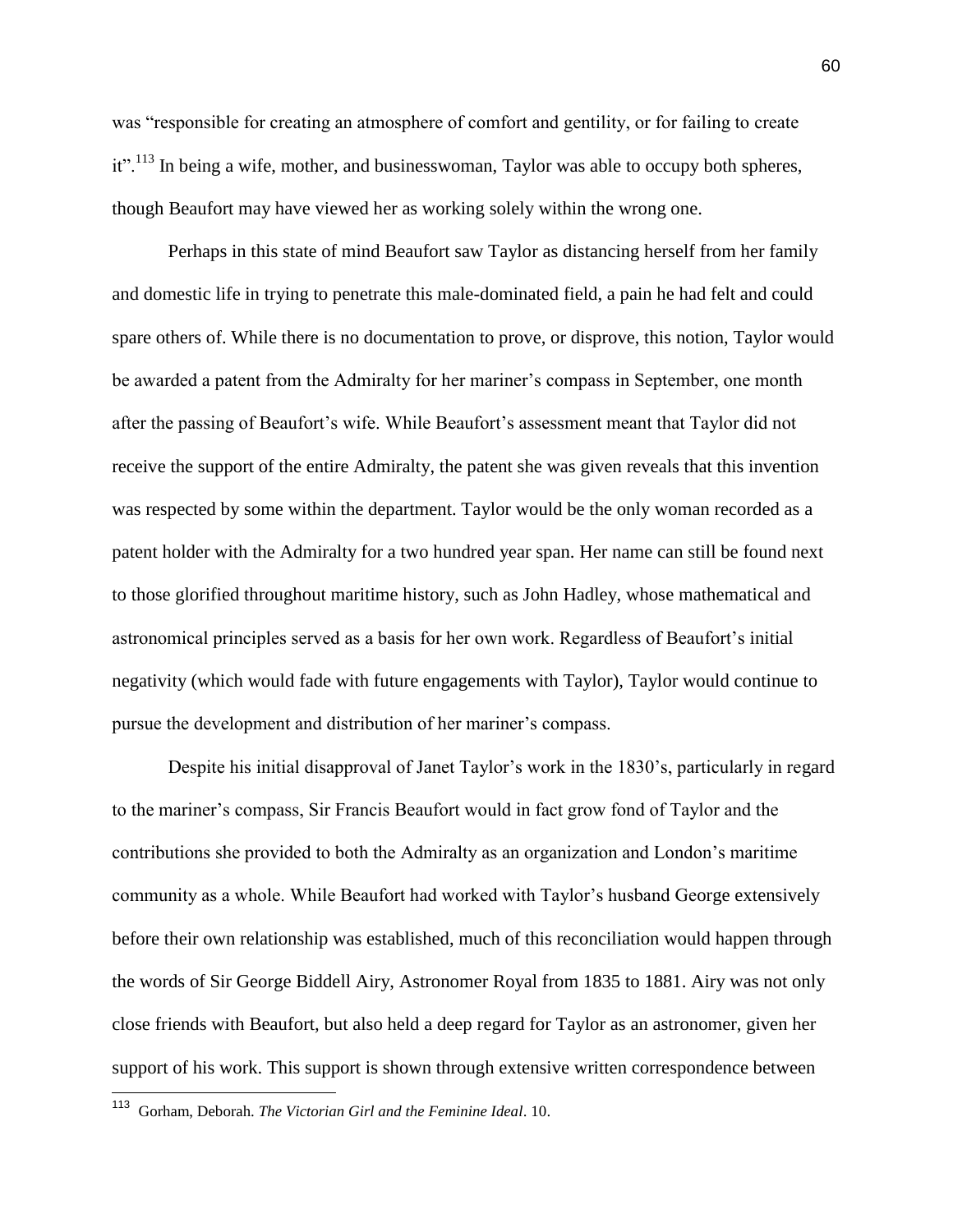the two throughout the 1850's. The relationship between Taylor and Beaufort would only improve following Airy's choice to forward this correspondence, and his own regard for Taylor, to Beaufort at the Admiralty's Hydrographic Office. An 1857 letter correspondence between Taylor and Beaufort reveals his concern for Taylor and her family. In the midst of working together on the creation of some Admiralty charts, Taylor had to attend to her children, who had become ill during a typhoid outbreak. Taylor explains her absence to Beaufort: "My young family have been ill for some week's past… unlike a lady you once named to me, who by magnetism or some other ism, communicate maternal care and attention to her children though separated from them, my mind and personal attendance have been accorded to them night and day".<sup>114</sup> Taylor finished her letter by assuring Beaufort that she had not been "idle" in her "literary duties". Beaufort replied immediately, sending a letter the next day that rejoiced in the improved health of her children. In this rejoice, Beaufort eagerly awaits Taylor's return to work, admitting that the health of her children is good because it "enables her to resume her industrious pursuits- and will be glad to see the results of her labour".<sup>115</sup>

In the meantime, Taylor would further establish herself as an inventor and innovator of nautical tools to the maritime community; her attention to detail was as diligent as her focus on mathematical and technological concepts. The aesthetic nature of Taylor's instruments is representative of many high-end instruments created for celestial navigation during the Victorian era. The quintant pictured below, for example, was developed and designed by Taylor in 1850 specifically for the Prince of Wales, who later would become King Edward VII. This quintant is

<sup>114</sup> Rose, Laura. *Poppy's with Honour*. 2014. AuthorHouse Publishing. 244 pp. 85.

<sup>115</sup> Rose, Laura. *Poppy's with Honour*. 85.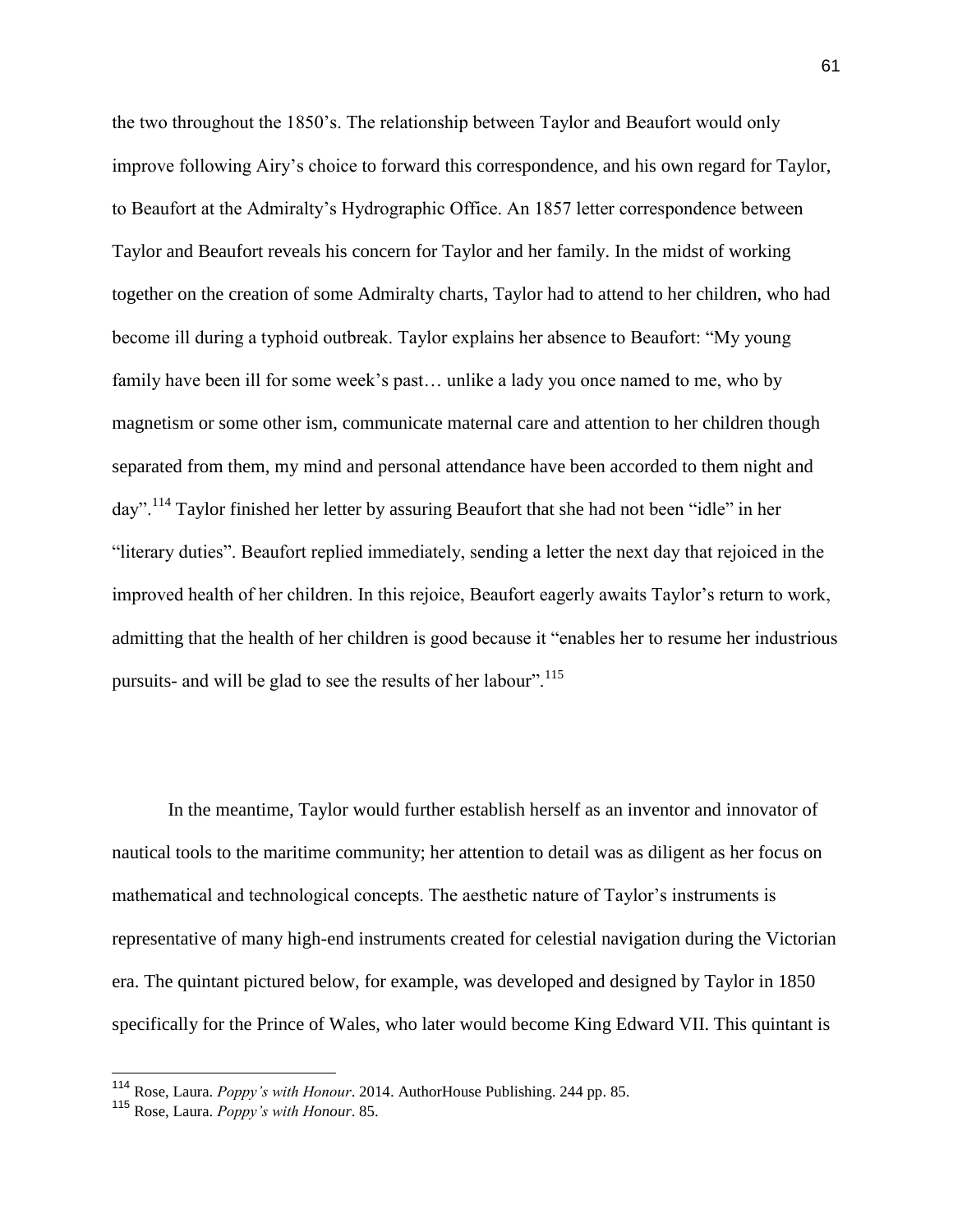unique because it combines the floral-style common to the nautical instruments of this time<sup>116</sup> with Prince Edward's three-feathered family crest; the floral pattern being on the bottom and the familial crest situated at the top. In this way, Taylor's design goes beyond the norm, becoming a tool with a special (indeed royal) sense of individuality. Not only is this gift from Taylor to the Prince of Wales a practical tool of celestial navigation, it is a work of art and a tribute to a family within the English nobility. This quintant combines beauty with mathematics and astronomical genius, and lest Edward forget who made such a fine item, a cursive signature is engraved along the bottom of the graduated arc: Mrs. Janet Taylor, 104 Minories London. Other members of the royal family would also own quintants made and decorated by Taylor.<sup>117</sup>

<sup>116</sup> Bruyns, W.F.J. Morzer & Richard Dunn. 2009. *Sextants at Greenwich; A Catalogue of the Mariner's Quadrants, Mariner's Astrolabes, Cross-staffs, Backstaffs, Octants, Sextants, Quintants, Reflecting Circles and Artificial Horizons in the National Maritime Museum, Greenwich*. Oxford University Press. 323 pp.

<sup>117</sup> Bruyns, W.F.J. Morzer & Richard Dunn. *Sextants at Greenwich*. 10.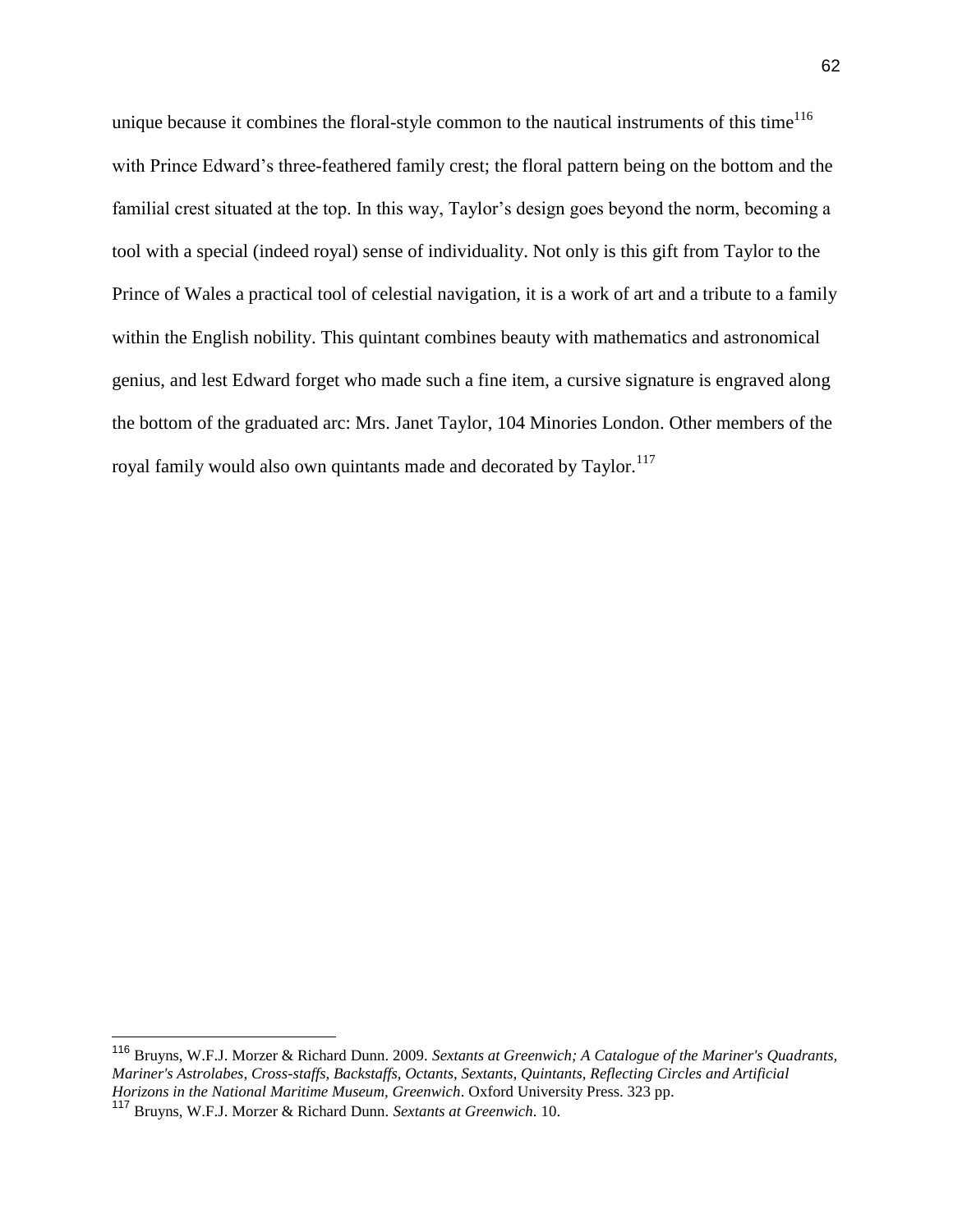

Figure 3. Quintant made by Janet Taylor, circa 1850. From Bruyns & Dunn's 2009 publication *Sextants at Greenwich* (page 338). This quintant can be found in the National Maritime Museum in Greenwich: (cat. no. 281); F6415-001, NAV 1135.

The aesthetic value of Taylor's quintant is not the only notable aspect about it. When placed within the historical context of England's industrial revolution, this quintant becomes a symbol of the technological and societal innovations so characteristic of the period. Throughout the nineteenth century, English society advanced in a myriad of ways; textile industries became mechanized, water power was replaced with steam, wooden ships became laden with iron. Enamored with the rise in industry, not only in England but across the globe, Prince Albert was inspired to host the Great Exhibition of 1851. This context would set the scene for Taylor, one woman among 15,000 inventors and contributors presenting a total of 100,000 objects from around the world. By the end of this event approximately six million people would have walked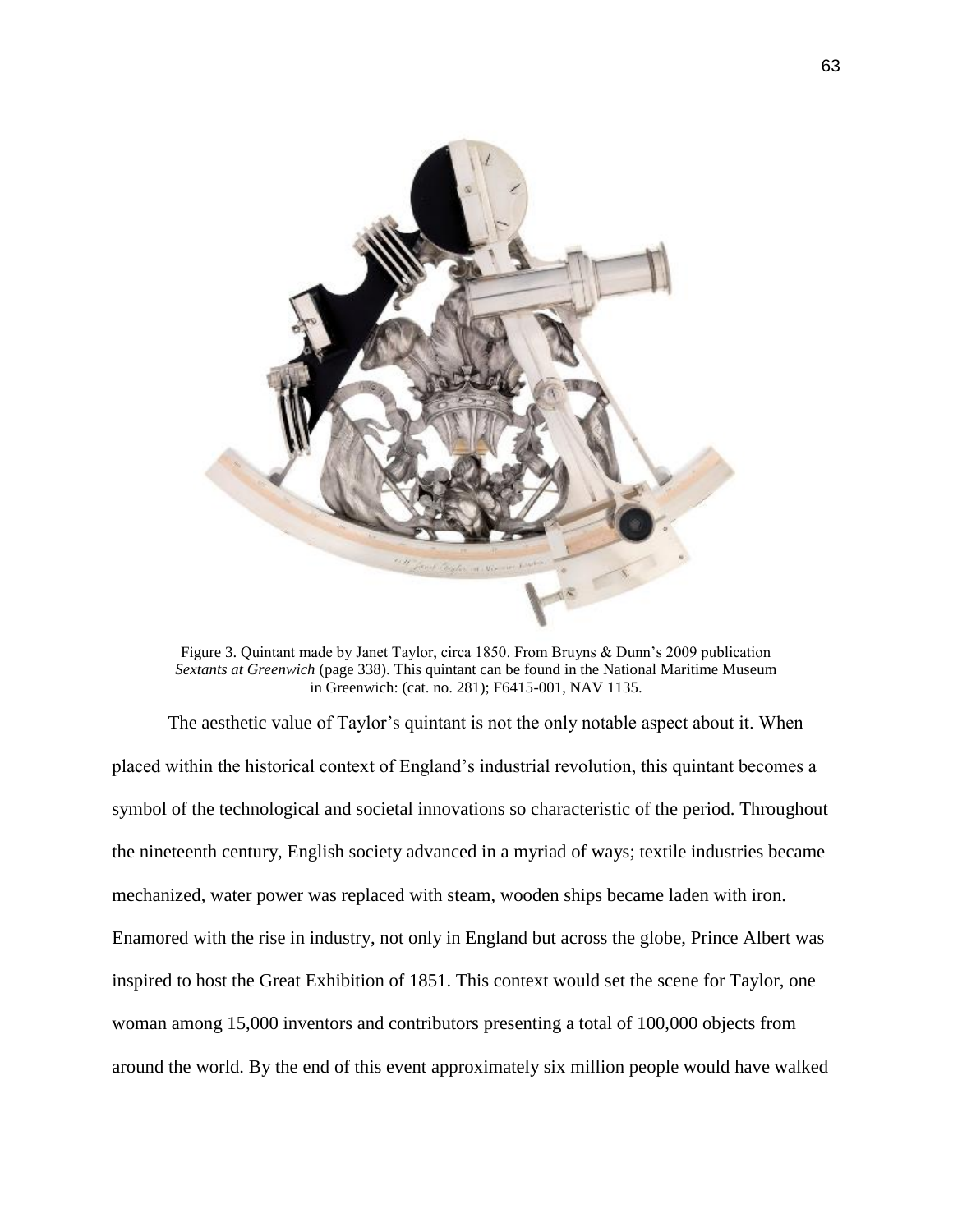through the multitude of exhibits, including Queen Victoria (and wife of Prince Albert) herself.<sup>118</sup> Taylor was registered as exhibitor number 105 in Class 8: Naval Architecture, Military Engineering, Guns, Weapons, Etc. In a sea of men presenting their nautical instruments, Taylor could be found with her "bronze binnacle, with compass, designed from the water lily".<sup>119</sup> This record of Taylor's appearance at the Great Exhibition reveals that her work was not only intriguing to potential customers, but the general public as well, considering the massive, diverse audience at events such as this one.

In addition to the elaborate one entered in the Great Exhibition of 1851, Taylor developed and improved many binnacles<sup>120</sup> by performing hundreds of experiments which consisted of swinging ships back and forth across the Thames and recording the subsequent compass actions. Taylor explains the results of these experiments in an 1854 letter to Sir George Airy, Astronomer Royal at the Royal Observatory in Greenwich. When compasses were housed in binnacles mounted a few feet above deck, there was little deviation or error, "but in skylight compasses and those placed low for *convenience*, a *grave* to consideration Merchant ships, serious errors have arisen from the needles being brought in close contact either with iron (beams), or the magnets used to correct original errors on the horizontal".<sup>121</sup>

Taylor proceeded to tell Airy that his method of correcting compass errors had proved most effective in her experiments. Airy would be skeptical of Taylor's credibility at first, but he was quickly reassured of her expertise by friend William Beechey, a former admiral in the Navy and the first superintendent of the Board of Trade's Marine Department. Beechey congratulated

<sup>&</sup>lt;sup>118</sup> Picard, Lisa[.](https://www.bl.uk/victorian-britain/articles/the-great-exhibition) 14 October 2009. "Victorian Britain: The Great Exhibition". British Library. <https://www.bl.uk/victorian-britain/articles/the-great-exhibition>

<sup>119</sup> Great Exhibition London, England. 1851. *Official catalogue of the Great exhibition of the works of industry of all nations, 1851*. 2nd ed. London: Spicer Brothers. 320 pp. 49.

 $120$  Binnacles are effectively the compartment that holds a compass steady as a ship moves.

<sup>121</sup> Letter from Janet Taylor to Sir George Airy, 30 November 1854. Croucher, John S. and Rosalind F. *Mistress of Science*. 204.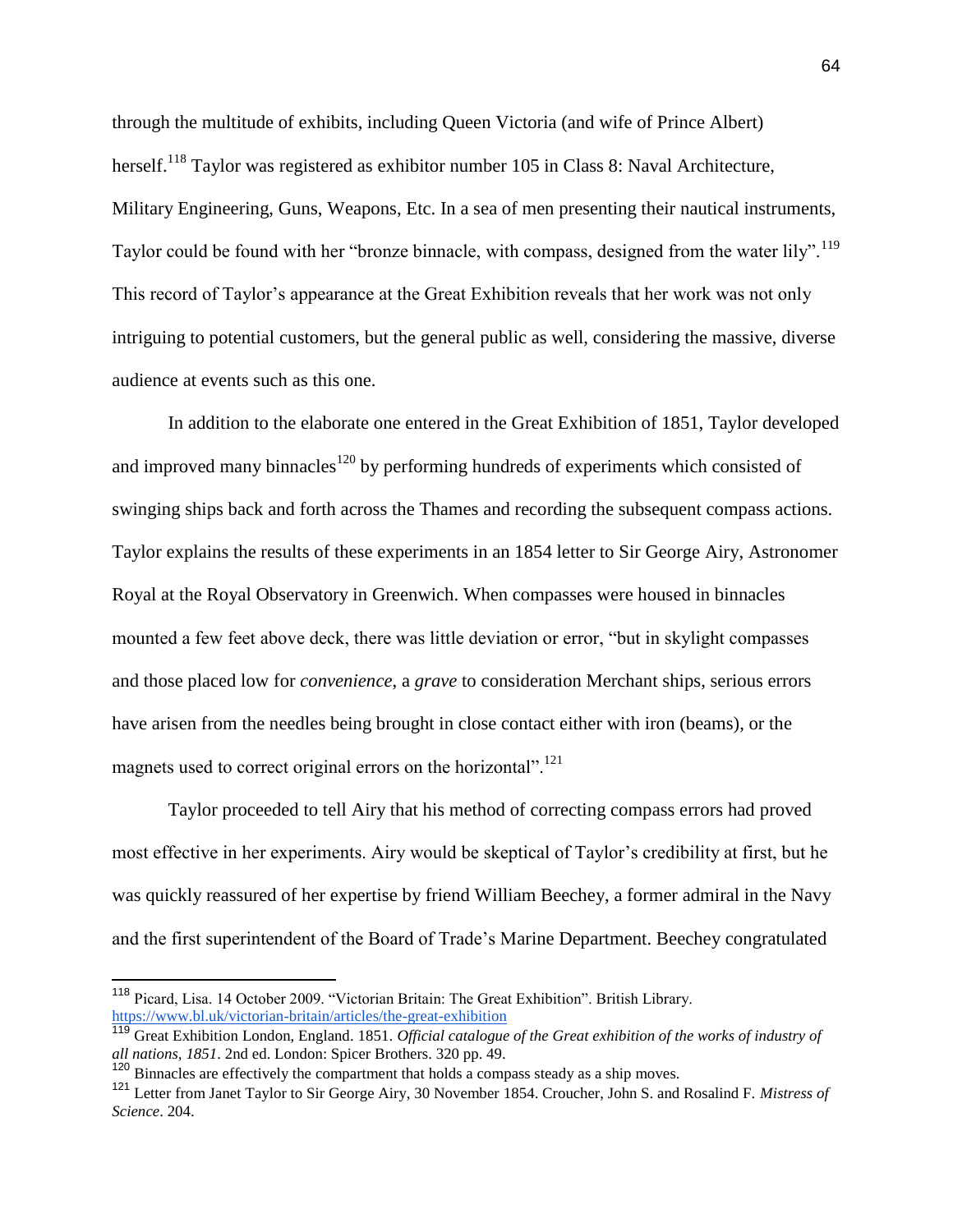Airy on this display of support for his work from Taylor and revealed the respect he had for her; "Mrs Janet Taylor's letter must be gratifying. I rejoice, she is a very sensible person. She has her work executed by a man who she keeps in her employ for this purpose".<sup>122</sup> Fully convinced of her credibility from that point on, Airy would go on to work with Taylor multiple times throughout the remainder of his career, to the benefit of them both.

As her correspondence with Airy reveals, Taylor shows her authority in the instrument making field through her public support and endorsement of men conducting the same type of business. In 1854 Taylor would write a letter to the editor of *The Mercantile Marine Magazine and Nautical Record*, with the goal of endorsing the work of a Mr. Hartnup by supporting his findings in chronometer alterations, using the results of her own experiments. She began by expressing her pleasure with Mr. Hartnup's letter in the last volume of the magazine, which "laid before the public his Observations on the Compensations of Chronometers, and has called attention to the great variation of their rates under change of temperature".<sup>123</sup> She explained how her experiments had supported his claims, and in doing this shows her innovative nature. In order to conduct her experiments with chronometers, Taylor claimed to have "had an apparatus constructed, by which I could try them from  $20^{\circ}$  to  $120^{\circ}$ ".<sup>124</sup> Her persistent work in this area, from her perspective, deserved more recognition. Taylor ends this letter to the editor by making it clear that she is producing credible and important work, right alongside men such as Mr. Hartnup:

That gentleman, when he said "I am not aware of the existence of any other establishment in the world in which captains of merchant ships can obtain any

<sup>122</sup> Letter from William Beechey to Sir George Airy, December 1854. Croucher, John S. and Rosalind F. *Mistress of Science*. 206.

<sup>123</sup> Taylor, Janet. "To the Editor of the Mercantile Marine Magazine: Rates of Chronometers". 16 November 1854. *The Mercantile Marine Magazine and Nautical Record*. 464.

<sup>124</sup> Taylor, Janet. "To the Editor of the Mercantile Marine Magazine: Rates of Chronometers". *The Mercantile Marine Magazine and Nautical Record*. 464.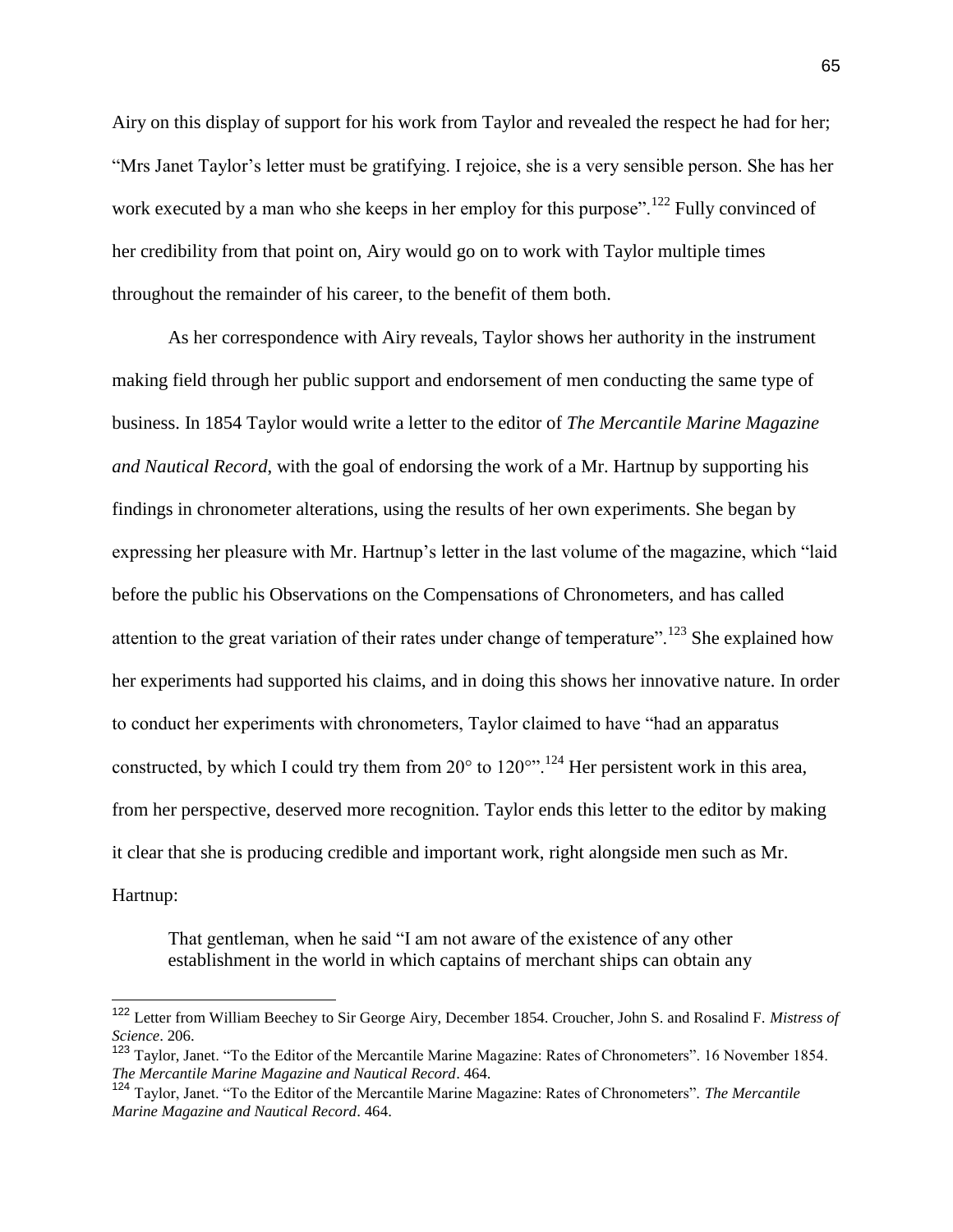information relative to the variation of the rates of their chronometers in different temperatures," did not know that I had been travelling on the same path with himand I can only add, in conclusion, that I shall be happy at all times to test captains' chronometers at any degrees of temperature they may require.<sup>125</sup>

Had this gentleman known authorities in astronomy and instrument making, such as Airy, his lack of knowledge concerning Taylor and her business may have changed. Even had he read their works, he would have seen her name. Airy, in fact, happened to be the author of the "Rates of Chronometers on Trial for Purchase by the Board of Admiralty, at the Royal Observatory, Greenwich" in an 1857 volume of *Greenwich Observations in Astronomy, Magnetism and Meteorology made at the Royal Observatory*. Listed third out of twenty, Taylor described her chronometer as "A double action balance of original construction".<sup>126</sup> She is the only female inventor listed, and the only one listed using a name prefix (Mrs.). This publication by Airy reveals the influence of Taylor's reputation and the words of men such as Beechey, as this work was published within a few years of that previously discussed correspondence between Taylor and Airy.

Another type of nautical instrument invented by Taylor that received attention in the early 1850's was her "new sea artificial horizon", an attachment for sextants and quadrants. This instrument was invented by Taylor in 1856, shortly after the opening of her second nautical academy. An 1856 edition of the *Mercantile Marine Magazine and Nautical Record* is provided

<sup>125</sup> Taylor, Janet. "To the Editor of the Mercantile Marine Magazine: Rates of Chronometers". *The Mercantile Marine Magazine and Nautical Record*. 464.

<sup>&</sup>lt;sup>126</sup> Airy, George Biddell. 1857. "Rates of Chronometers on Trial for Purchase by the Board of Admiralty, at the Royal Observatory, Greenwich". *Greenwich Observations in Astronomy, Magnetism and Meteorology made at the Royal Observatory*. Series 2, vol. 17, pp.F1-F6/F7. F2.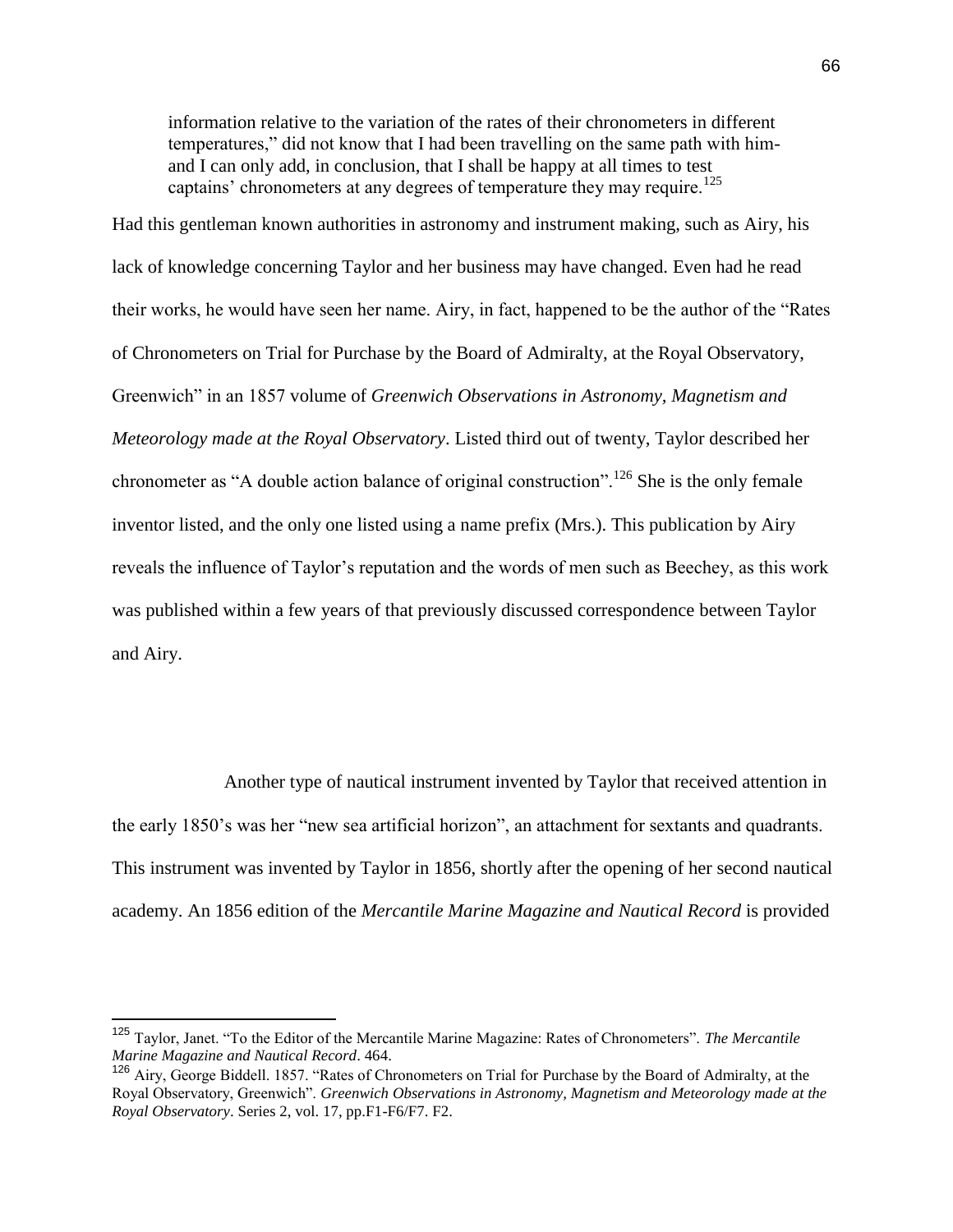by the Crouchers in *Mistress of Science*, showing readers the warm reception this instrument

received from the start:

SEVERAL attempts have been made of late years to supply an artificial horizon of such a character as to be adapted for use on board ship. It is probable that nothing will be found so effectual for the purpose as the simple contrivance to which we here draw attention, and which has been brought out by Mrs Janet Taylor, 104, Minories, London.<sup>127</sup>

Shortly after this initial review of her instrument, more individual accounts of mariners using this

tool began to flood maritime publications such as the *Mercantile Marine*. J.R. Luckes, a master

aboard an iron barque by the name *Rosario*, represents the consensus on Taylor's artificial

horizon.

As I believe you take a great interest in whatever benefits the Mercantile Marine, I would beg to call your attention to the Artificial Horizon, lately brought out by Mrs Janet Taylor. I have used it and found it of the greatest advantage in Navigation; indeed I prefer it to any other instrument of the kind, as I believe it to be (from experience) more accurate.<sup>128</sup>

Luckes' experience shows that while Taylor was not physically aboard these vessels, she was surely having a positive effect on their travel. Taylor's innovative tools would continue to gain popularity into the 1860's.

In 1862, Taylor would again find herself presenting her nautical instruments at a world renown exhibition: the 1862 London International Exhibition of Industry and Art. Registered as exhibitor number 2819, Taylor presented two instruments this time; a sextant and her mariner's compass, as part of "Class 12: Naval Architecture- Ships' Tackle".<sup>129</sup> She also presented an original lantern in the class following this one, categorized as "Philosophical Instruments and

<sup>127</sup> Croucher, John S. and Rosalind F. Croucher. *Mistress of Science*. 219.

<sup>128</sup> Croucher, John S. and Rosalind F. Croucher. *Mistress of Science*. 220.

<sup>129</sup> London International Exhibition. 1862. *Official catalogue of the industrial department.* 3d ed. London: Printed for Her Majesty's commissioners, by Truscott, son & Simmons. 46.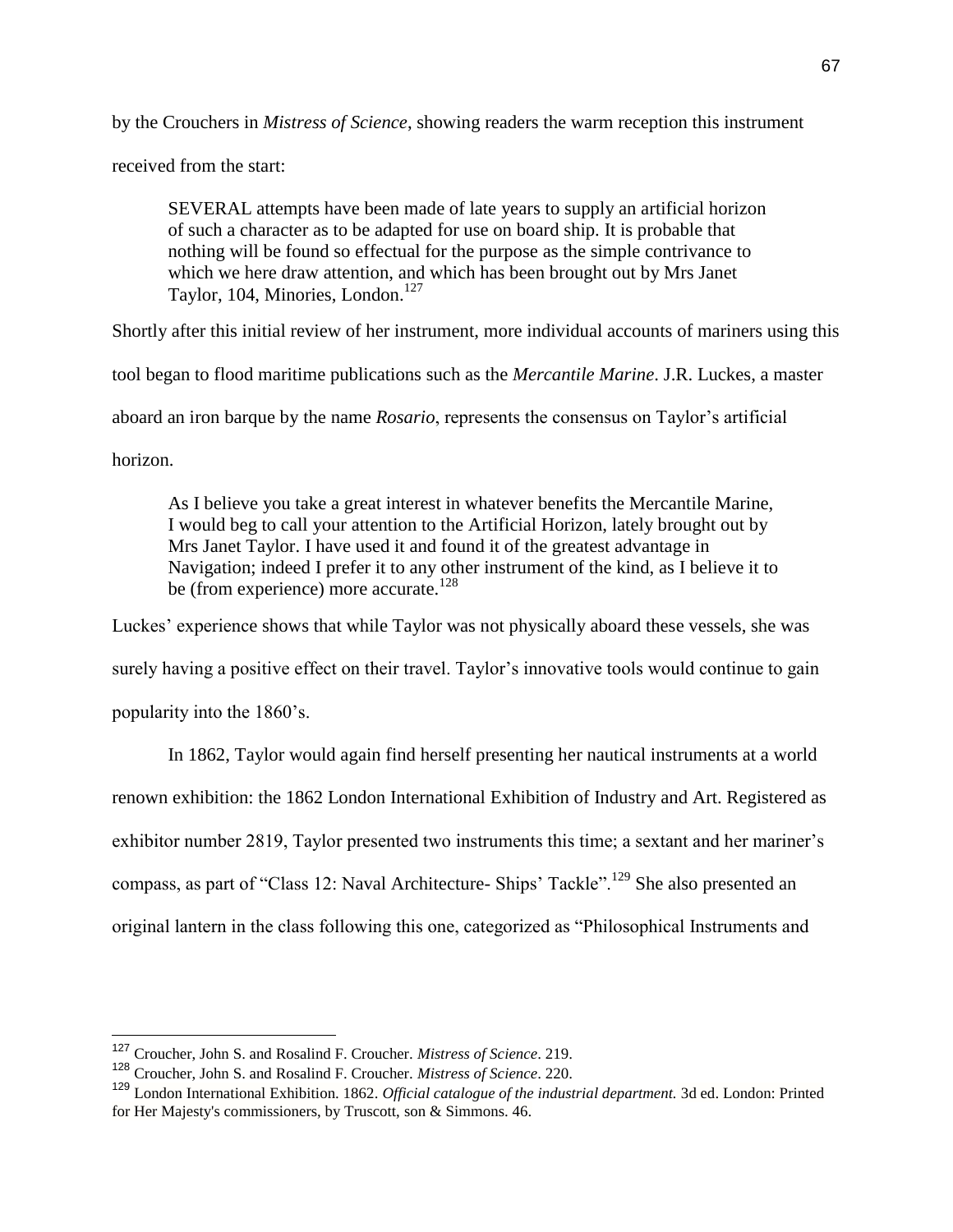Processes Depending Upon Their Use".<sup>130</sup> The sextant was the most well-received by the public because of the innovation it showed in minor mirror adjustments.

While Taylor was not the original inventor of the sextant, she made innovative advancements in its technology. Before Taylor began her career in the advancement and invention of navigational instruments, the average sextant could only measure observations up to 120°. This is because the mirror placement on sextants would restrict its movement, putting a limit on the calculations that could be made. Taylor, however, found a way to surpass this restriction by moving the location of the mirror. The juror's report for the International Exhibition of 1862 describes this innovation: "Mrs. Taylor takes advantage of the fact that, at these high angles, the reflection from the index-glass is almost wholly directed from its face, few rays reaching its silvered back. She therefore places the index-glass so that its face, and not its back, stands above the axis of the sextant. Angles can thus be taken until the index of the indexglass is found to be too much foreshortened to continue practically available".<sup>131</sup>

According to this juror's report, Taylor's sextant adjustment afforded those calculating an angular distance between any two objects an extra 15° to 25°, allowing the tool to be used up to a 145° angle. I provide a 10° margin of error because of a mathematical typo made in the report when discussing the significance of Taylor's work here: "Trial was made at the Kew Observatory, and an angle of 145° was found perfectly practicable under favourable circumstances. This addition of 15° to the range of a sextant is very important to observers on shore who use the ordinary artificial reflecting horizons, and can therefore take the altitude of no that exceeds *half* the range of the sextant".<sup>132</sup> An increase in range from  $120^{\circ}$  to  $145^{\circ}$  has a difference of 25°, and not 15°; but that specific mathematical calculation is not what mattered.

<sup>130</sup> Croucher, John S. and Rosalind F. Croucher. *Mistress of Science*. 231.

<sup>131</sup> Weltausstellung. *International Exhibition, 1862: Juror's Reports*. London: Bell & Daldy, Fleet Street. 1862. 15. <sup>132</sup> Weltausstellung. *Juror's Reports*. 15.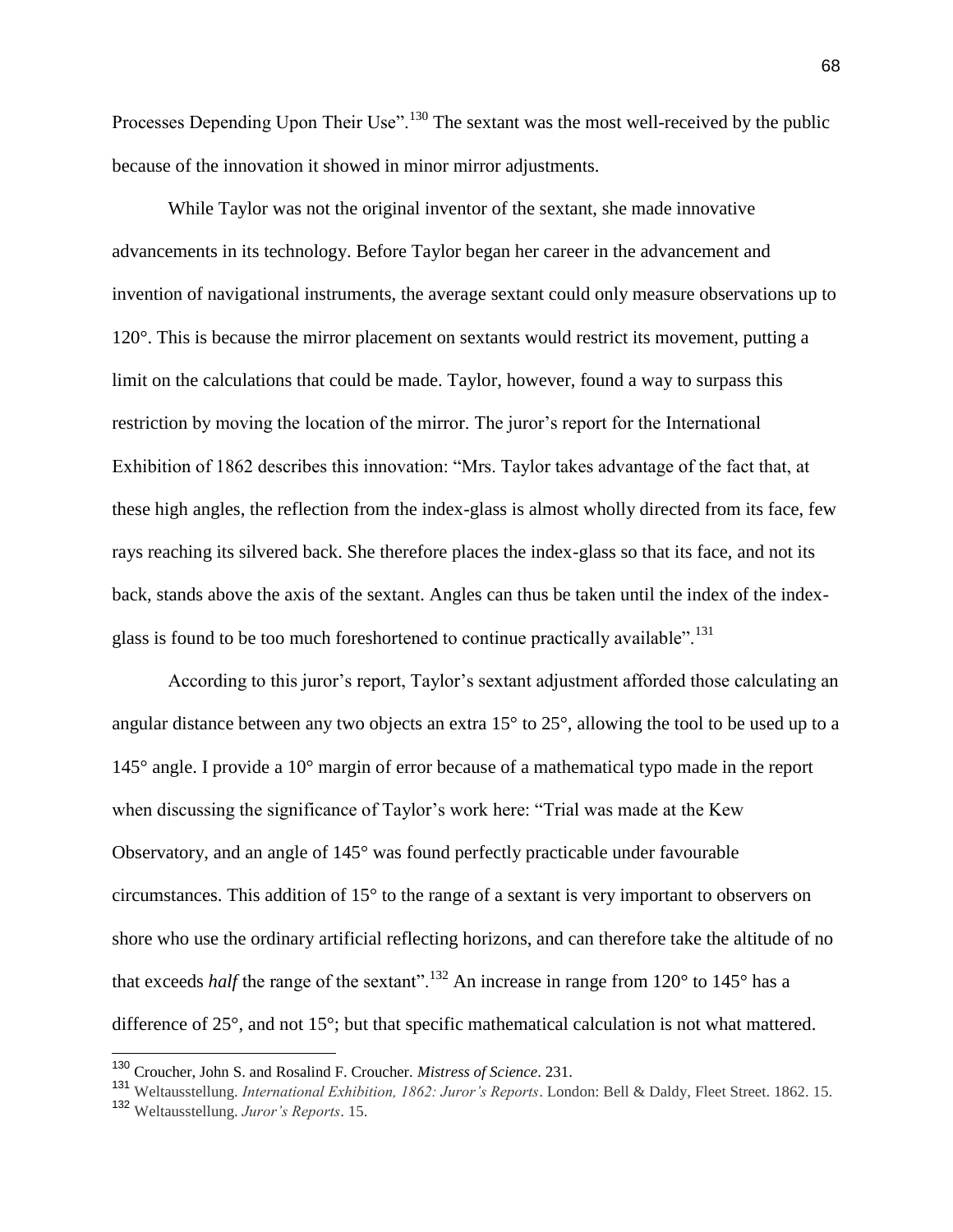What does matter is that the work contributed by Taylor influenced the lives of mariners measuring distance, both at shore and at sea.

This debut of the mariner's compass at the 1862 exhibition would not bring it the popularity she had hoped for, but it did still receive some favorable reviews. An 1862 volume of *The Nautical Magazine and Naval Chronicle* serves as one example, stating that "Mrs. J. Taylor [2,819] exhibits a good liquid compass, fitted in a low binnacle, which latter will no doubt attract the attention of yachtsmen from the neatness and compactness of the design".<sup>133</sup> While reviews such as this one endorsed Taylor's newest invention, others were skeptical of the possible contribution it could make to Victorian mariners. *The illustrated record of the international exhibition* used the positive review mentioned above against Taylor. It groups her with other presenters at the exhibition who failed to impress the author. The author does her an additional disservice by mistaking her gender and referring to her as a man (this also reduces the credibility of his word, being unable to correctly identify Taylor):

Compasses for nautical purposes must be mentioned among the omissions which the jealous apprehensions of inventors failed to supply; for, although Mr. J. Taylor exhibited a good Liquid Compass, fitted in a low binnacle, and well adapted for yachtsmen; and Mr. Gowland exhibited the introduction of the Vertical Card… and the Lord of the Admiralty exhibited the model of a Binnacle… there was a failure to display the most efficient compasses for supplying the want which has grown up in this "iron age" of shipbuilding.<sup>134</sup>

The authors of this work, T.P. Shaffner and W. Owen, were obviously dissatisfied with Class 12 of the exhibition as a whole, a reflection of Beaufort's original condemnation of her invention. It is interesting to note, however, that Shaffner and Owen disagree with Beaufort's consensus,

<sup>133</sup> *The Nautical Magazine and Naval Chronicle for 1862*. 2013. Reprinted by Cambridge University Press. 724 pp. 582.

<sup>134</sup> Shaffner, T. P. (Taliaferro Preston)., Owen, W. 1862. *The illustrated record of the international exhibition of the industrial arts and manufactures, and the fine arts, of all nations, in 1862: in a series of tinted steel engravings, comprising views of the building, and of the principal objects exhibited, also, several views of the exhibition of 1851, from daguerreotypes taken at the time, forming a commemorative work of the two great exhibitions of the world's industry in 1851 and 1862, with historical and descriptive letterpress.* London: London Printing and Publishing Company. 67.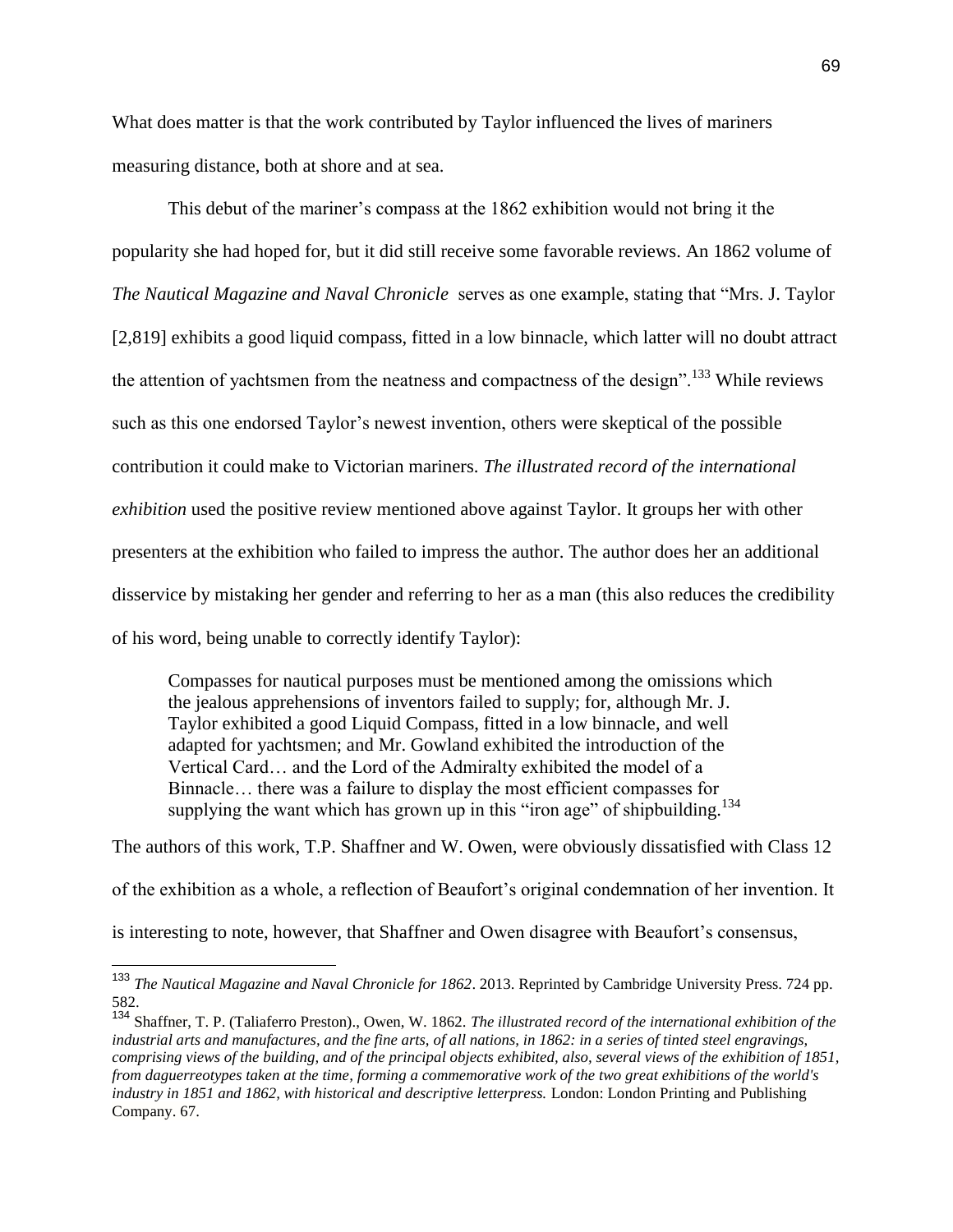claiming that Taylor's mariner's compass was "well adapted for yachtsmen". Given the several instances in which Taylor's instruments were not met with quick success, her reputation continued to gain momentum throughout the  $1860$ 's.<sup>135</sup>

Arthur Young cited Taylor as the latest innovator of the modern binnacle in his *Nautical Dictionary* (1863). After defining and explaining the process of using a common binnacle, Young depicts how Taylor's goes a step beyond the norm: "There is a new kind of *binnacle lamp*, invented by Mrs. Janet Taylor, 104 Minories, London, having a parabolical reflector placed above it, which throws the light brilliantly over the compass card; this lamp is said to burn with a steady light, and to save about two-thirds of the oil usually consumed". <sup>136</sup> The only other mention of innovation in the production of binnacles by Young is that "there are compasses made of amber for night service". As she did with her sextants in correcting arc errors, Taylor took the common binnacle and made it better, in this case making the light more reliable and the amount of oil needed to use it less. Her binnacles were therefore more efficient than those that came before hers.

As an astronomer and innovator in the development of navigational instruments, Taylor was also highly respected by scientific observatories, like the Kew Observatory mentioned above. Located in the heart of Richmond, London, the Kew Observatory was a notable authority in both astronomical and nautical practices during the Victorian era. Those working within the organization kept close relations with, and frequently published pieces in both nautical and scientific magazines. This excerpt from a Kew Observatory employee's letter, published in an

<sup>135</sup> "The Civil List" 2 January, 1860. *Bell's Weekly Messenger*. London.; "In consideration of her benevolent labours among the seafaring population of London". 4 August, 1860. *London Stratford Times and South Essex Gazette*. London.; "Shipping Intelligence". 12 November, 1864. *Liverpool Daily Post*. Lancashire.; "Loyd's Register of British and Foreign Shipping. Iron Ships. Roles and Regulations". 19 January, 1866. *Lloyd's List*. London. <sup>136</sup> Young, Arthur. *1863. Nautical Dictionary: Defining the Technical Language Relative to the Building and Equipment of Sailing Vessels and Steamers, Seamanship, Navigation, Nautical Astronomy, Naval Gunnery, Maritime Law and Commerce, General and Particular Average and Marine Insurance, and Other Terms Relating to Maritime Affairs*. Longman, Green, Longman, Roberts, & Green. 492 pp. 39.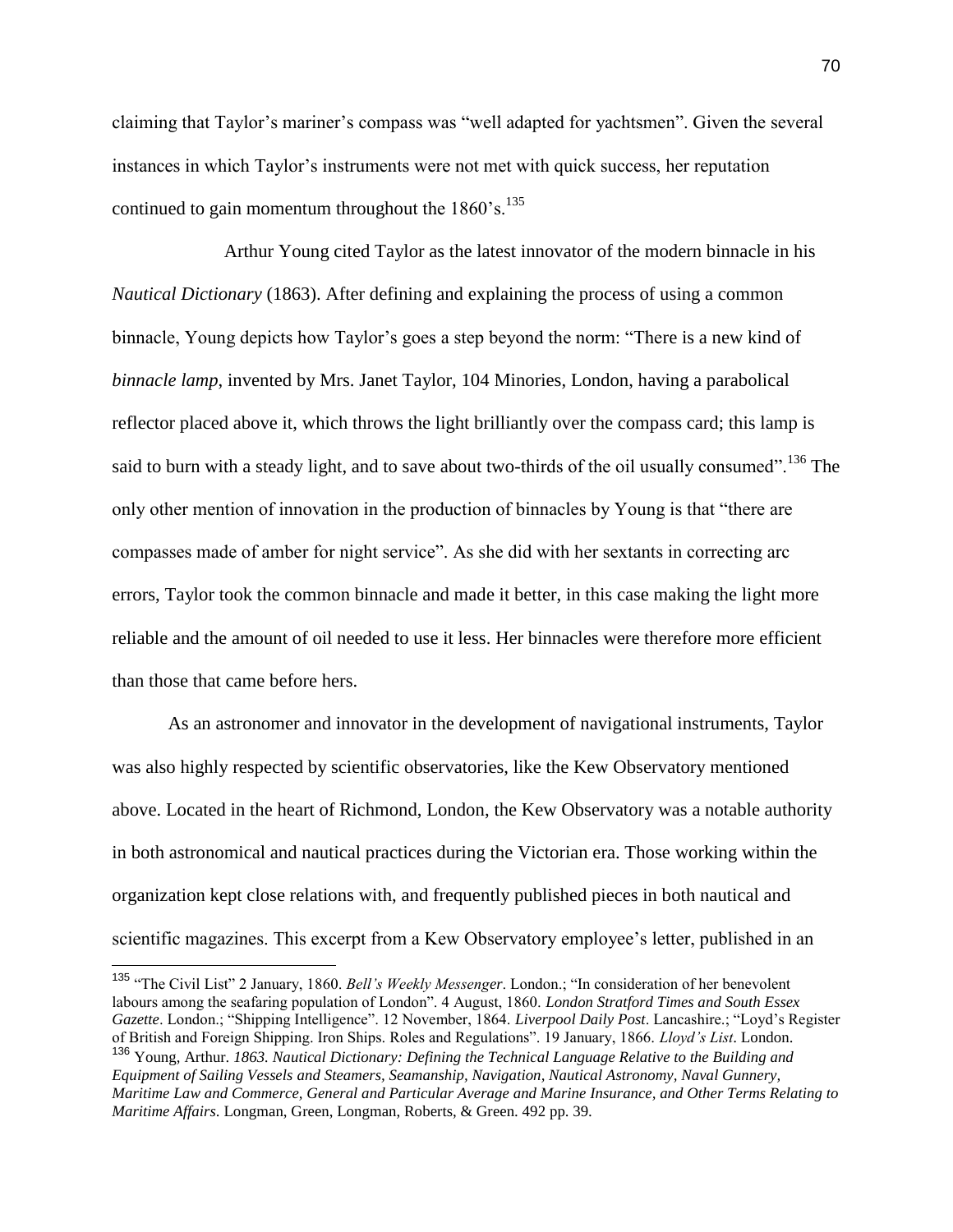1884 volume of *Nature: International Journal of Science*, reveals the importance of astronomers in the advancement of sextants; "In your review of 'Encyclopaedia Britannica' published last week I notice that reference is made to an article on navigation by Capt. Moriarty, and attention is called to the very serious error in sextants arising from false centering. Having had some experience in the examination of these instruments, I can practically testify to this most important defect".<sup>137</sup> The author claimed that sextants belonging to members of the mercantile marine, and developed by notable instrument makers, had come to the Kew Observatory needing repairs due to "arc error" and false centering. While admitting this is a rare circumstance, the end of the letter reveals "how few these are in comparison with the hundreds of inferior instruments that pass into the hands of the public without being tested".<sup>138</sup> According to the experiments done by the Kew Observatory (and discussed above), Taylor's sextants were among the "superior sextants by first-class makers" that rarely, or never, hindered mariners' calculations because of arc errors and false centering.

Considering her established reputation among the astronomical and maritime communities of Victorian London; how could have Taylor's largest undertaking, the mariner's compass, been so ill-received by both Beaufort and those who reviewed the 1862 exhibition? It had been based on mathematical principles that she had proven were more accurate than ever before. According to a reconstruction and reassessment of the mariner's compass done in 2005, the problem with this instrument stems from Taylor's lack of onboard experience. Ron Robinson, a leader in Britain's modern compass adjusting, had findings similar to that of

<sup>137</sup> Baker, T.W. "Sextants". *Nature: International Journal of Science*. Vol. 30;776. 11 September 1884. 464.

<sup>138</sup> Baker, T.W. "Sextants". *Nature*. 464.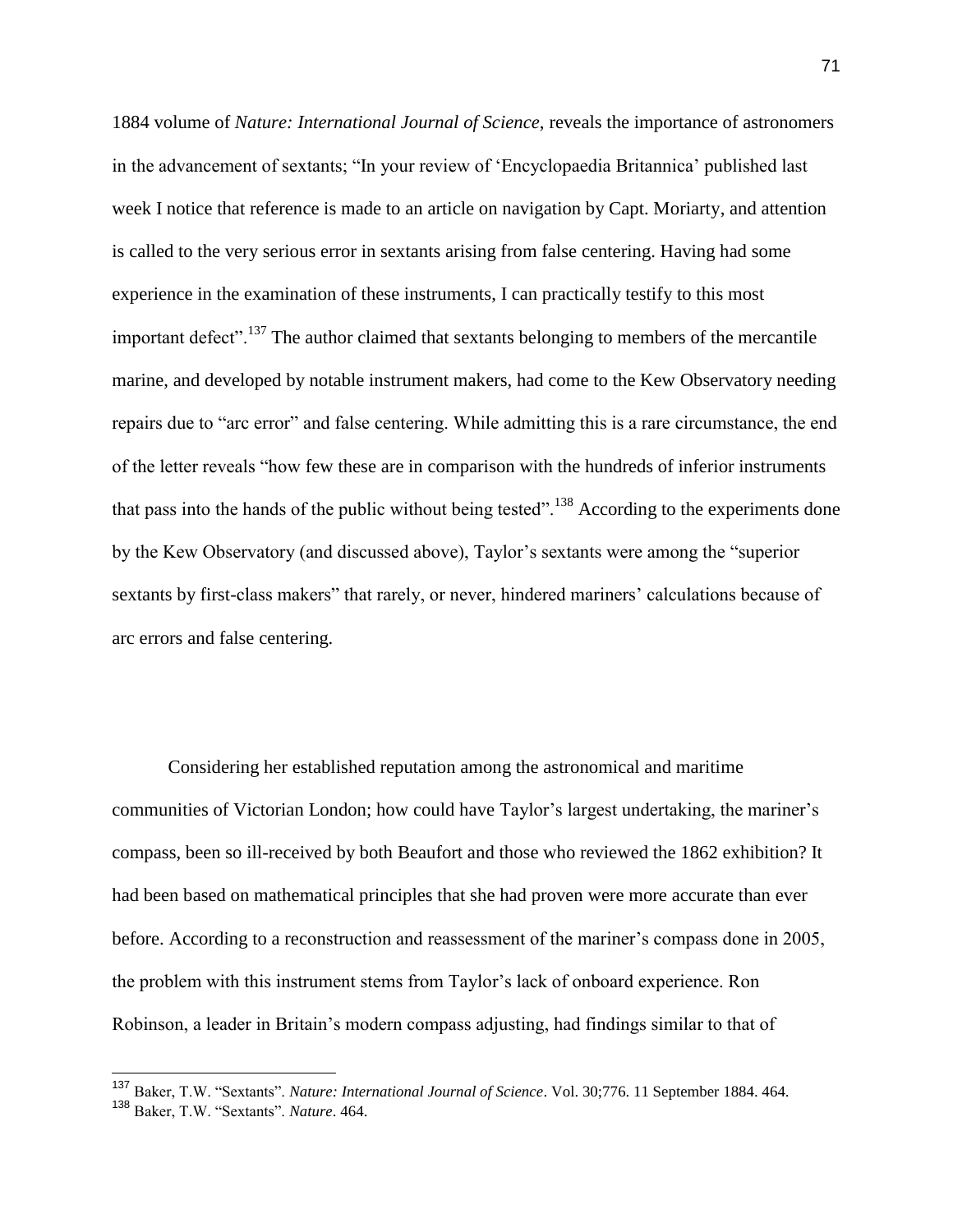Beaufort, but certainly gave Taylor more credit for the ingenuity and talent she exhibited in creating this instrument. After having trouble recreating the instrument (patents during that time often left out small details to inhibit others from stealing the work and ideas of others), Robinson concludes that when built to her specifications, the mariner's compass would in fact work: "There is no part of her written instructions that is fundamentally flawed. She followed the laws of geometry absolutely. It's clear to me that she had an absolute and clear grasp of her subject: total–sufficient to write competently about it. I am unaware of any serious holes that were poked in her theory". $139$ 

The only shortcoming mentioned by Robinson in his reassessment of Taylor's invention is that she did not take into account the conditions experienced by men at sea, and the abilities that they themselves held. This may support Beaufort's original finding, but Robinson is clearer about why this was not the right time to introduce the compass to English mariners when he states "With the arrival of steamships, apart from the ship rolling and pitching, you have a reasonable platform from which to make your observations. But with a sailing ship–when the sails are full–it's a different matter, and you don't have the advantage of electric light".<sup>140</sup> Had this invention come at a later date, when steamships were more plentiful and therefore provided more stability on the water, perhaps the "clumsy fingers" Beaufort described would be better able to use an instrument more complicated than its long-used predecessors.

Since the modern assessment of the mariner's compass was conducted, a few historians have at least paid her minimum attention. W.F.J. Mörzer Bruyns and Richard Dunn do this in their recent book *Sextants at Greenwich: A Catalogue of the Mariner's Quadrants, Mariner's* 

<sup>&</sup>lt;sup>139</sup> Croucher, John S. and Rosalind F. Croucher. 2011. "Mrs. Janet Taylor's 'Mariner's Calculator': Assessment and Reassessment. *The British Journal for the History of Science* 44 no. 4: 493-507. 505.

<sup>140</sup> Croucher, John S. and Rosalind F. Croucher. "Mrs. Janet Taylor's 'Mariner's Calculator': Assessment and Reassessment. 505.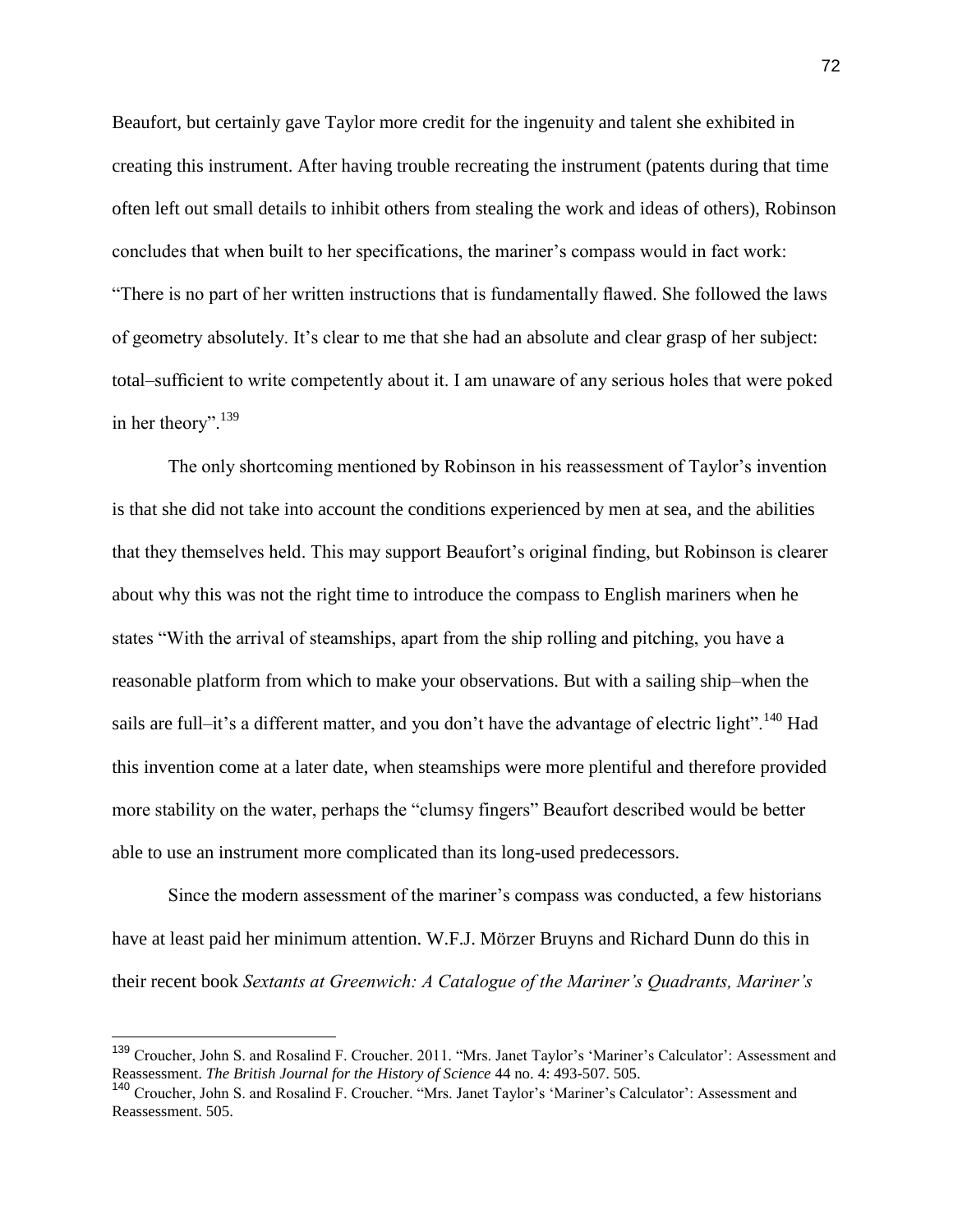*Astrolabes, Cross-staffs, Backstaffs, Octants, Sextants, Quintants, Reflecting Circles and Artificial Horizons in the National Maritime Museum, Greenwich* (2009). This book serves two purposes; it provides an overview of the history of celestial navigation and catalogues almost three hundred and fifty nautical and navigational instruments contained within Greenwich's National Maritime Museum. While Bruyns and Dunn catalogue three of Janet Taylor's nautical instruments, they only devote one sentence to her in the first section of their book, which focuses on the history of instrument making in both Europe and North America throughout the nineteenth century. When discussing the best known sextant developers in London during the mid-nineteenth century, the authors briefly note that during the same period "other London firms emerged, such as that of Elliott Brothers and that of Mrs Janet Taylor, who exhibited navigational instruments at the Great Exhibition of 1851".<sup>141</sup>

Regardless of the disputed success of her mariner's compass, Taylor was still ahead of her time, undisputedly a talented and notable instrument maker in Victorian navigation. In addition to the mariner's compass, her passion project, she would adjust a multitude of navigational instruments: compasses, sextants, quadrants, and binnacles serve as just a few examples. She would also invent other instruments that, while not as innovative to the field, were still well-received by the maritime community and utilized aboard ships. Taylor would also work in compass adjusting; she would work closely with Beaufort's successor in the Hydrographic Office, John Washington, and provide several compasses to the Admiralty throughout the last few decades of her life. Her work would leave such a mark on the maritime community throughout her career that nautical publications such as the *Liverpool Mail* would ask the

 $\overline{a}$ 

<sup>141</sup> Bruyns, W.F.J. Mörzer & Richard Dunn. 2009. *Sextants at Greenwich: A Catalogue of the Mariner's Quadrants, Mariner's Astrolabes, Cross-staffs, Backstaffs, Octants, Sextants, Quintants, Reflecting Circles and Artificial Horizons in the National Maritime Museum, Greenwich*. Oxford: Oxford University Press. 323 pp. 63.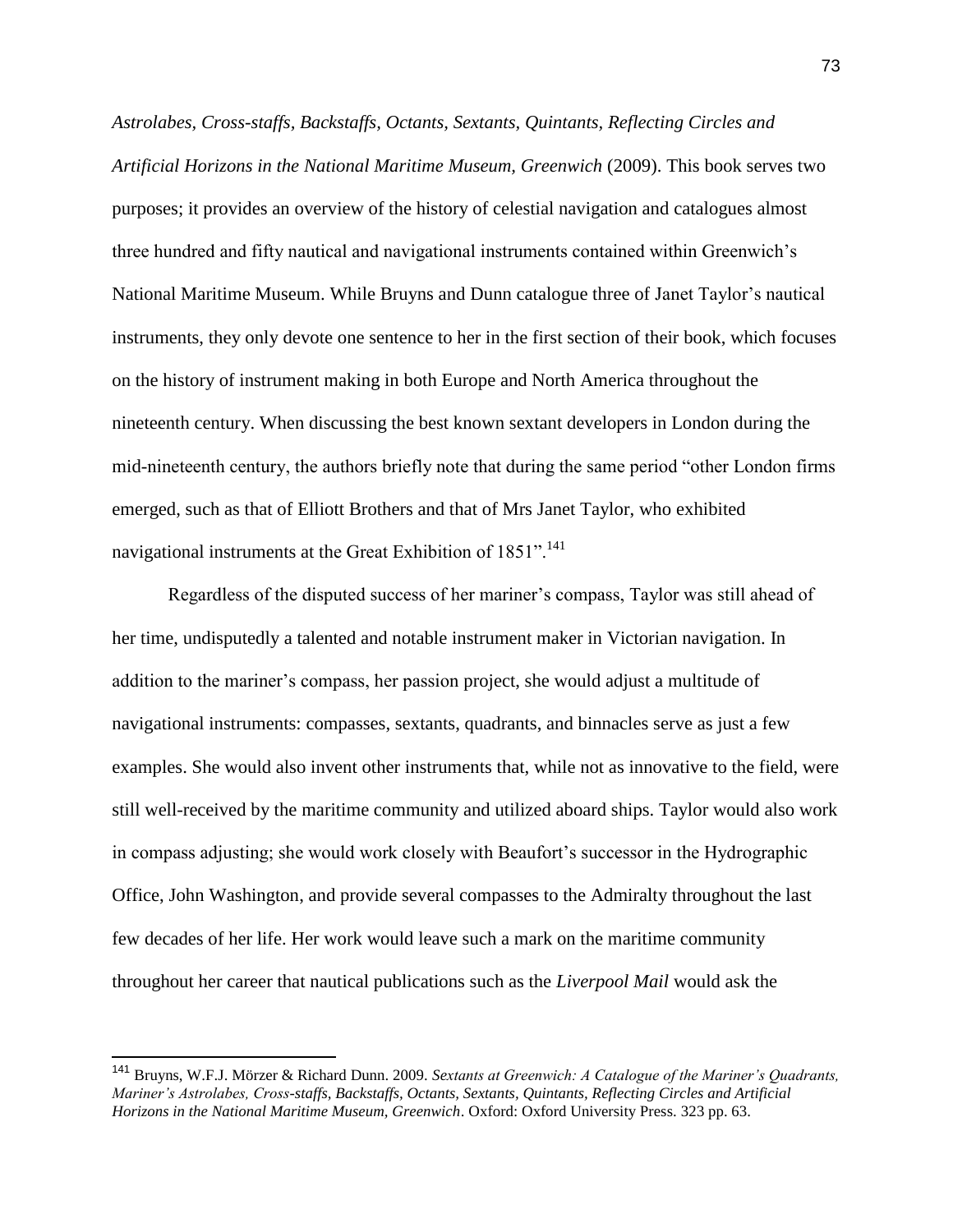question "What acknowledgement has been made to her by our government?".<sup>142</sup> This question was posed by the *Liverpool Mail* in 1837, shortly after the third edition of Taylor's *The Principles of Navigation Simplified* was published, and also shortly after she was awarded a medal by the King of Holland for this book. It would take two decades for this question to be answered, when in January of 1860, Janet Taylor finally receives an annual pension from the Admiralty; £50.

<sup>&</sup>lt;sup>142</sup> Croucher, Rosalind F. and John S. Croucher. "Mrs Janet Taylor and the Civil List Pension-a Claim to Recognition by Her Country." *Women's History Review* 21, no. 2 (2012): 253-280.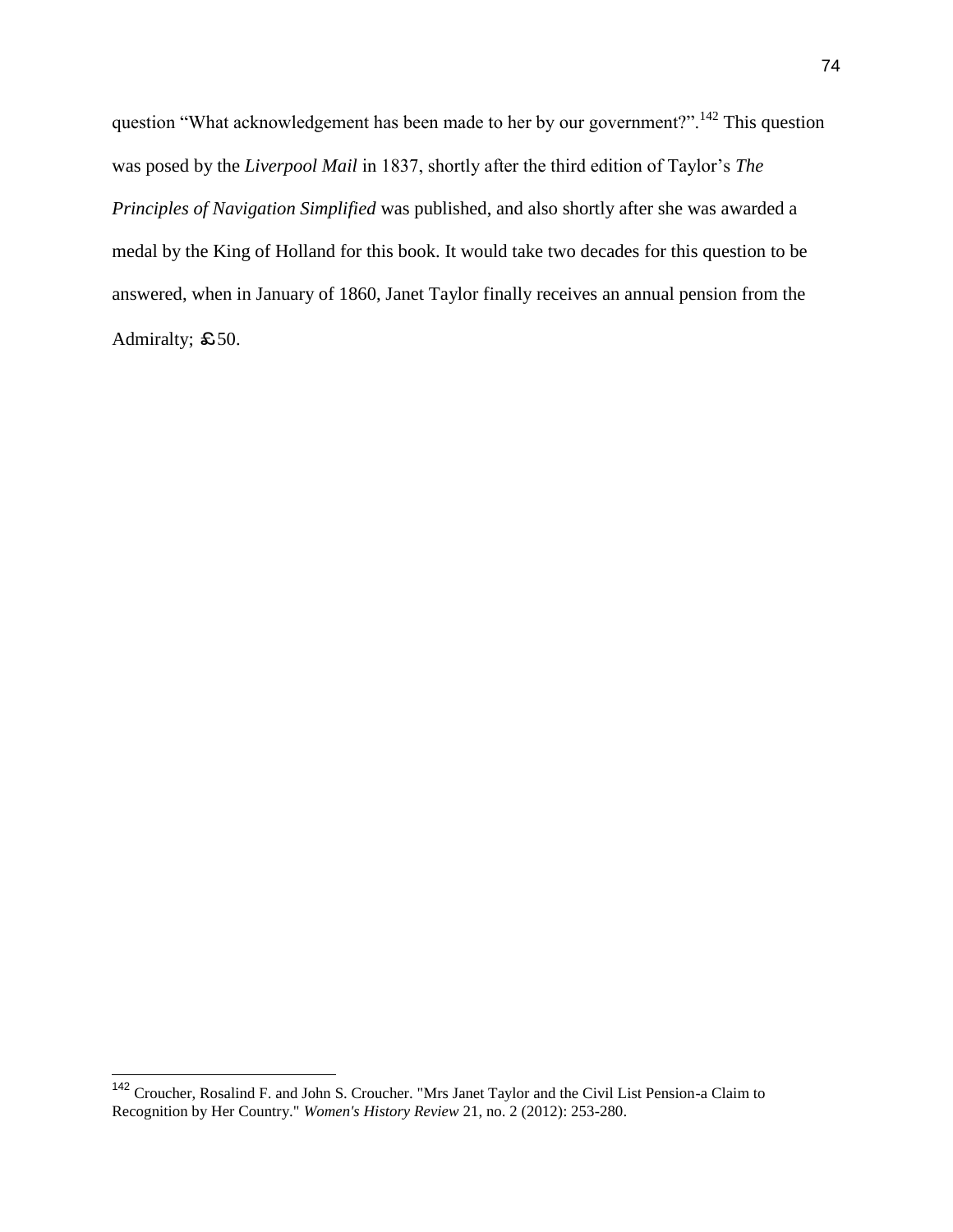#### **Conclusion**

Janet Taylor's accomplishments are wide ranging, but her work was contained to the field of navigation and maritime practices. Her mathematical genius, combined with her writing abilities and role as an educator in maritime London allowed her to navigate the patriarchal structure of the society in which she lived. Few women were able to do what Taylor did, move fluidly between the public and private spheres existent in the Victorian era. Considering Taylor's ability to utilize her talents and create business opportunities for herself, and the industrializing nature of an expanding Great Britain, there are many avenues for further research when contextualizing Taylor within her own world.

For historians in navigational and maritime histories, a narrative such as Taylor's complicates the idea of experience being gained through the time spent physically aboard ships at sea. The ways in which mariners were gaining experience and moving through the ranks was beginning to change as education reform seeped into every Victorian industry. With these reforms came examinations and classes from the Admiralty that needed to be taken in order to advance, and Taylor was able to facilitate part of this transition. Without being physically aboard a vessel, Taylor was able to teach mariners complex subjects and concepts that made their voyages safer and their calculations simpler and more precise. Widely celebrated Admiralty and Navy members are highlighted in maritime histories of the nineteenth century, but historians have an opportunity to expand on the perspectives present during this period, to reveal the heavy influence of behind-the-scene teachers like Taylor. While this is made more difficult by the fact that Taylor did not leave many personal records of her own, the discourse she left with astronomers and Admiralty members provides a good start.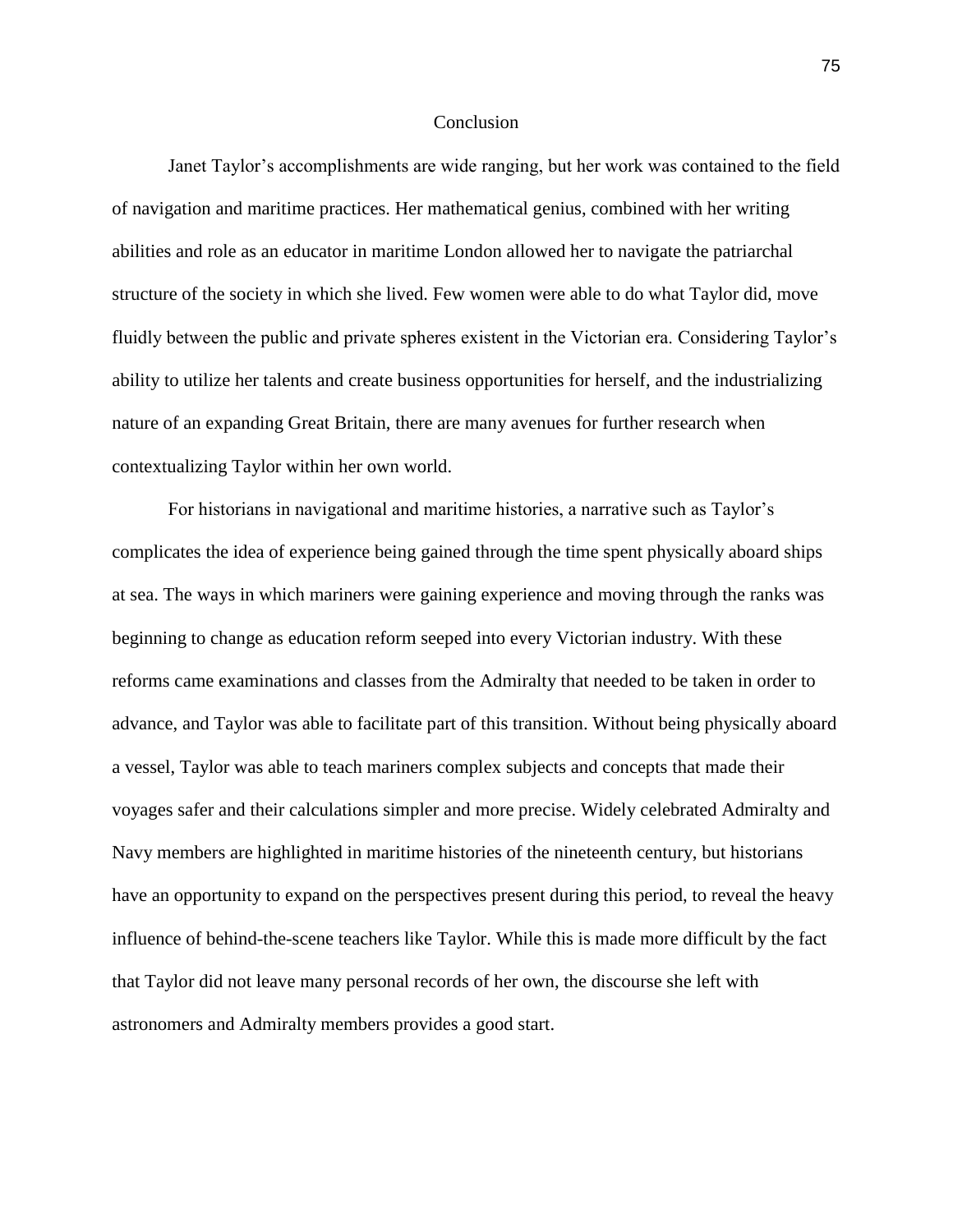Sir George Biddell Airy, Astronomer Royal and associate to the Admiralty, serves as a good example of how Taylor created a reputation for herself and conveyed her expertise through only paper and pen. Airy was skeptical of Taylor's work upon her first letter to him in the early 1850's, which espoused the success of using his calculations in her own experiments. By 1854, this image of Taylor in Airy's mind would change drastically after a detailed letter correspondence in which Taylor explained how she had conducted hundreds of experiments with ships on the Thames, and how each of these experiments had supported principles developed by Airy but deemed controversial by many common mariners (who were often inclined to stick to their tried-and-true methods of navigation). One of the last letters of this conversation, from Taylor to Airy, concretely proved to Airy the credibility and influence of the woman who independently ran a nautical academy in the Minories, the maritime hub of Victorian London.

The Crouchers, in *Mistress of Science*, provide the 1854 letter that persuaded Airy of Taylor's knowledge and talent. There are several sections of this letter (a couple pages in length) where Taylor conveys her expertise that would have impressed Airy. The first appears at the very beginning of the letter, in which Taylor reveals the scope of her experiments, and their fantastic success:

Since my last communication with you on this subject (I think 1846) we have had some hundreds of iron vessels of all sizes through our hands. We have swung them and adjusted their compasses according to the valuable directions you then gave me, and *we have not had one failure*, and I can name amongst the entire fleet nearly all the largest steam ships and sailing vessels which have left the Thames.<sup>143</sup>

<sup>143</sup> Croucher, John S. and Rosalind F. Croucher. 2016. *Mistress of Science: The Story of the Remarkable Janet Taylor, Pioneer of Sea Navigation* Amberley Publishing. 203.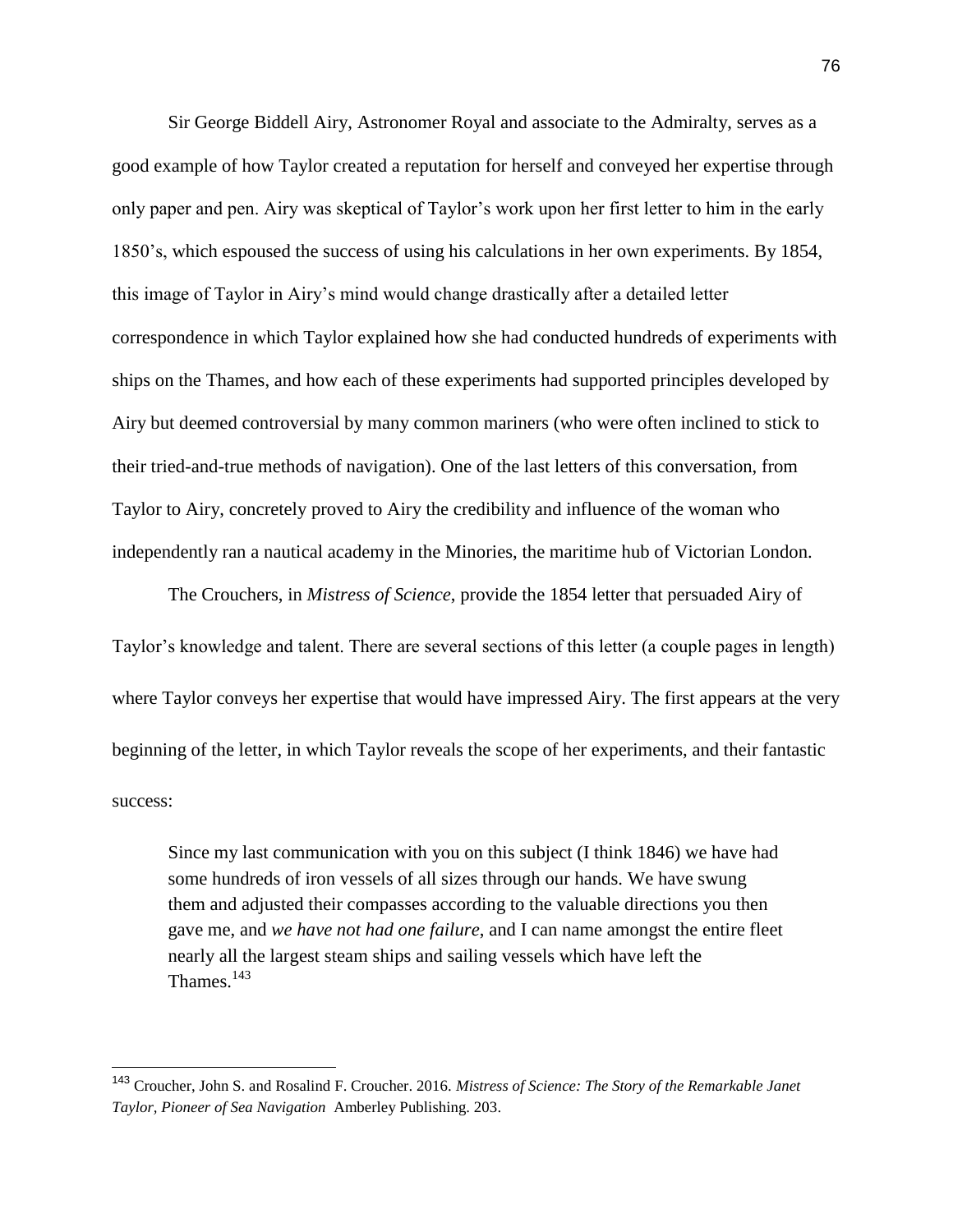There are several parts of this letter introduction that would have caught Airy's eye, and interest. The first is the fact that Taylor's experiments have included "hundred of iron vessels of all sizes", proving two things; the fact that a large number of mariners have entrusted their ships to Taylor's temporary possession, and that she has proved her principles using a variety of vessels. She then shows her support of his work, having claimed to use it to conduct her own experiments. Having used his principles and finding her well-conducted experiments so successful, Airy would have no choice but to take Taylor seriously. To further establish herself as a notable name in the maritime community, Taylor would end this letter with a friendly reminder that it was her firm that had "adjusted all the large Iron Steamers that made the first voyages Round the World, and to India and back- no fault was found with the compasses and Captain Hyde of the 'Argo' expressed himself much satisfied with their working both out and home".<sup>144</sup> These letters are representative of many conversations between Taylor and other notable names within the maritime community of Victorian England.

Women's history also has potential as a future methodology in examining Taylor's movement between the public and private spheres, and the patriarchal structure at large, of the world in which she lived. As England began to expand, in industry, commercialization, and imperial or military conquest, opportunities were created in which gender was deemed less important than technological advancements and inventions that could aid the nation in its growth.

<sup>144</sup> Croucher, John S. and Rosalind F. Croucher. 2016. *Mistress of Science*. 205.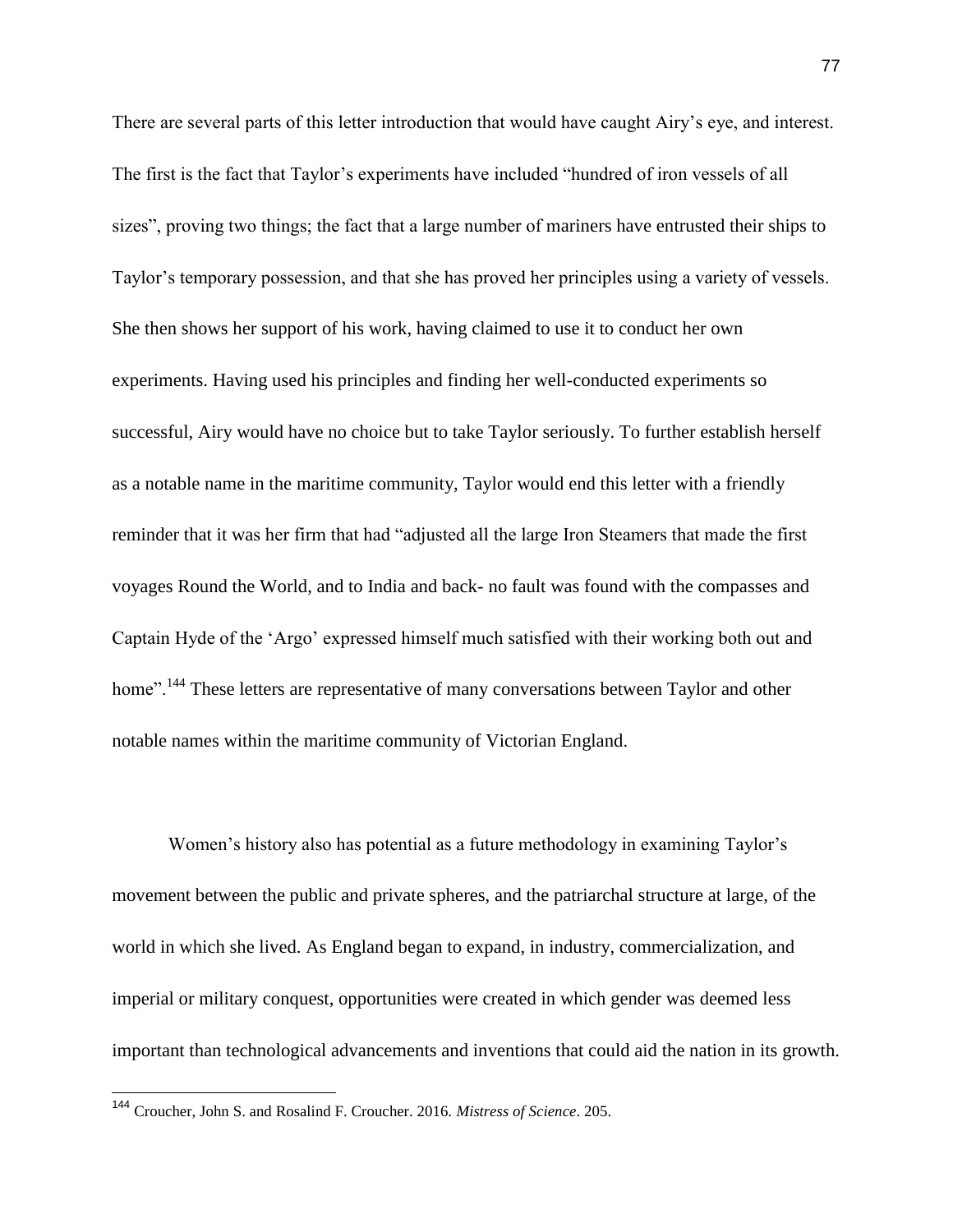Taylor was able to use this environment to her advantage, creating careers that required her extensive knowledge and mathematical talent. She turned her talents into business opportunities, turned those opportunities into lifelong careers, and gained the respect of the people and organizations most important to her field; Victorian maritime practices. Developing a career as a woman author was hard enough during the Victorian period, let alone establishing oneself as a female educator (in charge of one's own establishment), or instrument maker of all things maritime; topics that were considered to be discussed or written about by a predominantly male demographic. However, Taylor was able to navigate these gender-based restrictions and not only create nautical tools or write a plethora of books on a myriad of subjects related to maritime and navigational practices, but make all of this digestible for the common mariner as long as they attended one of her two nautical academies.

While Taylor was given a considerable amount of recognition for her work throughout her life, following her death, and even today, her recognition is often undermined by comparing her to other notable women in nineteenth century astronomy. The woman she is most often compared to is Mary Somerville. Somerville, who lived and worked in Scotland during the same time as Taylor in London. Somerville's fields of expertise coincided with Taylor's, including mathematics, astronomy, education, and writing, but whereas Taylor would apply her skills to maritime and navigational principles, Somerville confined her experiments and publications to astronomy and, occasionally, magnetism. Also like Taylor, Somerville would establish herself using her career as an author, but this career would not last nearly as long. According to historian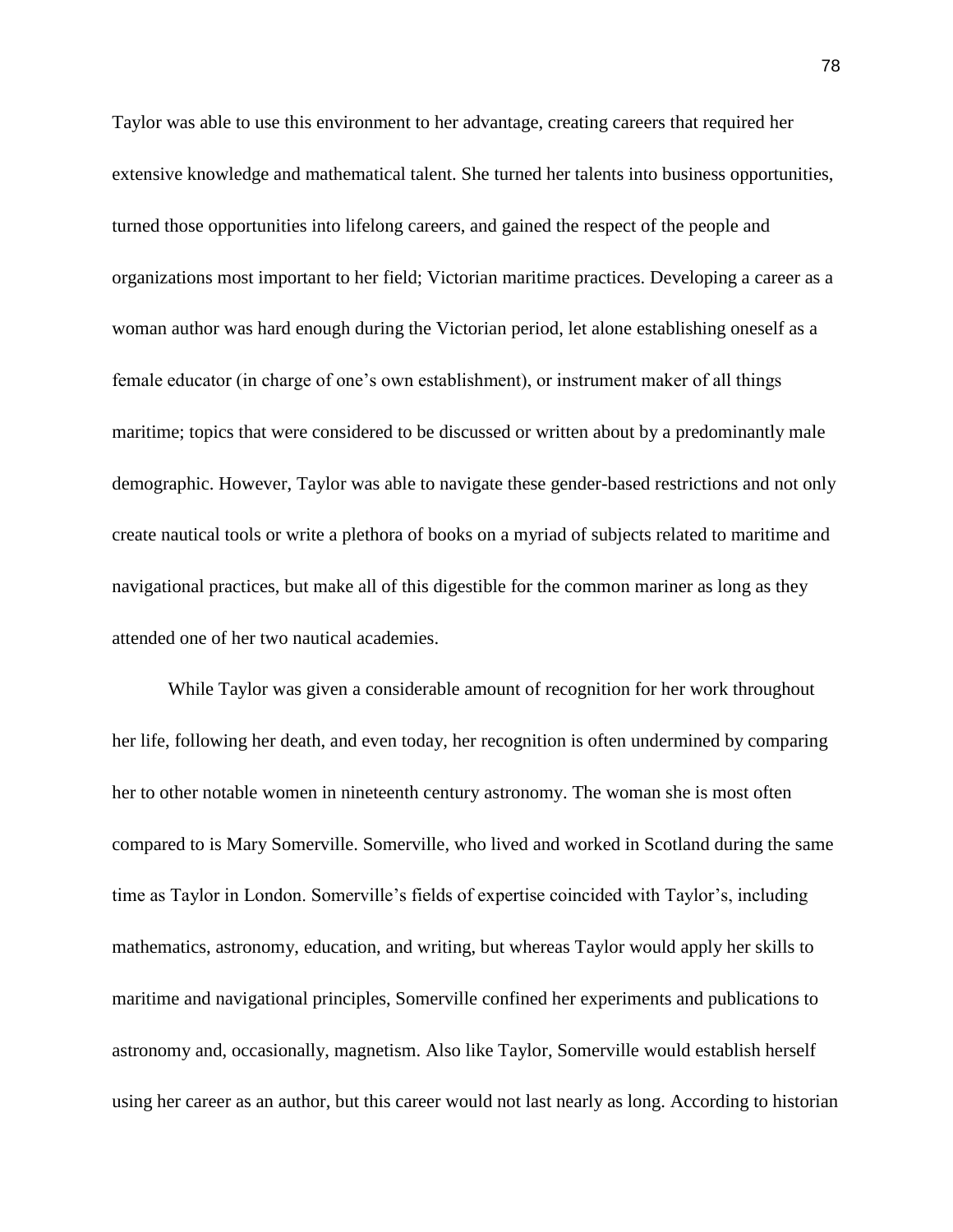Mary Bruck, "her two brilliantly successful books, *Mechanism of the Heavens* and *The Connexion of the Physical Sciences*, and the essay on comets, all published between 1831-1835, represent Mary Somerville's short but intensely productive period".<sup>145</sup> These works would establish Somerville as an astronomer; she would be one of the first two women to be inducted into the Royal Astronomical Society in 1835. Both women would receive considerable praise for their works and would use their roles as educators to influence the society in which they lived.

Today, works such as Mary Bruck's *Women in Early British and Irish Astronomy* (2009) and Marilyn Bailey Ogilvie and Joy Dorothy Harvey *The Biographical Dictionary of Women in Science: L-Z* (2000) lump these two women together as mathematicians and astronomers, occasionally as authors. But as influential as these women were in these fields, they must be given more justice historiographically; they must be distinguished from each other because they definitely pursued their career goals in individual and unique ways. Taylor differed significantly from Mary Somerville, for example, in her pursuit and success in becoming not only an author, but also a publisher and instrument inventor.

Historically, we celebrate men like John Hadley and John Campbell for their maritime breakthroughs; but there was one woman, Janet Taylor, whose role as an educator, author, and instrument maker had a major impact on both Victorian maritime practices and even navigation today. Taylor was an excellent mathematician that adjusted the calculations used to find locations at sea, by taking into account the spheroidal shape of the earth; until her work, these

<sup>145</sup> Bruck, Mary. 2009. *Women in Early British and Irish Astronomy: Stars and Satellites*. New York: Springer. 81.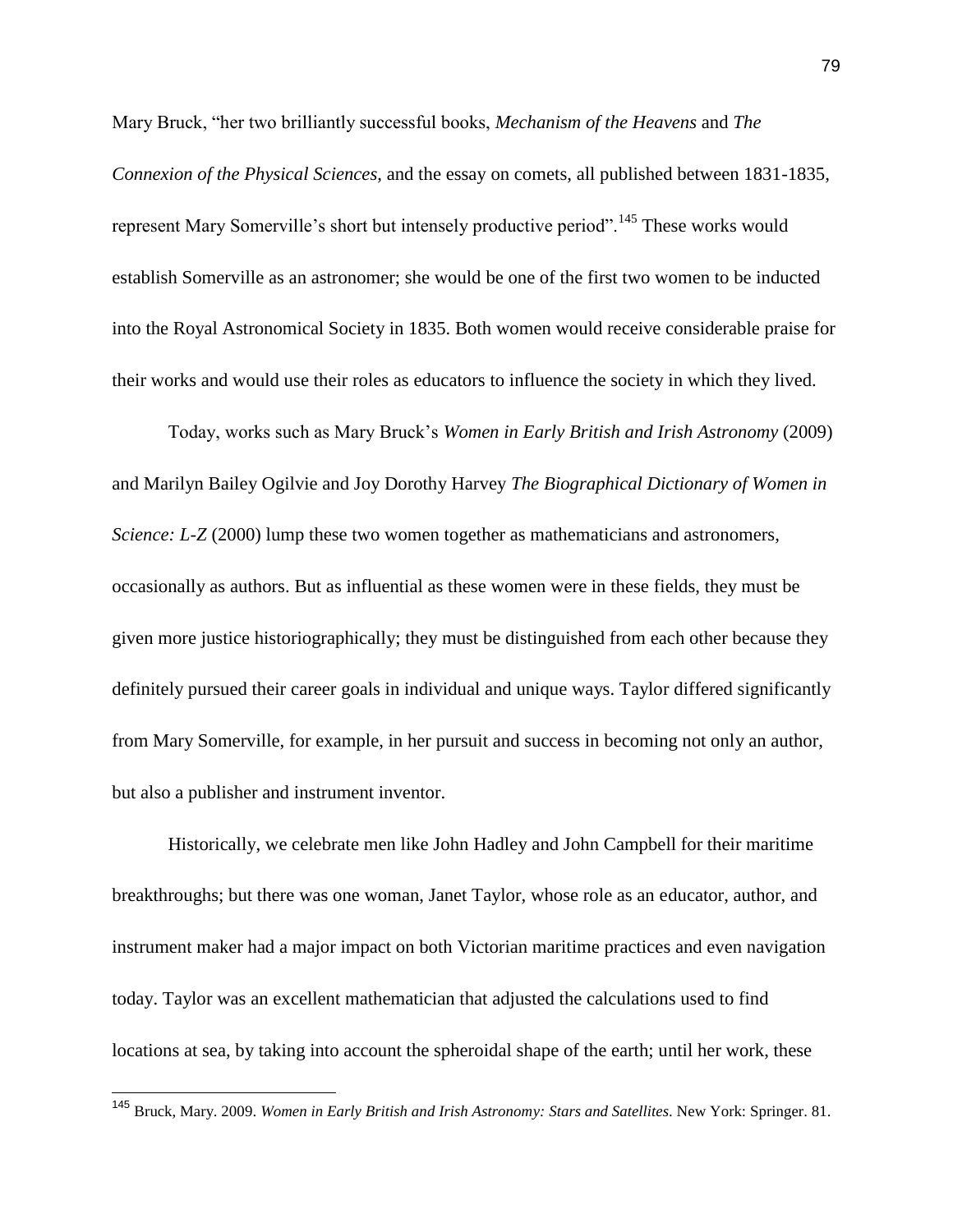mathematical principles had portrayed the earth as being perfectly spherical, creating an inevitable margin of error. Her mathematical genius, and her ability to write and educate in a way that made this math attainable to the common mariner, gained her substantial credibility among the most notorious maritime organizations to exist during the Victorian era. However, her influence has been largely disregarded by maritime historians. The innovative and influential contributions Janet Taylor made to Victorian navigation and maritime practices raises one central question: why has she not been given due credit?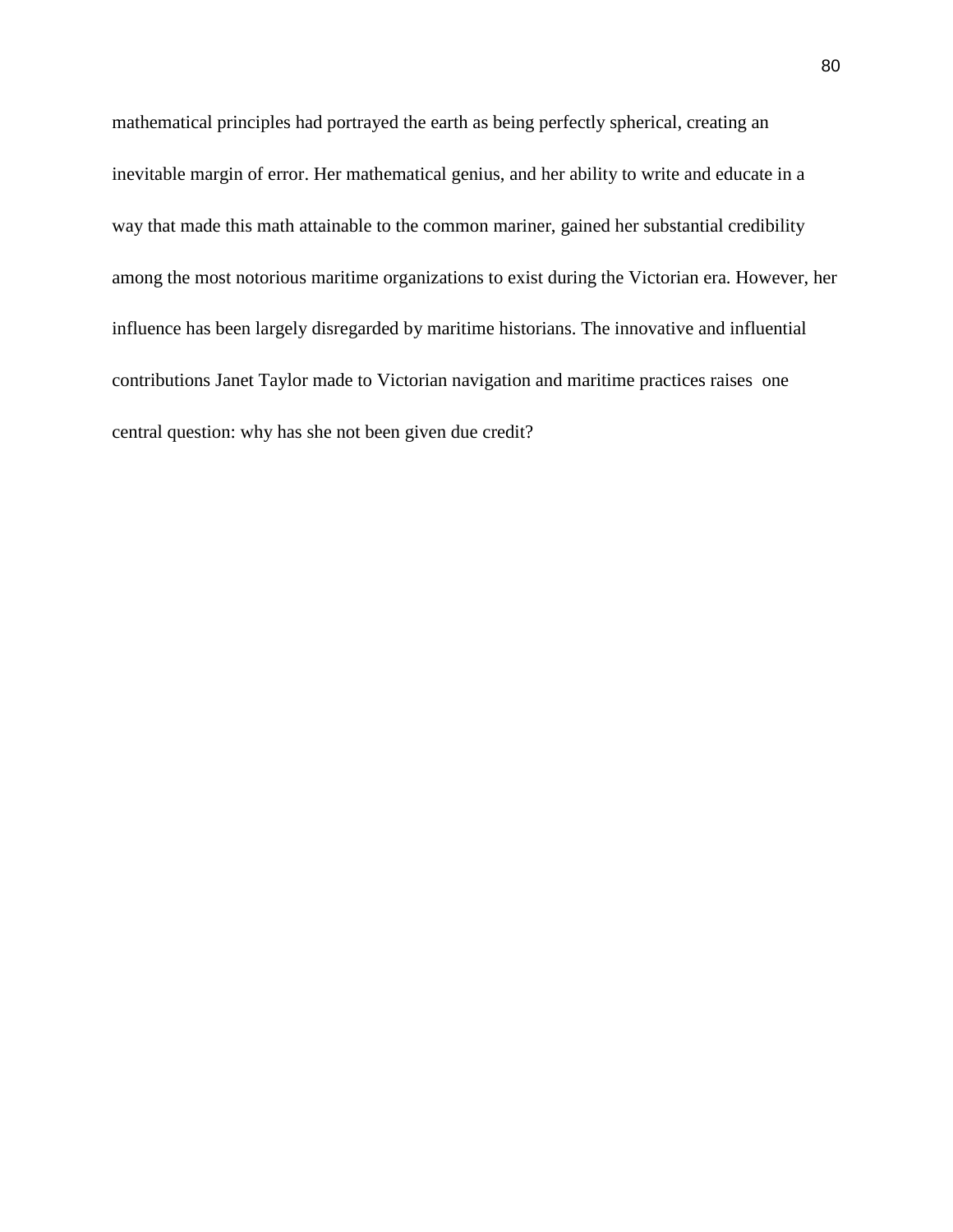# Bibliography

# **Histories on Janet Taylor and Women in Navigation**

Alger, K.R. *Mrs. Janet Taylor "Authoress and Instructress in Navigation and Nautical Astronomy" (1804-1870).* London: LLRS Publications. 1982. pp. 1–23

Bruck, Mary. *Women in Early British and Irish Astronomy: Stars and Satellites*. New York: Springer. 2009.

Cordingly, David. *Women Sailors and Sailors' Women: An Untold Maritime History*. New York, Random House: 2001. 386 pp.

Creighton, Margaret S., 1949, and Lisa Norling. 1996. *Iron men, wooden women: Gender and seafaring in the atlantic world, 1700-1920*. Baltimore: Johns Hopkins University Press.

Croucher, John S. *"A science which cannot fail to elevate and purify the heart": the life and times of Janet Taylor and her role in the development of sea navigation*. Dissertation manuscript. Division of Humanities, Department of Modern History: Macquarie University. 2004.

Croucher, John & Rosalind F. Croucher. "Compasses and Sinking Ships: Mrs. Janet Taylor's Contribution in the Compass Adjusting Controversy of Mid-Nineteenth Century England". *International Journal of Maritime History* Vol. 30(2): 234-251. May 2018.

Croucher, John S. "Taylor made for chart success in a realm of men: 1 all-round country edition". *The Australian*. 21 July 2004. p. 34.

Croucher, John S. and Rosalind F. Croucher. 2016. *Mistress of Science: The Story of the Remarkable Janet Taylor, Pioneer of Sea Navigation* Amberley Publishing.

Croucher, Rosalind F. and John S. Croucher. "Mrs Janet Taylor and the Civil List Pension-a Claim to Recognition by Her Country." *Women's History Review* 21, no. 2 (2012): 253-280.

Croucher, John S. and Rosalind F. Croucher. 2011. "Mrs. Janet Taylor's 'Mariner's Calculator': Assessment and Reassessment. *The British Journal for the History of Science* 44 no. 4: 493-507.

Doe, Helen. *Enterprising Women and Shipping in the Nineteenth Century*. Woodbridge: Boydell Press. 2009. 272 pp.

Doe, H. (2009). "Travelling by staying at home Women in westcountry ports and their overseas connections in the nineteenth century". *Journal Of Transport History*, *30*(2), 183-199.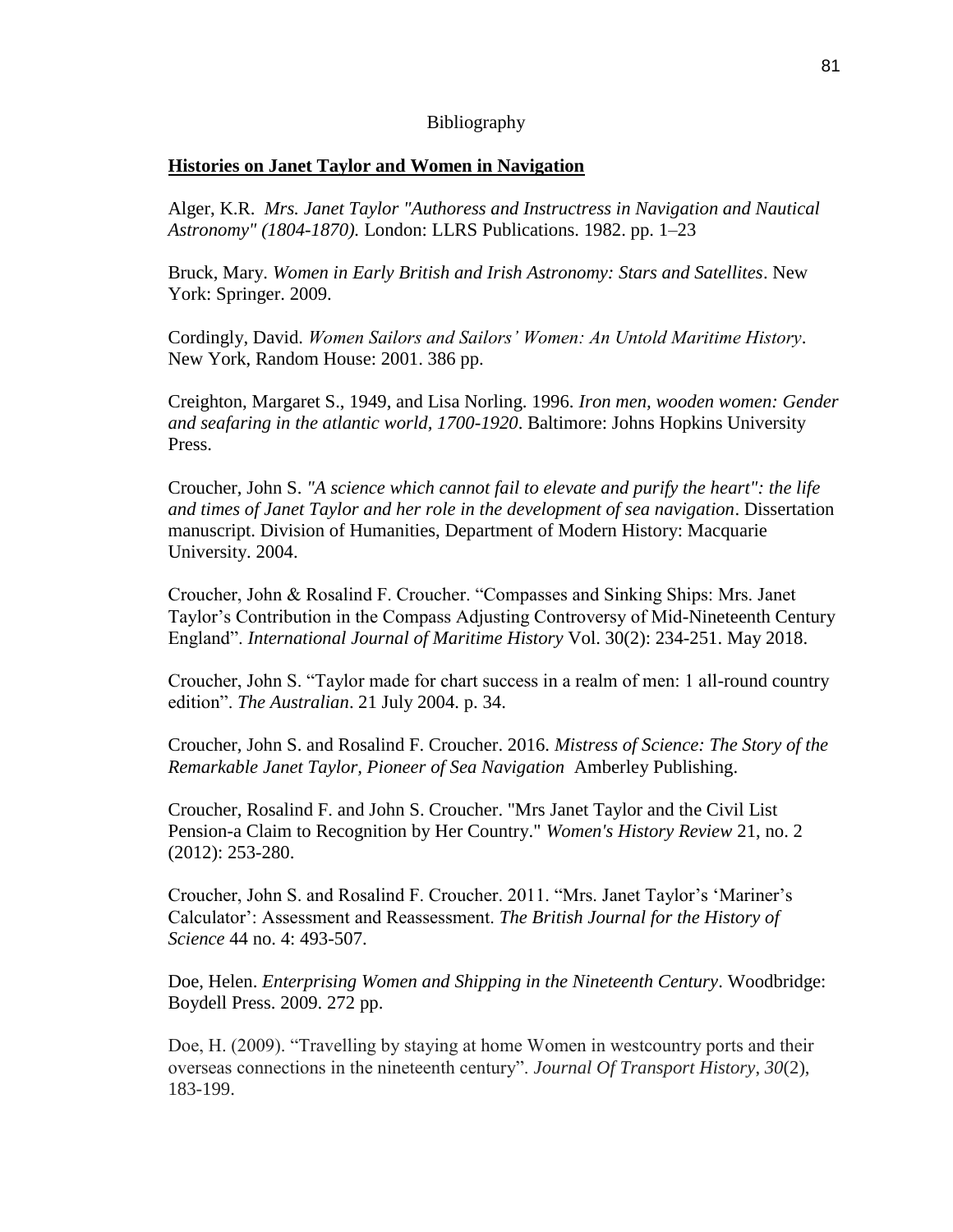Gleadle, Kathryn. "'The Riches and Treasures of Other Countries': Women, Empire, and Maritime Expertise in Early Victorian London". *Gender and History*. 25, no. 1. 7-26. 2013.

Hannam, June. 2008. "Women's history, feminist history". The Institute of Historical Research: University of London[.](http://www.history.ac.uk/makinghistory/resources/articles/womens_history.html) [http://www.history.ac.uk/makinghistory/resources/articles/womens\\_history.html](http://www.history.ac.uk/makinghistory/resources/articles/womens_history.html)

Ogilvie, Marilyn, Joy Harvey, & Margaret Rossiter. 2000. *The Biographical Dictionary of Women in Science: Pioneering Lives from Ancient Times to the Mid-20th Century*. New York: Routledge.

Rose, Laura. *Poppy's with Honour*. AuthorHouse. 2014.

Scott, Joan W. "Gender: A Useful Category of Historical Analysis." *The American Historical Review* 91, no. 5. 1986. 1053-1075.

Stanley, Jo. "And after the cross-dressed cabin boys and whaling wives? Possible futures for women's maritime historiography". Journal of Transport History, 23(1), 9 (2002)[.](http://web.b.ebscohost.com.ezproxy.lib.vt.edu/ehost/pdfviewer/pdfviewer?vid=11&sid=df22c5fe-056c-4209-bd90-503560e7a276%40pdc-v-sessmgr01) [http://web.b.ebscohost.com.ezproxy.lib.vt.edu/ehost/pdfviewer/pdfviewer?vid=11&sid=d](http://web.b.ebscohost.com.ezproxy.lib.vt.edu/ehost/pdfviewer/pdfviewer?vid=11&sid=df22c5fe-056c-4209-bd90-503560e7a276%40pdc-v-sessmgr01) [f22c5fe-056c-4209-bd90-503560e7a276%40pdc-v-sessmgr01](http://web.b.ebscohost.com.ezproxy.lib.vt.edu/ehost/pdfviewer/pdfviewer?vid=11&sid=df22c5fe-056c-4209-bd90-503560e7a276%40pdc-v-sessmgr01)

Stanley Jo. *From Cabin 'Boys' to Captains: 250 Years of Women at Sea*. Stroud: The History Press. 2016. 304 pp.

#### **Nautical/Navigational Histories**

Bruyns, W.F.J. Mörzer & Richard Dunn. 2009. *Sextants at Greenwich: A Catalogue of the Mariner's Quadrants, Mariner's Astrolabes, Cross-staffs, Backstaffs, Octants, Sextants, Quintants, Reflecting Circles and Artificial Horizons in the National Maritime Museum, Greenwich*. Oxford: Oxford University Press. 323 pp.

Hewson, J.B. *The History of the Practice of Navigation*, Second Edition. Glasgow: Brown, Son & Ferguson Ltd. 1983.

Jeans, Peter D. *Seafaring Lore and Legend: A Miscellany of Maritime Myth, Superstition, Fable, and Fact*. International Marine/McGraw Hill. 2004. 87.

Kemp, Peter (ed.). *The Oxford Companion to Ships and the Sea*. London: Paladin. 1979.

Mayo, Walter H. *The Trinity House, London, Past And Present.* London: Smith, Elder & co., 1905. 10.

Milne, Graeme J. *North-East England, 1850–1914: The Dynamics of a Maritime– Industrial Region*. Woodbridge: Boydell Press. 2006. 230 pp.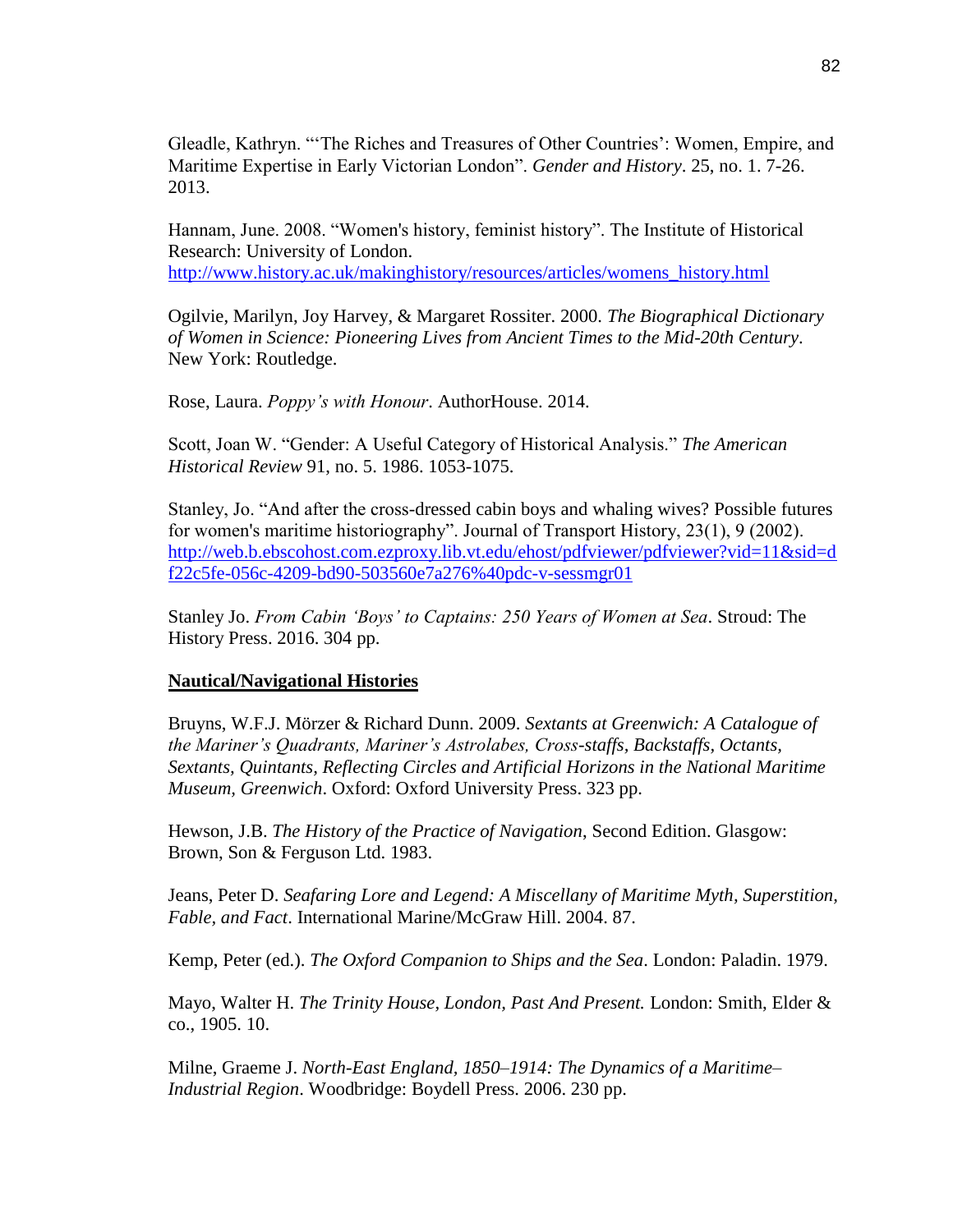Moore, Peter. To be published. *Endeavour: The Ship That Changed the World*. Farrar, Straus and Giroux. 432 pp.

Morriss, Roger. *The Foundations of British Maritime Ascendancy: Resources, Logistics and the State, 1755-1815*. Cambridge: Cambridge University Press. 2011.

Parkinson, Roger. *The Late Victorian Navy: The Pre-Dreadnought Era and the Origins of the First World War*. Rochester, Woodbridge: Boydell Press. 2008. 323 pp.

Payne, Anthony. "Richard Hakluyt: London's Role in Navigation and Discovery". Museum of London, Gresham College. 28 January 2009[.](https://www.gresham.ac.uk/lectures-and-events/richard-hakluyt-londons-role-in-navigation-and-history) [https://www.gresham.ac.uk/lectures-and-events/richard-hakluyt-londons-role-in](https://www.gresham.ac.uk/lectures-and-events/richard-hakluyt-londons-role-in-navigation-and-history)[navigation-and-history](https://www.gresham.ac.uk/lectures-and-events/richard-hakluyt-londons-role-in-navigation-and-history)

Pietsch, T. (2015). The Victorian Empire and Britain's Maritime World, Edited by Miles Taylor. *Journal Of Imperial & Commonwealth History*, *43*(2), 363-365.

Raugh, Harold E. *The Victorians at War, 1815-1914: An Encyclopedia of British Military History*. Oxford: ABC-CLIO. 2004. 5.

Rodger, N.A.M. *The Command of the Ocean: A Naval History of Britain, 1649-1815, Volume 2*. New York: W.W. Norton & Company. 2004.

Rodger, N.A.M. *The Wooden World: An Anatomy of the Georgian Navy*. London: Collins. 1986.

Taylor, Miles. *The Victorian Empire and Britain's Maritime World, 1837–1901: The Sea and Global History*. Basingstoke: Palgrave Macmillan. 2013. 195 pp.

Winter, Alison. "Compasses all Awry: The Iron Ship and the Ambiguities of Cultural Authority in Victorian Britain". *Victorian Studies* 38(1): 69-99. 1994. 70.

Winton, John. *Hurrah for the Life of a Sailor: Life on the Lower-Deck of the Victorian Navy*. London: Joseph. 1977.

### **Maritime & Technology: Victorian Period**

Cotter, Charles H. *A history of the navigator's sextant*. Glasgow. 1983.

Croarken, M. "Tabulating the Heavens: Computing the Nautical Almanac in 18th-Century England." *IEEE Annals of the History of Computing* 25, no. 3. 2003. 48-61.

David, Andrew. "The Emergence of the Admiralty Chart in the Nineteenth Century". *Symposium on "Shifting Boundaries": Cartography of the 19th and 20th Centuries.* ICA Commission on the History of Cartography. 2008.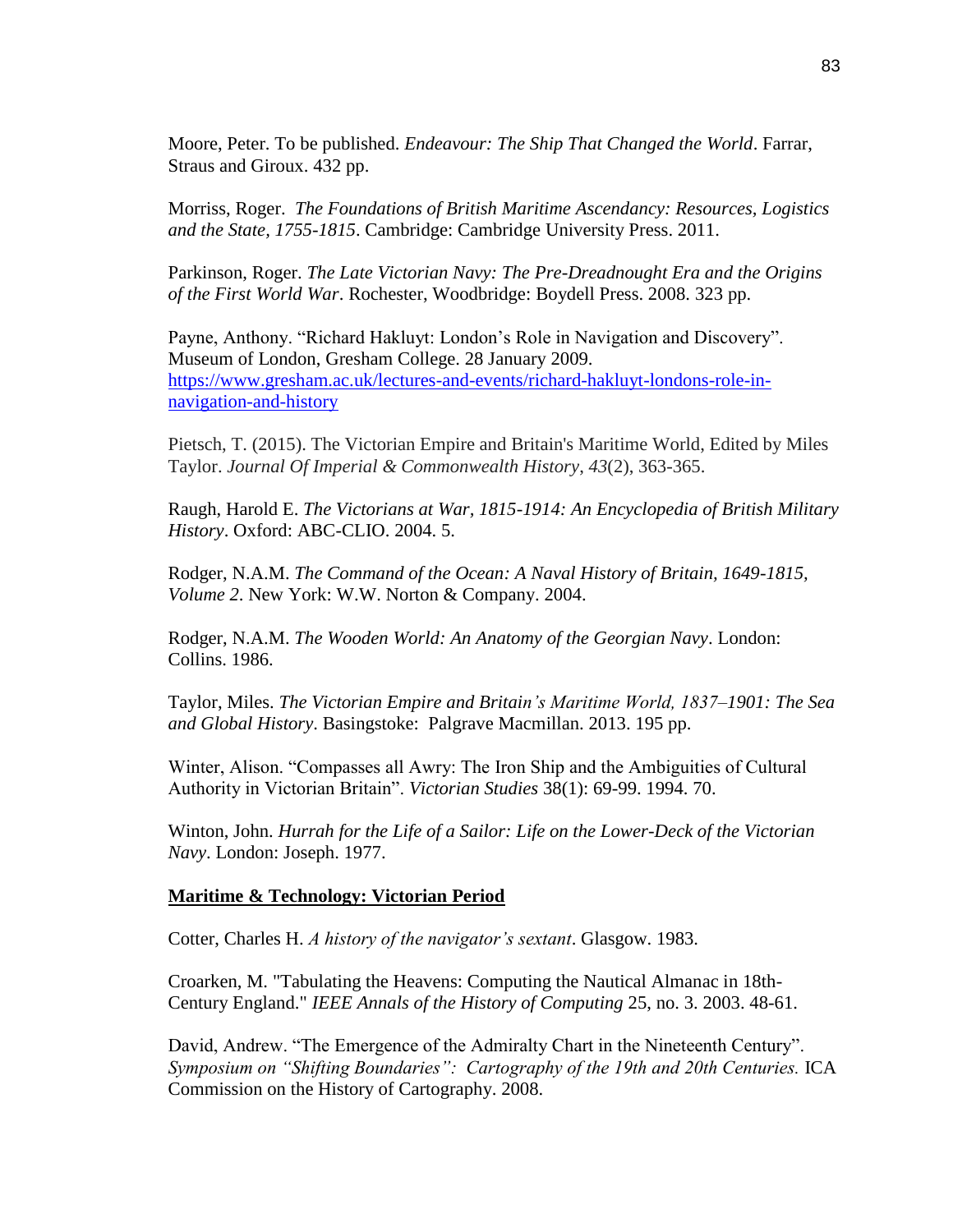Evans, David. *Building the Steam Navy: Dockyards, Technology and the Creation of the Victorian Battle Fleet, 1830-1906*. London: Conway Maritime. 2004. 208 pp.

Forbes, E.G. *The Birth of Scientific Navigation: the Solving in the 18th Century of the Problem of Finding Longitude at Sea*. London: National Maritime Museum. 1974.

Gray, H. "East End, West End: Science Education, Culture, and Class in Mid-Victorian London". *Canadian Journal of History* 32. 1997. pp. 153-183.

Howse, Derek. *Greenwich Time and the Discovery of the Longitude*. Oxford: Oxford University Press. 1980.

Jerchow, Friedrich. *From Sextant to Satellite Navigation. 1837-1987, 150 years*. Hamburg: C. Path. 1987. 144 pp.

Patterson, E.C. *Mary Somerville and the Cultivation of Science, 1815-1840*. The Hague: Martinus Nijhoff Publishers. 1983.

Picard, Lisa. 14 October 2009. "Victorian Britain: The Great Exhibition". British Library[.](https://www.bl.uk/victorian-britain/articles/the-great-exhibition) <https://www.bl.uk/victorian-britain/articles/the-great-exhibition>

Williams, J.E.D. *From Sails to Satellites: the origin and development of navigational science*. Oxford: Oxford University Press. 1992. 320 pp.

#### **Education, Family & Gender: Victorian Period**

Anishanslin, Zara. *Portrait of a Woman in Silk: Hidden Histories of the British Atlantic World*. Yale University Press. 2016. 79.

Auerbach, Sascha. "'A Right Sort of Man': Gender, Class Identity, and Social Reform in Late-Victorian Britain." *Journal of Policy History* 22, no. 1 (January 2010): 64–94.

Boone, Joseph Allen. 1984.. "Wedlock as Deadlock and Beyond: Closure and the Victorian Marriage Ideal." *Mosaic: A Journal for the Interdisciplinary Study of Literature* 17, no. 1. 65-81. 66.

Fletcher, S. *Feminists and bureaucrats: a study in the development of girls' education in the nineteenth century*. Cambridge: Cambridge University Press. 1993.

Gordon, Eleanor & Gwyneth Nair. "Domestic Fathers and the Victorian Parental Role". *Women's History Review* 15(4): 551-559. 2006. 555-6.

Gorham, Deborah. 2012. *The Victorian Girl and the Feminine Ideal*. New York. Routledge Library Editions: Women's History. 238 pp. 4.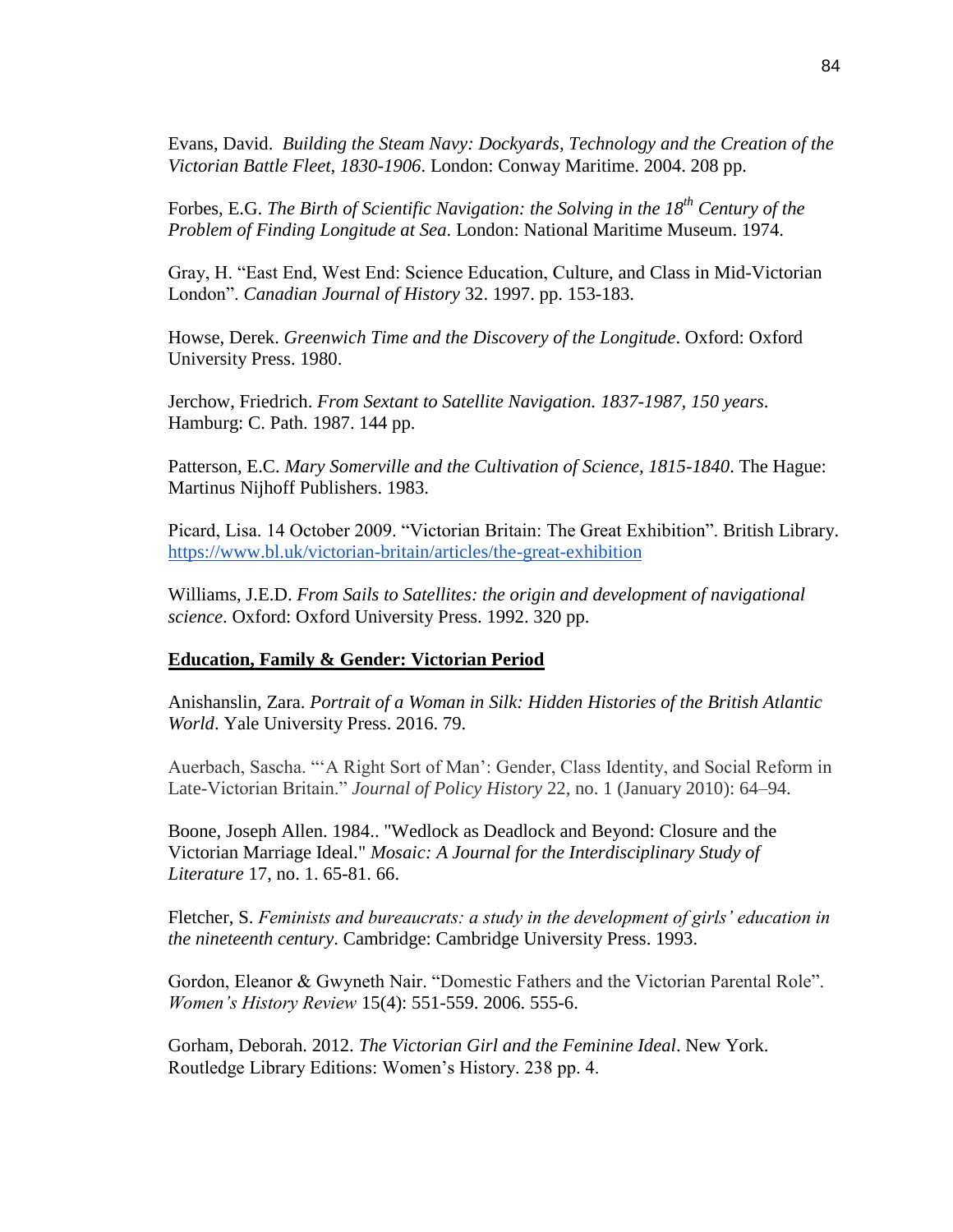Heffer, Simon. "Founding Mothers". *New Statesman* 142 (5179). 30-33. 2013. 30.

Kennerley, Alston. "Writing the History of Merchant Seafarer Education, Training and Welfare: Retrospect and Prospect". *The Northern Mariner* XII (2): 1-21. 2002.

Morgan, Simon. 2007. *A Victorian Woman's Place: Public Culture in the Nineteenth Century*. New York. Taurus Academic Studies. 270 pp.

Musgrove, F. 1959. "Middle-Class Education and Employment in the Nineteenth Century". *The Economic History Review, 12*(1), new series, 99-111. 99.

Nelson, Claudia. 2007. *Family Ties in Victorian England*. Greenwood Publishing Group. 196 pp.

Perkin, Joan. *Victorian Women*. New York University Press. 1993. 32.

Peterson, M. Jeanne. "The Victorian Governess: Status Incongruence in Family and Society". *Victorian Studies* 14 (1). 1970. 7-26. 8-9.

Richter, Amy G. "The Emergence of the Nineteenth-Century Domestic Ideal." In *At Home in Nineteenth-Century America: A Documentary History*. NYU Press. 11-51.

Strange, Julie-Marie. 2015. *Fatherhood and the British Working Class, 1865-1914*. Cambridge: Cambridge University Press.

Whitehouse, Tessa. *The Textual Culture of English Protestant Dissent 1720-1800*. Oxford University Press. 2015. 58-60.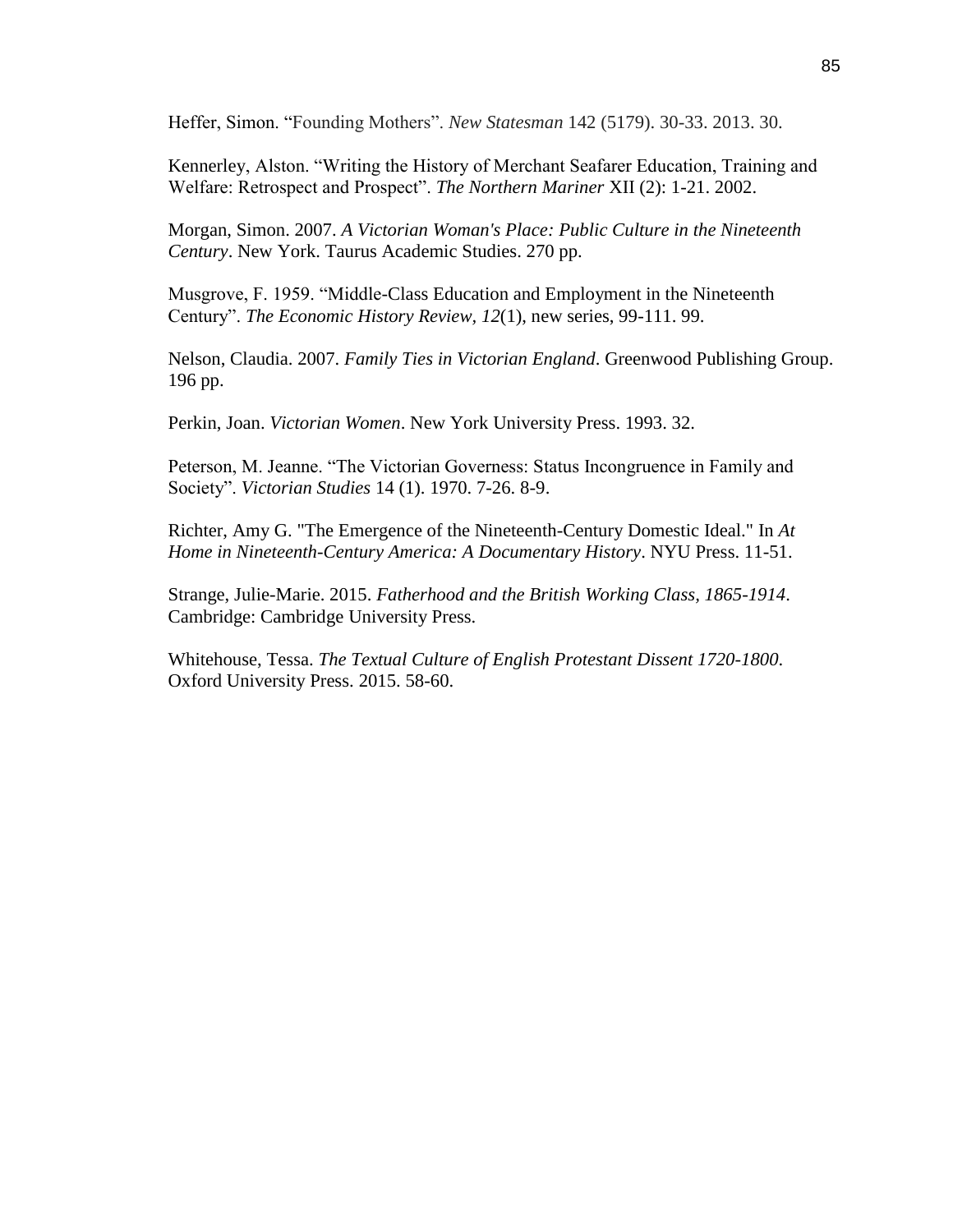## Primary Source Bibliography

Airy, George Biddell. 1857. "Rates of Chronometers on Trial for Purchase by the Board of Admiralty, at the Royal Observatory, Greenwich". *Greenwich Observations in Astronomy, Magnetism and Meteorology made at the Royal Observatory*. Series 2, vol. 17, pp.F1-F6/F7. F2.

Anderson, W. *Model Women*, Second Edition. London. 1871. pp. 228-240.

Baker, T.W. "Sextants". *Nature: International Journal of Science*. Vol. 30;776. 11 September 1884. 464.

Colburn, Henry. *United Service Journal and Naval and Military Magazine, 1833 Part III*. Richard Bently: London, 1833. 212.

Great Exhibition London, England. 1851. *Official catalogue of the Great exhibition of the works of industry of all nations, 1851*. 2nd ed. London: Spicer Brothers. 320 pp.

*Hampshire Telegraph*, 31 July 1886, 28 August 1886 and 4 September 1886; Rosemary T. Van Arsdel, Florence Fenwick Miller: Victorian Feminist, Journalist and Educator.

"Janet Taylor, Elginshire". *Herts Guardian, Agricultural Journal, and General Advertiser*. March 7 1863.

Janet Taylor Trade Card. 1850. Ashman Antique Nautical Paper[.](https://www.rarecharts.com/ShowDetail/Creator/Taylor--Janet/Title/Trade-Card-for-Janet-Taylor--early-author-and-teacher-of-navigation/1013) [https://www.rarecharts.com/ShowDetail/Creator/Taylor--Janet/Title/Trade-Card-for-](https://www.rarecharts.com/ShowDetail/Creator/Taylor--Janet/Title/Trade-Card-for-Janet-Taylor--early-author-and-teacher-of-navigation/1013)[Janet-Taylor--early-author-and-teacher-of-navigation/1013](https://www.rarecharts.com/ShowDetail/Creator/Taylor--Janet/Title/Trade-Card-for-Janet-Taylor--early-author-and-teacher-of-navigation/1013)

London International Exhibition. 1862. *Official catalogue of the industrial department.* 3d ed. London: Printed for Her Majesty's commissioners, by Truscott, son & Simmons.

Reehorst, Karel Pieter Ter. *Mariner's Friend and Technical Dictionary in Ten Languages*. London: Janet Taylor. 1865.

Shaffner, T. P. (Taliaferro Preston)., Owen, W. 1862. *The illustrated record of the international exhibition of the industrial arts and manufactures, and the fine arts, of all nations, in 1862: in a series of tinted steel engravings, comprising views of the building, and of the principal objects exhibited, also, several views of the exhibition of 1851, from daguerreotypes taken at the time, forming a commemorative work of the two great exhibitions of the world's industry in 1851 and 1862, with historical and descriptive letterpress.* London: London Printing and Publishing Company.

Taylor, Janet. 1842. *An Epitome of Navigation, and Nautical Astronomy, with the Improved Lunar Tables*. Oxford University (Digitized 2006).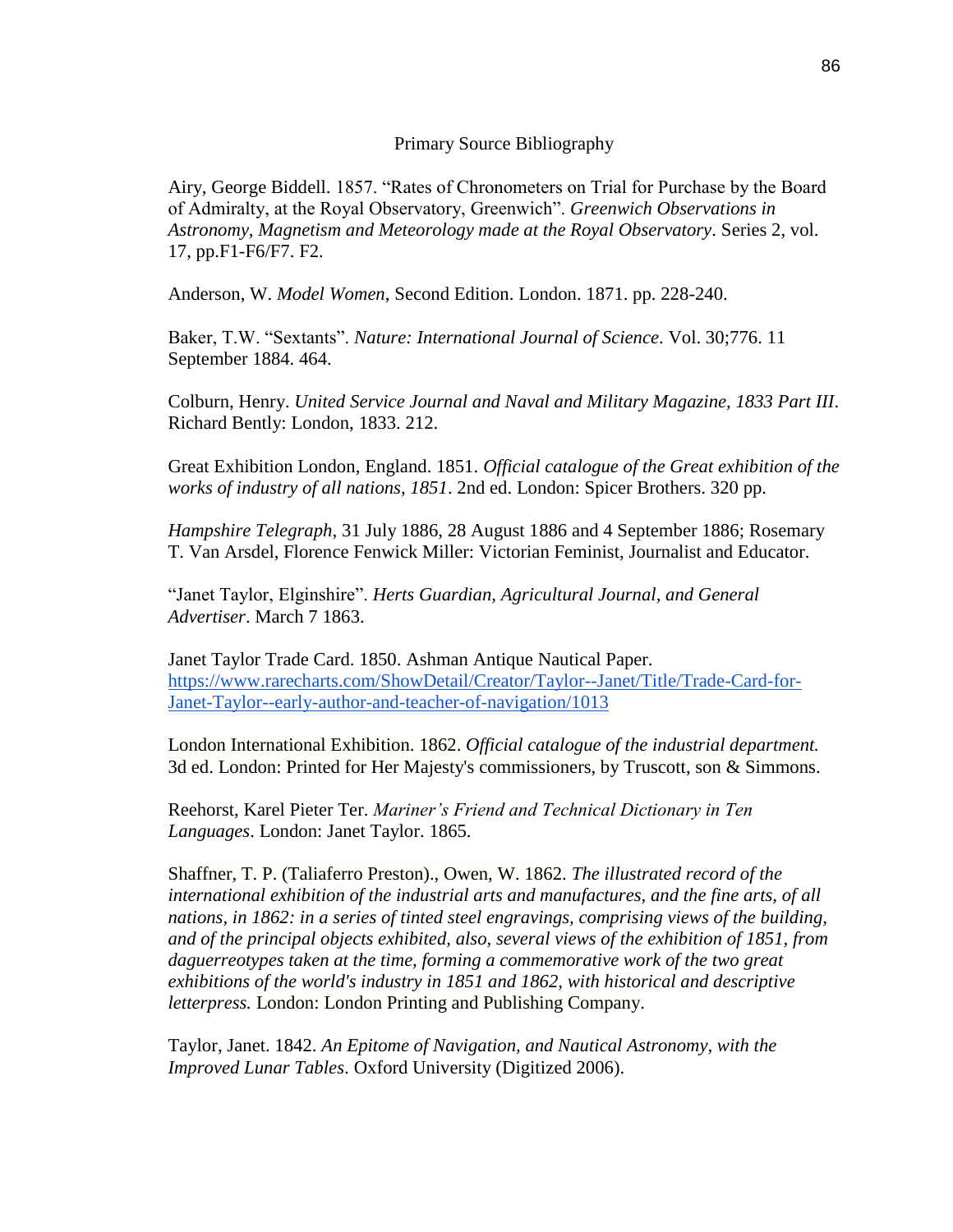Taylor, Janet. 1852. *Hand-book to the Local marine board examination*. Trade Board of Local Marine Board. Oxford University (Digitized 2006).

Taylor, Janet. *Hand-Book to the Local Marine Board Examination, for the Officers of the British Mercantile Marine: Including the New Regulations for Masters and Mates in the Coasting Trade. A Diagram Illustrating Current Sailing, and Directions for Working the Tides; with Full and Complete Answers to the Questions in Steam*. London: Janet Taylor. 1860. iii.

Taylor, Janet. *Idem, The Principles of Navigation Simplified, with Luni-Solar and Horary Tables*. London. 1837.

Taylor, Janet. 1835. *Lunar Tables: by which the True Distance is Obtained from the Apparent Altitudes, and the Usual Tedious Preparations Avoided Previous to Clearing a Lunar Distance*. George Taylor. 124 pp.

Taylor, Janet. 1833. *Luni-solar and horary tables: with their application in nautical astronomy; containing an easy and correct method of finding the longitude, by lunar observations and chronometers; the latitude, by double altitudes and elapsed time, the azimuth, amplitude, and true time...* London: Longman, Rees, Orme, Brown, Green, and Longman.

Taylor, Janet. 1837. *The principles of navigation simplified, with luni-solar and horary tables, and their application in nautical astronomy*. Oxford University (Digitized 2007).

Taylor, Janet. "To the Editor of the Mercantile Marine Magazine: Rates of Chronometers". 16 November 1854. *The Mercantile Marine Magazine and Nautical Record*.

*The Nautical Magazine and Naval Chronicle for 1862*. 2013. Reprinted by Cambridge University Press. 724 pp.

Weltausstellung. *International Exhibition, 1862: Juror's Reports*. London: Bell & Daldy, Fleet Street. 1862.

Young, Arthur. 1863. *Nautical Dictionary: Defining the Technical Language Relative to the Building and Equipment of Sailing Vessels and Steamers, Seamanship, Navigation, Nautical Astronomy, Naval Gunnery, Maritime Law and Commerce, general and Particular Average and Marine Insurance, and Other Terms Relating to Maritime Affairs*. London: Longman, Green, Longman, Roberts, & Green.

### **The British Newspaper Archive: The British Library**

"Advertisements and Notices". 23 October, 1842. *The Era*.

"Advertisements and Notices". 4 December, 1842. *The Era*.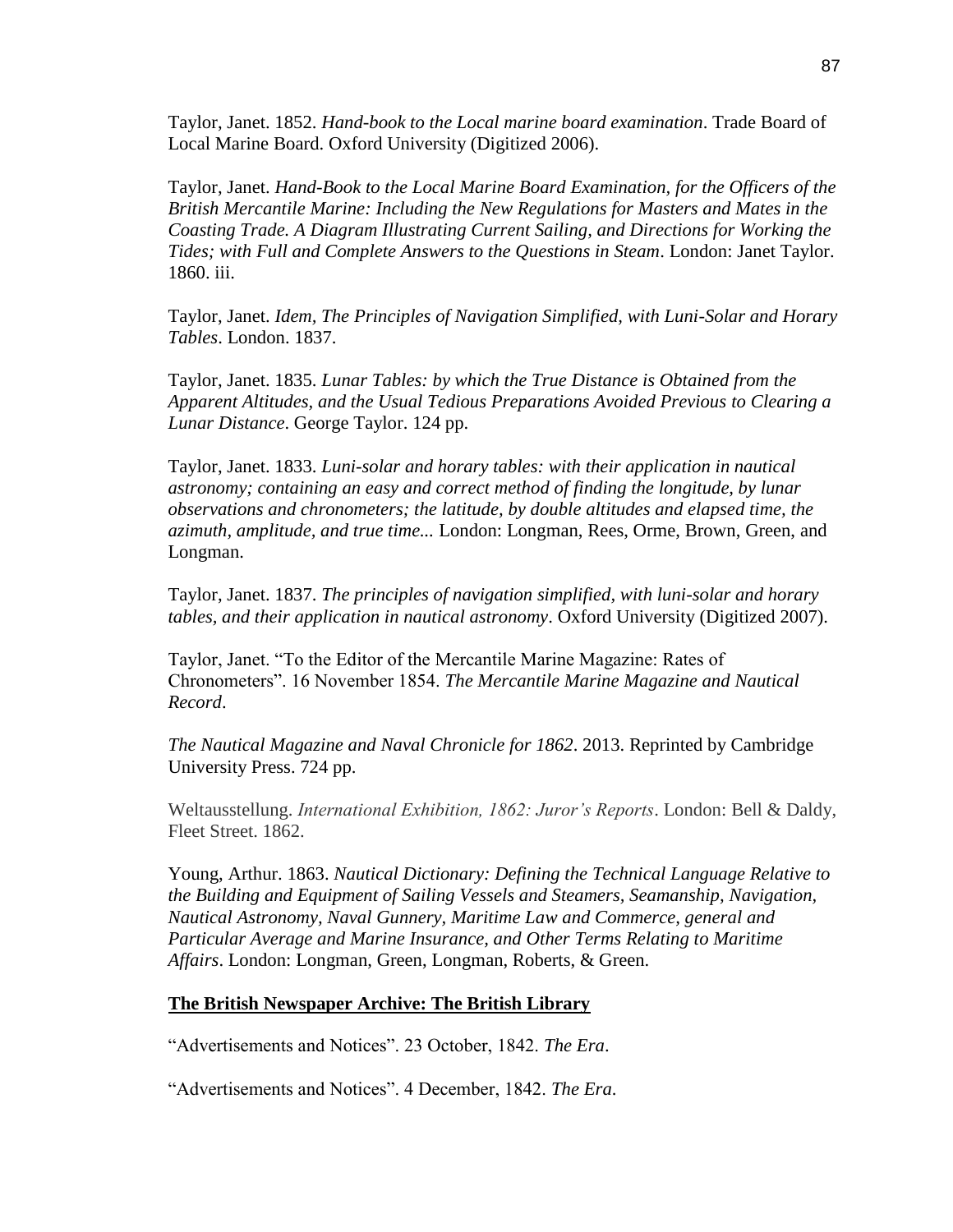"Chronometers". 12 September 1838. *Shipping and Mercantile Gazette*.

"In consideration of her benevolent labours among the seafaring population of London". 4 August, 1860. *London Stratford Times and South Essex Gazette*. London.

"London, Monday, October 29, 1838". 29 October, 1838. *Shipping and Mercantile Gazette*.

"Loyd's Register of British and Foreign Shipping. Iron Ships. Roles and Regulations". 19 January, 1866. *Lloyd's List*. London.

*Mercantile Marine Magazine*. October 1854. 45.

"Navigation taught at Mrs. Janet Taylor's Nautical Academy". 14 July, 1836. *London Shipping Gazette*. London

"Navigation taught at Mrs. Janet Taylor's Nautical Academy". 5 August, 1836. *London Shipping Gazette*. London

"Navigation taught at Mrs. Janet Taylor's Nautical Academy". 12 August, 1836. *London Shipping Gazette*. London.

"Navigation taught at Mrs. Janet Taylor's Nautical Academy". 19 August, 1836. *London Shipping Gazette*. London.

"Navigation taught at Mrs. Janet Taylor's Nautical Academy". 30 September, 1836. *London Shipping Gazette*. London.

"Navigation Warehouse and Nautical Academy, Mn. Taylor, 104 Minories". 28 September, 1838. *Shipping and Mercantile Gazette*. London.

"Navigation Warehouse and Nautical Academy, Mrs. Taylor, 104 Minories". 4 October, 1838. *Shipping and Mercantile Gazette*.

"Navigation Warehouse and Nautical Academy, Mrs. Taylor, 104 Minories". 29 December, 1838. *Shipping and Mercantile Gazette*.

"Navigation". 24 December 1845. *Shipping and Mercantile Gazette*.; "Navigation". 7 January 1846. *Shipping and Mercantile Gazette*.

"Navigation. Just Published." 1 September, 1833. *The Atlas*. London.; Untitled review of *Luni-solar and horary tables*. 29 December 1833. *The Atlas.*

"Navigation- Just Published". 28 October, 1842. *Shipping and Mercantile Gazette*.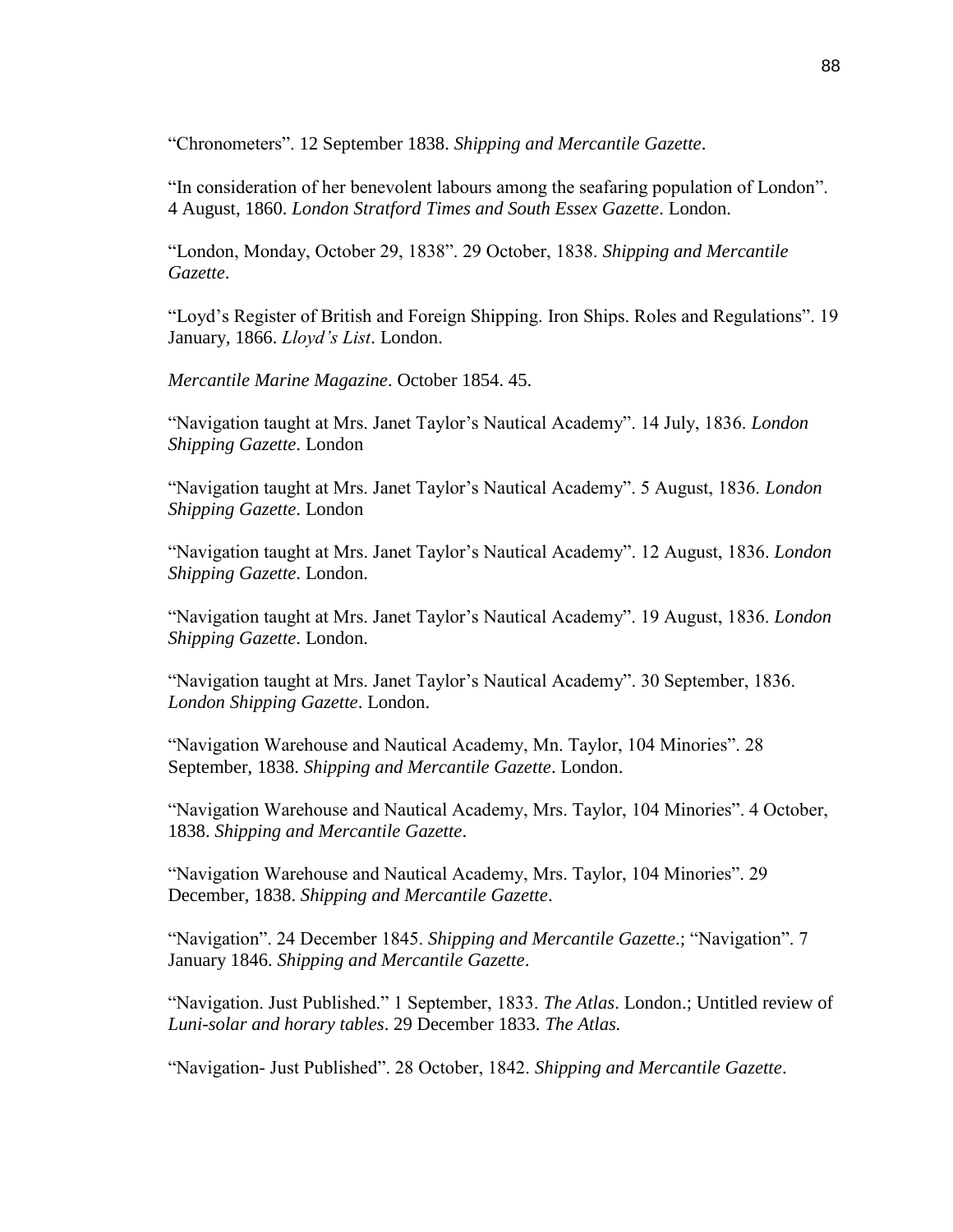"Navigation- Just Published". 11 November, 1842. *Shipping and Mercantile Gazette*.

"Navigation- Just Published". 18 November, 1842. *Shipping and Mercantile Gazette*.

"Navigation- Just Published". 6 January, 1843. *Shipping and Mercantile Gazette*.

"Navigation- Just Published, Anew". 10 December, 1842. *Newcastle Journal*. Northumberland.

"New Books: An Epitome of Navigation and Nautical Astronomy, *with the improved Lunar Tables*.- By Janet Taylor, 103, *Minories*, 1842." *The Nautical Magazine: A Journal of Papers on Subjects Connected with Maritime Affairs* vol. 11. 877.

*Shipping and Mercantile Gazette*. Wednesday, January 7, 1846.

"Shipping Intelligence". 12 November, 1864. *Liverpool Daily Post*. Lancashire.

"The Civil List" 2 January, 1860. *Bell's Weekly Messenger*. London.

"The Principles of Navigation Simplified: with Luni-solar and horary tables, and their application in Nautical Astronomy". 24 August, 1834. *The Atlas*.

### **Online Newspaper Archives**

"Janet Taylor's, 104, Minories, Agent for London". 31 January, 1852. *Nautical Standard*.

"Janet Taylor's, 104, Minories, Agent for London". 29 May, 1852. *Nautical Standard*.

"Janet Taylor's, 104, Minories, Agent for London". 7 August, 1852. *Nautical Standard*.

"Janet Taylor's, 104, Minories, Agent for London". 16 October, 1852. *Nautical Standard*.

"Janet Taylor, at her Nautical Academy and Navigation Warehouse". 3 August, 1850. *Nautical Standard and Steam Navigation Gazette*. London.

"Janet Taylor, at her Nautical Academy and Navigation Warehouse". 10 August, 1850. *Nautical Standard and Steam Navigation Gazette*.

"Janet Taylor, at her Navigation Warehouse". 11 January, 1851. *Nautical Standard and Steam Navigation Gazette*.

"Janet Taylor, at her Navigation Warehouse". 8 March, 1851. *Nautical Standard and Steam Navigation Gazette*.

"Janet Taylor, at her Navigation Warehouse". 22 March, 1851. *Nautical Standard and Steam Navigation Gazette*.